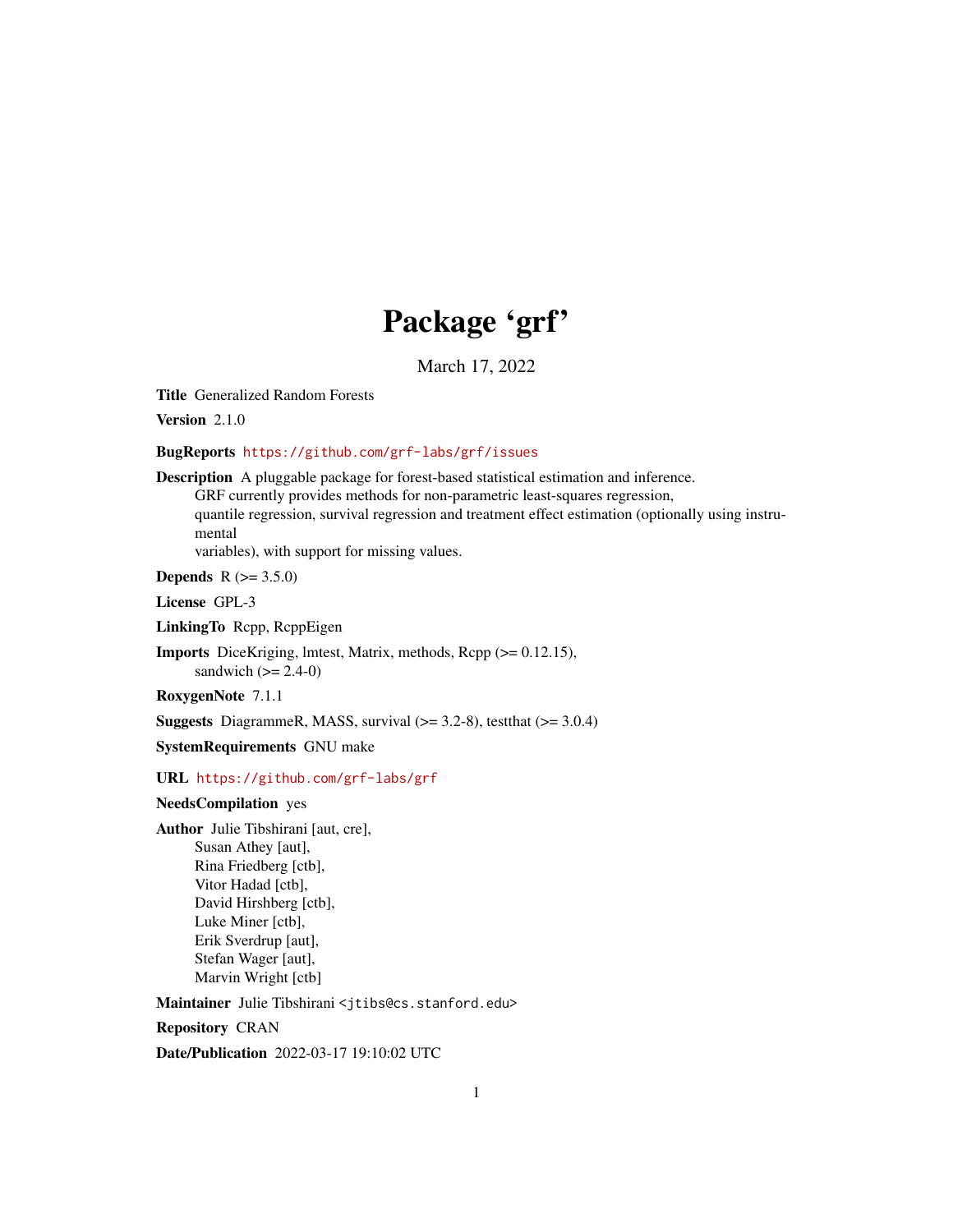# R topics documented:

|                 | 3              |
|-----------------|----------------|
|                 | 3              |
|                 | 4              |
|                 | $\overline{7}$ |
|                 | 8              |
|                 | 11             |
|                 | 15             |
|                 | 19             |
|                 | 20             |
|                 | 21             |
|                 | 23             |
|                 | 24             |
|                 | 25             |
|                 | 25             |
|                 | 26             |
|                 | 27             |
|                 | 27             |
|                 | 29             |
|                 | 29             |
|                 |                |
|                 |                |
|                 |                |
|                 |                |
|                 |                |
|                 |                |
|                 |                |
|                 | 45             |
|                 | 46             |
|                 | 48             |
|                 |                |
|                 |                |
|                 |                |
|                 |                |
|                 |                |
|                 | 57             |
|                 |                |
|                 | 60             |
|                 | 62             |
|                 | 62             |
|                 | 63             |
|                 | 63             |
|                 | 64             |
|                 | 64             |
| quantile_forest | 67             |
|                 | 69             |
|                 | 72             |
|                 |                |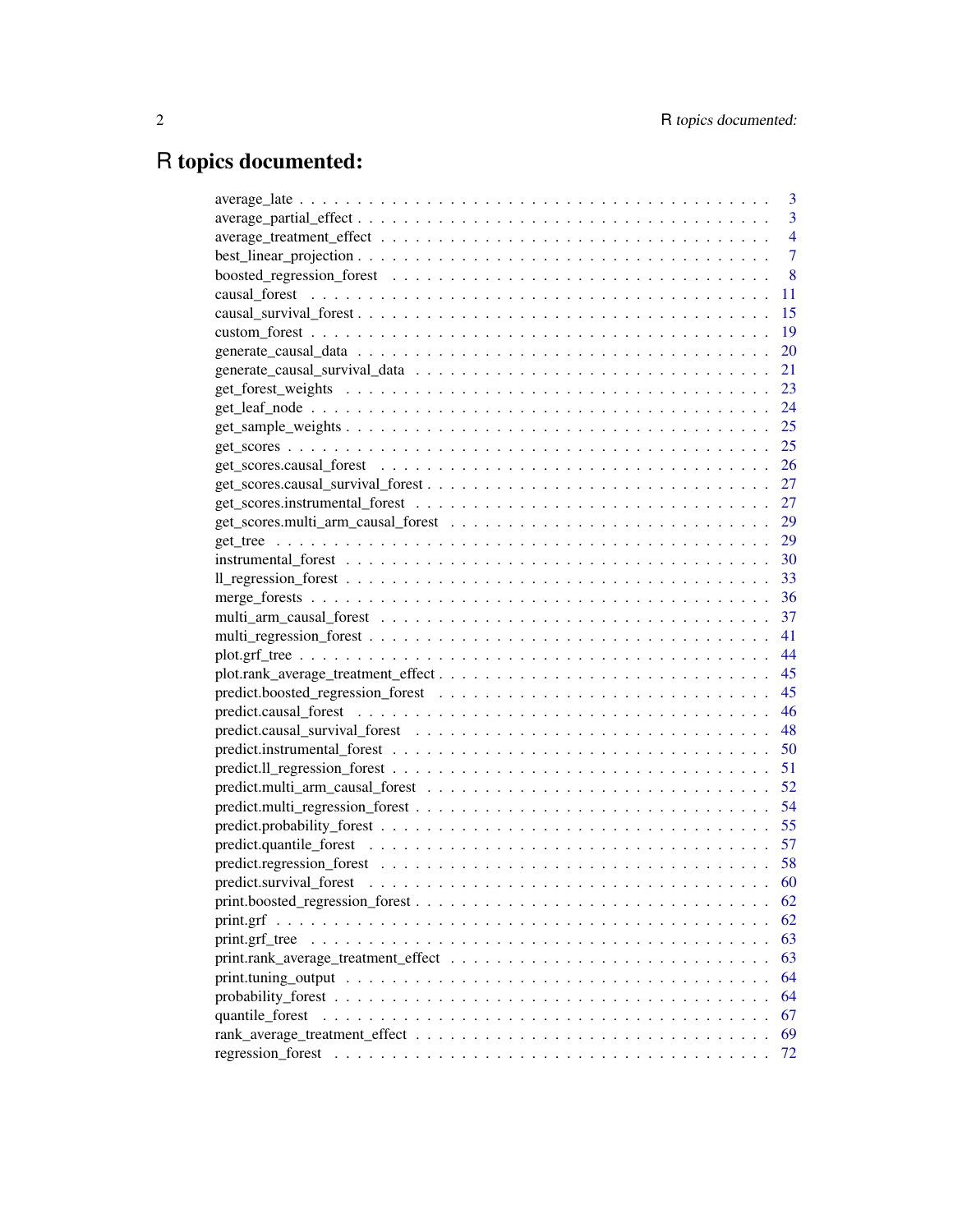# <span id="page-2-0"></span>average\_late 3

| test calibration $\ldots \ldots \ldots \ldots \ldots \ldots \ldots \ldots \ldots \ldots \ldots \ldots$ |  |
|--------------------------------------------------------------------------------------------------------|--|
|                                                                                                        |  |
|                                                                                                        |  |
|                                                                                                        |  |

average\_late *Average LATE (removed)*

# Description

See the function 'average\_treatment\_effect'

# Usage

average\_late(forest, ...)

# Arguments

| forest   | The forest                                |
|----------|-------------------------------------------|
| $\cdots$ | Additional arguments (currently ignored). |

## Value

output

average\_partial\_effect

*Average partial effect (removed)*

# Description

See the function 'average\_treatment\_effect'

# Usage

```
average_partial_effect(forest, ...)
```

| forest   | The forest                                |
|----------|-------------------------------------------|
| $\cdots$ | Additional arguments (currently ignored). |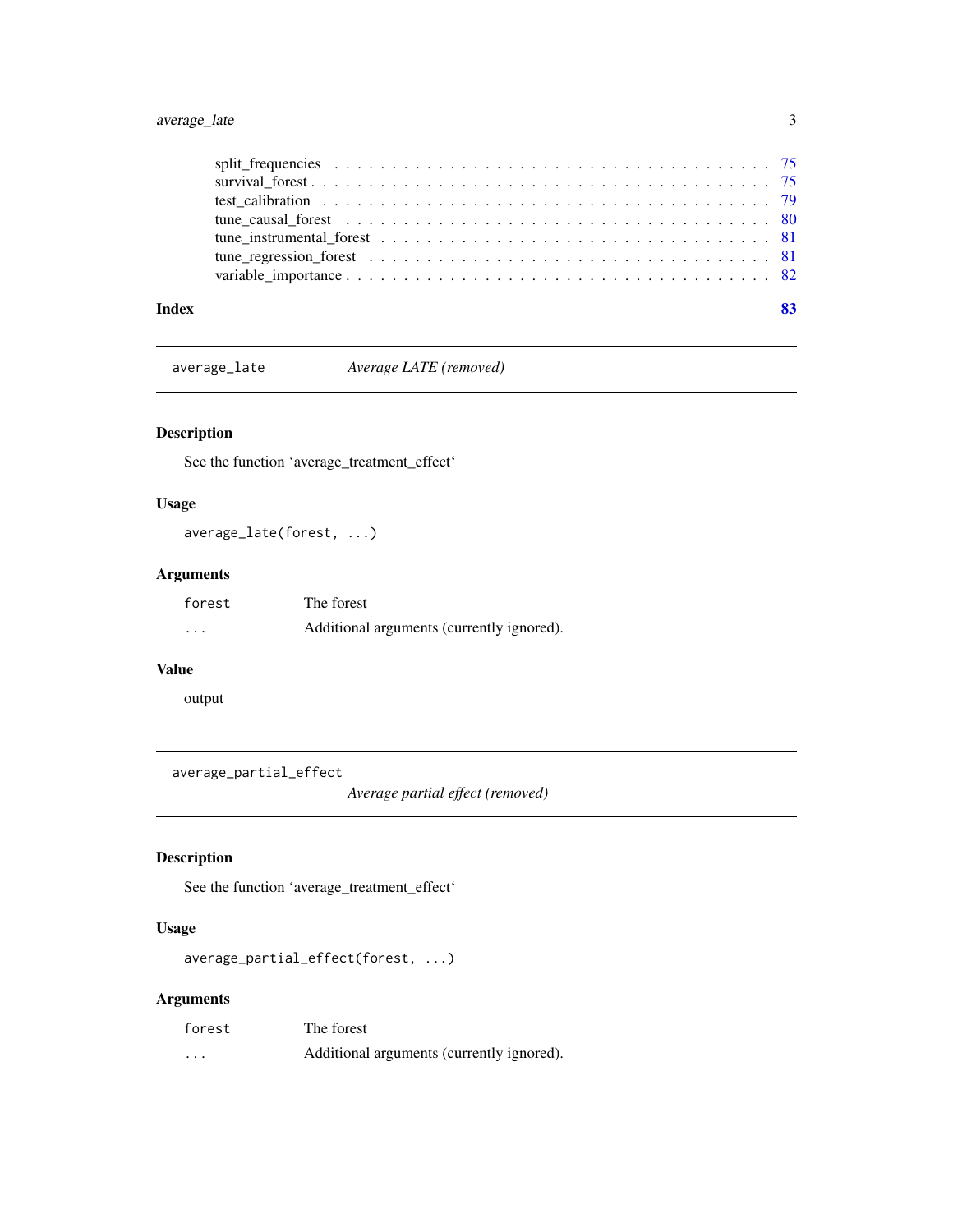#### <span id="page-3-0"></span>Value

output

#### average\_treatment\_effect

*Get doubly robust estimates of average treatment effects.*

#### **Description**

In the case of a causal forest with binary treatment, we provide estimates of one of the following:

- The average treatment effect (target.sample = all):  $E[Y(1) Y(0)]$
- The average treatment effect on the treated (target.sample = treated):  $E[Y(1) Y(0) | Wi = 1]$
- The average treatment effect on the controls (target.sample = control):  $E[Y(1) Y(0) | Wi = 0]$
- The overlap-weighted average treatment effect (target.sample = overlap):  $E[e(X) (1 e(X))]$  $(Y(1) - Y(0))$  /  $E[e(X) (1 - e(X))$ , where  $e(x) = P[W_i = 1 | X_i = x]$ .

This last estimand is recommended by Li, Morgan, and Zaslavsky (2018) in case of poor overlap (i.e., when the propensities  $e(x)$  may be very close to 0 or 1), as it doesn't involve dividing by estimated propensities.

#### Usage

```
average_treatment_effect(
  forest,
  target.sample = c("all", "treated", "control", "overlap"),
 method = c("AIPW", "TMLE"),
  subset = NULL,
  debiasing.weights = NULL,
  compliance.score = NULL,
  num.trees.for.weights = 500
)
```

| forest        | The trained forest.                                                                                                                                                                                                                                    |
|---------------|--------------------------------------------------------------------------------------------------------------------------------------------------------------------------------------------------------------------------------------------------------|
| target.sample | Which sample to aggregate treatment effects over. Note: Options other than<br>"all" are only currently implemented for causal forests.                                                                                                                 |
| method        | Method used for doubly robust inference. Can be either augmented inverse-<br>propensity weighting (AIPW), or targeted maximum likelihood estimation (TMLE).<br>Note: TMLE is currently only implemented for causal forests with a binary<br>treatment. |
| subset        | Specifies subset of the training examples over which we estimate the ATE.<br>WARNING: For valid statistical performance, the subset should be defined only<br>using features Xi, not using the treatment Wi or the outcome Yi.                         |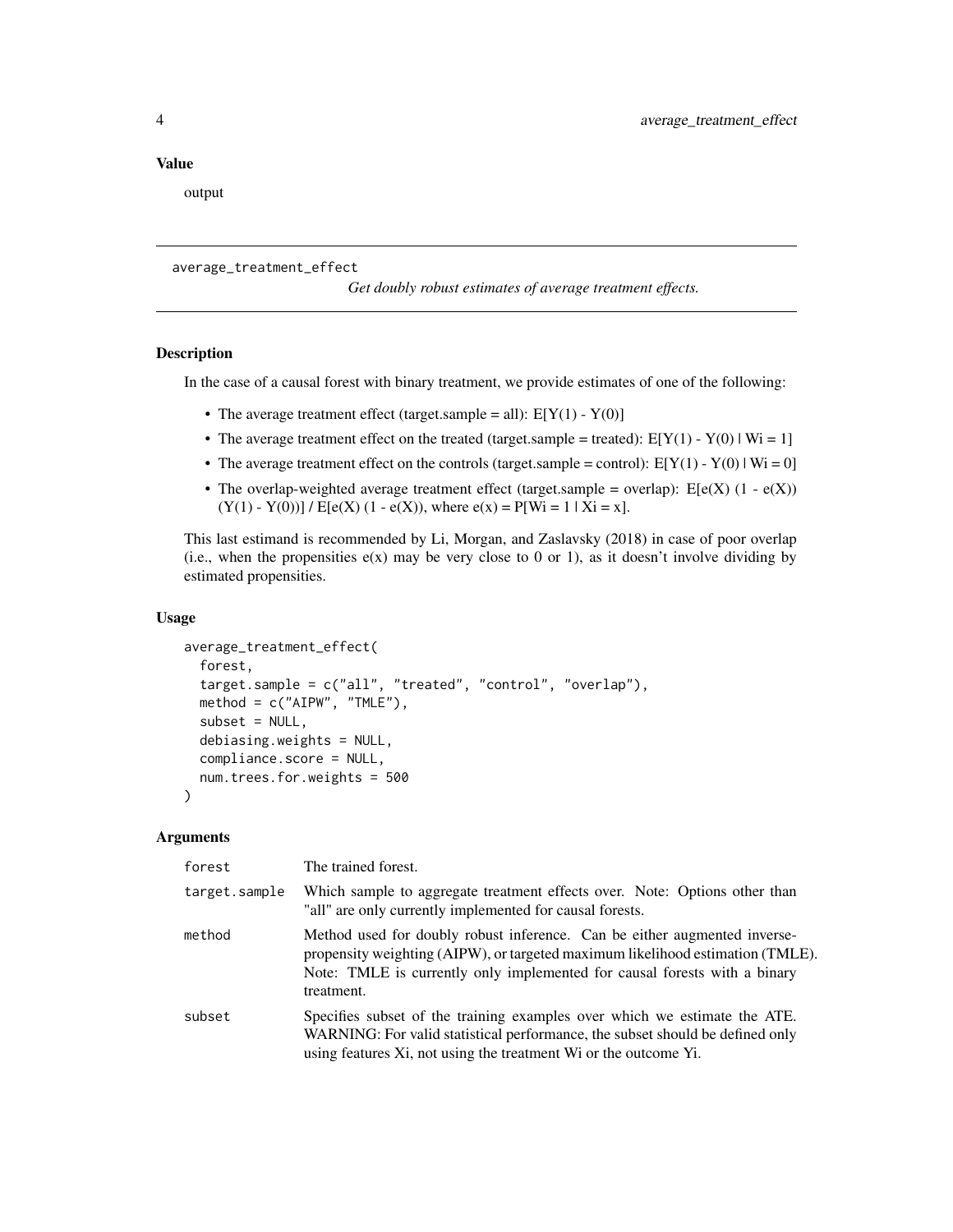#### debiasing.weights

A vector of length n (or the subset length) of debiasing weights. If NULL (default) these are obtained via the appropriate doubly robust score construction, e.g., in the case of causal\_forests with a binary treatment, they are obtained via inverse-propensity weighting.

#### compliance.score

Only used with instrumental forests. An estimate of the causal effect of Z on W, i.e., Delta(X) =  $E[W \mid X, Z = 1] - E[W \mid X, Z = 0]$ , which can then be used to produce debiasing.weights. If not provided, this is estimated via an auxiliary causal forest.

num.trees.for.weights

In some cases (e.g., with causal forests with a continuous treatment), we need to train auxiliary forests to learn debiasing weights. This is the number of trees used for this task. Note: this argument is only used when debiasing.weights = NULL.

#### Details

In the case of a causal forest with continuous treatment, we provide estimates of the average partial effect, i.e.,  $E[Cov[W, Y | X] / Var[W | X]]$ . In the case of a binary treatment, the average partial effect matches the average treatment effect. Computing the average partial effect is somewhat more involved, as the relevant doubly robust scores require an estimate of  $Var[W_i | X_i = x]$ . By default, we get such estimates by training an auxiliary forest; however, these weights can also be passed manually by specifying debiasing.weights.

In the case of instrumental forests with a binary treatment, we provide an estimate of the the Average (Conditional) Local Averate Treatment (ACLATE). Specifically, given an outcome Y, treatment W and instrument Z, the (conditional) local average treatment effect is tau(x) =  $Cov[Y, Z | X = x]$  / Cov[W,  $Z \mid X = x$ ]. This is the quantity that is estimated with an instrumental forest. It can be intepreted causally in various ways. Given a homogeneity assumption,  $tau(x)$  is simply the CATE at x. When W is binary and there are no "defiers", Imbens and Angrist (1994) show that tau $(x)$  can be interpreted as an average treatment effect on compliers. This function provides and estimate of tau =  $E[tau(X)]$ . See Chernozhukov et al. (2016) for a discussion, and Section 5.2 of Athey and Wager (2021) for an example using forests.

If clusters are specified, then each unit gets equal weight by default. For example, if there are 10 clusters with 1 unit each and per-cluster  $ATE = 1$ , and there are 10 clusters with 19 units each and per-cluster  $ATE = 0$ , then the overall ATE is 0.05 (additional sample, weights allow for custom weighting). If equalize.cluster.weights = TRUE each cluster gets equal weight and the overall ATE is 0.5.

# Value

An estimate of the average treatment effect, along with standard error.

#### References

Athey, Susan, and Stefan Wager. "Policy Learning With Observational Data." Econometrica 89.1 (2021): 133-161.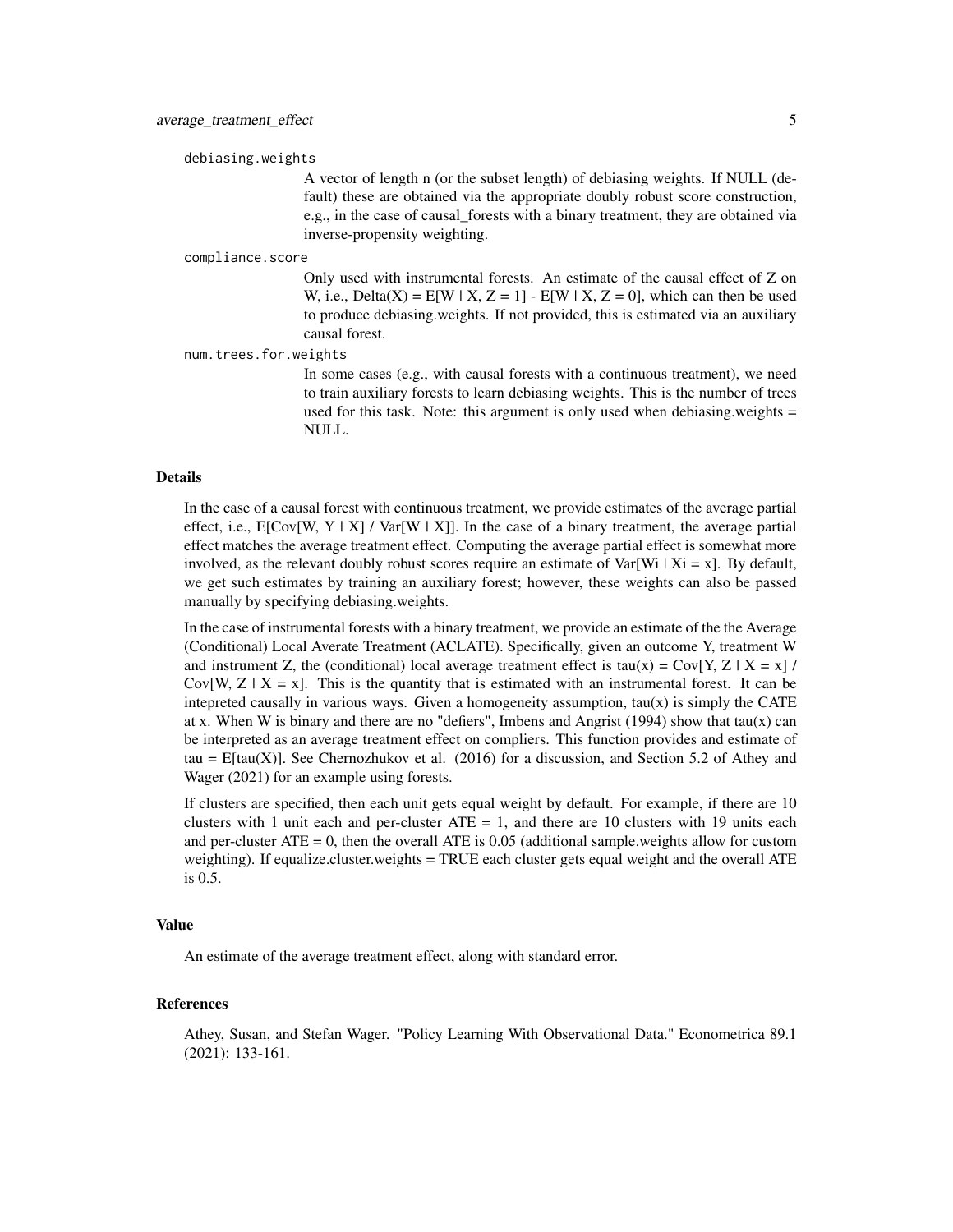Chernozhukov, Victor, Juan Carlos Escanciano, Hidehiko Ichimura, Whitney K. Newey, and James M. Robins. "Locally robust semiparametric estimation." arXiv preprint arXiv:1608.00033, 2016.

Imbens, Guido W., and Joshua D. Angrist. "Identification and Estimation of Local Average Treatment Effects." Econometrica 62(2), 1994.

Li, Fan, Kari Lock Morgan, and Alan M. Zaslavsky. "Balancing covariates via propensity score weighting." Journal of the American Statistical Association 113(521), 2018.

Robins, James M., and Andrea Rotnitzky. "Semiparametric efficiency in multivariate regression models with missing data." Journal of the American Statistical Association 90(429), 1995.

```
# Train a causal forest.
n < -50p \le -10X \leftarrow matrix(rnorm(n * p), n, p)W \leftarrow \text{rbinom}(n, 1, 0.5)Y \le - pmax(X[, 1], 0) * W + X[, 2] + pmin(X[, 3], 0) + rnorm(n)
c.forest <- causal_forest(X, Y, W)
# Predict using the forest.
X.test <- matrix(0, 101, p)
X.test[, 1] < -seq(-2, 2, length.out = 101)c.pred <- predict(c.forest, X.test)
# Estimate the conditional average treatment effect on the full sample (CATE).
average_treatment_effect(c.forest, target.sample = "all")
# Estimate the conditional average treatment effect on the treated sample (CATT).
# We don't expect much difference between the CATE and the CATT in this example,
# since treatment assignment was randomized.
average_treatment_effect(c.forest, target.sample = "treated")
# Estimate the conditional average treatment effect on samples with positive X[,1].
average_treatment_effect(c.forest, target.sample = "all", subset = X[, 1] > 0)
# Example for causal forests with a continuous treatment.
n < -2000p \le -10X \leftarrow matrix(rnorm(n * p), n, p)W \le - rbinom(n, 1, 1 / (1 + exp(-X[, 2]))) + rnorm(n)
Y \le - pmax(X[, 1], 0) * W + X[, 2] + pmin(X[, 3], 0) + rnorm(n)
tau.forest <- causal_forest(X, Y, W)
tau.hat <- predict(tau.forest)
average_treatment_effect(tau.forest)
average_treatment_effect(tau.forest, subset = X[, 1] > 0)
```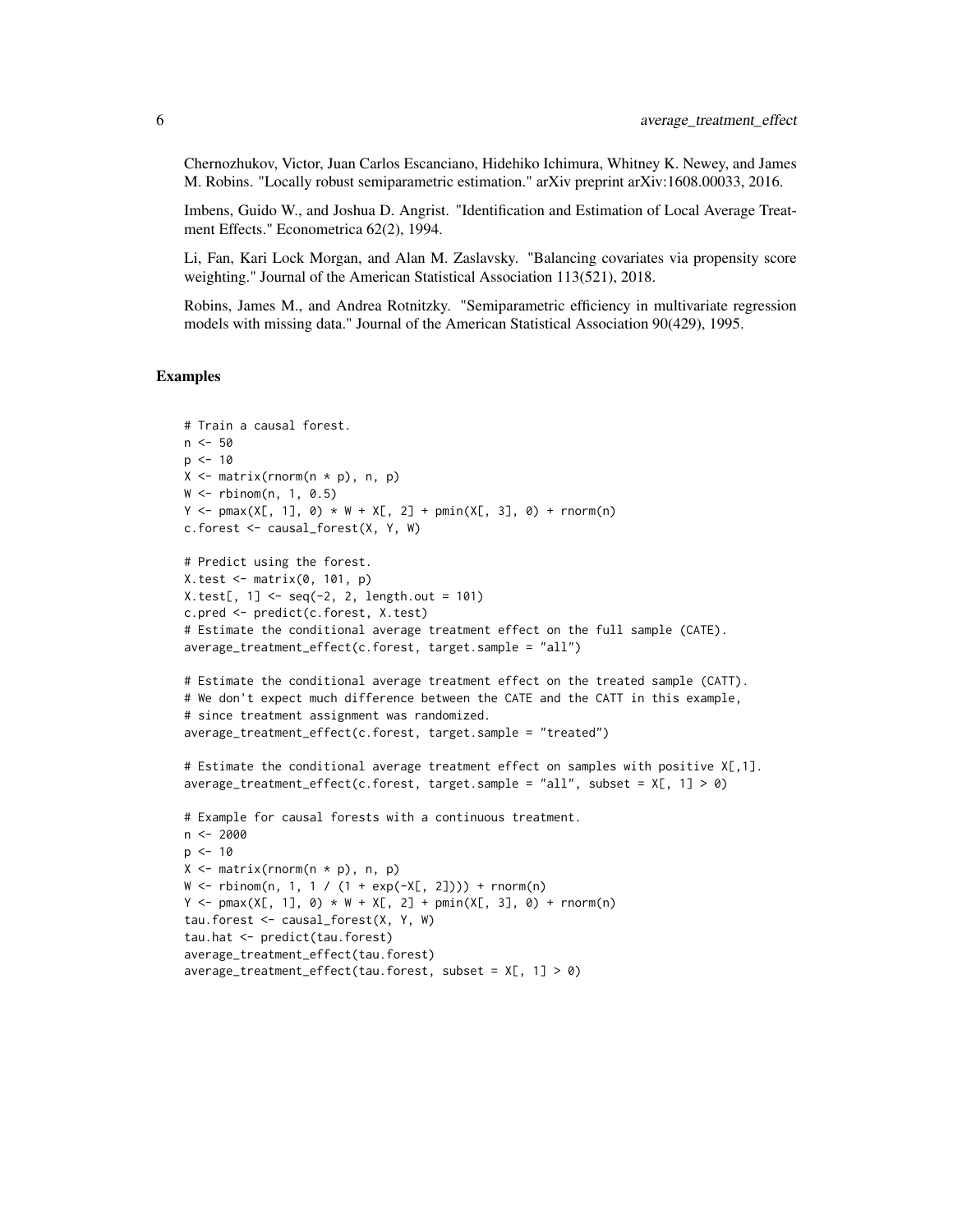```
best_linear_projection
```
*Estimate the best linear projection of a conditional average treatment effect.*

# Description

Let tau(Xi) =  $E[Y(1) - Y(0) | X = Xi]$  be the CATE, and Ai be a vector of user-provided covariates. This function provides a (doubly robust) fit to the linear model tau(Xi)  $\sim$  beta\_0 + Ai \* beta.

# Usage

```
best_linear_projection(
  forest,
 A = NULL,subset = NULL,
 debiasing.weights = NULL,
 num.trees.for.weights = 500,
 vcov.type = "HC3"
)
```

| forest                | The trained forest.                                                                                                                                                                                                                                                                                                                                                                             |  |
|-----------------------|-------------------------------------------------------------------------------------------------------------------------------------------------------------------------------------------------------------------------------------------------------------------------------------------------------------------------------------------------------------------------------------------------|--|
| A                     | The covariates we want to project the CATE onto.                                                                                                                                                                                                                                                                                                                                                |  |
| subset                | Specifies subset of the training examples over which we estimate the ATE.<br>WARNING: For valid statistical performance, the subset should be defined only<br>using features Xi, not using the treatment Wi or the outcome Yi.                                                                                                                                                                  |  |
| debiasing.weights     |                                                                                                                                                                                                                                                                                                                                                                                                 |  |
|                       | A vector of length n (or the subset length) of debiasing weights. If NULL (de-<br>fault) these are obtained via the appropriate doubly robust score construction,<br>e.g., in the case of causal_forests with a binary treatment, they are obtained via<br>inverse-propensity weighting.                                                                                                        |  |
| num.trees.for.weights |                                                                                                                                                                                                                                                                                                                                                                                                 |  |
|                       | In some cases (e.g., with causal forests with a continuous treatment), we need<br>to train auxiliary forests to learn debiasing weights. This is the number of trees<br>used for this task. Note: this argument is only used when debiasing weights =<br>NULL.                                                                                                                                  |  |
| vcov.type             | Optional covariance type for standard errors. The possible options are HC0, ,<br>HC3. The default is "HC3", which is recommended in small samples and corre-<br>sponds to the "shortcut formula" for the jackknife (see MacKinnon & White for<br>more discussion, and Cameron & Miller for a review). For large data sets with<br>clusters, "HC0" or "HC1" are significantly faster to compute. |  |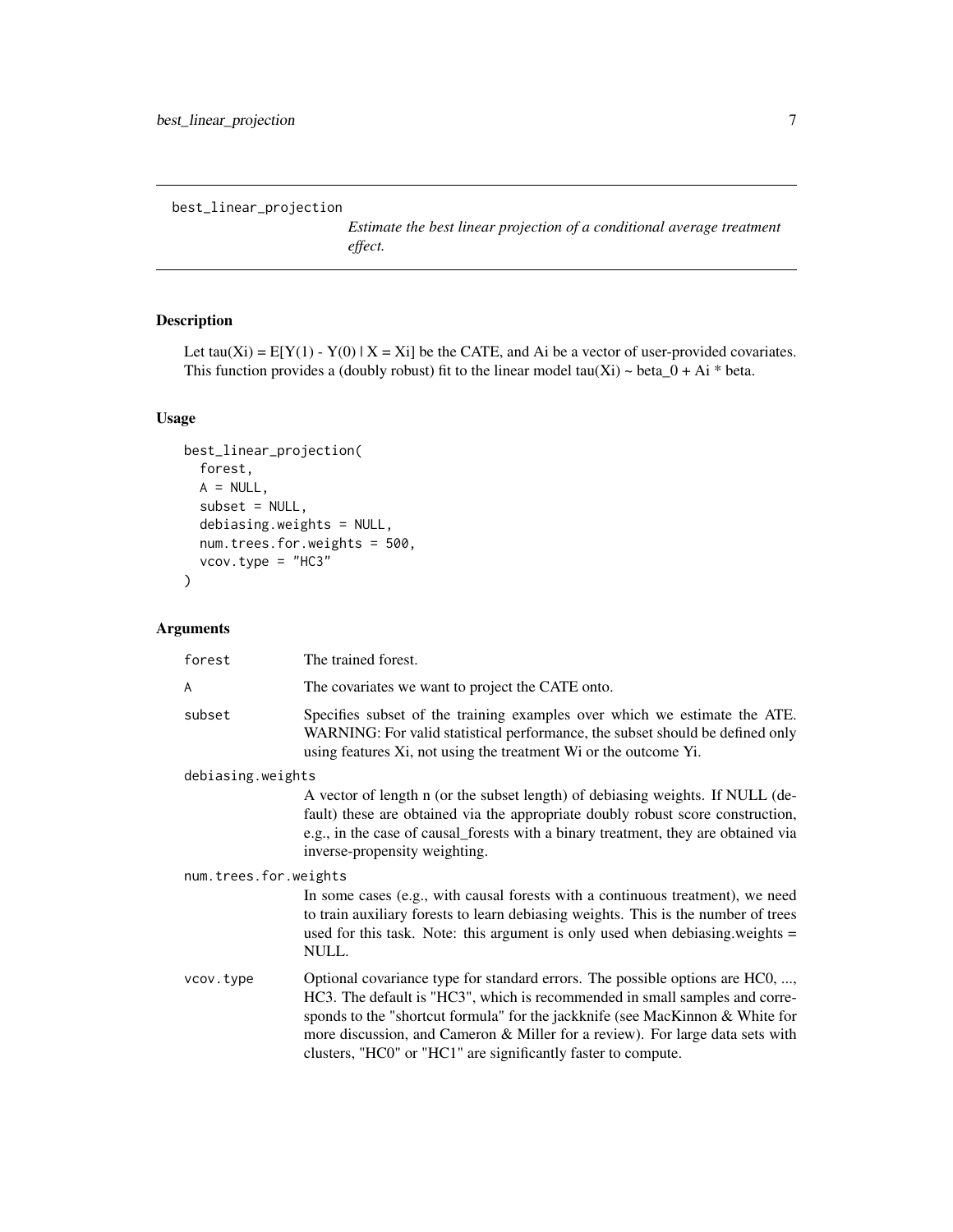#### <span id="page-7-0"></span>Details

Procedurally, we do so by regressing doubly robust scores derived from the forest against the Ai. Note the covariates Ai may consist of a subset of the Xi, or they may be distinct The case of the null model tau(Xi)  $\sim$  beta\_0 is equivalent to fitting an average treatment effect via AIPW.

In the event the treatment is continuous the inverse-propensity weight component of the double robust scores are replaced with a component based on a forest based estimate of Var[Wi | Xi = x]. These weights can also be passed manually by specifying debiasing.weights.

#### Value

An estimate of the best linear projection, along with coefficient standard errors.

#### References

Cameron, A. Colin, and Douglas L. Miller. "A practitioner's guide to cluster-robust inference." Journal of Human Resources 50, no. 2 (2015): 317-372.

Cui, Yifan, Michael R. Kosorok, Erik Sverdrup, Stefan Wager, and Ruoqing Zhu. "Estimating Heterogeneous Treatment Effects with Right-Censored Data via Causal Survival Forests." arXiv preprint arXiv:2001.09887, 2020.

MacKinnon, James G., and Halbert White. "Some heteroskedasticity-consistent covariance matrix estimators with improved finite sample properties." Journal of Econometrics 29.3 (1985): 305-325.

Semenova, Vira, and Victor Chernozhukov. "Debiased Machine Learning of Conditional Average Treatment Effects and Other Causal Functions". The Econometrics Journal (2020).

# Examples

```
n <- 800
p \le -5X \leftarrow matrix(rnorm(n * p), n, p)W \le - rbinom(n, 1, 0.25 + 0.5 * (X[, 1] > 0))
Y \le - pmax(X[, 1], 0) * W + X[, 2] + pmin(X[, 3], 0) + rnorm(n)
forest <- causal_forest(X, Y, W)
best_linear_projection(forest, X[,1:2])
```
boosted\_regression\_forest

*Boosted regression forest*

#### Description

Trains a boosted regression forest that can be used to estimate the conditional mean function  $mu(x)$  $= E[Y | X = x]$ . Selects number of boosting iterations based on cross-validation.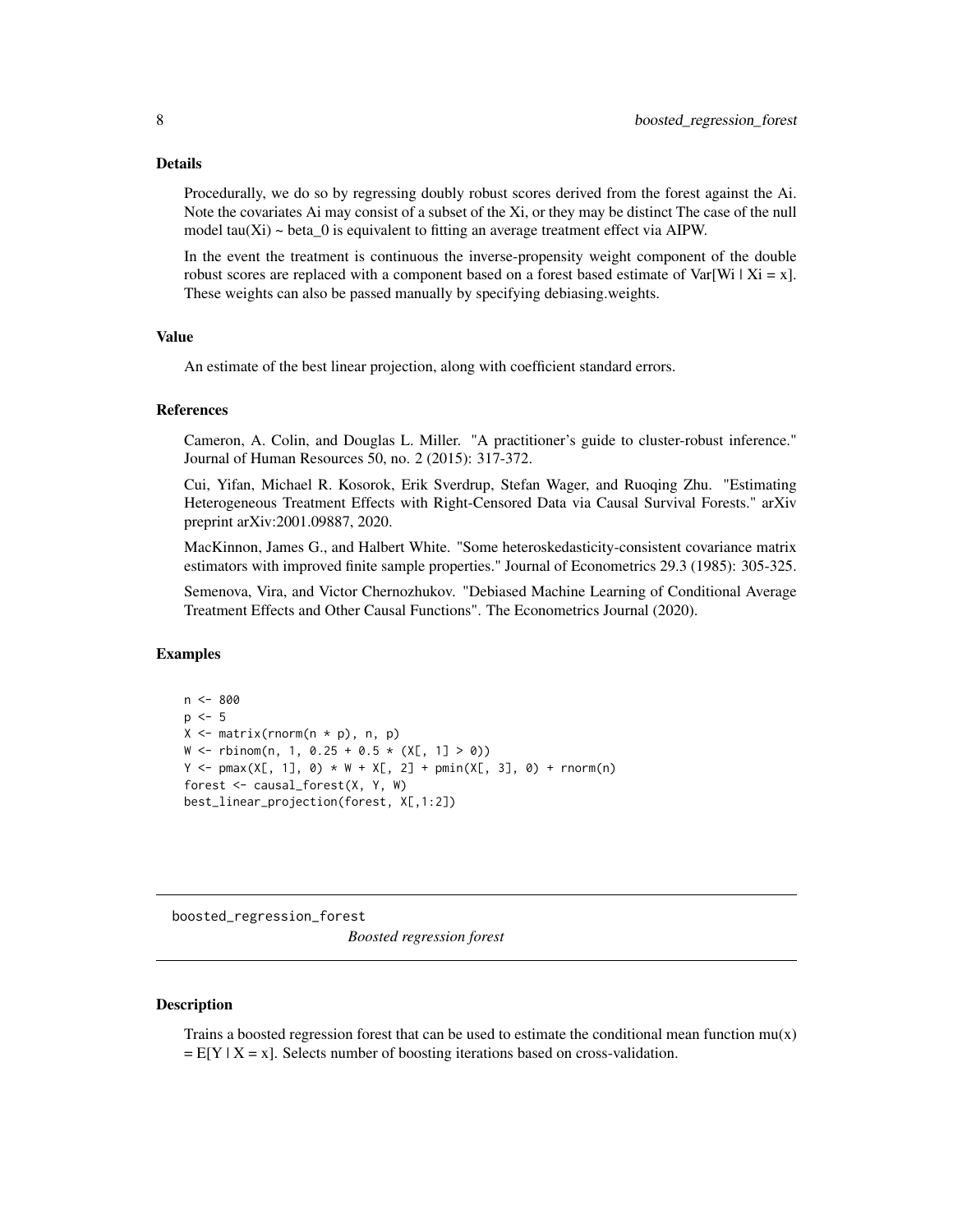# Usage

```
boosted_regression_forest(
 X,
 Y,
 num.trees = 2000,
  sample.weights = NULL,
 clusters = NULL,
 equalize.cluster.weights = FALSE,
  sample.fraction = 0.5,
 mtry = min(ceiling(sqrt(ncol(X)) + 20), ncol(X)),min.node.size = 5,
 honesty = TRUE,
 honesty.fraction = 0.5,
 honesty.prune.leaves = TRUE,
  alpha = 0.05,
  imbalance.penalty = 0,ci.group.size = 2,
  tune.parameters = "none",
  tune.num.trees = 10,
  tune.num.reps = 100,
  tune.num.draws = 1000,
 boost.steps = NULL,
 boost.error.reduction = 0.97,
 boost.max.steps = 5,
 boost.trees.tune = 10,
 num.threads = NULL,
  seed = runif(1, 0, .Machine$integer.max)
\mathcal{L}
```

| Χ                        | The covariates used in the regression.                                                                                                                                                                                                                                                                                                                                                                                                                                                                                                                                                                |
|--------------------------|-------------------------------------------------------------------------------------------------------------------------------------------------------------------------------------------------------------------------------------------------------------------------------------------------------------------------------------------------------------------------------------------------------------------------------------------------------------------------------------------------------------------------------------------------------------------------------------------------------|
| Υ                        | The outcome.                                                                                                                                                                                                                                                                                                                                                                                                                                                                                                                                                                                          |
| num.trees                | Number of trees grown in the forest. Note: Getting accurate confidence intervals<br>generally requires more trees than getting accurate predictions. Default is 2000.                                                                                                                                                                                                                                                                                                                                                                                                                                 |
|                          | sample weights Weights given to each observation in estimation. If NULL, each observation<br>receives the same weight. Default is NULL.                                                                                                                                                                                                                                                                                                                                                                                                                                                               |
| clusters                 | Vector of integers or factors specifying which cluster each observation corre-<br>sponds to. Default is NULL (ignored).                                                                                                                                                                                                                                                                                                                                                                                                                                                                               |
| equalize.cluster.weights |                                                                                                                                                                                                                                                                                                                                                                                                                                                                                                                                                                                                       |
|                          | If FALSE, each unit is given the same weight (so that bigger clusters get more<br>weight). If TRUE, each cluster is given equal weight in the forest. In this case,<br>during training, each tree uses the same number of observations from each drawn<br>cluster: If the smallest cluster has K units, then when we sample a cluster during<br>training, we only give a random K elements of the cluster to the tree-growing<br>procedure. When estimating average treatment effects, each observation is given<br>weight 1/cluster size, so that the total weight of each cluster is the same. Note |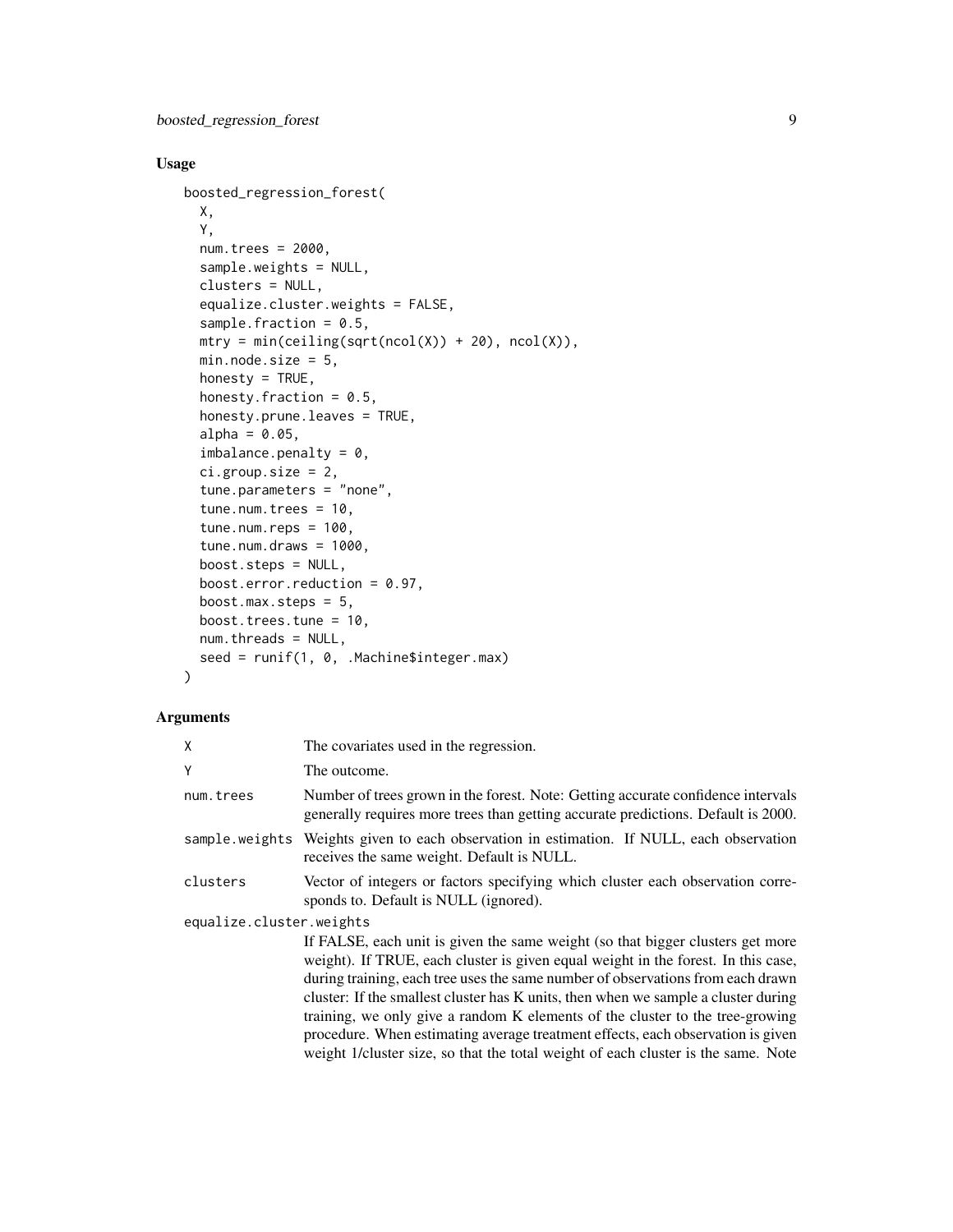|                       | that, if this argument is FALSE, sample weights may also be directly adjusted<br>via the sample weights argument. If this argument is TRUE, sample weights<br>must be set to NULL. Default is FALSE.                                                                                                                                                                                                                                                                        |
|-----------------------|-----------------------------------------------------------------------------------------------------------------------------------------------------------------------------------------------------------------------------------------------------------------------------------------------------------------------------------------------------------------------------------------------------------------------------------------------------------------------------|
| sample.fraction       |                                                                                                                                                                                                                                                                                                                                                                                                                                                                             |
|                       | Fraction of the data used to build each tree. Note: If honesty $=$ TRUE, these<br>subsamples will further be cut by a factor of honesty. fraction. Default is 0.5.                                                                                                                                                                                                                                                                                                          |
| mtry                  | Number of variables tried for each split. Default is $\sqrt{p} + 20$ where p is the<br>number of variables.                                                                                                                                                                                                                                                                                                                                                                 |
| min.node.size         | A target for the minimum number of observations in each tree leaf. Note that<br>nodes with size smaller than min.node.size can occur, as in the original random-<br>Forest package. Default is 5.                                                                                                                                                                                                                                                                           |
| honesty               | Whether to use honest splitting (i.e., sub-sample splitting). Default is TRUE.<br>For a detailed description of honesty, honesty.fraction, honesty.prune.leaves, and<br>recommendations for parameter tuning, see the grf algorithm reference.                                                                                                                                                                                                                              |
| honesty.fraction      |                                                                                                                                                                                                                                                                                                                                                                                                                                                                             |
|                       | The fraction of data that will be used for determining splits if honesty $=$ TRUE.<br>Corresponds to set J1 in the notation of the paper. Default is 0.5 (i.e. half of the<br>data is used for determining splits).                                                                                                                                                                                                                                                         |
| honesty.prune.leaves  |                                                                                                                                                                                                                                                                                                                                                                                                                                                                             |
|                       | If TRUE, prunes the estimation sample tree such that no leaves are empty. If<br>FALSE, keep the same tree as determined in the splits sample (if an empty leave<br>is encountered, that tree is skipped and does not contribute to the estimate).<br>Setting this to FALSE may improve performance on small/marginally powered<br>data, but requires more trees (note: tuning does not adjust the number of trees).<br>Only applies if honesty is enabled. Default is TRUE. |
| alpha                 | A tuning parameter that controls the maximum imbalance of a split. Default is<br>0.05.                                                                                                                                                                                                                                                                                                                                                                                      |
| imbalance.penalty     |                                                                                                                                                                                                                                                                                                                                                                                                                                                                             |
|                       | A tuning parameter that controls how harshly imbalanced splits are penalized.<br>Default is 0.                                                                                                                                                                                                                                                                                                                                                                              |
| ci.group.size         | The forest will grow ci.group.size trees on each subsample. In order to provide<br>confidence intervals, ci.group.size must be at least 2. Default is 2.                                                                                                                                                                                                                                                                                                                    |
| tune.parameters       |                                                                                                                                                                                                                                                                                                                                                                                                                                                                             |
|                       | If true, NULL parameters are tuned by cross-validation; if FALSE NULL pa-<br>rameters are set to defaults. Default is FALSE.                                                                                                                                                                                                                                                                                                                                                |
|                       | tune . num. trees The number of trees in each 'mini forest' used to fit the tuning model. Default<br>is $10$ .                                                                                                                                                                                                                                                                                                                                                              |
| tune.num.reps         | The number of forests used to fit the tuning model. Default is 100.                                                                                                                                                                                                                                                                                                                                                                                                         |
| tune.num.draws        | The number of random parameter values considered when using the model to<br>select the optimal parameters. Default is 1000.                                                                                                                                                                                                                                                                                                                                                 |
| boost.steps           | The number of boosting iterations. If NULL, selected by cross-validation. De-<br>fault is NULL.                                                                                                                                                                                                                                                                                                                                                                             |
| boost.error.reduction |                                                                                                                                                                                                                                                                                                                                                                                                                                                                             |
|                       | If boost.steps is NULL, the percentage of previous steps' error that must be<br>estimated by cross validation in order to take a new step, default 0.97.                                                                                                                                                                                                                                                                                                                    |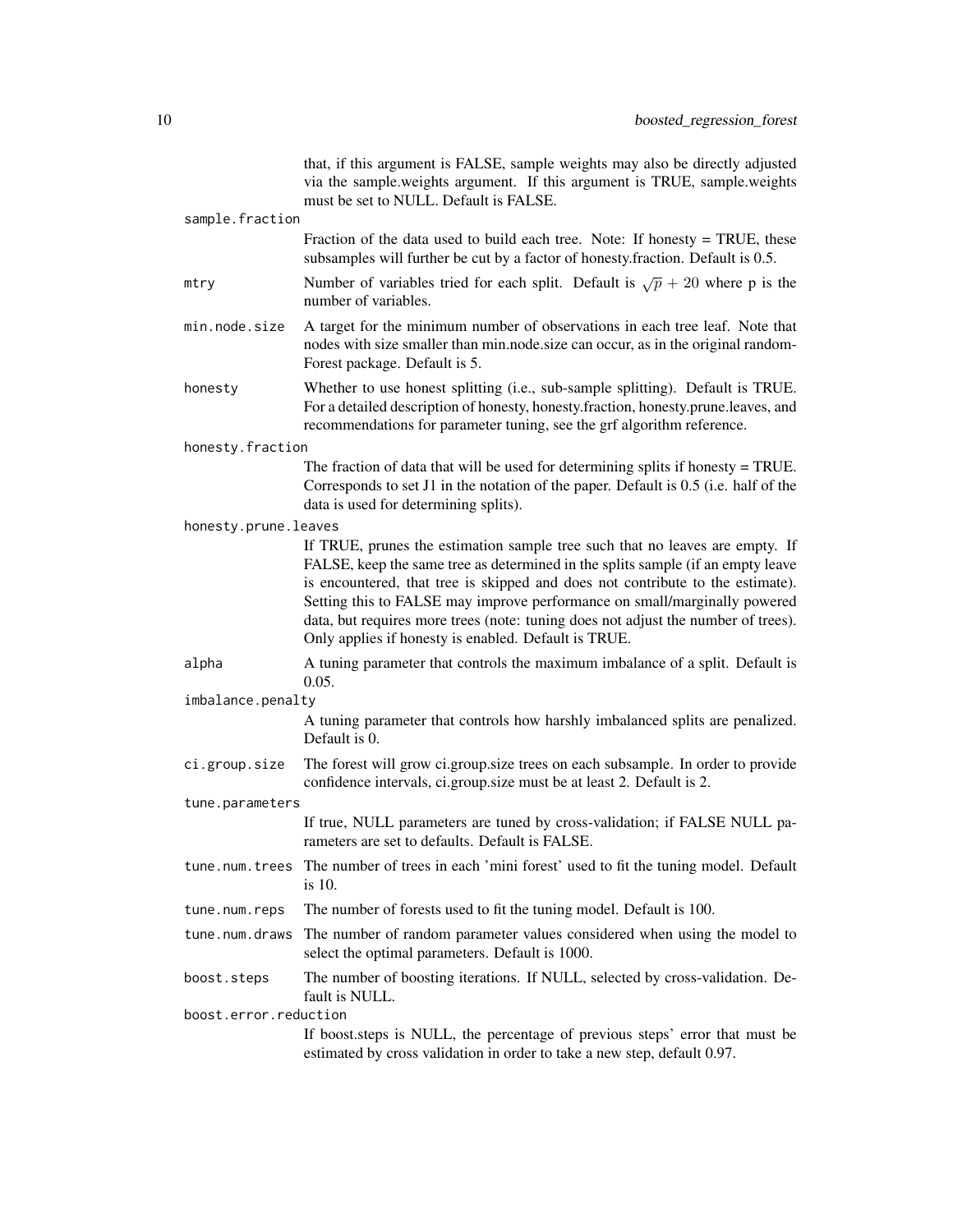#### <span id="page-10-0"></span>causal\_forest 11

| boost.max.steps  |                                                                                                                         |
|------------------|-------------------------------------------------------------------------------------------------------------------------|
|                  | The maximum number of boosting iterations to try when boost.steps=NULL.                                                 |
|                  | Default is 5.                                                                                                           |
| boost.trees.tune |                                                                                                                         |
|                  | If boost steps is NULL, the number of trees used to test a new boosting step<br>when tuning boost steps. Default is 10. |
| num.threads      | Number of threads used in training. If set to NULL, the software automatically<br>selects an appropriate amount.        |
| seed             | The seed for the $C++$ random number generator.                                                                         |

#### Value

A boosted regression forest object. \$error contains the mean debiased error for each step, and \$forests contains the trained regression forest for each step.

#### Examples

```
# Train a boosted regression forest.
n < -50p \le -10X \leftarrow matrix(rnorm(n * p), n, p)Y \leftarrow X[, 1] * rnorm(n)boosted.forest <- boosted_regression_forest(X, Y)
# Predict using the forest.
X.test <- matrix(0, 101, p)
X.test[, 1] < -seq(-2, 2, length.out = 101)boost.pred <- predict(boosted.forest, X.test)
# Predict on out-of-bag training samples.
boost.pred <- predict(boosted.forest)
# Check how many boosting iterations were used
print(length(boosted.forest$forests))
```
causal\_forest *Causal forest*

#### Description

Trains a causal forest that can be used to estimate conditional average treatment effects  $tau(X)$ . When the treatment assignment W is binary and unconfounded, we have  $tau(X) = E[Y(1) - Y(0)]$  $X = x$ ], where  $Y(0)$  and  $Y(1)$  are potential outcomes corresponding to the two possible treatment states. When W is continuous, we effectively estimate an average partial effect Cov[Y, W | X = x] /  $Var[W \mid X = x]$ , and interpret it as a treatment effect given unconfoundedness.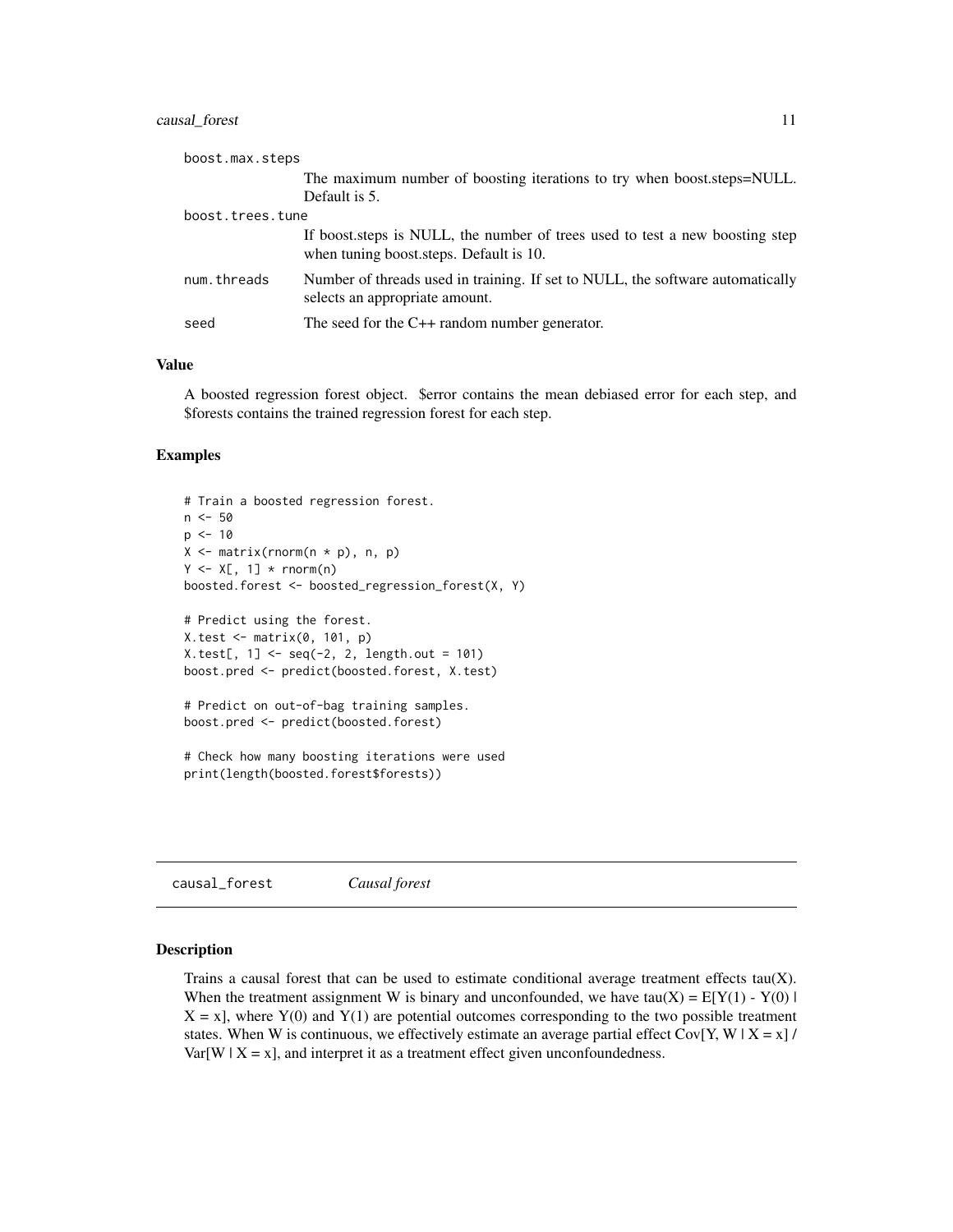# Usage

```
causal_forest(
  X,
  Y,
 W,
 Y.hat = NULL,W.hat = NULL,num.trees = 2000,
  sample.weights = NULL,
  clusters = NULL,
  equalize.cluster.weights = FALSE,
  sample.fraction = 0.5,
  mtry = min(ceiling(sqrt(ncol(X)) + 20), ncol(X)),min.node.size = 5,
  honesty = TRUE,
  honesty.fraction = 0.5,
  honesty.prune.leaves = TRUE,
  alpha = 0.05,
  imbalance.penalty = 0,stabilize.splits = TRUE,
  ci.group.size = 2,
  tune.parameters = "none",
  tune.num.trees = 200,
  tune.num.reps = 50,
  tune.num.draws = 1000,
  compute.oob.predictions = TRUE,
  num.threads = NULL,
  seed = runif(1, 0, .Machine$integer.max)
\mathcal{L}
```

| X         | The covariates used in the causal regression.                                                                                                                                                                                                                 |
|-----------|---------------------------------------------------------------------------------------------------------------------------------------------------------------------------------------------------------------------------------------------------------------|
| Υ         | The outcome (must be a numeric vector with no NAs).                                                                                                                                                                                                           |
| W         | The treatment assignment (must be a binary or real numeric vector with no NAs).                                                                                                                                                                               |
| Y.hat     | Estimates of the expected responses $E[Y X_i]$ , marginalizing over treatment.<br>If Y.hat = NULL, these are estimated using a separate regression forest. See<br>section 6.1.1 of the GRF paper for further discussion of this quantity. Default is<br>NULL. |
| W.hat     | Estimates of the treatment propensities $E[W   X_i]$ . If W.hat = NULL, these are<br>estimated using a separate regression forest. Default is NULL.                                                                                                           |
| num.trees | Number of trees grown in the forest. Note: Getting accurate confidence intervals<br>generally requires more trees than getting accurate predictions. Default is 2000.                                                                                         |
|           | sample.weights Weights given to each sample in estimation. If NULL, each observation receives<br>the same weight. Note: To avoid introducing confounding, weights should be<br>independent of the potential outcomes given X. Default is NULL.                |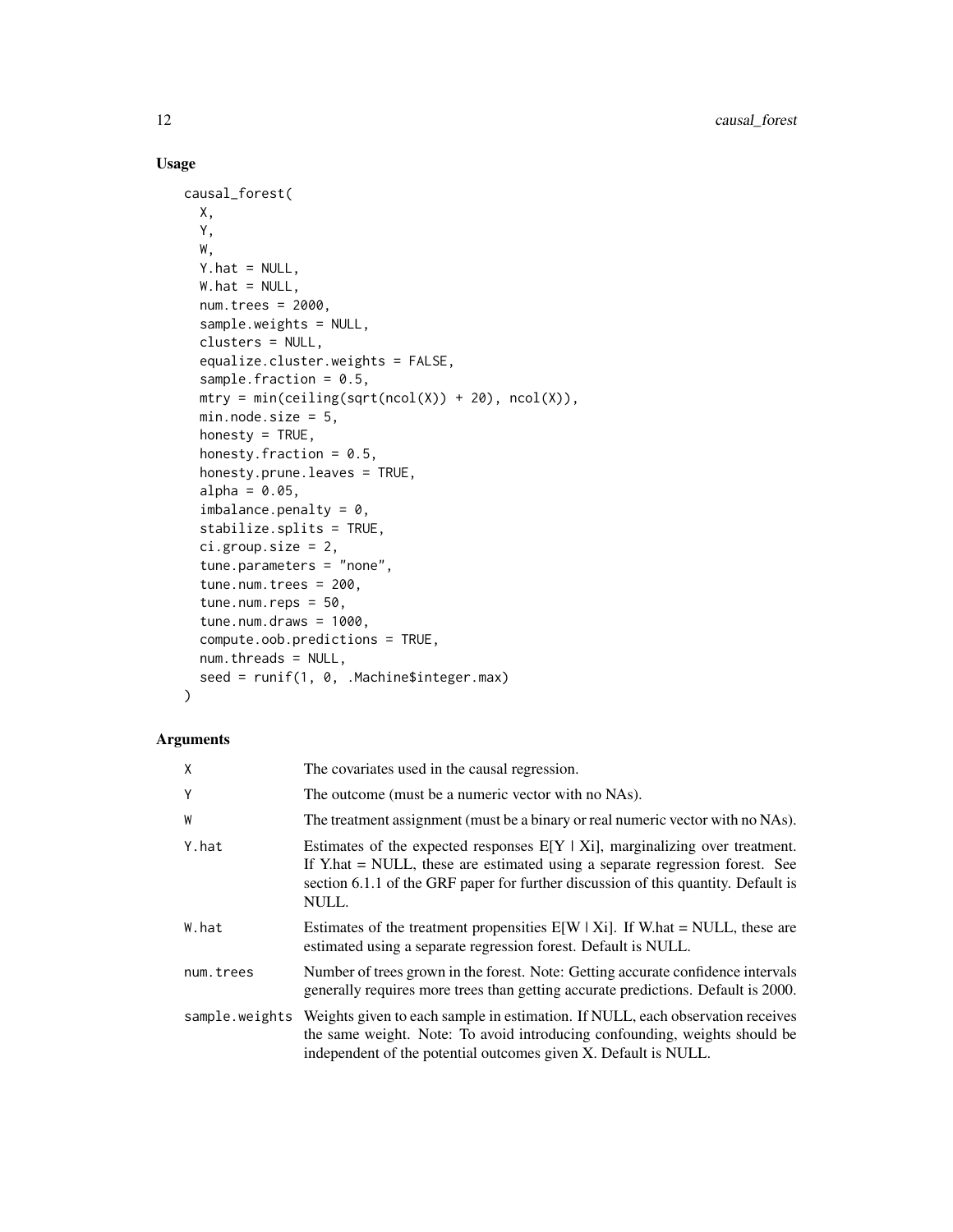clusters Vector of integers or factors specifying which cluster each observation corresponds to. Default is NULL (ignored).

equalize.cluster.weights

If FALSE, each unit is given the same weight (so that bigger clusters get more weight). If TRUE, each cluster is given equal weight in the forest. In this case, during training, each tree uses the same number of observations from each drawn cluster: If the smallest cluster has K units, then when we sample a cluster during training, we only give a random K elements of the cluster to the tree-growing procedure. When estimating average treatment effects, each observation is given weight 1/cluster size, so that the total weight of each cluster is the same. Note that, if this argument is FALSE, sample weights may also be directly adjusted via the sample.weights argument. If this argument is TRUE, sample.weights must be set to NULL. Default is FALSE.

#### sample.fraction

Fraction of the data used to build each tree. Note: If honesty = TRUE, these subsamples will further be cut by a factor of honesty.fraction. Default is 0.5.

- mtry Number of variables tried for each split. Default is  $\sqrt{p} + 20$  where p is the number of variables.
- min.node.size A target for the minimum number of observations in each tree leaf. Note that nodes with size smaller than min.node.size can occur, as in the original random-Forest package. Default is 5.

honesty Whether to use honest splitting (i.e., sub-sample splitting). Default is TRUE. For a detailed description of honesty, honesty.fraction, honesty.prune.leaves, and recommendations for parameter tuning, see the grf algorithm reference.

#### honesty.fraction

The fraction of data that will be used for determining splits if honesty = TRUE. Corresponds to set J1 in the notation of the paper. Default is 0.5 (i.e. half of the data is used for determining splits).

#### honesty.prune.leaves

If TRUE, prunes the estimation sample tree such that no leaves are empty. If FALSE, keep the same tree as determined in the splits sample (if an empty leave is encountered, that tree is skipped and does not contribute to the estimate). Setting this to FALSE may improve performance on small/marginally powered data, but requires more trees (note: tuning does not adjust the number of trees). Only applies if honesty is enabled. Default is TRUE.

alpha A tuning parameter that controls the maximum imbalance of a split. Default is 0.05.

#### imbalance.penalty

A tuning parameter that controls how harshly imbalanced splits are penalized. Default is 0.

#### stabilize.splits

Whether or not the treatment should be taken into account when determining the imbalance of a split. Default is TRUE.

ci.group.size The forest will grow ci.group.size trees on each subsample. In order to provide confidence intervals, ci.group.size must be at least 2. Default is 2.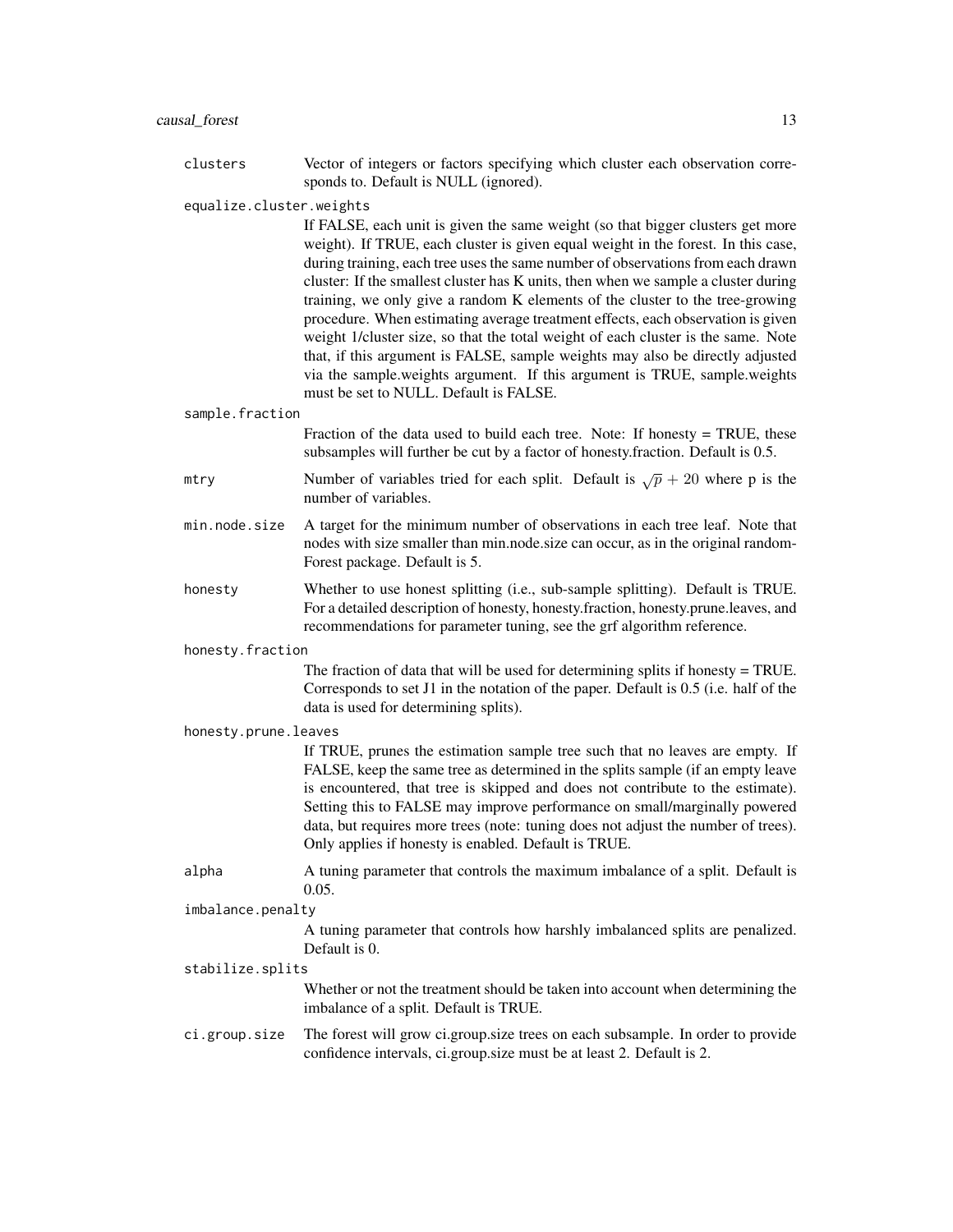#### tune.parameters

|                         | A vector of parameter names to tune. If "all": all tunable parameters are tuned<br>by cross-validation. The following parameters are tunable: ("sample.fraction",<br>"mtry", "min.node.size", "honesty.fraction", "honesty.prune.leaves", "alpha", "im-<br>balance.penalty"). If honesty is FALSE the honesty.* parameters are not tuned.<br>Default is "none" (no parameters are tuned). |  |
|-------------------------|-------------------------------------------------------------------------------------------------------------------------------------------------------------------------------------------------------------------------------------------------------------------------------------------------------------------------------------------------------------------------------------------|--|
|                         | tune num trees The number of trees in each 'mini forest' used to fit the tuning model. Default<br>is $200$ .                                                                                                                                                                                                                                                                              |  |
| tune.num.reps           | The number of forests used to fit the tuning model. Default is 50.                                                                                                                                                                                                                                                                                                                        |  |
|                         | tune, num, draws The number of random parameter values considered when using the model to<br>select the optimal parameters. Default is 1000.                                                                                                                                                                                                                                              |  |
| compute.oob.predictions |                                                                                                                                                                                                                                                                                                                                                                                           |  |
|                         | Whether OOB predictions on training set should be precomputed. Default is<br>TRUE.                                                                                                                                                                                                                                                                                                        |  |
| num.threads             | Number of threads used in training. By default, the number of threads is set to<br>the maximum hardware concurrency.                                                                                                                                                                                                                                                                      |  |
| seed                    | The seed of the $C++$ random number generator.                                                                                                                                                                                                                                                                                                                                            |  |
|                         |                                                                                                                                                                                                                                                                                                                                                                                           |  |

#### Value

A trained causal forest object. If tune.parameters is enabled, then tuning information will be included through the 'tuning.output' attribute.

```
# Train a causal forest.
n < -500p \le -10X \leftarrow matrix(rnorm(n * p), n, p)W < - rbinom(n, 1, 0.5)
Y \le - pmax(X[, 1], 0) * W + X[, 2] + pmin(X[, 3], 0) + rnorm(n)
c.forest <- causal_forest(X, Y, W)
# Predict using the forest.
X.test <- matrix(0, 101, p)
X.test[, 1] < -seq(-2, 2, length.out = 101)c.pred <- predict(c.forest, X.test)
# Predict on out-of-bag training samples.
c.pred <- predict(c.forest)
# Predict with confidence intervals; growing more trees is now recommended.
c.forest \le causal_forest(X, Y, W, num.trees = 4000)
c.pred <- predict(c.forest, X.test, estimate.variance = TRUE)
# In some examples, pre-fitting models for Y and W separately may
# be helpful (e.g., if different models use different covariates).
# In some applications, one may even want to get Y.hat and W.hat
# using a completely different method (e.g., boosting).
```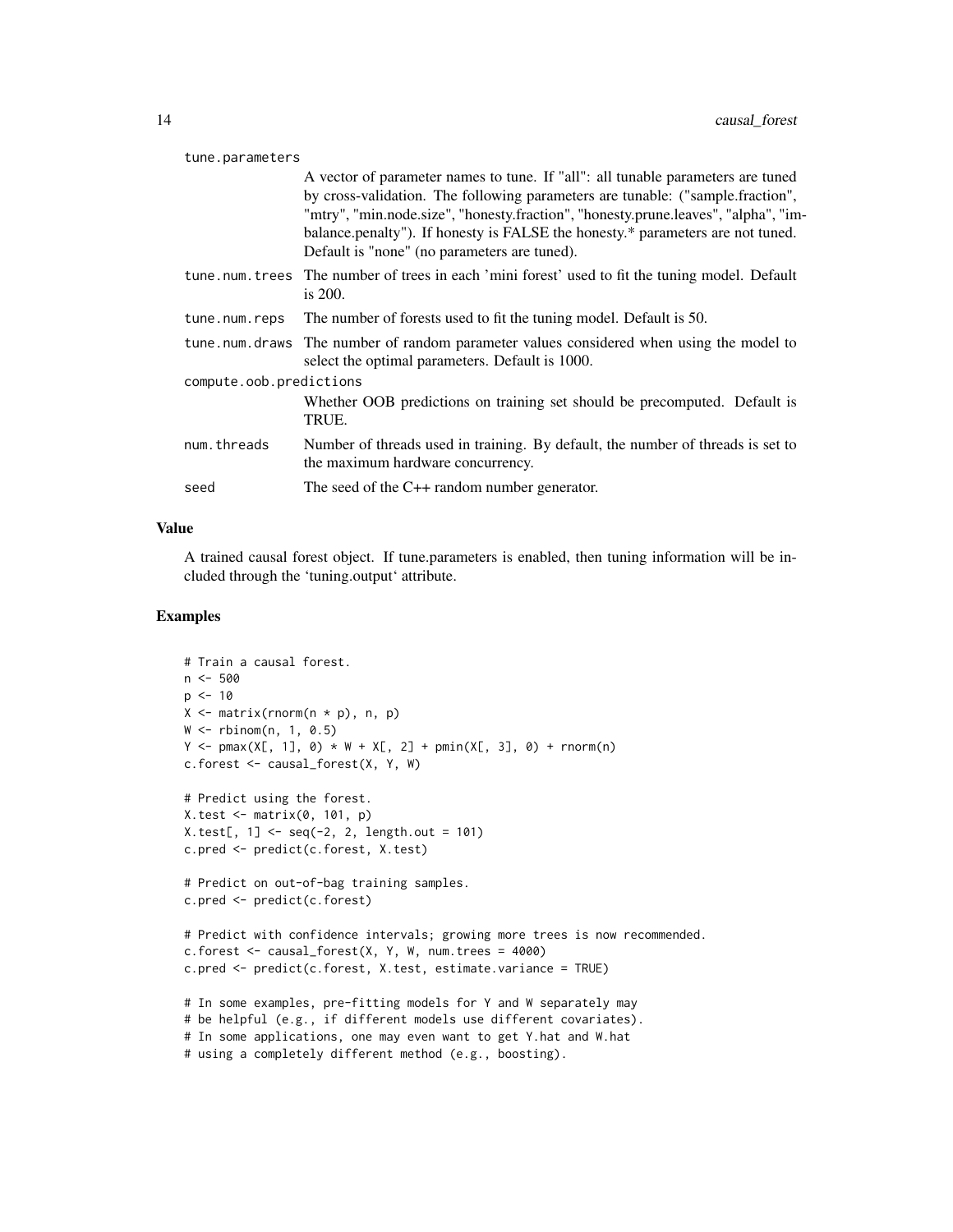<span id="page-14-0"></span>causal\_survival\_forest 15

```
n < -2000p \le -20X \leftarrow matrix(rnorm(n * p), n, p)TAU \le -1 / (1 + \exp(-X[, 3]))W \leq r \text{ binom}(n, 1, 1 / (1 + \exp(-X[, 1] - X[, 2]))Y \leq -pmax(X[, 2] + X[, 3], 0) + rowMeans(X[, 4:6]) / 2 + W * TAU + rnorm(n)forest.W <- regression_forest(X, W, tune.parameters = "all")
W.hat <- predict(forest.W)$predictions
forest.Y <- regression_forest(X, Y, tune.parameters = "all")
Y.hat <- predict(forest.Y)$predictions
forest.Y.varimp <- variable_importance(forest.Y)
# Note: Forests may have a hard time when trained on very few variables
# (e.g., ncol(X) = 1, 2, or 3). We recommend not being too aggressive
# in selection.
selected.vars <- which(forest.Y.varimp / mean(forest.Y.varimp) > 0.2)
tau.forest <- causal_forest(X[, selected.vars], Y, W,
  W.hat = W.hat, Y.hat = Y.hat,
  tune.parameters = "all"
\lambdatau.hat <- predict(tau.forest)$predictions
```
causal\_survival\_forest

*Causal survival forest*

#### Description

Trains a causal survival forest that can be used to estimate conditional treatment effects  $tau(X)$  with right-censored outcomes. We estimate either 1) tau(X) =  $E[\min(T(1), \text{horizon}) - \min(T(0), \text{horizon})]$  $| X = x |$ , where T(1) and T(0) are potental outcomes corresponding to the two possible treatment states and 'horizon' is the maximum follow-up time, or 2) tau(X) =  $P(T(1) >$  horizon  $|X = x)$  - $P(T(0) > horizon \mid X = x)$ , for a chosen time point 'horizon'.

#### Usage

```
causal_survival_forest(
 X,
  Y,
 W,
 D,
  W.hat = NULL,target = c("RMST", "survival.probability"),
```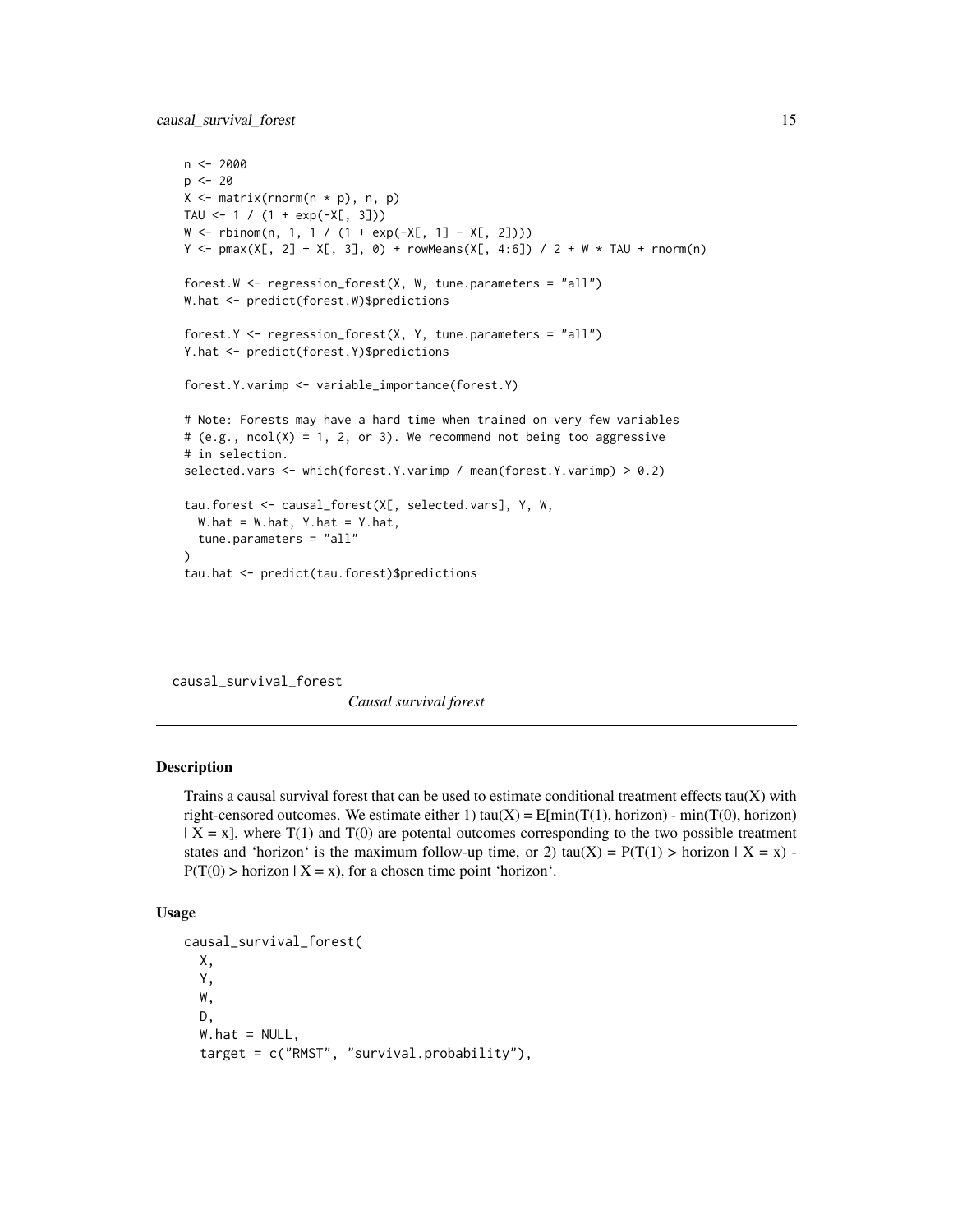```
horizon = NULL,
failure.times = NULL,
num.trees = 2000,
sample.weights = NULL,
clusters = NULL,
equalize.cluster.weights = FALSE,
sample.fraction = 0.5,
mtry = min(ceiling(sqrt(ncol(X)) + 20), ncol(X)),min.node.size = 5,
honesty = TRUE,
honesty.fraction = 0.5,
honesty.prune.leaves = TRUE,
alpha = 0.05,
imbalance.penalty = 0,stabilize.splits = TRUE,
ci.group.size = 2,
tune.parameters = "none",
compute.oob.predictions = TRUE,
num.threads = NULL,
seed = runif(1, 0, .Machine$integer.max)
```
# Arguments

)

| χ             | The covariates.                                                                                                                                                                                                                                                                                                                                                             |
|---------------|-----------------------------------------------------------------------------------------------------------------------------------------------------------------------------------------------------------------------------------------------------------------------------------------------------------------------------------------------------------------------------|
| Υ             | The event time (must be non-negative).                                                                                                                                                                                                                                                                                                                                      |
| W             | The treatment assignment (must be a binary vector with no NAs).                                                                                                                                                                                                                                                                                                             |
| D             | The event type (0: censored, 1: failure).                                                                                                                                                                                                                                                                                                                                   |
| W.hat         | Estimates of the treatment propensities $E[W \mid X = x]$ . If W.hat = NULL, these<br>are estimated using a separate regression forest. Default is NULL.                                                                                                                                                                                                                    |
| target        | The target estimand. Choices are Restricted Mean Survival Time ("RMST")<br>which estimates 1) $E[\min(T(1), \text{horizon}) - \min(T(0), \text{horizon}) \mid X = x]$ , or "sur-<br>vival.probability" which estimates 2) $P(T(1) > horizon   X = x) - P(T(0) > horizon)$<br>zon $X = x$ ). Default is "RMST".                                                              |
| horizon       | A scalar that defines the estimand (required). If target is "RMST" then this<br>defines the maximum follow-up time. If target is "survival.probability", then<br>this defines the time point for the absolute risk difference estimate.                                                                                                                                     |
| failure.times | A vector of event times to fit the survival curves at. If NULL, then all the<br>unique event times are used. This speeds up forest estimation by constraining the<br>event grid. Observed event times are rounded down to the last sorted occurance<br>less than or equal to the specified failure time. The time points should be in<br>increasing order. Default is NULL. |
| num.trees     | Number of trees grown in the forest. Note: Getting accurate confidence intervals<br>generally requires more trees than getting accurate predictions. Default is 2000.                                                                                                                                                                                                       |
|               | sample weights Weights given to each sample in estimation. If NULL, each observation receives<br>the same weight. Note: To avoid introducing confounding, weights should be                                                                                                                                                                                                 |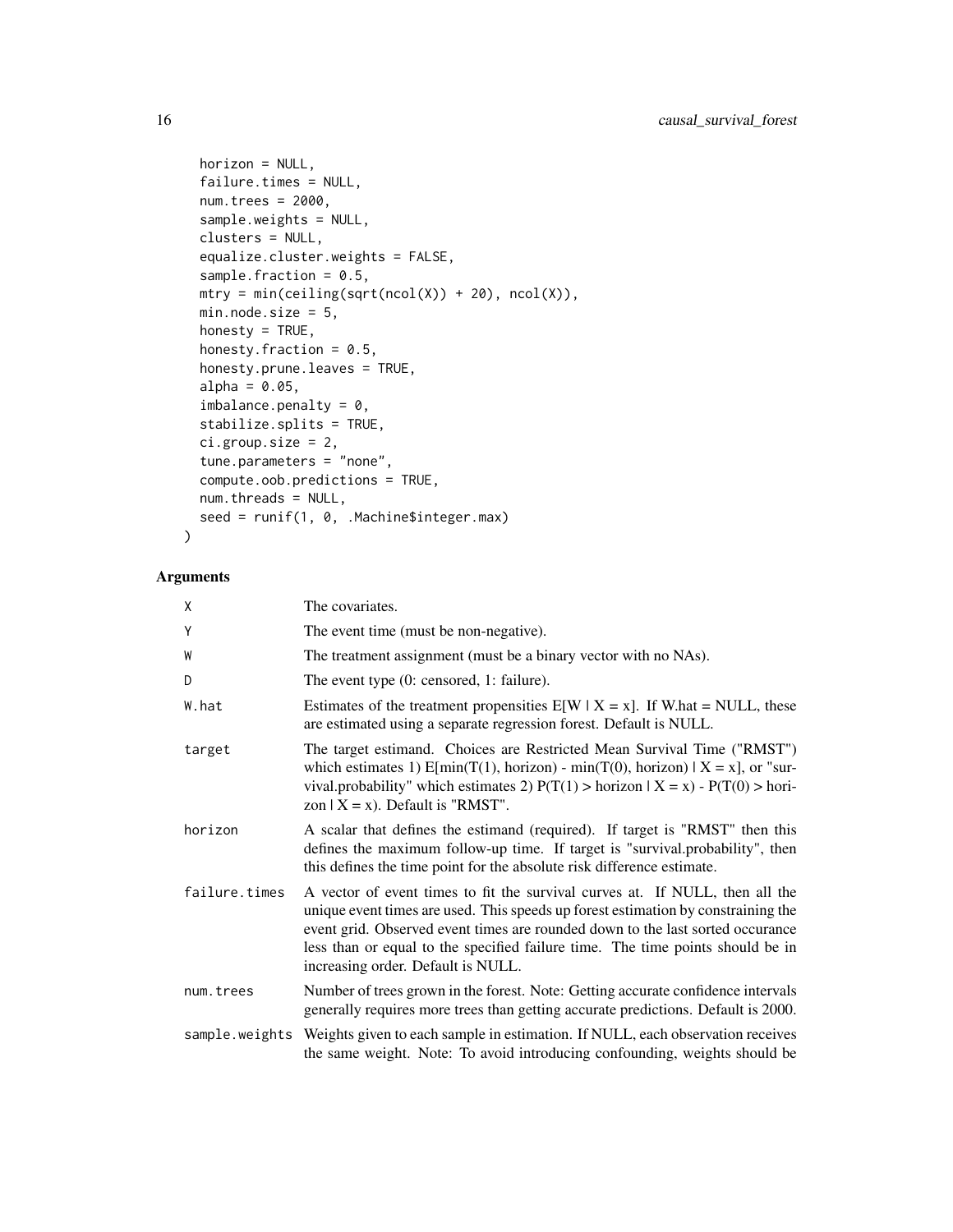independent of the potential outcomes given X. Sample weights are not used in survival spliting. Default is NULL.

clusters Vector of integers or factors specifying which cluster each observation corresponds to. Default is NULL (ignored).

equalize.cluster.weights

If FALSE, each unit is given the same weight (so that bigger clusters get more weight). If TRUE, each cluster is given equal weight in the forest. In this case, during training, each tree uses the same number of observations from each drawn cluster: If the smallest cluster has K units, then when we sample a cluster during training, we only give a random K elements of the cluster to the tree-growing procedure. When estimating average treatment effects, each observation is given weight 1/cluster size, so that the total weight of each cluster is the same. Note that, if this argument is FALSE, sample weights may also be directly adjusted via the sample.weights argument. If this argument is TRUE, sample.weights must be set to NULL. Default is FALSE.

sample.fraction

Fraction of the data used to build each tree. Note: If honesty = TRUE, these subsamples will further be cut by a factor of honesty.fraction. Default is 0.5.

- mtry Number of variables tried for each split. Default is  $\sqrt{p} + 20$  where p is the number of variables.
- min.node.size A target for the minimum number of observations in each tree leaf. Note that nodes with size smaller than min.node.size can occur, as in the original random-Forest package. Default is 5.
- honesty Whether to use honest splitting (i.e., sub-sample splitting). Default is TRUE. For a detailed description of honesty, honesty.fraction, honesty.prune.leaves, and recommendations for parameter tuning, see the grf algorithm reference.

honesty.fraction

The fraction of data that will be used for determining splits if honesty = TRUE. Corresponds to set J1 in the notation of the paper. Default is 0.5 (i.e. half of the data is used for determining splits).

honesty.prune.leaves

If TRUE, prunes the estimation sample tree such that no leaves are empty. If FALSE, keep the same tree as determined in the splits sample (if an empty leave is encountered, that tree is skipped and does not contribute to the estimate). Setting this to FALSE may improve performance on small/marginally powered data, but requires more trees (note: tuning does not adjust the number of trees). Only applies if honesty is enabled. Default is TRUE.

alpha A tuning parameter that controls the maximum imbalance of a split. This parameter plays the same role as in causal forest and survival forest, where for the latter the number of failures in each child has to be at least one or 'alpha' times the number of samples in the parent node. Default is 0.05. (On data with very low event rate the default value may be too high for the forest to split and lowering it may be beneficial).

imbalance.penalty

A tuning parameter that controls how harshly imbalanced splits are penalized. Default is 0.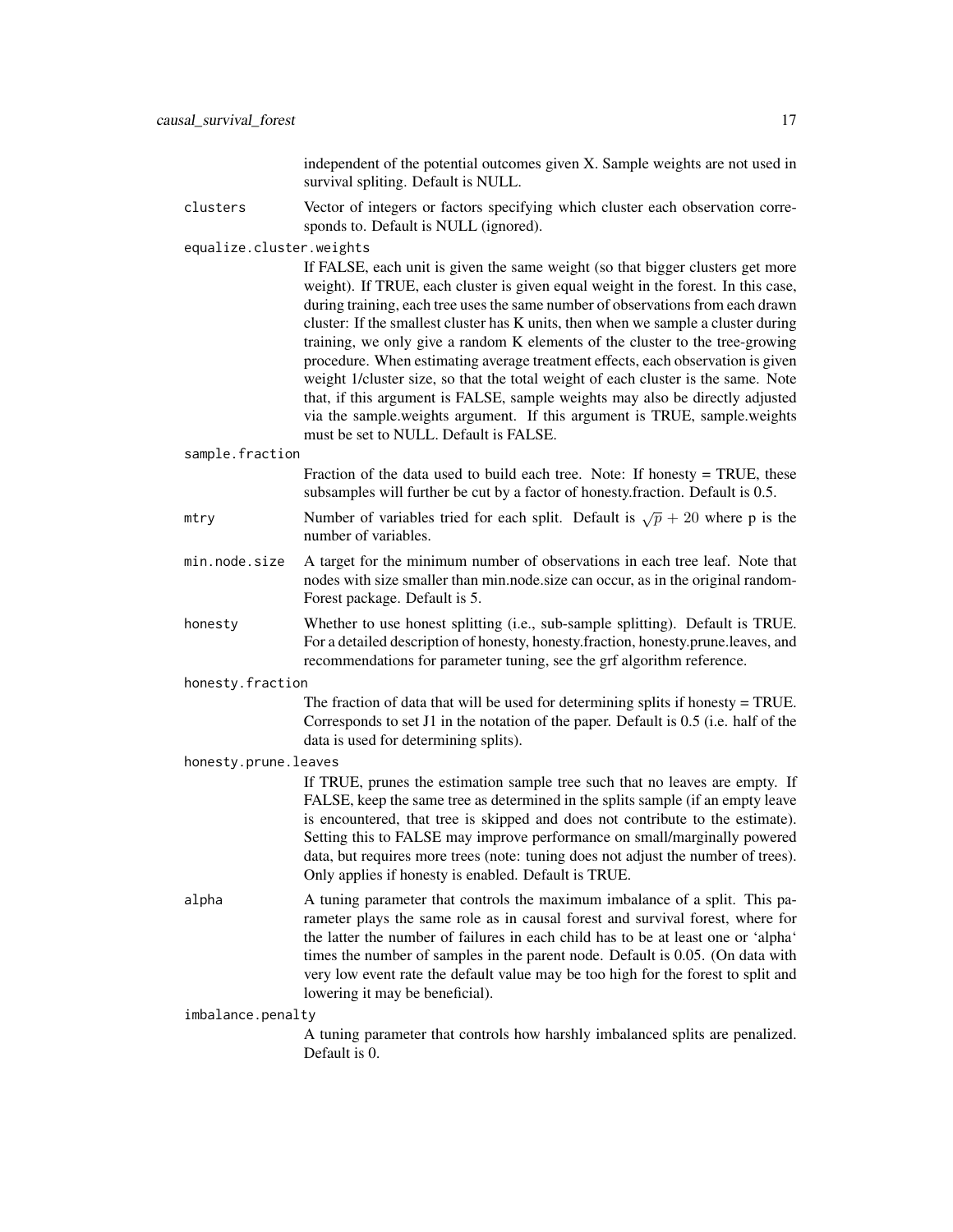| stabilize.splits        |                                                                                                                                                                                                                                                                                                                                                                                                                                                                         |  |
|-------------------------|-------------------------------------------------------------------------------------------------------------------------------------------------------------------------------------------------------------------------------------------------------------------------------------------------------------------------------------------------------------------------------------------------------------------------------------------------------------------------|--|
|                         | Whether or not the treatment and censoring status should be taken into account<br>when determining the imbalance of a split. The requirement for valid split<br>candidates is the same as in causal_forest with the additional constraint that<br>num.failures(child) $>=$ num.samples(parent) $*$ alpha. Default is TRUE.                                                                                                                                              |  |
| ci.group.size           | The forest will grow ci.group.size trees on each subsample. In order to provide<br>confidence intervals, ci.group.size must be at least 2. Default is 2.                                                                                                                                                                                                                                                                                                                |  |
| tune.parameters         |                                                                                                                                                                                                                                                                                                                                                                                                                                                                         |  |
|                         | (Currently only applies to the regression forest used in W.hat estimation) A<br>vector of parameter names to tune. If "all": all tunable parameters are tuned<br>by cross-validation. The following parameters are tunable: ("sample.fraction",<br>"mtry", "min.node.size", "honesty.fraction", "honesty.prune.leaves", "alpha", "im-<br>balance.penalty"). If honesty is FALSE the honesty.* parameters are not tuned.<br>Default is "none" (no parameters are tuned). |  |
| compute.oob.predictions |                                                                                                                                                                                                                                                                                                                                                                                                                                                                         |  |
|                         | Whether OOB predictions on training set should be precomputed. Default is<br>TRUE.                                                                                                                                                                                                                                                                                                                                                                                      |  |
| num.threads             | Number of threads used in training. By default, the number of threads is set to<br>the maximum hardware concurrency.                                                                                                                                                                                                                                                                                                                                                    |  |
| seed                    | The seed of the $C++$ random number generator.                                                                                                                                                                                                                                                                                                                                                                                                                          |  |
|                         |                                                                                                                                                                                                                                                                                                                                                                                                                                                                         |  |

#### Details

The causal survival forest paper defines the survival function in the 2nd estimand with weak inequality. It is defined using strict inequality in the R package (note that  $P(T \gt h) = P(T \gt h$ epsilon)).

#### Value

A trained causal\_survival\_forest forest object.

## References

Cui, Yifan, Michael R. Kosorok, Erik Sverdrup, Stefan Wager, and Ruoqing Zhu. "Estimating Heterogeneous Treatment Effects with Right-Censored Data via Causal Survival Forests." arXiv preprint arXiv:2001.09887, 2020.

```
# Train a causal survival forest targeting a Restricted Mean Survival Time (RMST)
# with maxium follow-up time set to `horizon`.
n <- 2000
p \le -5X \leftarrow matrix(runif(n * p), n, p)W \leftarrow \text{rbinom}(n, 1, 0.5)horizon <- 1
failure.time \leq pmin(rexp(n) \star X[, 1] + W, horizon)
censor.time \leq 2 \star runif(n)
```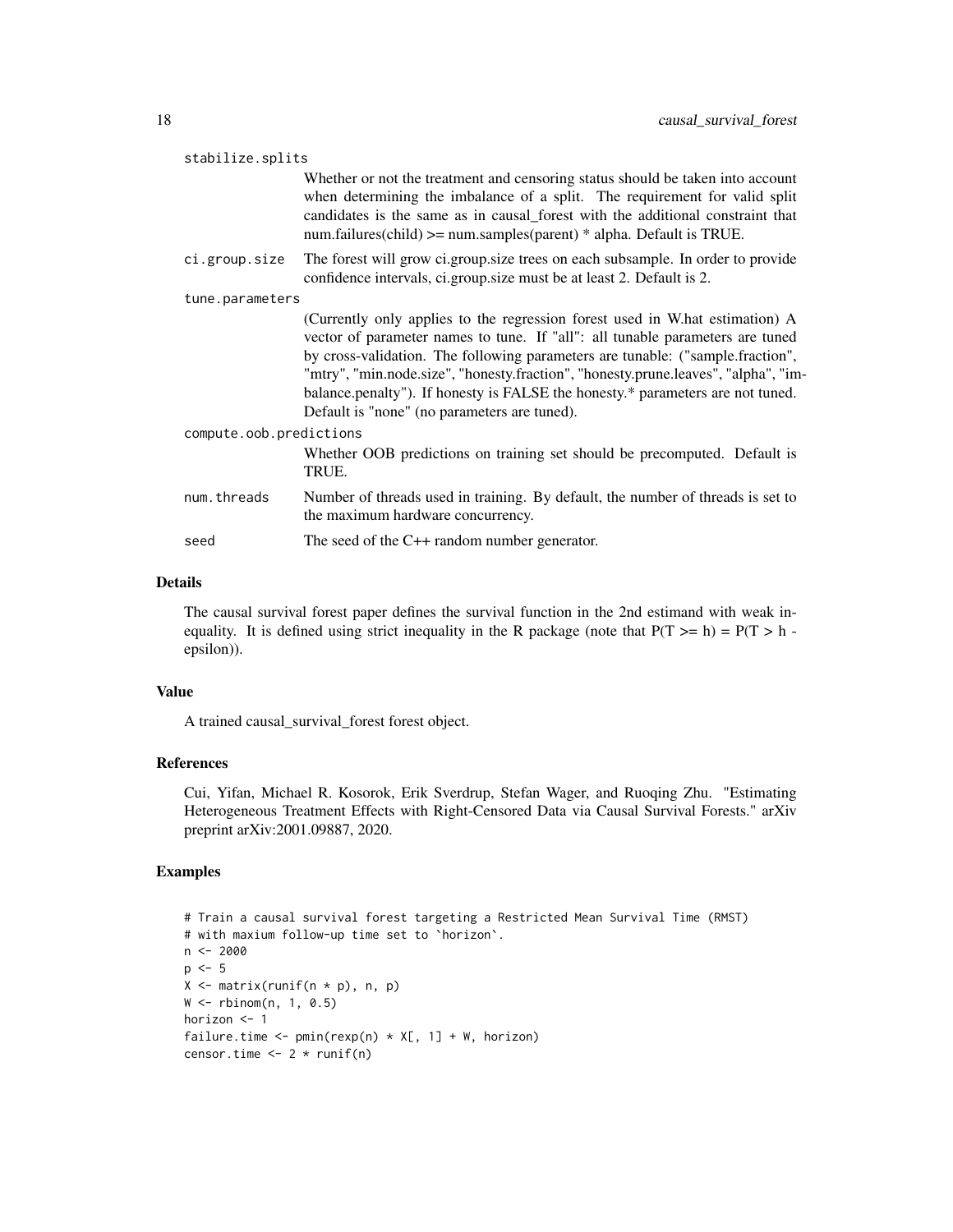# <span id="page-18-0"></span>custom\_forest 19

```
# Discretizing continuous events decreases runtime.
Y <- round(pmin(failure.time, censor.time), 2)
D <- as.integer(failure.time <= censor.time)
cs.forest \le causal_survival_forest(X, Y, W, D, horizon = horizon)
# Predict using the forest.
X.test <- matrix(0.5, 10, p)
X.test[, 1] < -seq(0, 1, length.out = 10)cs.pred <- predict(cs.forest, X.test)
# Predict on out-of-bag training samples.
cs.pred <- predict(cs.forest)
# Compute a doubly robust estimate of the average treatment effect.
average_treatment_effect(cs.forest)
# Compute the best linear projection on the first covariate.
best_linear_projection(cs.forest, X[, 1])
# Train a causal survival forest targeting an absolute risk difference
# at the median timepoint `horizon`.
cs.forest.prob <- causal_survival_forest(X, Y, W, D, target = "survival.probability", horizon = 0.5)
```
custom\_forest *Custom forest (removed)*

# Description

To build a custom forest, see an existing simpler forest, like regression\_forest, for a development template.

#### Usage

```
custom_forest(X, Y, ...)
```

| χ |                                           |
|---|-------------------------------------------|
| v |                                           |
| . | Additional arguments (currently ignored). |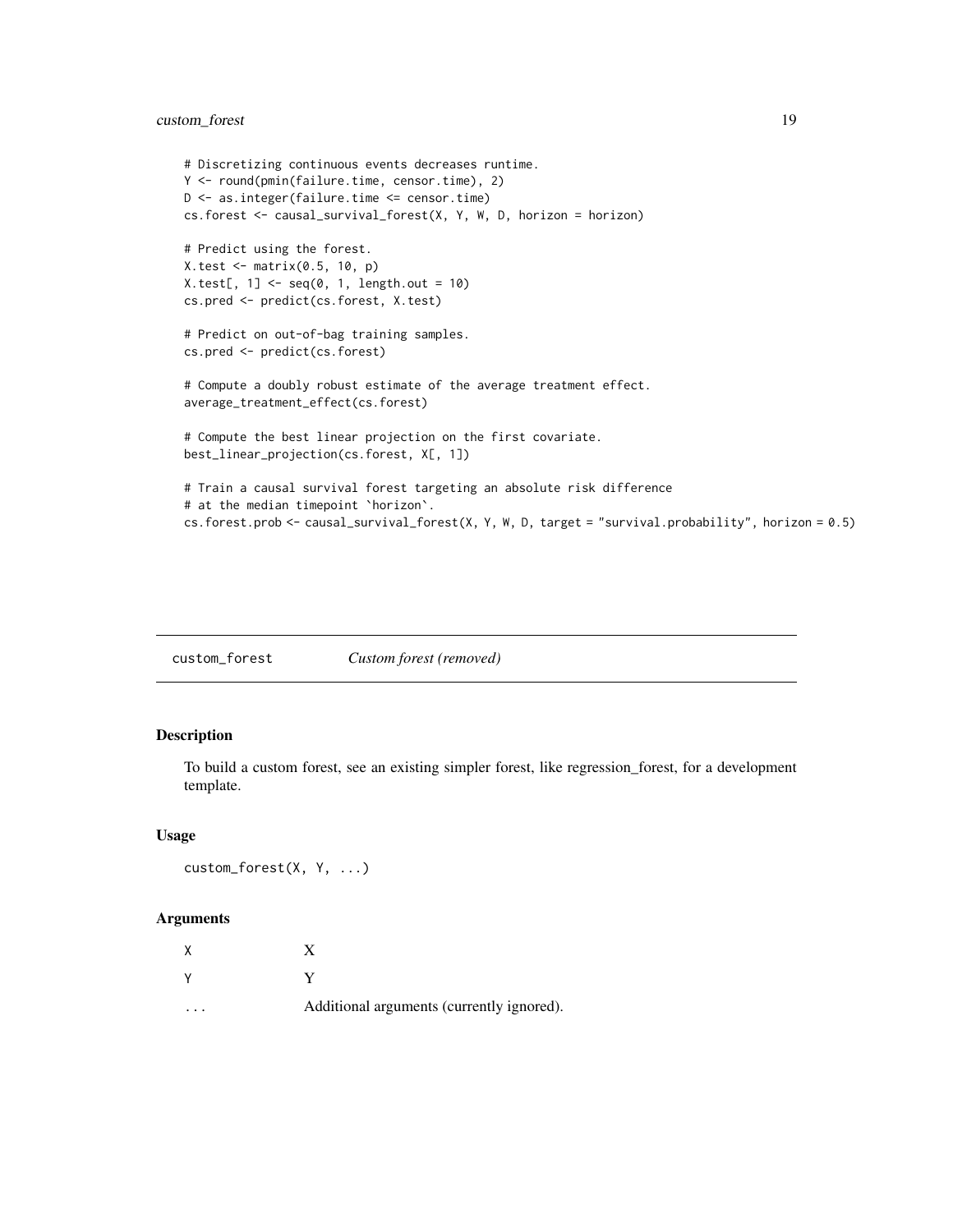# <span id="page-19-0"></span>Description

The following DGPs are available for benchmarking purposes:

- "simple": tau = max(X1, 0), e =  $0.4 + 0.2 * 1X1 > 0$ .
- "aw1": equation (27) of https://arxiv.org/pdf/1510.04342.pdf
- "aw2": equation (28) of https://arxiv.org/pdf/1510.04342.pdf
- "aw3": confounding is from "aw1" and tau is from "aw2"
- "aw3reverse": Same as aw3, but HTEs anticorrelated with baseline
- "ai1": "Setup 1" from section 6 of https://arxiv.org/pdf/1504.01132.pdf
- "ai2": "Setup 2" from section 6 of https://arxiv.org/pdf/1504.01132.pdf
- "kunzel": "Simulation 1" from A.1 in https://arxiv.org/pdf/1706.03461.pdf
- "nw1": "Setup A" from Section 4 of https://arxiv.org/pdf/1712.04912.pdf
- "nw2": "Setup B" from Section 4 of https://arxiv.org/pdf/1712.04912.pdf
- "nw3": "Setup C" from Section 4 of https://arxiv.org/pdf/1712.04912.pdf
- "nw4": "Setup D" from Section 4 of https://arxiv.org/pdf/1712.04912.pdf

#### Usage

```
generate_causal_data(
  n,
  p,
  sigma.m = 1,
  sigma.tau = 0.1,
  sigma.noise = 1,
 dgp = c("simple", "aw1", "aw2", "aw3", "aw3reverse", "ai1", "ai2", "kunzel", "nw1",
    "nw2", "nw3", "nw4")
\lambda
```

| n           | The number of observations.                                          |
|-------------|----------------------------------------------------------------------|
| р           | The number of covariates (note: the minimum varies by DGP).          |
| sigma.m     | The standard deviation of the unconditional mean of Y. Default is 1. |
| sigma.tau   | The standard deviation of the treatment effect. Default is 0.1.      |
| sigma.noise | The conditional variance of Y. Default is 1.                         |
| dgp         | The kind of dgp. Default is "simple".                                |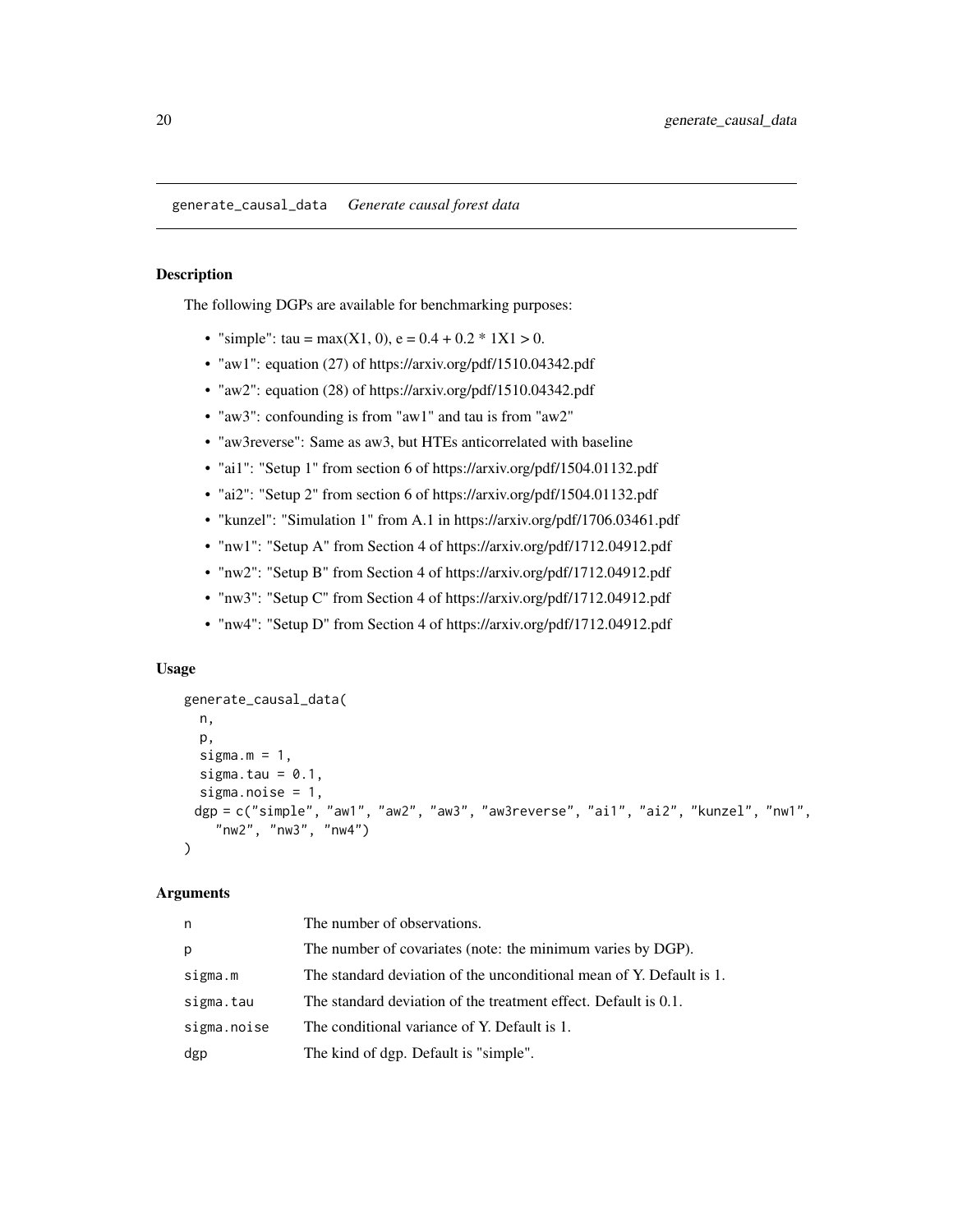#### <span id="page-20-0"></span>Details

Each DGP is parameterized by X: observables, m: conditional mean of Y, tau: treatment effect, e: propensity scores, V: conditional variance of Y.

The following rescaled data is returned m = m / sd(m)  $*$  sigma.m, tau = tau / sd(tau)  $*$  sigma.tau, V  $=$  V / mean(V)  $*$  sigma.noise^2, W = rbinom(e), Y = m + (W - e)  $*$  tau + sqrt(V) + rnorm(n).

#### Value

A list consisting of: X, Y, W, tau, m, e, dgp.

#### Examples

```
# Generate simple benchmark data
data <- generate_causal_data(100, 5, dgp = "simple")
# Generate data from Wager and Athey (2018)
data <- generate_causal_data(100, 5, dgp = "aw1")
data2 <- generate_causal_data(100, 5, dgp = "aw2")
```
generate\_causal\_survival\_data

*Simulate causal survival data*

# **Description**

The following DGPs are available for benchmarking purposes, T is the failure time and C the censoring time:

- "simple1":  $T = X1*eps + W, C \sim U(0, 2)$  where  $eps \sim Exp(1)$  and  $Y.max = 1$ .
- "type1": T is drawn from an accelerated failure time model and C from a Cox model (scenario 1 in https://arxiv.org/abs/2001.09887)
- "type2": T is drawn from a proportional hazard model and C from a accelerated failure time (scenario 2 in https://arxiv.org/abs/2001.09887)
- "type3": T and C are drawn from a Poisson distribution (scenario 3 in https://arxiv.org/abs/2001.09887)
- "type4": T and C are drawn from a Poisson distribution (scenario 4 in https://arxiv.org/abs/2001.09887)
- "type5": is similar to "type2" but with censoring generated from an accelerated failure time model.

#### Usage

```
generate_causal_survival_data(
  n,
  p,
  Y.max = NULL,y0 = NULL,
```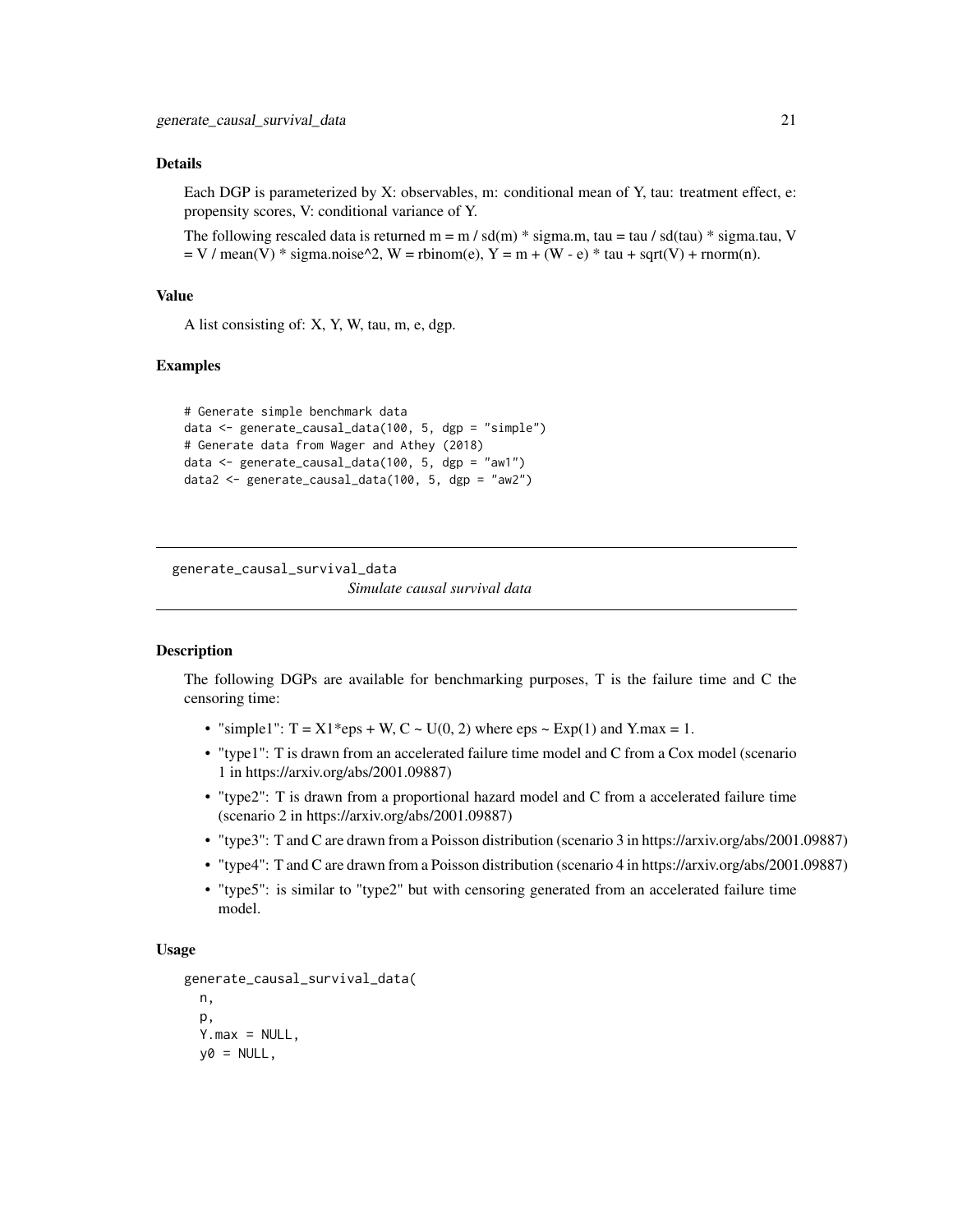```
X = NULL,rho = \theta,
 n.mc = 10000,
 dgp = c("simple1", "type1", "type2", "type3", "type4", "type5")
\lambda
```
#### Arguments

| n     | The number of samples.                                                                                                                           |
|-------|--------------------------------------------------------------------------------------------------------------------------------------------------|
| p     | The number of covariates.                                                                                                                        |
| Y.max | The maximum follow-up time (optional).                                                                                                           |
| y0    | Query time to estimate $P(T(1) > y0   X) - P(T(0) > y0   X)$ (optional).                                                                         |
| X     | The covariates (optional).                                                                                                                       |
| rho   | The correlation coefficient of the X's covariance matrix $V_{ij} = \frac{r}{r}$ = rho <sup><math>\lambda</math></sup>  i-  . Default<br>is $0$ . |
| n.mc  | The number of monte carlo draws to estimate the treatment effect with. Default<br>is 10000.                                                      |
| dgp   | The type of DGP.                                                                                                                                 |

#### Value

A list with entries: 'X': the covariates, 'Y': the event times, 'W': the treatment indicator, 'D': the censoring indicator, 'cate': the treatment effect (RMST) estimated by monte carlo, 'cate.prob' the difference in survival probability, 'cate.sign': the true sign of the cate for ITR comparison, 'dgp': the dgp name, 'Y.max': the maximum follow-up time, 'y0': the query time for difference in survival probability.

```
# Generate data
n <- 1000
p \le -5data <- generate_causal_survival_data(n, p)
# Get true CATE on a test set
X.test < - matrix(seq(0, 1, length.out = 5), 5, p)
cate.test <- generate_causal_survival_data(n, p, X = X.test)$cate
```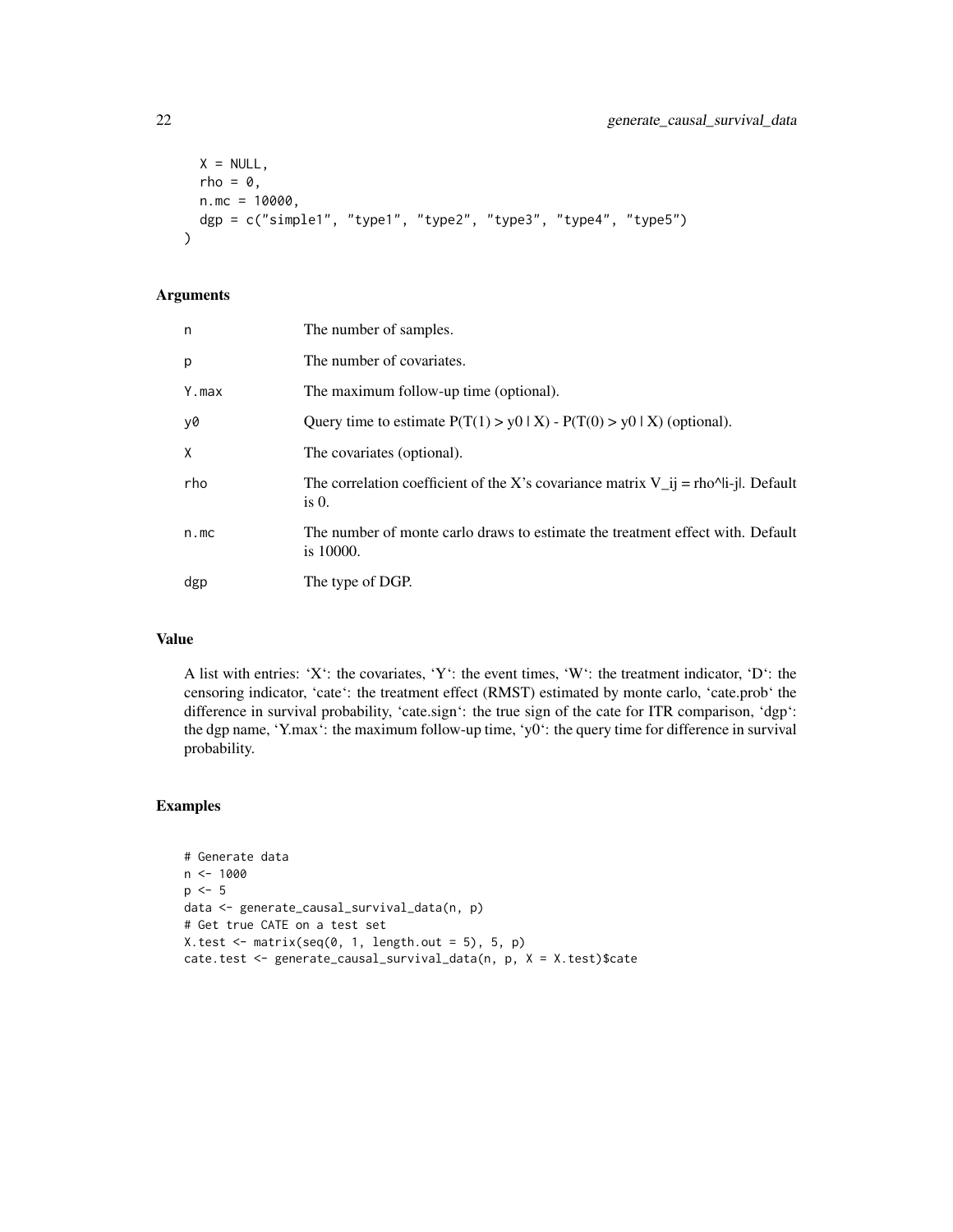<span id="page-22-1"></span><span id="page-22-0"></span>get\_forest\_weights *Given a trained forest and test data, compute the kernel weights for each test point.*

# Description

During normal prediction, these weights (named alpha in the GRF paper) are computed as an intermediate step towards producing estimates. This function allows for examining the weights directly, so they could be potentially be used as the input to a different analysis.

#### Usage

```
get_forest_weights(forest, newdata = NULL, num.threads = NULL)
```
#### Arguments

| forest      | The trained forest.                                                                                                                                                                                                           |
|-------------|-------------------------------------------------------------------------------------------------------------------------------------------------------------------------------------------------------------------------------|
| newdata     | Points at which predictions should be made. If NULL, makes out-of-bag predic-<br>tions on the training set instead (i.e., provides predictions at Xi using only trees<br>that did not use the <i>i</i> -th training example). |
| num.threads | Number of threads used in training. If set to NULL, the software automatically<br>selects an appropriate amount.                                                                                                              |

#### Value

A sparse matrix where each row represents a test sample, and each column is a sample in the training data. The value at (i, j) gives the weight of training sample j for test sample i.

```
p \le -10n < -100X \le matrix(2 * runif(n * p) - 1, n, p)
Y \leftarrow (X[, 1] > 0) + 2 * rnorm(n)rrf <- regression_forest(X, Y, mtry = p)
forest.weights.oob <- get_forest_weights(rrf)
n.test <- 15
```

```
X.test \leq matrix(2 \star runif(n.test \star p) - 1, n.test, p)
forest.weights <- get_forest_weights(rrf, X.test)
```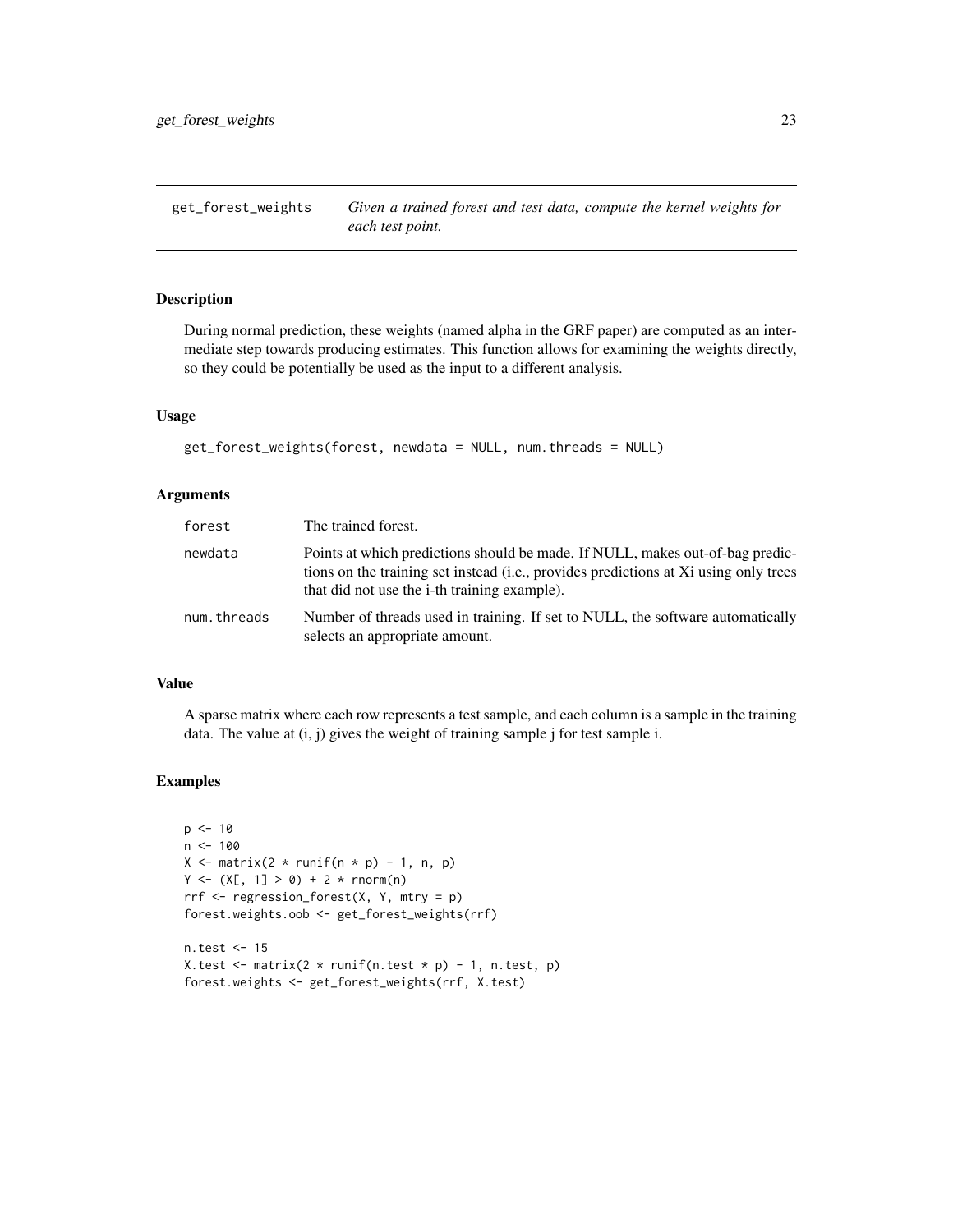<span id="page-23-0"></span>

## Description

Given a GRF tree object, compute the leaf node a test sample falls into. The nodes in a GRF tree are numbered breadth first, and the returned numbers will be the leaf integer according to this ordering. To get kernel weights based on leaf membership, see the function [get\\_forest\\_weights](#page-22-1).

# Usage

```
get_leaf_node(tree, newdata, node.id = TRUE)
```
# Arguments

| tree    | A GRF tree object (retrieved by 'get_tree').                                                                                                         |
|---------|------------------------------------------------------------------------------------------------------------------------------------------------------|
| newdata | Points at which leaf predictions should be made.                                                                                                     |
| node.id | Boolean indicating whether to return the node id for each query sample (default).<br>or if FALSE, a list of node numbers with the samples contained. |

# Value

A vector of integers indicating the leaf number for each sample in the given tree.

```
p \le -10n < -100X \le matrix(2 * runif(n * p) - 1, n, p)
Y \le -(X[, 1] > 0) + 2 * \text{norm}(n)r.forest \leq regression_forest(X, Y, num.tree = 50)
n.test <- 5
X.test \leq matrix(2 \star runif(n.test \star p) - 1, n.test, p)
tree <- get_tree(r.forest, 1)
# Get a vector of node numbers for each sample.
get_leaf_node(tree, X.test)
# Get a list of samples per node.
get_leaf_node(tree, X.test, node.id = FALSE)
```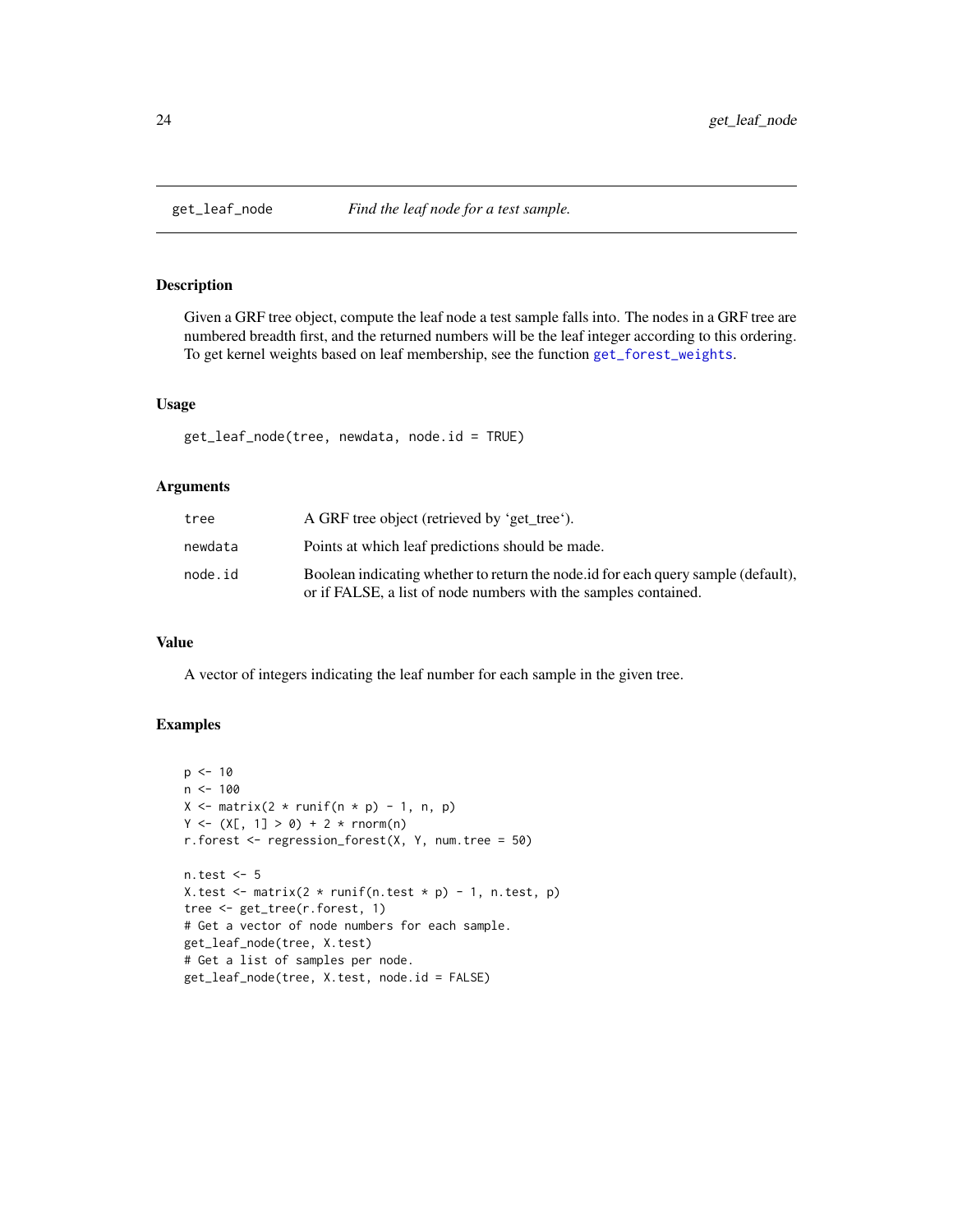<span id="page-24-0"></span>get\_sample\_weights *Retrieve forest weights (renamed to get\_forest\_weights)*

# Description

Retrieve forest weights (renamed to get\_forest\_weights)

#### Usage

```
get_sample_weights(forest, ...)
```
# Arguments

| forest                  | The trained forest.                       |
|-------------------------|-------------------------------------------|
| $\cdot$ $\cdot$ $\cdot$ | Additional arguments (currently ignored). |

# Description

Compute doubly robust scores for a GRF forest object

# Usage

get\_scores(forest, ...)

# Arguments

| forest               | A grf forest object  |
|----------------------|----------------------|
| $\ddot{\phantom{0}}$ | Additional arguments |

# Value

A vector of scores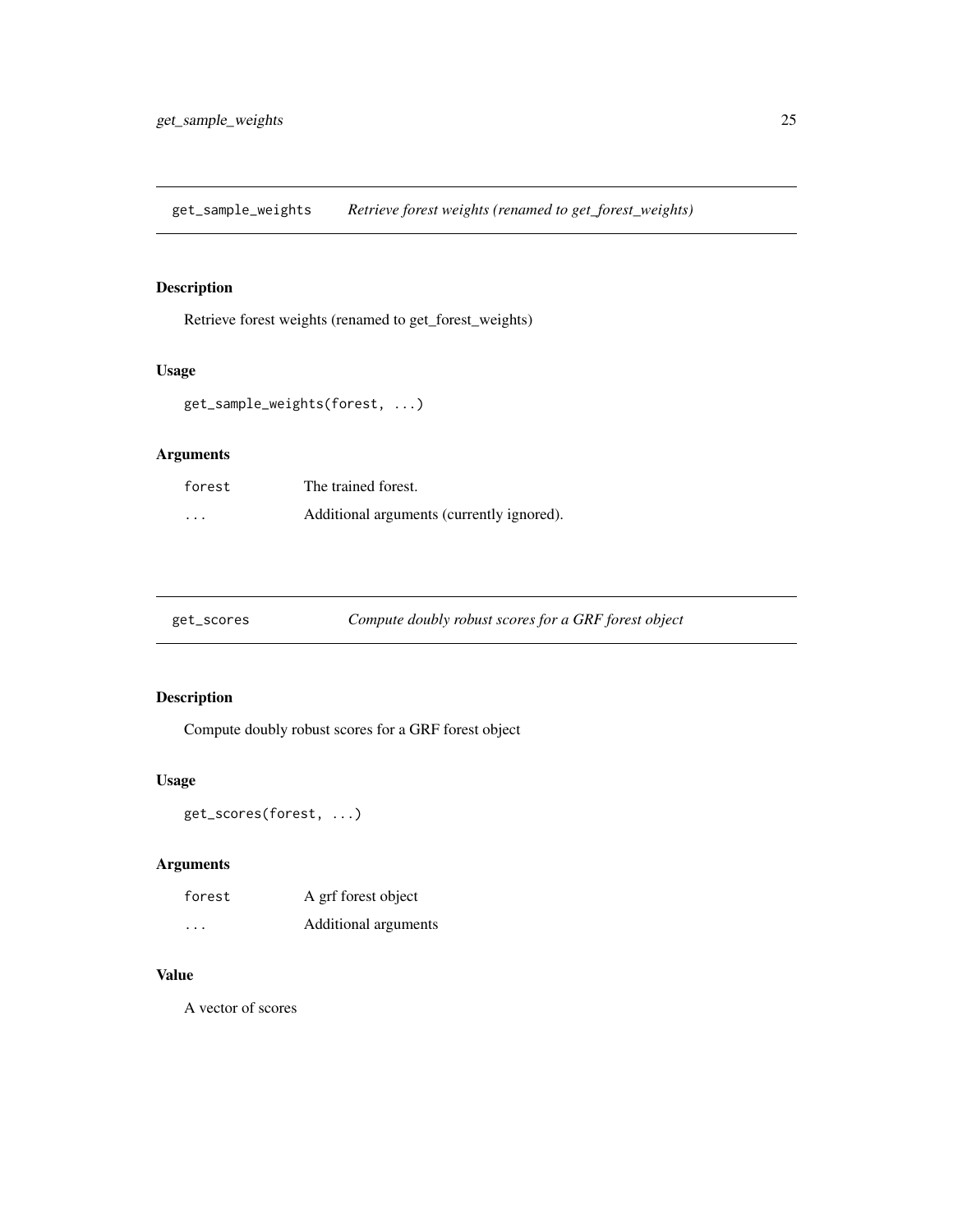```
get_scores.causal_forest
```
*Compute doubly robust scores for a causal forest.*

#### Description

Compute doubly robust (AIPW) scores for average treatment effect estimation or average partial effect estimation with continuous treatment, using a causal forest. Under regularity conditions, the average of the DR.scores is an efficient estimate of the average treatment effect.

# Usage

```
## S3 method for class 'causal_forest'
get_scores(
  forest,
  subset = NULL,debiasing.weights = NULL,
  num.trees.for.weights = 500,
  ...
\mathcal{L}
```
Arguments

| forest                | A trained causal forest.                                                                                                                                                                                                                                                      |  |
|-----------------------|-------------------------------------------------------------------------------------------------------------------------------------------------------------------------------------------------------------------------------------------------------------------------------|--|
| subset                | Specifies subset of the training examples over which we estimate the ATE.<br>WARNING: For valid statistical performance, the subset should be defined only<br>using features Xi, not using the treatment Wi or the outcome Yi.                                                |  |
| debiasing.weights     |                                                                                                                                                                                                                                                                               |  |
|                       | A vector of length n (or the subset length) of debiasing weights. If NULL (de-<br>fault) they are obtained via inverse-propensity weighting in the case of binary<br>treatment or by estimating $Var[W   X = x]$ using a new forest in the case of a<br>continuous treatment. |  |
| num.trees.for.weights |                                                                                                                                                                                                                                                                               |  |
|                       | Number of trees used to estimate Var[W   X = x]. Note: this argument is only<br>used when debiasing weights $=$ NULL.                                                                                                                                                         |  |
| $\ddots$              | Additional arguments (currently ignored).                                                                                                                                                                                                                                     |  |
|                       |                                                                                                                                                                                                                                                                               |  |

# Value

A vector of scores.

#### References

Farrell, Max H. "Robust inference on average treatment effects with possibly more covariates than observations." Journal of Econometrics 189(1), 2015.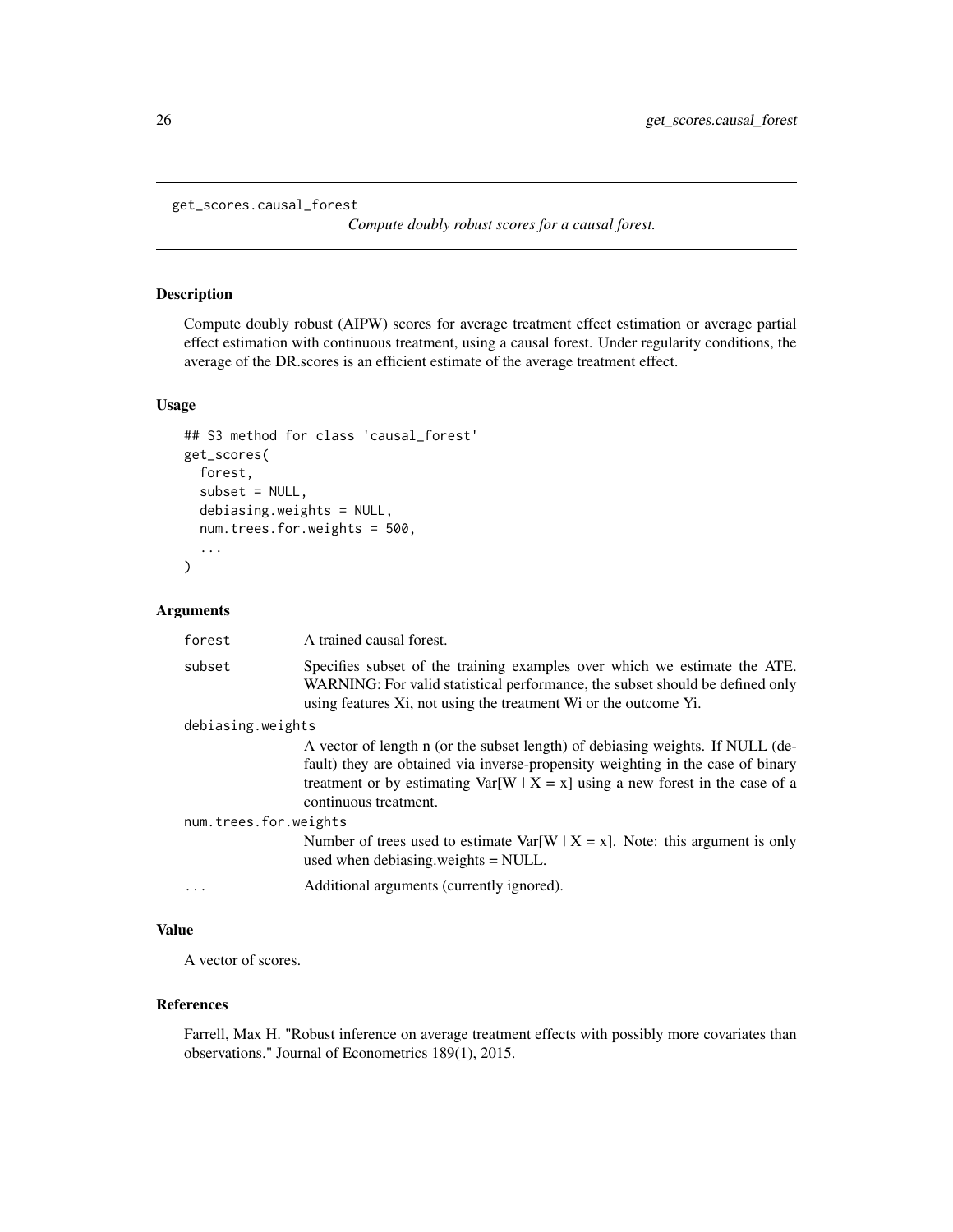<span id="page-26-0"></span>Graham, Bryan S., and Cristine Campos de Xavier Pinto. "Semiparametrically efficient estimation of the average linear regression function." arXiv preprint arXiv:1810.12511, 2018.

Hirshberg, David A., and Stefan Wager. "Augmented minimax linear estimation." arXiv preprint arXiv:1712.00038, 2017.

Robins, James M., and Andrea Rotnitzky. "Semiparametric efficiency in multivariate regression models with missing data." Journal of the American Statistical Association 90(429), 1995.

get\_scores.causal\_survival\_forest

*Compute doubly robust scores for a causal survival forest.*

#### **Description**

For details see section 3.2 in the causal survival forest paper.

#### Usage

```
## S3 method for class 'causal_survival_forest'
get_scores(forest, subset = NULL, ...)
```
#### Arguments

| forest    | A trained causal survival forest.                                                                                                                                                                                              |
|-----------|--------------------------------------------------------------------------------------------------------------------------------------------------------------------------------------------------------------------------------|
| subset    | Specifies subset of the training examples over which we estimate the ATE.<br>WARNING: For valid statistical performance, the subset should be defined only<br>using features Xi, not using the treatment Wi or the outcome Yi. |
| $\ddotsc$ | Additional arguments (currently ignored).                                                                                                                                                                                      |

# Value

A vector of scores.

```
get_scores.instrumental_forest
```
*Doubly robust scores for estimating the average conditional local average treatment effect.*

#### Description

Given an outcome Y, treatment W and instrument Z, the (conditional) local average treatment effect is tau(x) = Cov[Y, Z | X = x] / Cov[W, Z | X = x]. This is the quantity that is estimated with an instrumental forest. It can be intepreted causally in various ways. Given a homogeneity assumption,  $tau(x)$  is simply the CATE at x. When W is binary and there are no "defiers", Imbens and Angrist  $(1994)$  show that tau $(x)$  can be interpreted as an average treatment effect on compliers. This doubly robust scores provided here are for estimating tau =  $E[tau(X)]$ .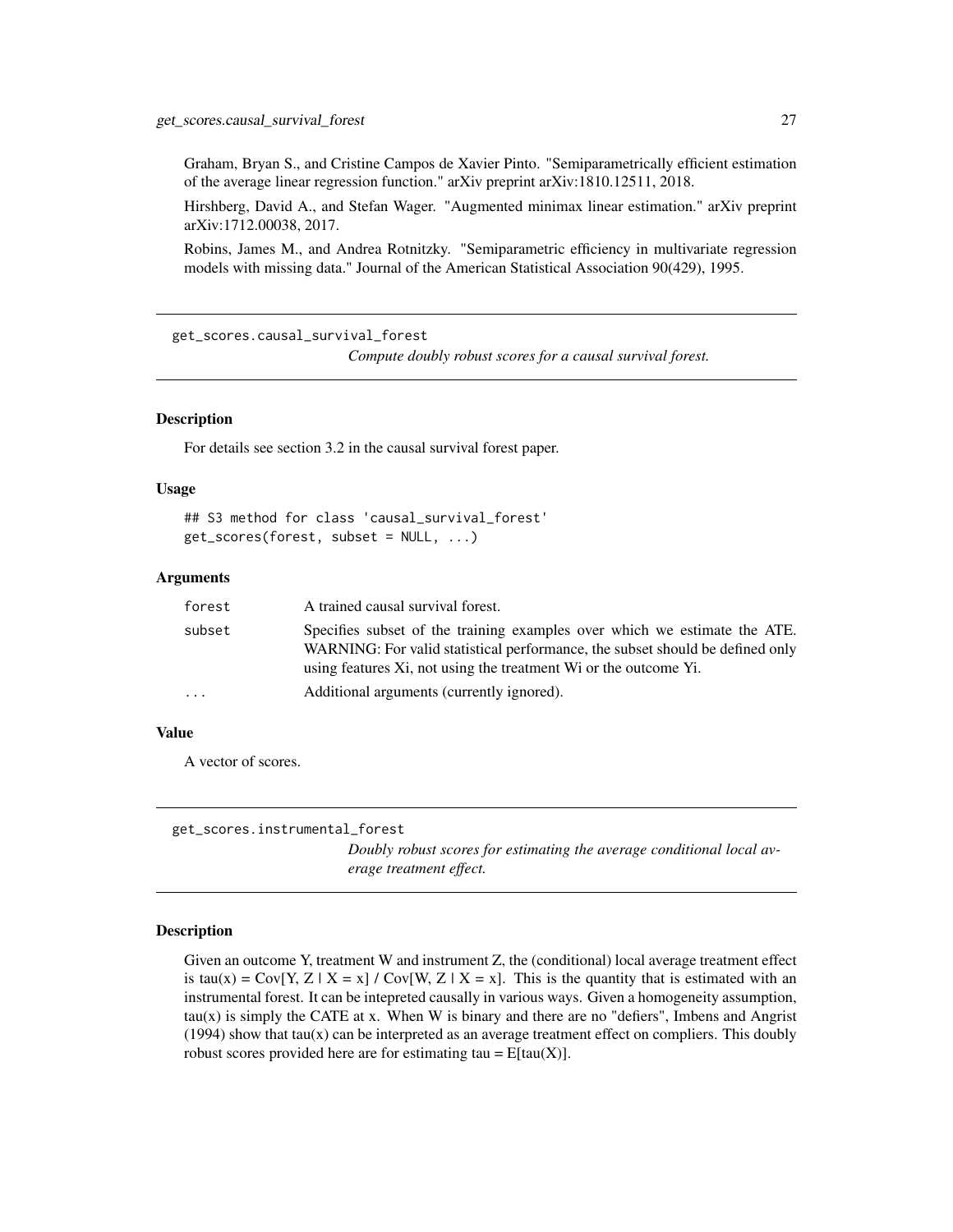# Usage

```
## S3 method for class 'instrumental_forest'
get_scores(
  forest,
  subset = NULL,
  debiasing.weights = NULL,
  compliance.score = NULL,
  num.trees.for.weights = 500,
  ...
\mathcal{E}
```
# Arguments

| forest                | A trained instrumental forest.                                                                                                                                                                                                                                                           |
|-----------------------|------------------------------------------------------------------------------------------------------------------------------------------------------------------------------------------------------------------------------------------------------------------------------------------|
| subset                | Specifies subset of the training examples over which we estimate the ATE.<br>WARNING: For valid statistical performance, the subset should be defined only<br>using features Xi, not using the treatment Wi or the outcome Yi.                                                           |
| debiasing.weights     |                                                                                                                                                                                                                                                                                          |
|                       | A vector of length n (or the subset length) of debiasing weights. If NULL (de-<br>fault) these are obtained via the appropriate doubly robust score construction,<br>e.g., in the case of causal_forests with a binary treatment, they are obtained via<br>inverse-propensity weighting. |
| compliance.score      |                                                                                                                                                                                                                                                                                          |
|                       | An estimate of the causal effect of Z on W, i.e., $Delta(X) = E[W \mid X, Z = 1]$ .<br>$E[W \mid X, Z = 0]$ , which can then be used to produce debiasing weights. If not<br>provided, this is estimated via an auxiliary causal forest.                                                 |
| num.trees.for.weights |                                                                                                                                                                                                                                                                                          |
|                       | In some cases (e.g., with causal forests with a continuous treatment), we need<br>to train auxiliary forests to learn debiasing weights. This is the number of trees<br>used for this task. Note: this argument is only used when debiasing weights =<br>NULL.                           |
|                       | Additional arguments (currently ignored).                                                                                                                                                                                                                                                |
|                       |                                                                                                                                                                                                                                                                                          |

# Value

A vector of scores.

#### References

Aronow, Peter M., and Allison Carnegie. "Beyond LATE: Estimation of the average treatment effect with an instrumental variable." Political Analysis 21(4), 2013.

Chernozhukov, Victor, Juan Carlos Escanciano, Hidehiko Ichimura, Whitney K. Newey, and James M. Robins. "Locally robust semiparametric estimation." arXiv preprint arXiv:1608.00033, 2016.

Imbens, Guido W., and Joshua D. Angrist. "Identification and Estimation of Local Average Treatment Effects." Econometrica 62(2), 1994.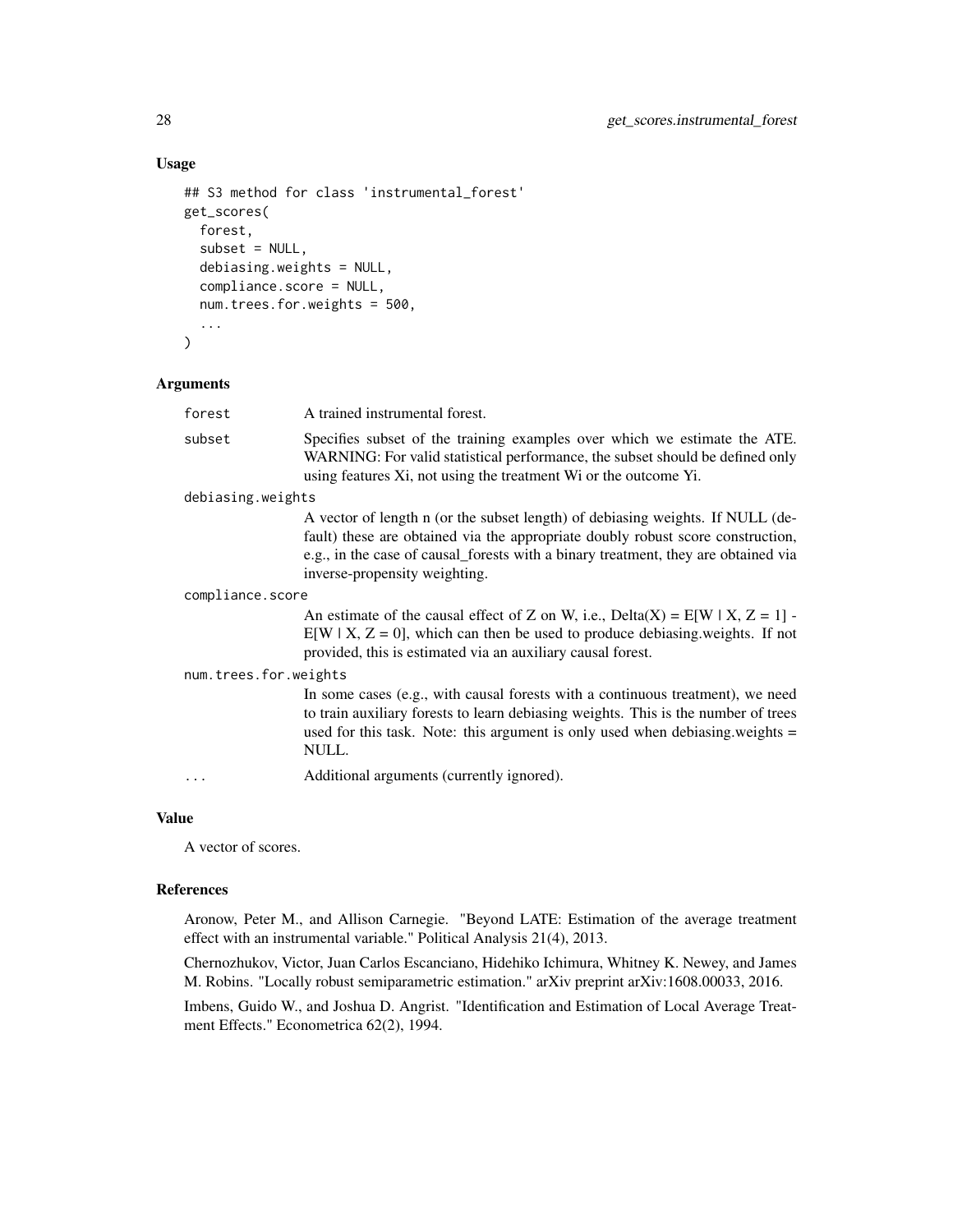<span id="page-28-0"></span>get\_scores.multi\_arm\_causal\_forest

*Compute doubly robust scores for a multi arm causal forest.*

#### Description

Compute doubly robust (AIPW) scores for average treatment effect estimation using a multi arm causal forest. Under regularity conditions, the average of the DR.scores is an efficient estimate of the average treatment effect.

#### Usage

```
## S3 method for class 'multi_arm_causal_forest'
get_scores(forest, subset = NULL, ...)
```
### Arguments

| forest                  | A trained multi arm causal forest.                                                                                                                                                                                             |
|-------------------------|--------------------------------------------------------------------------------------------------------------------------------------------------------------------------------------------------------------------------------|
| subset                  | Specifies subset of the training examples over which we estimate the ATE.<br>WARNING: For valid statistical performance, the subset should be defined only<br>using features Xi, not using the treatment Wi or the outcome Yi. |
| $\cdot$ $\cdot$ $\cdot$ | Additional arguments (currently ignored).                                                                                                                                                                                      |

#### Value

An array of scores for each contrast and outcome.

get\_tree *Retrieve a single tree from a trained forest object.*

# Description

Retrieve a single tree from a trained forest object.

# Usage

get\_tree(forest, index)

| forest | The trained forest.                |
|--------|------------------------------------|
| index  | The index of the tree to retrieve. |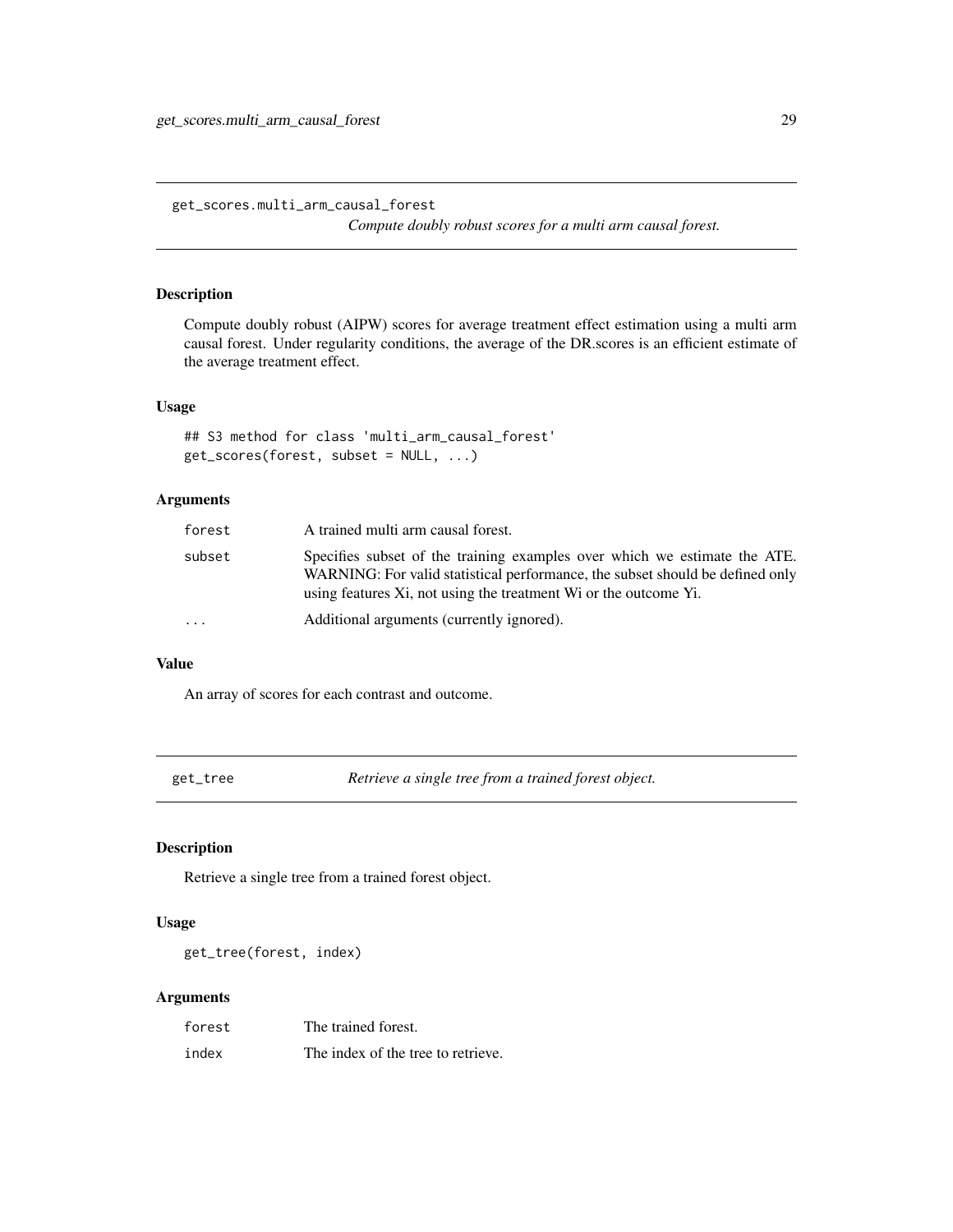A GRF tree object containing the below attributes. drawn\_samples: a list of examples that were used in training the tree. This includes examples that were used in choosing splits, as well as the examples that populate the leaf nodes. Put another way, if honesty is enabled, this list includes both subsamples from the split (J1 and J2 in the notation of the paper). num\_samples: the number of examples used in training the tree. nodes: a list of objects representing the nodes in the tree, starting with the root node. Each node will contain an 'is\_leaf' attribute, which indicates whether it is an interior or leaf node. Interior nodes contain the attributes 'left\_child' and 'right\_child', which give the indices of their children in the list, as well as 'split\_variable', and 'split\_value', which describe the split that was chosen. Leaf nodes only have the attribute 'samples', which is a list of the training examples that the leaf contains. Note that if honesty is enabled, this list will only contain examples from the second subsample that was used to 'repopulate' the tree (J2 in the notation of the paper).

#### Examples

```
# Train a quantile forest.
n <- 50
p \le -10X \leq - matrix(rnorm(n * p), n, p)
Y \leq X[, 1] * rnorm(n)q.forest \leq quantile_forest(X, Y, quantiles = c(0.1, 0.5, 0.9))
# Examine a particular tree.
q.tree <- get_tree(q.forest, 3)
q.tree$nodes
```
instrumental\_forest *Intrumental forest*

#### Description

Trains an instrumental forest that can be used to estimate conditional local average treatment effects tau(X) identified using instruments. Formally, the forest estimates tau(X) = Cov[Y, Z | X = x] / Cov[W,  $Z \mid X = x$ ]. Note that when the instrument Z and treatment assignment W coincide, an instrumental forest is equivalent to a causal forest.

#### Usage

```
instrumental_forest(
 X,
 Y,
 W,
  Z,
 Y.hat = NULL,
 W.hat = NULL,
```
<span id="page-29-0"></span>

# Value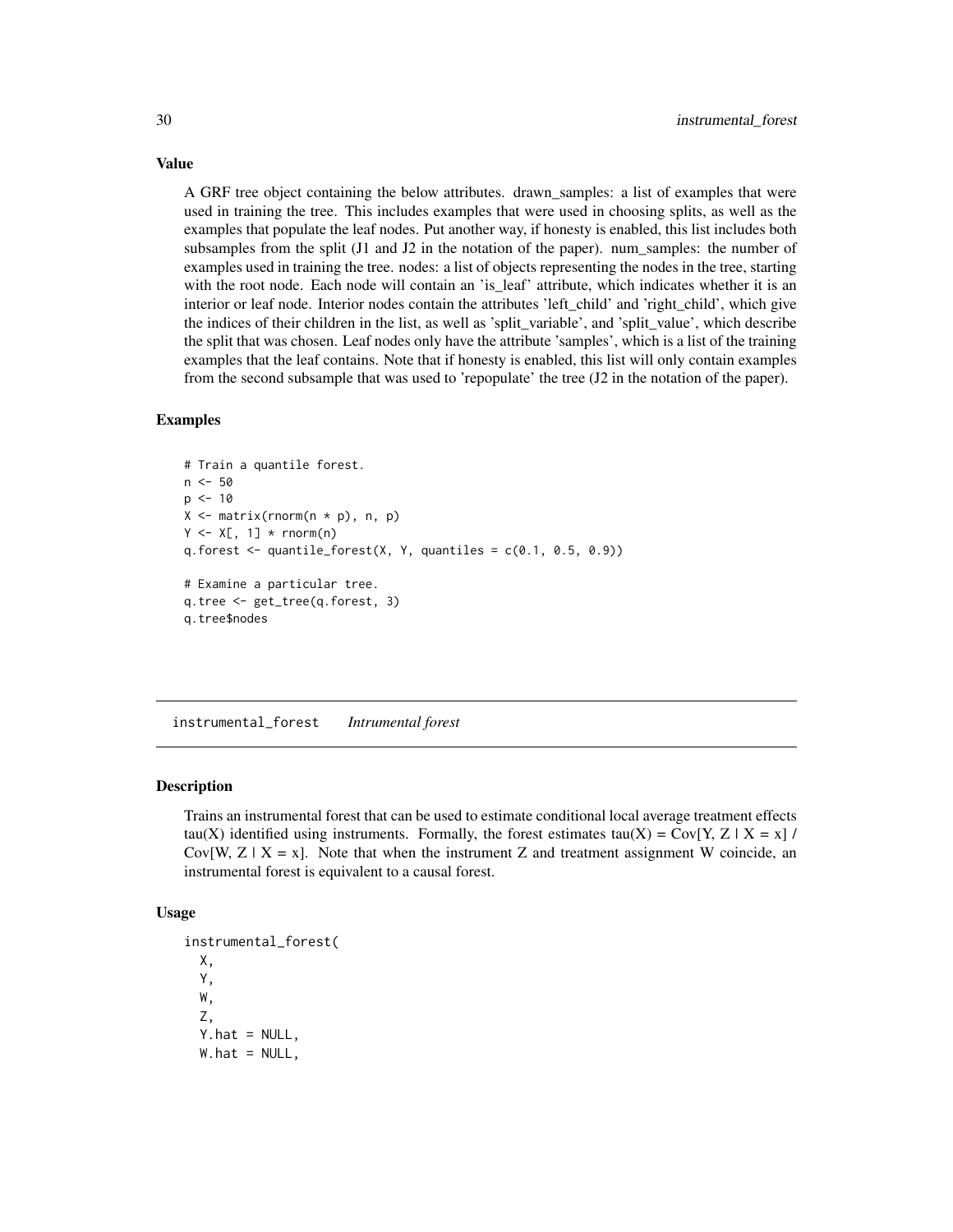```
Z.hat = NULL,num.trees = 2000,
sample.weights = NULL,
clusters = NULL,
equalize.cluster.weights = FALSE,
sample.fraction = 0.5,
mtry = min(ceiling(sqrt(ncol(X)) + 20), ncol(X)),min.node.size = 5,
honesty = TRUE,
honesty.fraction = 0.5,
honesty.prune.leaves = TRUE,
alpha = 0.05,
imbalance.penalty = 0,stabilize.splits = TRUE,
ci.group.size = 2,
reduced.form.weight = 0,
tune.parameters = "none",
tune.num.trees = 200,
tune.num.reps = 50,
tune.num.draws = 1000,
compute.oob.predictions = TRUE,
num.threads = NULL,
seed = runif(1, 0, .Machine$integer.max)
```
# Arguments

 $\mathcal{L}$ 

| X                        | The covariates used in the instrumental regression.                                                                                                                            |  |
|--------------------------|--------------------------------------------------------------------------------------------------------------------------------------------------------------------------------|--|
| Y                        | The outcome.                                                                                                                                                                   |  |
| W                        | The treatment assignment (may be binary or real).                                                                                                                              |  |
| Z                        | The instrument (may be binary or real).                                                                                                                                        |  |
| Y.hat                    | Estimates of the expected responses $E[Y X_i]$ , marginalizing over treatment. If<br>Y.hat = NULL, these are estimated using a separate regression forest. Default is<br>NULL. |  |
| W.hat                    | Estimates of the treatment propensities $E[W   Xi]$ . If W.hat = NULL, these are<br>estimated using a separate regression forest. Default is NULL.                             |  |
| Z.hat                    | Estimates of the instrument propensities $E[Z   X_i]$ . If Z.hat = NULL, these are<br>estimated using a separate regression forest. Default is NULL.                           |  |
| num.trees                | Number of trees grown in the forest. Note: Getting accurate confidence intervals<br>generally requires more trees than getting accurate predictions. Default is 2000.          |  |
|                          | sample weights Weights given to each observation in estimation. If NULL, each observation<br>receives equal weight. Default is NULL.                                           |  |
| clusters                 | Vector of integers or factors specifying which cluster each observation corre-<br>sponds to. Default is NULL (ignored).                                                        |  |
| equalize.cluster.weights |                                                                                                                                                                                |  |
|                          | If FALSE, each unit is given the same weight (so that bigger clusters get more<br>weight). If TRUE, each cluster is given equal weight in the forest. In this case,            |  |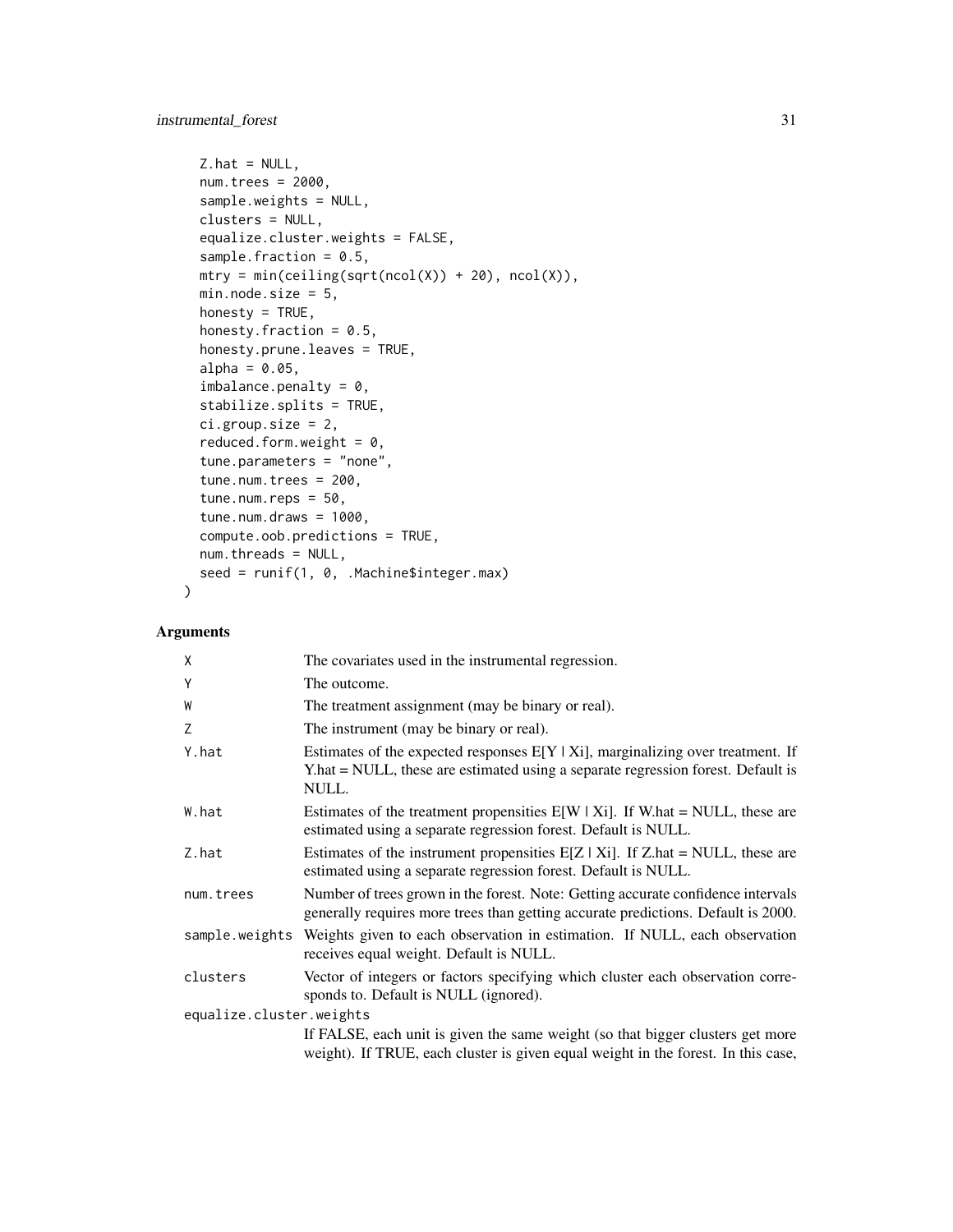| sample.fraction      | during training, each tree uses the same number of observations from each drawn<br>cluster: If the smallest cluster has K units, then when we sample a cluster during<br>training, we only give a random K elements of the cluster to the tree-growing<br>procedure. When estimating average treatment effects, each observation is given<br>weight 1/cluster size, so that the total weight of each cluster is the same. Note<br>that, if this argument is FALSE, sample weights may also be directly adjusted<br>via the sample weights argument. If this argument is TRUE, sample weights<br>must be set to NULL. Default is FALSE. |
|----------------------|----------------------------------------------------------------------------------------------------------------------------------------------------------------------------------------------------------------------------------------------------------------------------------------------------------------------------------------------------------------------------------------------------------------------------------------------------------------------------------------------------------------------------------------------------------------------------------------------------------------------------------------|
|                      | Fraction of the data used to build each tree. Note: If honesty = TRUE, these<br>subsamples will further be cut by a factor of honesty. fraction. Default is 0.5.                                                                                                                                                                                                                                                                                                                                                                                                                                                                       |
| mtry                 | Number of variables tried for each split. Default is $\sqrt{p} + 20$ where p is the<br>number of variables.                                                                                                                                                                                                                                                                                                                                                                                                                                                                                                                            |
| min.node.size        | A target for the minimum number of observations in each tree leaf. Note that<br>nodes with size smaller than min.node.size can occur, as in the original random-<br>Forest package. Default is 5.                                                                                                                                                                                                                                                                                                                                                                                                                                      |
| honesty              | Whether to use honest splitting (i.e., sub-sample splitting). Default is TRUE.<br>For a detailed description of honesty, honesty.fraction, honesty.prune.leaves, and<br>recommendations for parameter tuning, see the grf algorithm reference.                                                                                                                                                                                                                                                                                                                                                                                         |
| honesty.fraction     |                                                                                                                                                                                                                                                                                                                                                                                                                                                                                                                                                                                                                                        |
|                      | The fraction of data that will be used for determining splits if honesty $=$ TRUE.<br>Corresponds to set J1 in the notation of the paper. Default is 0.5 (i.e. half of the<br>data is used for determining splits).                                                                                                                                                                                                                                                                                                                                                                                                                    |
| honesty.prune.leaves |                                                                                                                                                                                                                                                                                                                                                                                                                                                                                                                                                                                                                                        |
|                      | If TRUE, prunes the estimation sample tree such that no leaves are empty. If<br>FALSE, keep the same tree as determined in the splits sample (if an empty leave<br>is encountered, that tree is skipped and does not contribute to the estimate).<br>Setting this to FALSE may improve performance on small/marginally powered<br>data, but requires more trees (note: tuning does not adjust the number of trees).<br>Only applies if honesty is enabled. Default is TRUE.                                                                                                                                                            |
| alpha                | A tuning parameter that controls the maximum imbalance of a split. Default is<br>0.05.                                                                                                                                                                                                                                                                                                                                                                                                                                                                                                                                                 |
| imbalance.penalty    |                                                                                                                                                                                                                                                                                                                                                                                                                                                                                                                                                                                                                                        |
|                      | A tuning parameter that controls how harshly imbalanced splits are penalized.<br>Default is 0.                                                                                                                                                                                                                                                                                                                                                                                                                                                                                                                                         |
| stabilize.splits     |                                                                                                                                                                                                                                                                                                                                                                                                                                                                                                                                                                                                                                        |
|                      | Whether or not the instrument should be taken into account when determining                                                                                                                                                                                                                                                                                                                                                                                                                                                                                                                                                            |
| ci.group.size        | the imbalance of a split. Default is TRUE.                                                                                                                                                                                                                                                                                                                                                                                                                                                                                                                                                                                             |
|                      | The forst will grow ci.group.size trees on each subsample. In order to provide<br>confidence intervals, ci.group.size must be at least 2. Default is 2.                                                                                                                                                                                                                                                                                                                                                                                                                                                                                |
| reduced.form.weight  |                                                                                                                                                                                                                                                                                                                                                                                                                                                                                                                                                                                                                                        |
|                      | Whether splits should be regularized towards a naive splitting criterion that ig-<br>nores the instrument (and instead emulates a causal forest).                                                                                                                                                                                                                                                                                                                                                                                                                                                                                      |
| tune.parameters      | A vector of parameter names to tune. If "all": all tunable parameters are tuned                                                                                                                                                                                                                                                                                                                                                                                                                                                                                                                                                        |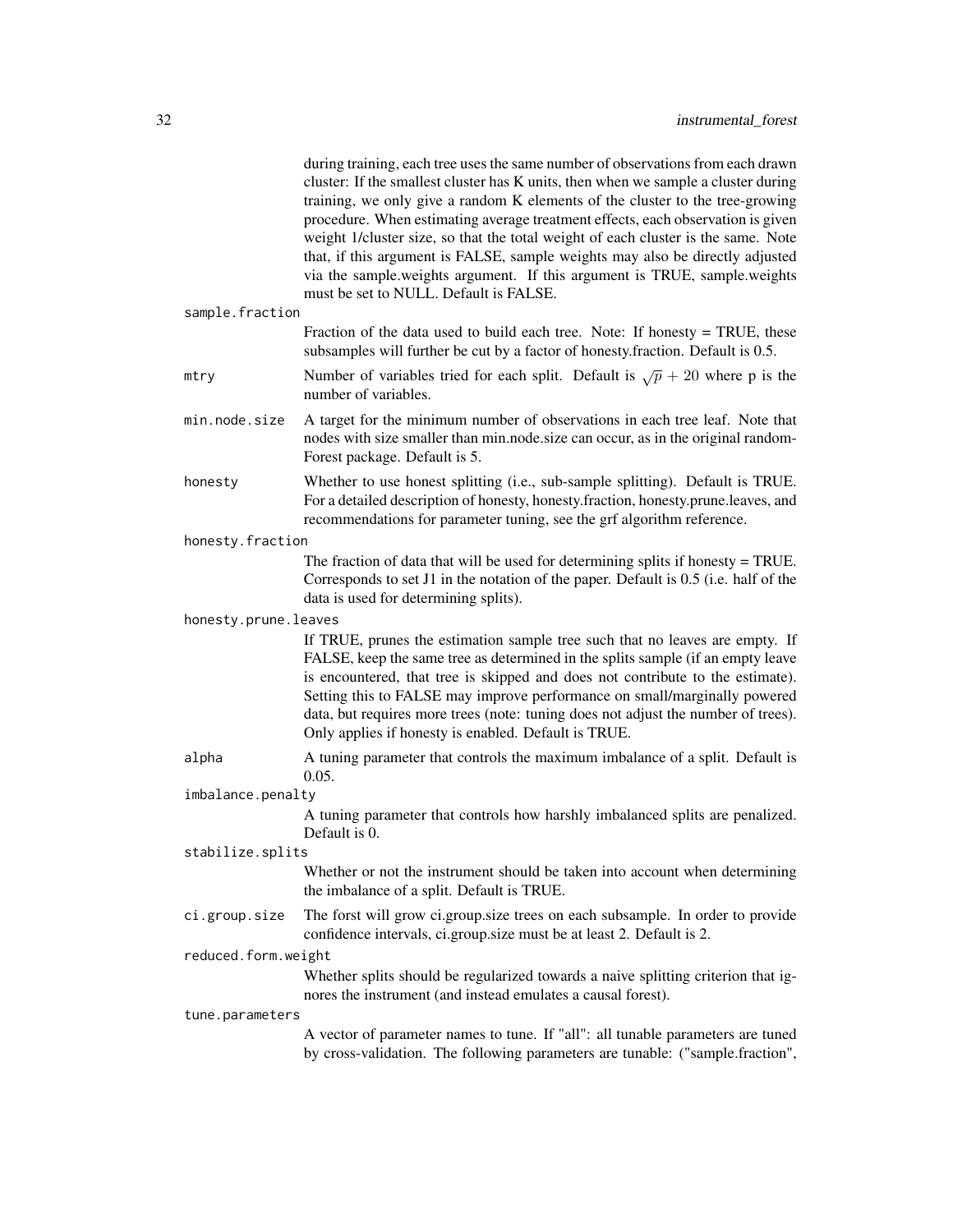<span id="page-32-0"></span>

|                         |               | "mtry", "min.node.size", "honesty.fraction", "honesty.prune.leaves", "alpha", "im-<br>balance.penalty"). If honesty is FALSE the honesty.* parameters are not tuned.<br>Default is "none" (no parameters are tuned). |
|-------------------------|---------------|----------------------------------------------------------------------------------------------------------------------------------------------------------------------------------------------------------------------|
|                         |               | tune num trees The number of trees in each 'mini forest' used to fit the tuning model. Default<br>is $200$ .                                                                                                         |
|                         | tune.num.reps | The number of forests used to fit the tuning model. Default is 50.                                                                                                                                                   |
|                         |               | tune . num. draws The number of random parameter values considered when using the model to<br>select the optimal parameters. Default is 1000.                                                                        |
| compute.oob.predictions |               |                                                                                                                                                                                                                      |
|                         |               | Whether OOB predictions on training set should be precomputed. Default is<br>TRUE.                                                                                                                                   |
|                         | num.threads   | Number of threads used in training. By default, the number of threads is set to<br>the maximum hardware concurrency.                                                                                                 |
|                         | seed          | The seed of the $C++$ random number generator.                                                                                                                                                                       |
|                         |               |                                                                                                                                                                                                                      |

# Value

A trained instrumental forest object.

# Examples

```
# Train an instrumental forest.
n < -2000p \le -5X \leftarrow matrix(rbinom(n * p, 1, 0.5), n, p)Z \leq - rbinom(n, 1, 0.5)
Q \leftarrow rbinom(n, 1, 0.5)W \leftarrow Q * Ztau <- X[, 1] / 2
Y \leftarrow \text{rowSums}(X[, 1:3]) + \text{tau} \times W + Q + \text{rnorm}(n)iv.forest <- instrumental_forest(X, Y, W, Z)
# Predict on out-of-bag training samples.
```
iv.pred <- predict(iv.forest)

ll\_regression\_forest *Local linear forest*

# Description

Trains a local linear forest that can be used to estimate the conditional mean function  $mu(x) = E[Y]$  $| X = x]$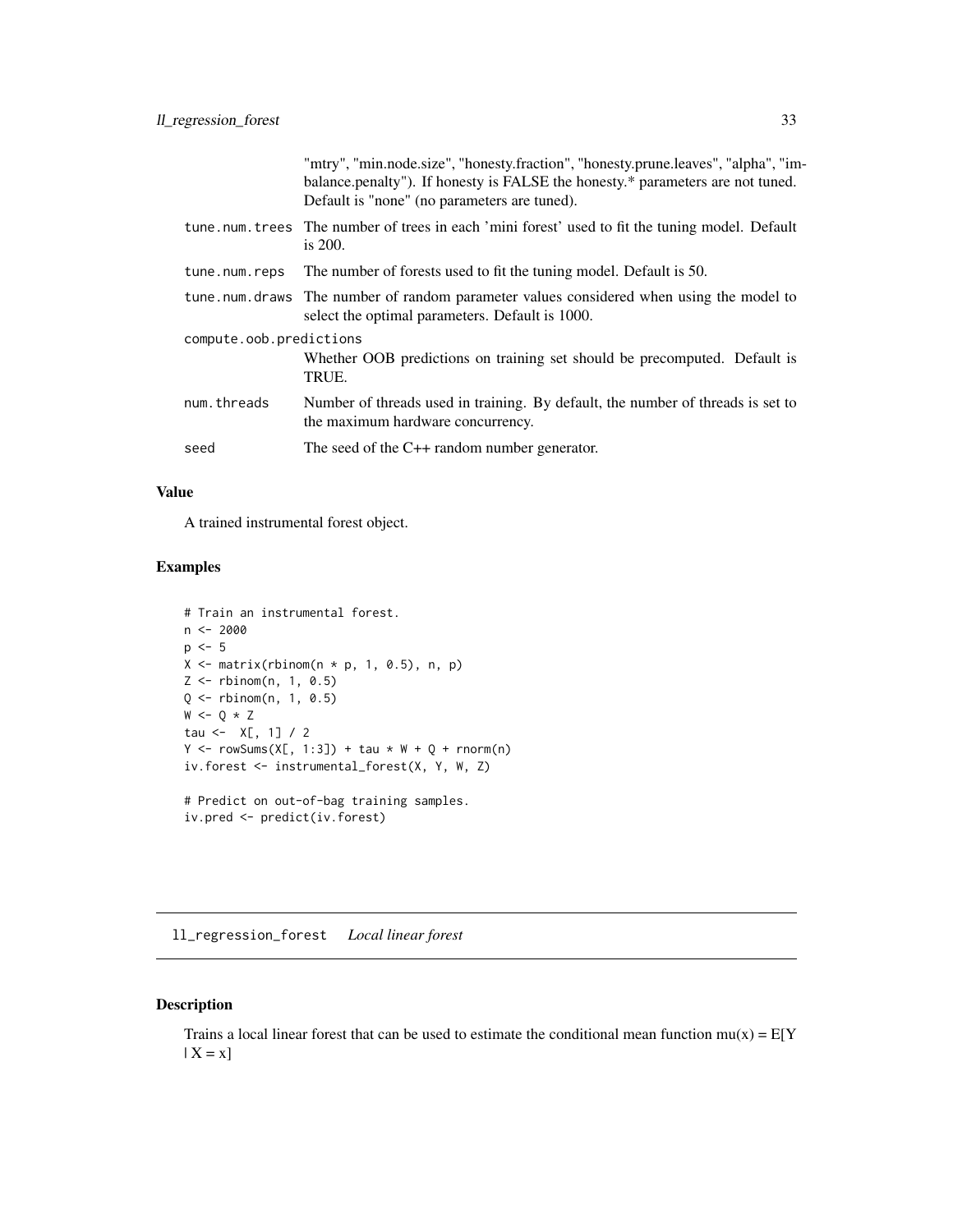# Usage

```
ll_regression_forest(
 X,
  Y,
  enable.ll.split = FALSE,
  ll.split.weight.penalty = FALSE,
  11.split.lambda = 0.1,ll.split.variables = NULL,
  ll.split.cutoff = NULL,
  num.trees = 2000,
  clusters = NULL,
  equalize.cluster.weights = FALSE,
  sample.fraction = 0.5,
  mtry = min(ceiling(sqrt(ncol(X)) + 20), ncol(X)),min.node.size = 5,
  honesty = TRUE,
  honesty.fraction = 0.5,
  honesty.prune.leaves = TRUE,
  alpha = 0.05,
  imbalance.penalty = 0,ci.group.size = 2,
  tune.parameters = "none",
  tune.num.trees = 50,
  tune.num.reps = 100,
  tune.num.draws = 1000,
  num.threads = NULL,
  seed = runif(1, 0, .Machine$integer.max)
\mathcal{L}
```
#### Arg

| <b>uments</b>           |                                                                                                                                                                                                                                                     |
|-------------------------|-----------------------------------------------------------------------------------------------------------------------------------------------------------------------------------------------------------------------------------------------------|
| X                       | The covariates used in the regression.                                                                                                                                                                                                              |
| Y                       | The outcome.                                                                                                                                                                                                                                        |
| enable.ll.split         |                                                                                                                                                                                                                                                     |
|                         | (experimental) Optional choice to make forest splits based on ridge residuals as<br>opposed to standard CART splits. Defaults to FALSE.                                                                                                             |
| 11.split.weight.penalty |                                                                                                                                                                                                                                                     |
|                         | If using local linear splits, user can specify whether or not to use a covariance<br>ridge penalty, analogously to the prediction case. Defaults to FALSE.                                                                                          |
| ll.split.lambda         |                                                                                                                                                                                                                                                     |
|                         | Ridge penalty for splitting. Defaults to 0.1.                                                                                                                                                                                                       |
| ll.split.variables      |                                                                                                                                                                                                                                                     |
|                         | Linear correction variables for splitting. Defaults to all variables.                                                                                                                                                                               |
| ll.split.cutoff         |                                                                                                                                                                                                                                                     |
|                         | Enables the option to use regression coefficients from the full dataset for LL<br>splitting once leaves get sufficiently small. Leaf size after which we use the<br>overall beta. Defaults to the square root of the number of samples. If desired, |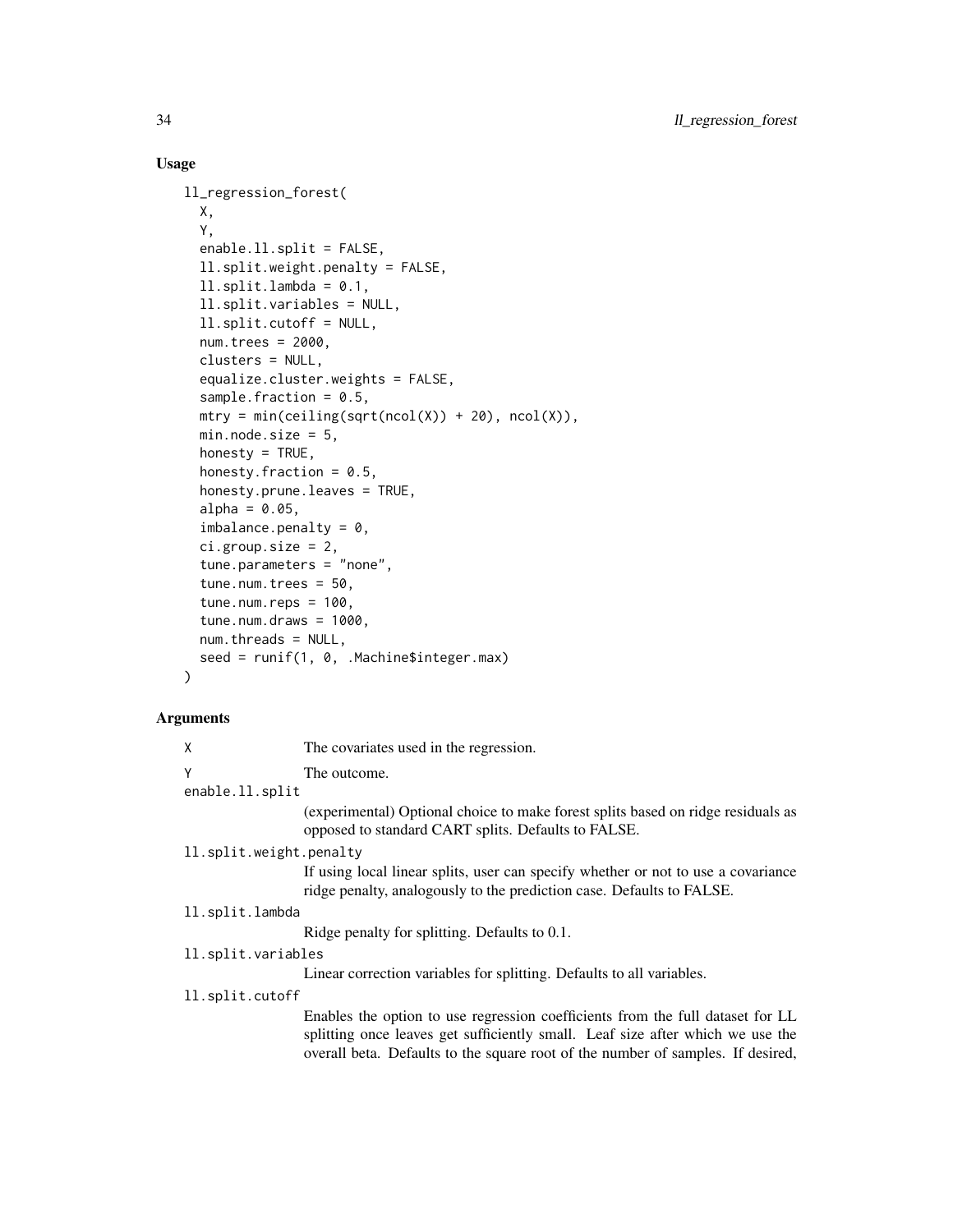users can enforce no regulation (i.e., using the leaf betas at each step) by setting this parameter to zero.

- num. trees Number of trees grown in the forest. Note: Getting accurate confidence intervals generally requires more trees than getting accurate predictions. Default is 2000.
- clusters Vector of integers or factors specifying which cluster each observation corresponds to. Default is NULL (ignored).

#### equalize.cluster.weights

If FALSE, each unit is given the same weight (so that bigger clusters get more weight). If TRUE, each cluster is given equal weight in the forest. In this case, during training, each tree uses the same number of observations from each drawn cluster: If the smallest cluster has K units, then when we sample a cluster during training, we only give a random K elements of the cluster to the tree-growing procedure. When estimating average treatment effects, each observation is given weight 1/cluster size, so that the total weight of each cluster is the same. Default is FALSE.

#### sample.fraction

Fraction of the data used to build each tree. Note: If honesty = TRUE, these subsamples will further be cut by a factor of honesty.fraction. Default is 0.5.

- mtry Number of variables tried for each split. Default is  $\sqrt{p} + 20$  where p is the number of variables.
- min.node.size A target for the minimum number of observations in each tree leaf. Note that nodes with size smaller than min.node.size can occur, as in the original random-Forest package. Default is 5.
- honesty Whether to use honest splitting (i.e., sub-sample splitting). Default is TRUE. For a detailed description of honesty, honesty.fraction, honesty.prune.leaves, and recommendations for parameter tuning, see the grf algorithm reference.
- honesty.fraction

The fraction of data that will be used for determining splits if honesty = TRUE. Corresponds to set J1 in the notation of the paper. Default is 0.5 (i.e. half of the data is used for determining splits).

#### honesty.prune.leaves

If TRUE, prunes the estimation sample tree such that no leaves are empty. If FALSE, keep the same tree as determined in the splits sample (if an empty leave is encountered, that tree is skipped and does not contribute to the estimate). Setting this to FALSE may improve performance on small/marginally powered data, but requires more trees (note: tuning does not adjust the number of trees). Only applies if honesty is enabled. Default is TRUE.

alpha A tuning parameter that controls the maximum imbalance of a split. Default is 0.05.

#### imbalance.penalty

A tuning parameter that controls how harshly imbalanced splits are penalized. Default is 0.

ci.group.size The forest will grow ci.group.size trees on each subsample. In order to provide confidence intervals, ci.group.size must be at least 2. Default is 1.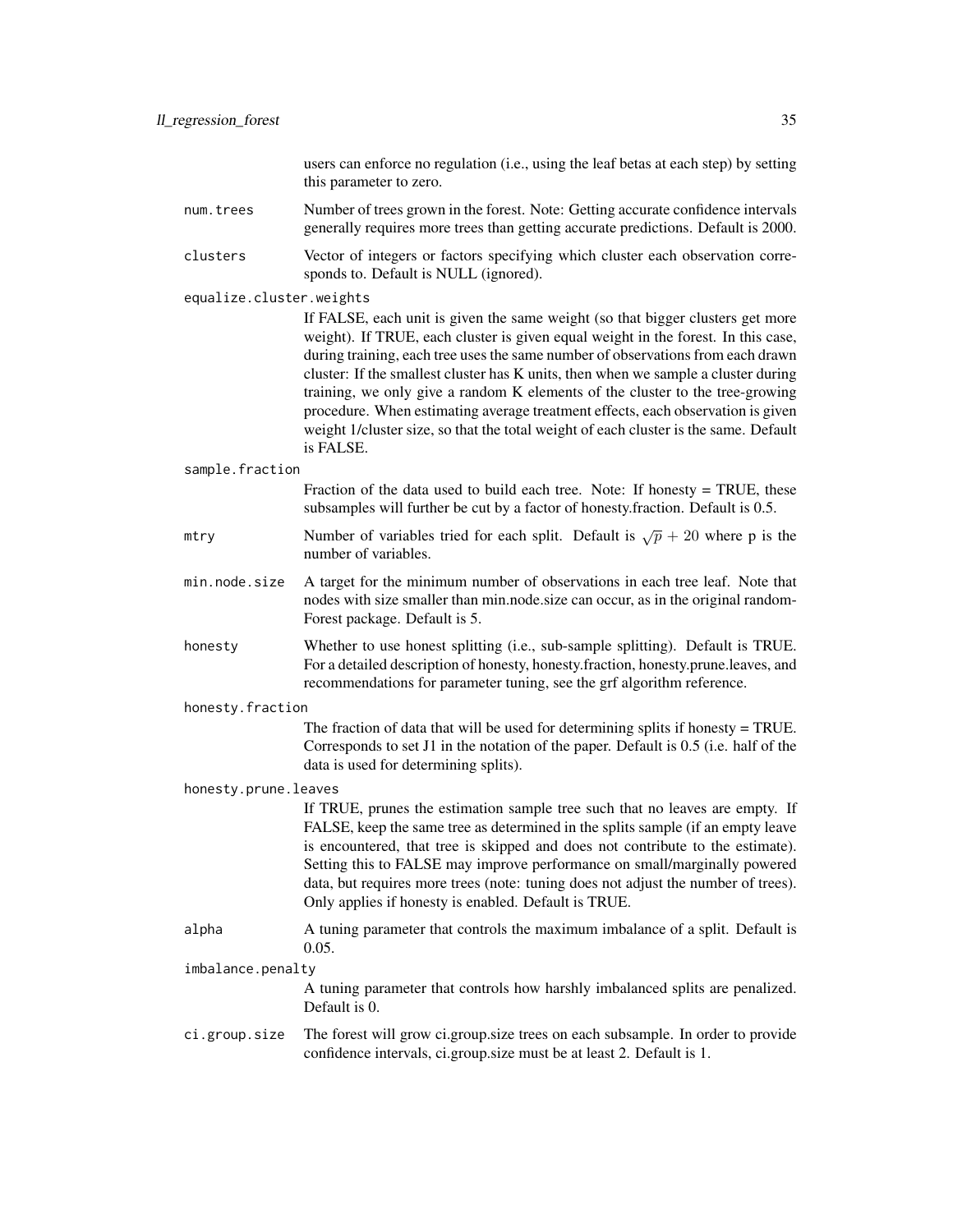<span id="page-35-0"></span>

| tune.parameters |                                                                                                                                                                                                                                                                        |  |
|-----------------|------------------------------------------------------------------------------------------------------------------------------------------------------------------------------------------------------------------------------------------------------------------------|--|
|                 | If true, NULL parameters are tuned by cross-validation; if FALSE NULL pa-<br>rameters are set to defaults. Default is FALSE. Currently, local linear tuning<br>is based on regression forest fit, and is only supported for 'enable.ll.split $=$<br>FALSE <sup>.</sup> |  |
|                 | tune num trees The number of trees in each 'mini forest' used to fit the tuning model. Default<br>is $10$ .                                                                                                                                                            |  |
| tune.num.reps   | The number of forests used to fit the tuning model. Default is 100.                                                                                                                                                                                                    |  |
|                 |                                                                                                                                                                                                                                                                        |  |
|                 | tune num draws The number of random parameter values considered when using the model to<br>select the optimal parameters. Default is 1000.                                                                                                                             |  |
| num.threads     | Number of threads used in training. By default, the number of threads is set to<br>the maximum hardware concurrency.                                                                                                                                                   |  |

# Value

A trained local linear forest object.

# Examples

```
# Train a standard regression forest.
n <- 50
p \le -10X <- matrix(rnorm(n * p), n, p)
Y \leftarrow X[, 1] * rnorm(n)forest <- ll_regression_forest(X, Y)
```

| merge_forests | Merges a list of forests that were grown using the same data into one |
|---------------|-----------------------------------------------------------------------|
|               | <i>large forest.</i>                                                  |

# Description

Merges a list of forests that were grown using the same data into one large forest.

# Usage

```
merge_forests(forest_list, compute.oob.predictions = TRUE)
```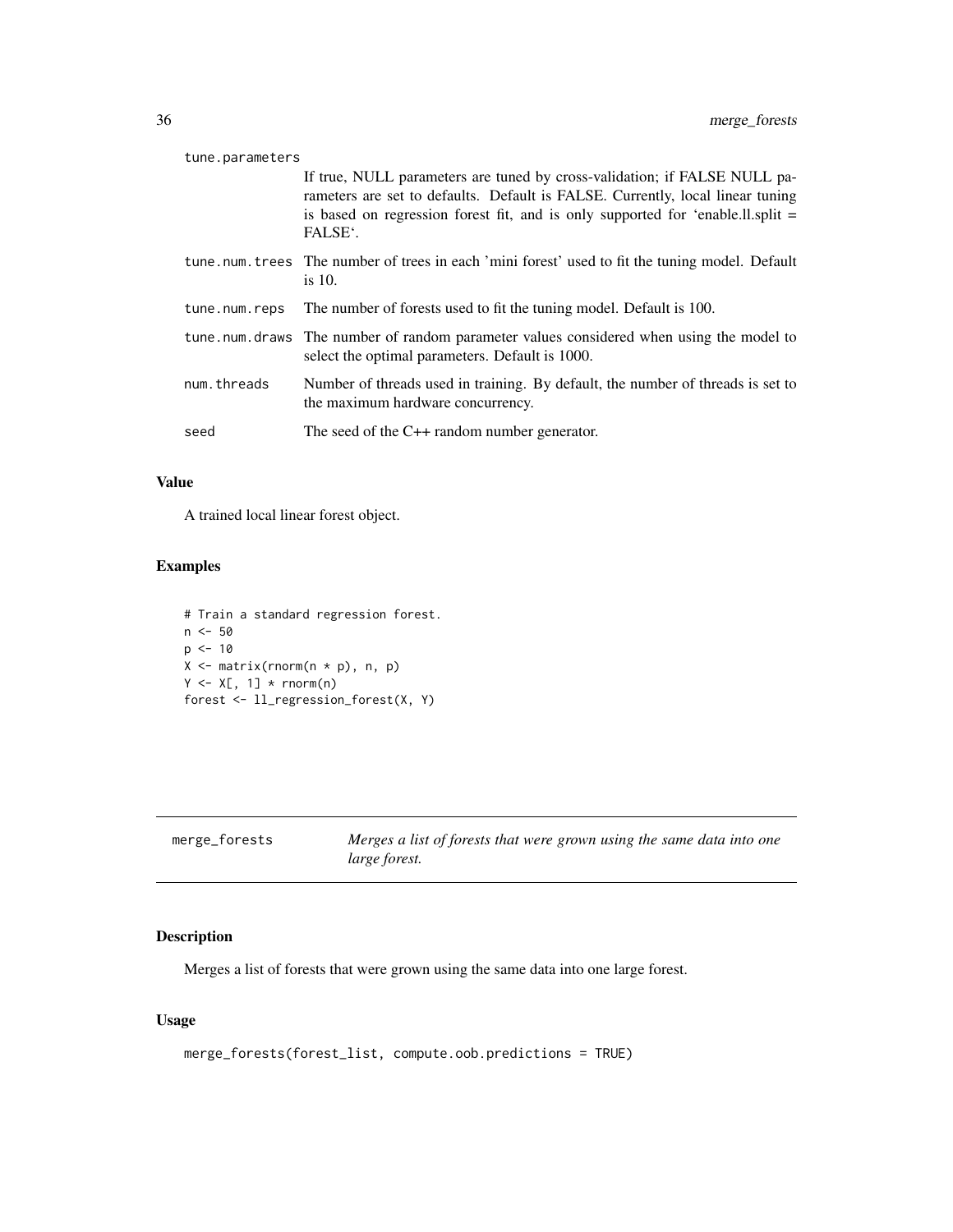#### **Arguments**

forest\_list A 'list' of forests to be concatenated. All forests must be of the same type, and the type must be a subclass of 'grf'. In addition, all forests must have the same 'ci.group.size'. Other tuning parameters (e.g. alpha, mtry, min.node.size, imbalance.penalty) are allowed to differ across forests.

#### compute.oob.predictions

Whether OOB predictions on training set should be precomputed. Note that even if OOB predictions have already been precomputed for the forests in 'forest\_list', those predictions are not used. Instead, a new set of oob predictions is computed anew using the larger forest. Default is TRUE.

#### Value

A single forest containing all the trees in each forest in the input list.

#### Examples

```
# Train standard regression forests
n < -50p \le -10X \leftarrow matrix(rnorm(n * p), n, p)Y \leq X[, 1] * rnorm(n)r.forest1 <- regression_forest(X, Y, compute.oob.predictions = FALSE, num.trees = 100)
r.forest2 <- regression_forest(X, Y, compute.oob.predictions = FALSE, num.trees = 100)
# Join the forests together. The resulting forest will contain 200 trees.
big_rf <- merge_forests(list(r.forest1, r.forest2))
```
multi\_arm\_causal\_forest

*Multi-arm causal forest*

#### **Description**

Trains a causal forest that can be used to estimate conditional average treatment effects tau\_k(X). When the treatment assignment W is  $\{1, ..., K\}$  and unconfounded, we have tau\_k(X) = E[Y(k) - $Y(1)$  | X = x] where  $Y(k)$  and  $Y(1)$  are potential outcomes corresponding to the treatment state for arm k and the baseline arm 1.

#### Usage

multi\_arm\_causal\_forest( X, Y, W,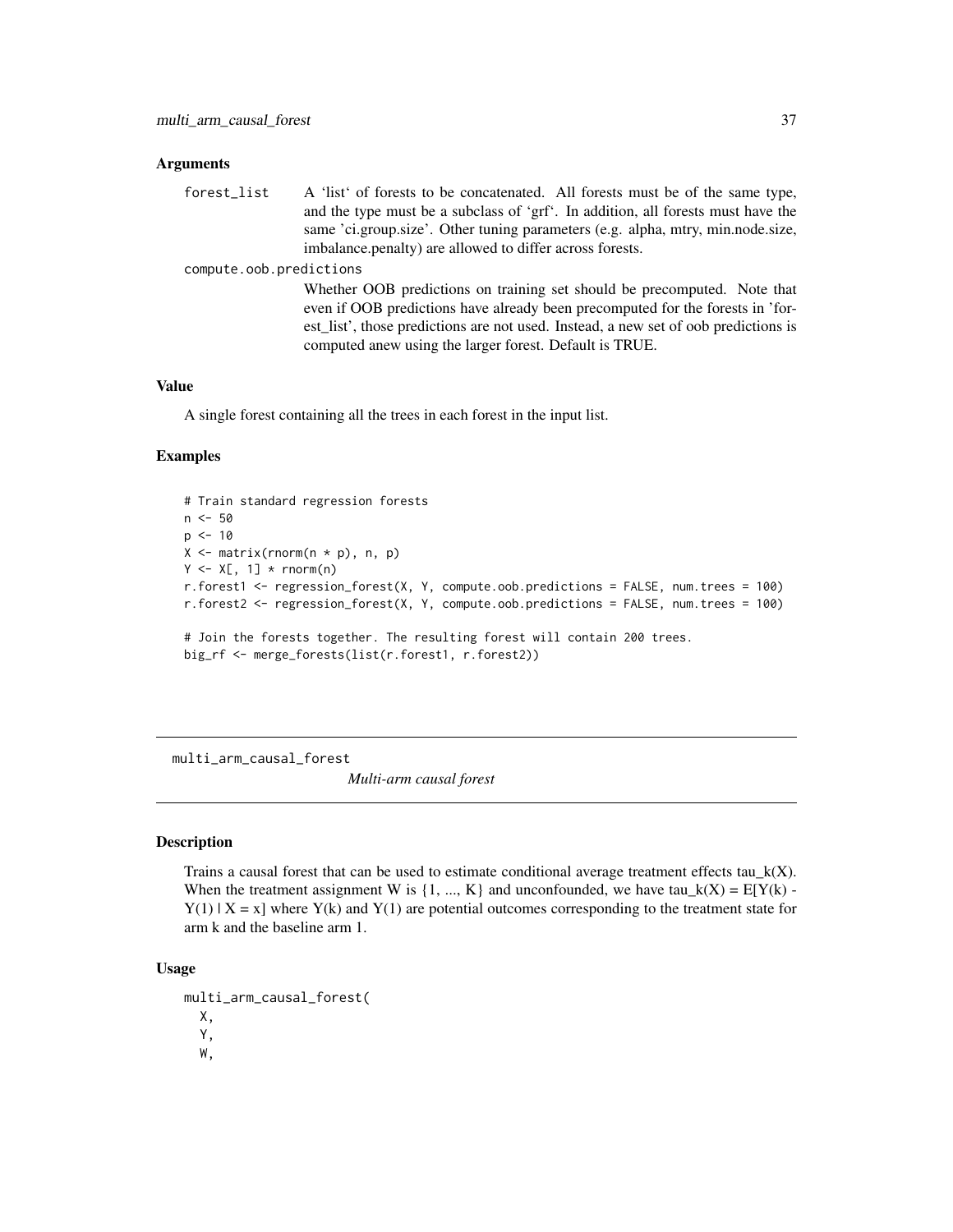```
Y.hat = NULL,W.hat = NULL,num.trees = 2000,
sample.weights = NULL,
clusters = NULL,
equalize.cluster.weights = FALSE,
sample.fraction = 0.5,
mtry = min(ceiling(sqrt(ncol(X)) + 20), ncol(X)),min.node.size = 5,
honesty = TRUE,
honesty.fraction = 0.5,
honesty.prune.leaves = TRUE,
alpha = 0.05,
imbalance.penalty = 0,
stabilize.splits = TRUE,
ci.group.size = 2,
compute.oob.predictions = TRUE,
num.threads = NULL,
seed = runif(1, 0, .Machine$integer.max)
```
## Arguments

)

| χ                        | The covariates used in the causal regression.                                                                                                                                                                                                                                                                                                |  |
|--------------------------|----------------------------------------------------------------------------------------------------------------------------------------------------------------------------------------------------------------------------------------------------------------------------------------------------------------------------------------------|--|
| Υ                        | The outcome (must be a numeric vector or matrix [one column per outcome]<br>with no NAs). Multiple outcomes should be on the same scale.                                                                                                                                                                                                     |  |
| W                        | The treatment assignment (must be a factor vector with no NAs). The reference<br>treatment is set to the first treatment according to the ordinality of the factors,<br>this can be changed with the 'relevel' function in R.                                                                                                                |  |
| Y.hat                    | Estimates of the expected responses $E[Y   X_i]$ , marginalizing over treatment. If<br>Y.hat = NULL, these are estimated using a separate multi-task regression forest.<br>Default is NULL.                                                                                                                                                  |  |
| W.hat                    | Matrix with estimates of the treatment propensities $E[Wh   Xi]$ . If W.hat =<br>NULL, these are estimated using a probability forest.                                                                                                                                                                                                       |  |
| num.trees                | Number of trees grown in the forest. Note: Getting accurate confidence intervals<br>generally requires more trees than getting accurate predictions. Default is 2000.                                                                                                                                                                        |  |
|                          | sample weights Weights given to each sample in estimation. If NULL, each observation receives<br>the same weight. Note: To avoid introducing confounding, weights should be<br>independent of the potential outcomes given X. Default is NULL.                                                                                               |  |
| clusters                 | Vector of integers or factors specifying which cluster each observation corre-<br>sponds to. Default is NULL (ignored).                                                                                                                                                                                                                      |  |
| equalize.cluster.weights |                                                                                                                                                                                                                                                                                                                                              |  |
|                          | If FALSE, each unit is given the same weight (so that bigger clusters get more<br>weight). If TRUE, each cluster is given equal weight in the forest. In this case,<br>during training, each tree uses the same number of observations from each drawn<br>cluster: If the smallest cluster has K units, then when we sample a cluster during |  |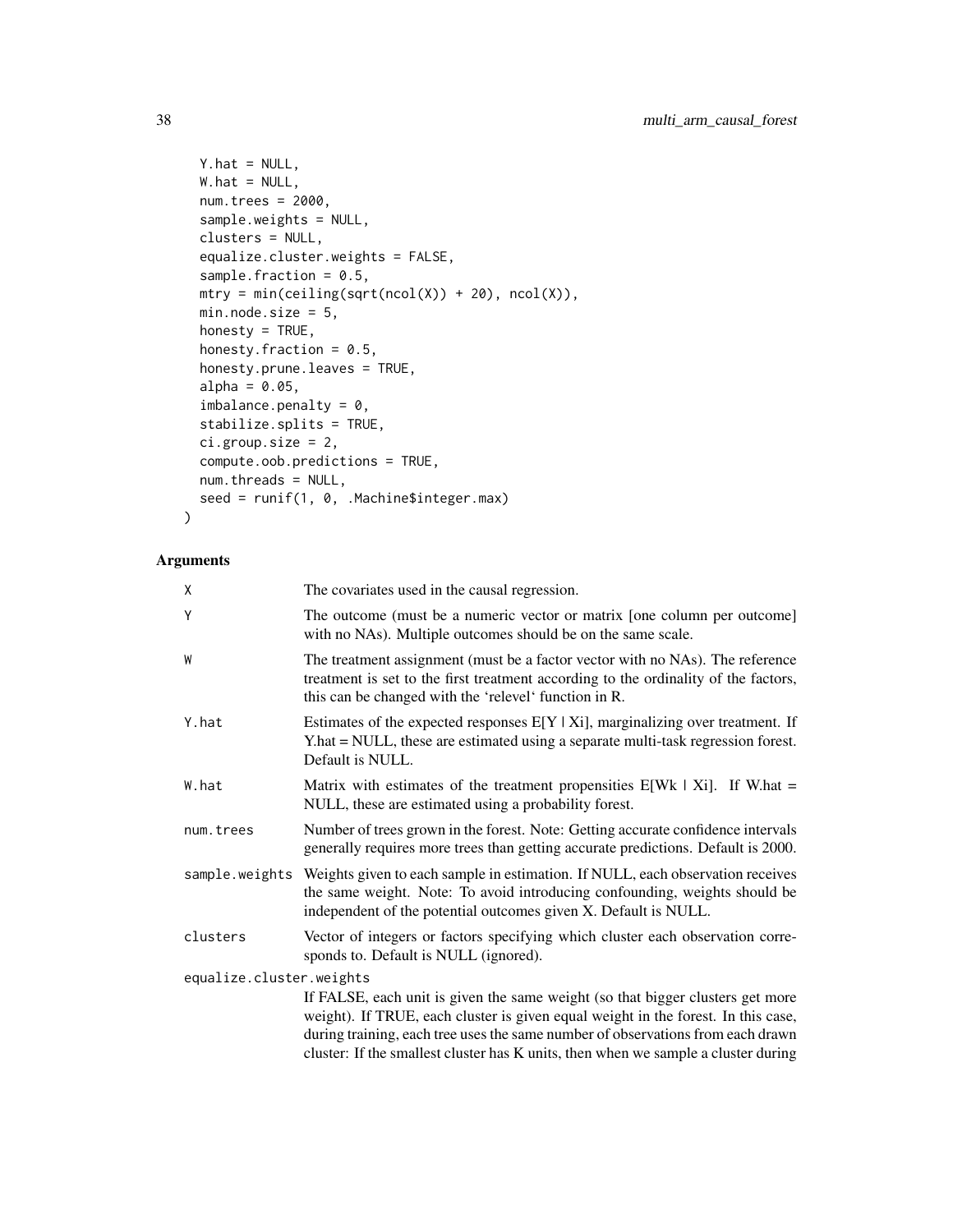|                                                                                                | training, we only give a random K elements of the cluster to the tree-growing<br>procedure. When estimating average treatment effects, each observation is given<br>weight 1/cluster size, so that the total weight of each cluster is the same. Note<br>that, if this argument is FALSE, sample weights may also be directly adjusted<br>via the sample weights argument. If this argument is TRUE, sample weights<br>must be set to NULL. Default is FALSE.               |  |
|------------------------------------------------------------------------------------------------|-----------------------------------------------------------------------------------------------------------------------------------------------------------------------------------------------------------------------------------------------------------------------------------------------------------------------------------------------------------------------------------------------------------------------------------------------------------------------------|--|
| sample.fraction                                                                                |                                                                                                                                                                                                                                                                                                                                                                                                                                                                             |  |
|                                                                                                | Fraction of the data used to build each tree. Note: If honesty $=$ TRUE, these<br>subsamples will further be cut by a factor of honesty.fraction. Default is 0.5.                                                                                                                                                                                                                                                                                                           |  |
| mtry                                                                                           | Number of variables tried for each split. Default is $\sqrt{p} + 20$ where p is the<br>number of variables.                                                                                                                                                                                                                                                                                                                                                                 |  |
| min.node.size                                                                                  | A target for the minimum number of observations in each tree leaf. Note that<br>nodes with size smaller than min.node.size can occur, as in the original random-<br>Forest package. Default is 5.                                                                                                                                                                                                                                                                           |  |
| honesty                                                                                        | Whether to use honest splitting (i.e., sub-sample splitting). Default is TRUE.<br>For a detailed description of honesty, honesty.fraction, honesty.prune.leaves, and<br>recommendations for parameter tuning, see the grf algorithm reference.                                                                                                                                                                                                                              |  |
| honesty.fraction                                                                               |                                                                                                                                                                                                                                                                                                                                                                                                                                                                             |  |
|                                                                                                | The fraction of data that will be used for determining splits if honesty $=$ TRUE.<br>Corresponds to set J1 in the notation of the paper. Default is 0.5 (i.e. half of the<br>data is used for determining splits).                                                                                                                                                                                                                                                         |  |
| honesty.prune.leaves                                                                           |                                                                                                                                                                                                                                                                                                                                                                                                                                                                             |  |
|                                                                                                | If TRUE, prunes the estimation sample tree such that no leaves are empty. If<br>FALSE, keep the same tree as determined in the splits sample (if an empty leave<br>is encountered, that tree is skipped and does not contribute to the estimate).<br>Setting this to FALSE may improve performance on small/marginally powered<br>data, but requires more trees (note: tuning does not adjust the number of trees).<br>Only applies if honesty is enabled. Default is TRUE. |  |
| alpha                                                                                          | A tuning parameter that controls the maximum imbalance of a split. Default is<br>0.05.                                                                                                                                                                                                                                                                                                                                                                                      |  |
| imbalance.penalty                                                                              |                                                                                                                                                                                                                                                                                                                                                                                                                                                                             |  |
|                                                                                                | A tuning parameter that controls how harshly imbalanced splits are penalized.<br>Default is 0.                                                                                                                                                                                                                                                                                                                                                                              |  |
| stabilize.splits<br>Whether or not the treatment should be taken into account when determining |                                                                                                                                                                                                                                                                                                                                                                                                                                                                             |  |
|                                                                                                | the imbalance of a split. It is an exact extension of the single-arm constraints<br>(detailed in the causal forest algorithm reference) to multiple arms, where the<br>constraints apply to each treatment arm independently. Default is TRUE.                                                                                                                                                                                                                              |  |
| ci.group.size                                                                                  | The forest will grow ci.group.size trees on each subsample. In order to provide<br>confidence intervals, ci.group.size must be at least 2. Default is 2. (Confidence<br>intervals are currently only supported for univariate outcomes Y).                                                                                                                                                                                                                                  |  |
| compute.oob.predictions                                                                        |                                                                                                                                                                                                                                                                                                                                                                                                                                                                             |  |
|                                                                                                | Whether OOB predictions on training set should be precomputed. Default is<br>TRUE.                                                                                                                                                                                                                                                                                                                                                                                          |  |
| num.threads                                                                                    | Number of threads used in training. By default, the number of threads is set to<br>the maximum hardware concurrency.                                                                                                                                                                                                                                                                                                                                                        |  |
| seed                                                                                           | The seed of the $C++$ random number generator.                                                                                                                                                                                                                                                                                                                                                                                                                              |  |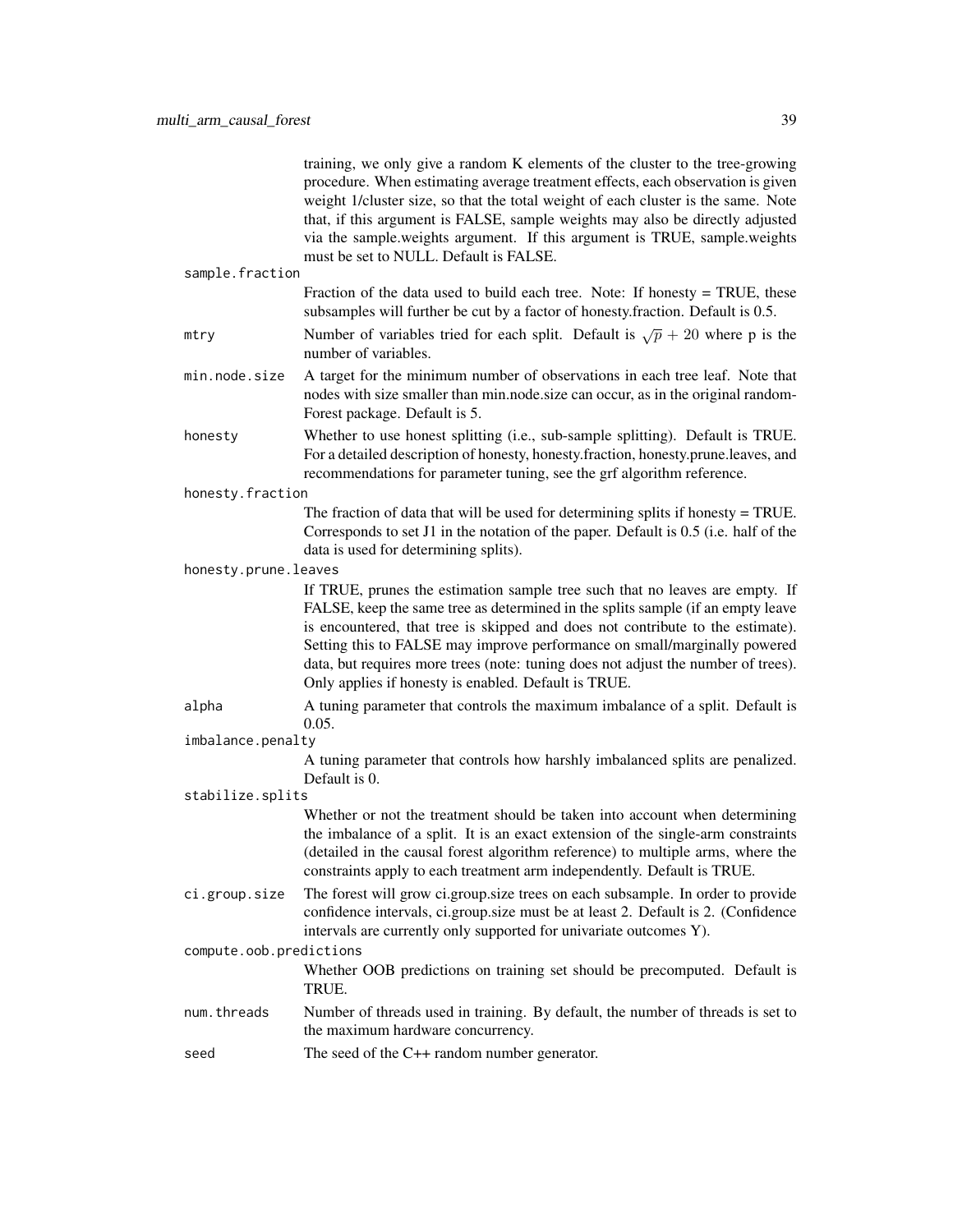#### Details

This forest fits a multi-arm treatment estimate following the multivariate extension of the "Rlearner" suggested in Nie and Wager (2021), with kernel weights derived by the GRF algortim (Athey, Tibshirani, and Wager, 2019). In particular, with K arms, and W encoded as  $\{0, 1\}^{\wedge}(K-1)$ , we estimate, for a target sample x, and a chosen baseline arm:

$$
\hat{\tau}(x) = argmin_{\tau} \left\{ \sum_{i=1}^{n} \alpha_i(x) \left( Y_i - \hat{m}^{(-i)}(X_i) - c(x) - \langle W_i - \hat{e}^{(-i)}(X_i), \tau(X_i) \rangle \right)^2 \right\},\
$$

where the angle brackets indicates an inner product,  $e(X) = E[W | X = x]$  is a (vector valued) generalized propensity score, and  $m(x) = E[Y | X = x]$ . The forest weights alpha(x) are derived from a generalized random forest splitting on the vector-valued gradient of tau(x). (The intercept  $c(x)$  is a nuisance parameter not directly estimated). By default,  $e(X)$  and  $m(X)$  are estimated using two separate random forests, a probability forest and regression forest respectively (optionally provided through the arguments W.hat and Y.hat). The k-th element of  $tau(x)$  measures the conditional average treatment effect of the k-th treatment arm at  $X = x$  for  $k = 1, ..., K-1$ . The treatment effect for multiple outcomes can be estimated jointly (i.e. Y can be vector-valued) - in which case the splitting rule takes into account all outcomes simultaneously (specifically, we concatenate the gradient vector for each outcome).

For a single treatment, this forest is equivalent to a causal forest, however, they may produce different results due to differences in numerics.

#### Value

A trained multi arm causal forest object.

## References

Athey, Susan, Julie Tibshirani, and Stefan Wager. "Generalized Random Forests". Annals of Statistics, 47(2), 2019.

Nie, Xinkun, and Stefan Wager. "Quasi-Oracle Estimation of Heterogeneous Treatment Effects". Biometrika, 108(2), 2021.

```
# Train a multi arm causal forest.
n < -500p \le -10X \leftarrow matrix(rnorm(n * p), n, p)W <- as.factor(sample(c("A", "B", "C"), n, replace = TRUE))
Y <- X[, 1] + X[, 2] * (W == "B") - 1.5 * X[, 2] * (W == "C") + rnorm(n)
mc.forest <- multi_arm_causal_forest(X, Y, W)
# Predict contrasts (out-of-bag) using the forest.
# By default, the first ordinal treatment is used as baseline ("A" in this example),
# giving two contrasts tau_B = Y(B) - Y(A), tau_C = Y(C) - Y(A)mc.pred <- predict(mc.forest)
# Fitting several outcomes jointly is supported, and the returned prediction array has
# dimension [num.samples, num.contrasts, num.outcomes]. Since num.outcomes is one in
# this example, we can `drop()` this singleton dimension using the `[,,]` shorthand.
```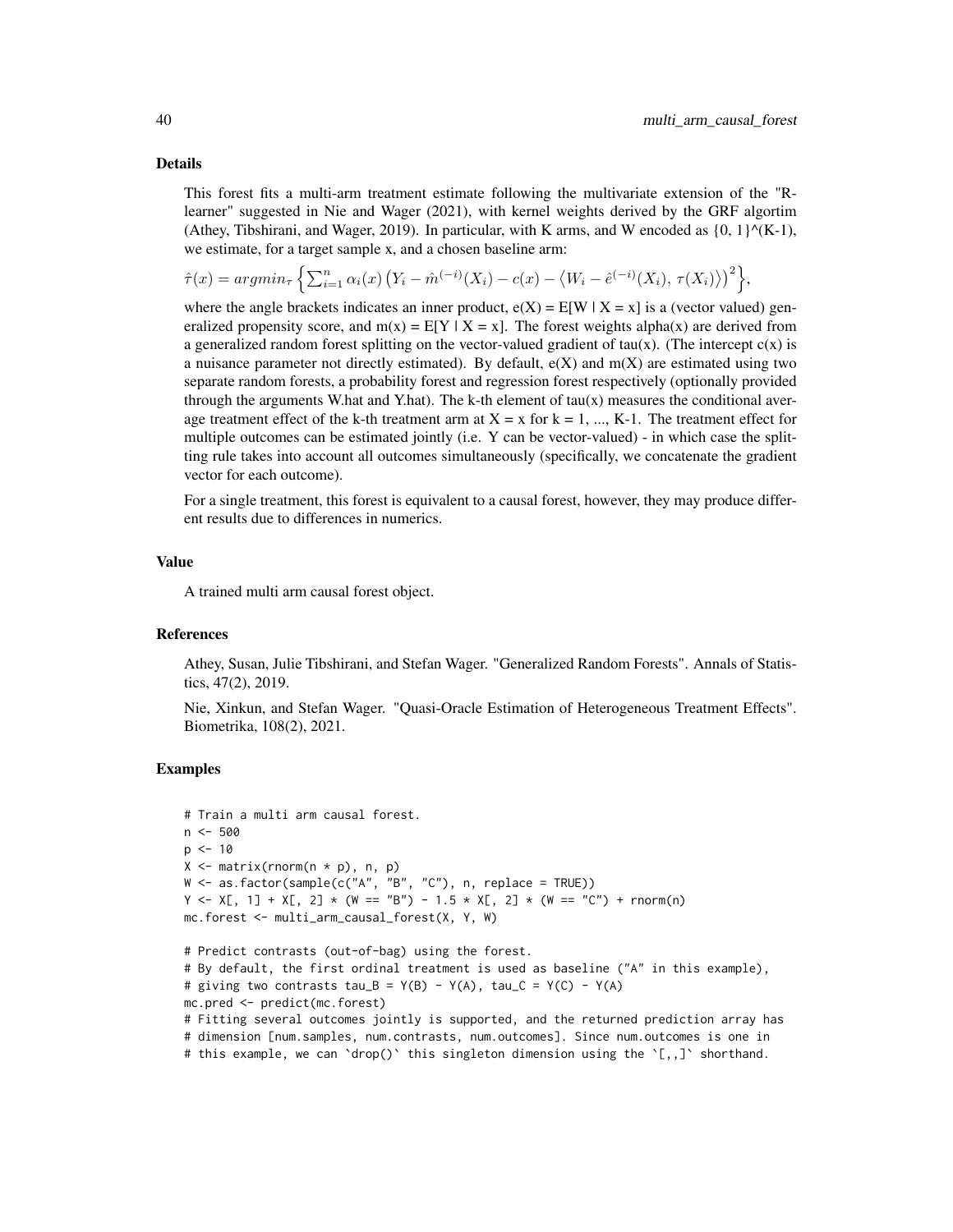```
tau.hat <- mc.pred$predictions[,,]
plot(X[, 2], tau.hat[, "B - A"], ylab = "tau.contrast")
abline(0, 1, col = "red")points(X[, 2], tau.hat[, "C - A"], col = "blue")abline(0, -1.5, col = "red")legend("topleft", c("B - A", "C - A"), col = c("black", "blue"), pch = 19)# The average treatment effect of the arms with "A" as baseline.
average_treatment_effect(mc.forest)
# The conditional response surfaces mu_k(X) for a single outcome can be reconstructed from
# the contrasts tau_k(x), the treatment propensities e_k(x), and the conditional mean m(x).
# Given treatment "A" as baseline we have:
# m(x) := E[Y | X] = E[Y(A) | X] + E[W_B (Y(B) - Y(A))] + E[W_C (Y(C) - Y(A))]
# which given unconfoundedness is equal to:
# m(x) = mu(A, x) + e_B(x) \tau = B(X) + e_C(x) \tau = c(x) \tau = c(x)# Rearranging and plugging in the above expressions, we obtain the following estimates
# * mu(A, x) = m(x) - e_B(x) \tau + e_B(x) - e_C(x) \tau + e_C(x) \tau\# * mu(B, x) = m(x) + (1 - e_B(x)) \tau = B(x) - e_C(x) \tau = L(x)\# * mu(C, x) = m(x) - e_B(x) \tan B(x) + (1 - e_C(x)) \tan C(x)Y.hat <- mc.forest$Y.hat
W.hat <- mc.forest$W.hat
muA <- Y.hat - W.hat[, "B"] * tau.hat[, "B - A"] - W.hat[, "C"] * tau.hat[, "C - A"]
muB <- Y.hat + (1 - W.hat[, "B"]) * tau.hat[, "B - A"] - W.hat[, "C"] * tau.hat[, "C - A"]
muC <- Y.hat - W.hat[, "B"] * tau.hat[, "B - A"] + (1 - W.hat[, "C"]) * tau.hat[, "C - A"]
# These can also be obtained with some array manipulations.
# (the first column is always the baseline arm)
Y.hat.baseline <- Y.hat - rowSums(W.hat[, -1, drop = FALSE] * tau.hat)
mu.hat.matrix <- cbind(Y.hat.baseline, c(Y.hat.baseline) + tau.hat)
colnames(mu.hat.matrix) <- levels(W)
head(mu.hat.matrix)
# The reference level for contrast prediction can be changed with `relevel`.
# Fit and predict with treatment B as baseline:
W \leftarrow relevel(W, ref = "B")
mc.forest.B <- multi_arm_causal_forest(X, Y, W)
```
multi\_regression\_forest

*Multi-task regression forest*

#### **Description**

Trains a regression forest that can be used to estimate the conditional mean functions mu  $i(x)$  =  $E[Y_i | X = x]$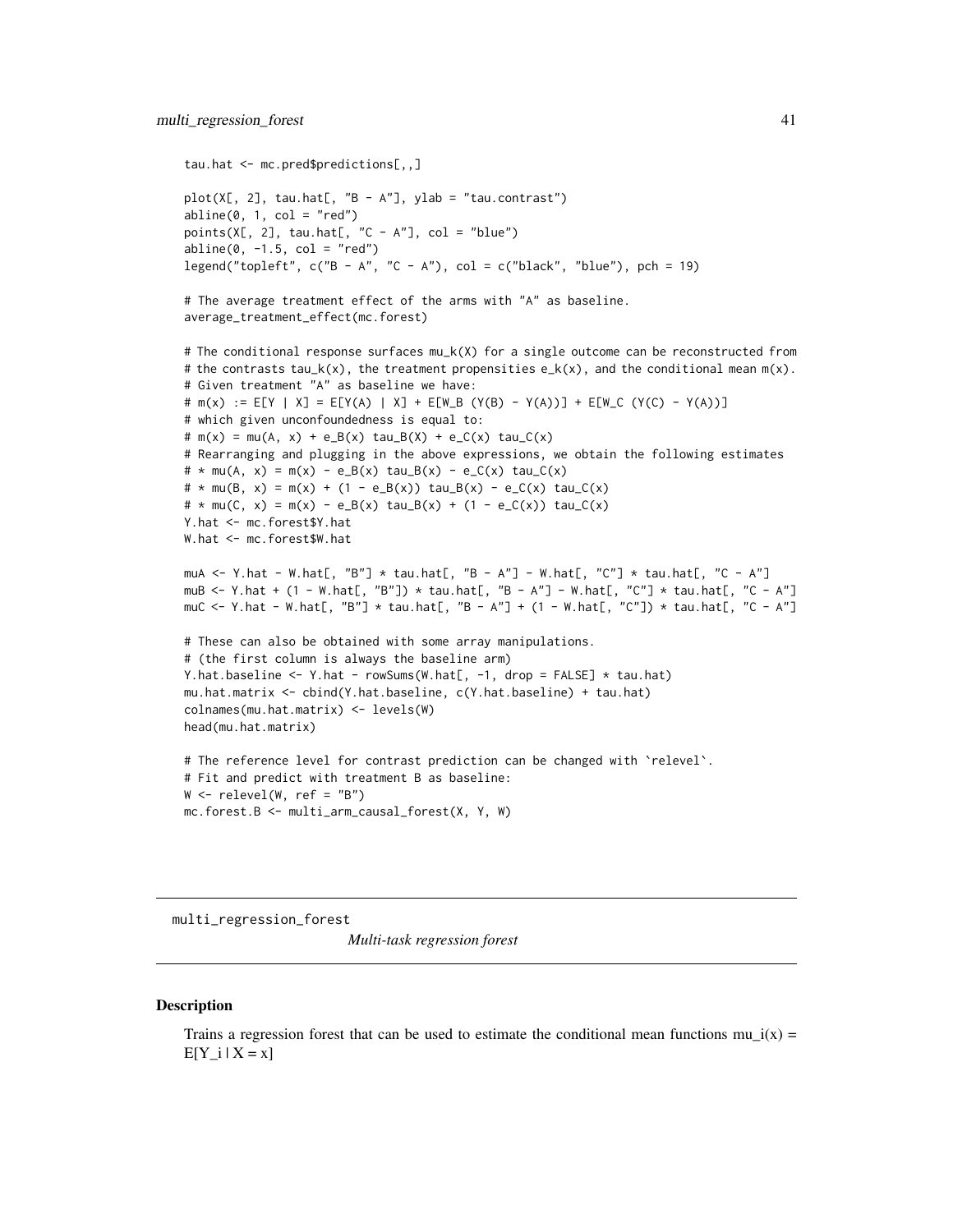## Usage

```
multi_regression_forest(
 X,
  Y,
 num.trees = 2000,
  sample.weights = NULL,
 clusters = NULL,
  equalize.cluster.weights = FALSE,
  sample.fraction = 0.5,
 mtry = min(ceiling(sqrt(ncol(X)) + 20), ncol(X)),min.node.size = 5,
 honesty = TRUE,
  honesty.fraction = 0.5,
  honesty.prune.leaves = TRUE,
  alpha = 0.05,
  imbalance.penalty = 0,compute.oob.predictions = TRUE,
 num.threads = NULL,
  seed = runif(1, 0, .Machine$integer.max)
\mathcal{L}
```

| X                        | The covariates used in the regression.                                                                                                                                                                                                                                                                                                                                                                                                                                                                                                                                                                                                                                                                                                                                                                        |
|--------------------------|---------------------------------------------------------------------------------------------------------------------------------------------------------------------------------------------------------------------------------------------------------------------------------------------------------------------------------------------------------------------------------------------------------------------------------------------------------------------------------------------------------------------------------------------------------------------------------------------------------------------------------------------------------------------------------------------------------------------------------------------------------------------------------------------------------------|
| Υ                        | The outcomes (must be a numeric vector/matrix with no NAs).                                                                                                                                                                                                                                                                                                                                                                                                                                                                                                                                                                                                                                                                                                                                                   |
| num.trees                | Number of trees grown in the forest. Note: Getting accurate confidence intervals<br>generally requires more trees than getting accurate predictions. Default is 2000.                                                                                                                                                                                                                                                                                                                                                                                                                                                                                                                                                                                                                                         |
|                          | sample weights Weights given to an observation in estimation. If NULL, each observation is<br>given the same weight. Default is NULL.                                                                                                                                                                                                                                                                                                                                                                                                                                                                                                                                                                                                                                                                         |
| clusters                 | Vector of integers or factors specifying which cluster each observation corre-<br>sponds to. Default is NULL (ignored).                                                                                                                                                                                                                                                                                                                                                                                                                                                                                                                                                                                                                                                                                       |
| equalize.cluster.weights |                                                                                                                                                                                                                                                                                                                                                                                                                                                                                                                                                                                                                                                                                                                                                                                                               |
|                          | If FALSE, each unit is given the same weight (so that bigger clusters get more<br>weight). If TRUE, each cluster is given equal weight in the forest. In this case,<br>during training, each tree uses the same number of observations from each drawn<br>cluster: If the smallest cluster has K units, then when we sample a cluster during<br>training, we only give a random K elements of the cluster to the tree-growing<br>procedure. When estimating average treatment effects, each observation is given<br>weight 1/cluster size, so that the total weight of each cluster is the same. Note<br>that, if this argument is FALSE, sample weights may also be directly adjusted<br>via the sample weights argument. If this argument is TRUE, sample weights<br>must be set to NULL. Default is FALSE. |
| sample.fraction          |                                                                                                                                                                                                                                                                                                                                                                                                                                                                                                                                                                                                                                                                                                                                                                                                               |
|                          | Fraction of the data used to build each tree. Note: If honesty $=$ TRUE, these<br>subsamples will further be cut by a factor of honesty. fraction. Default is 0.5.                                                                                                                                                                                                                                                                                                                                                                                                                                                                                                                                                                                                                                            |
| mtry                     | Number of variables tried for each split. Default is $\sqrt{p} + 20$ where p is the<br>number of variables.                                                                                                                                                                                                                                                                                                                                                                                                                                                                                                                                                                                                                                                                                                   |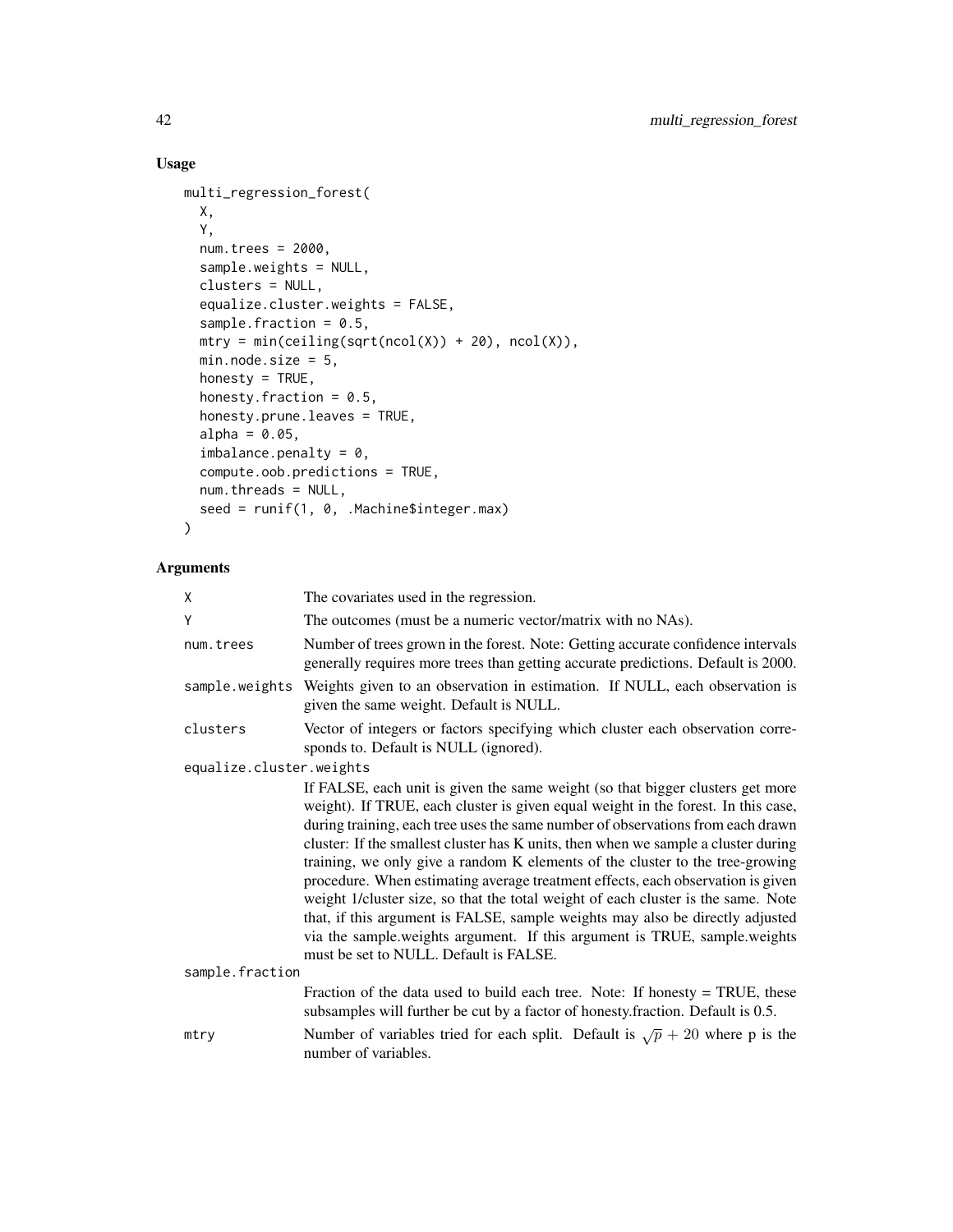- min.node.size A target for the minimum number of observations in each tree leaf. Note that nodes with size smaller than min.node.size can occur, as in the original random-Forest package. Default is 5.
- honesty Whether to use honest splitting (i.e., sub-sample splitting). Default is TRUE. For a detailed description of honesty, honesty.fraction, honesty.prune.leaves, and recommendations for parameter tuning, see the grf algorithm reference.

honesty.fraction

The fraction of data that will be used for determining splits if honesty = TRUE. Corresponds to set J1 in the notation of the paper. Default is 0.5 (i.e. half of the data is used for determining splits).

honesty.prune.leaves

If TRUE, prunes the estimation sample tree such that no leaves are empty. If FALSE, keep the same tree as determined in the splits sample (if an empty leave is encountered, that tree is skipped and does not contribute to the estimate). Setting this to FALSE may improve performance on small/marginally powered data, but requires more trees (note: tuning does not adjust the number of trees). Only applies if honesty is enabled. Default is TRUE.

- alpha A tuning parameter that controls the maximum imbalance of a split. Default is 0.05.
- imbalance.penalty

A tuning parameter that controls how harshly imbalanced splits are penalized. Default is 0.

compute.oob.predictions

Whether OOB predictions on training set should be precomputed. Default is TRUE.

num.threads Number of threads used in training. By default, the number of threads is set to the maximum hardware concurrency.

```
seed The seed of the C++ random number generator.
```
#### Value

A trained multi regression forest object.

```
# Train a standard regression forest.
n <- 500
p \le -5X \leq - matrix(rnorm(n * p), n, p)
Y \leftarrow X[, 1, drop = FALSE] %*% \text{cbind}(1, 2) + \text{norm}(n)mr.forest <- multi_regression_forest(X, Y)
# Predict using the forest.
X.test < - matrix(0, 101, p)X.test[, 1] < -seq(-2, 2, length.out = 101)mr.pred <- predict(mr.forest, X.test)
```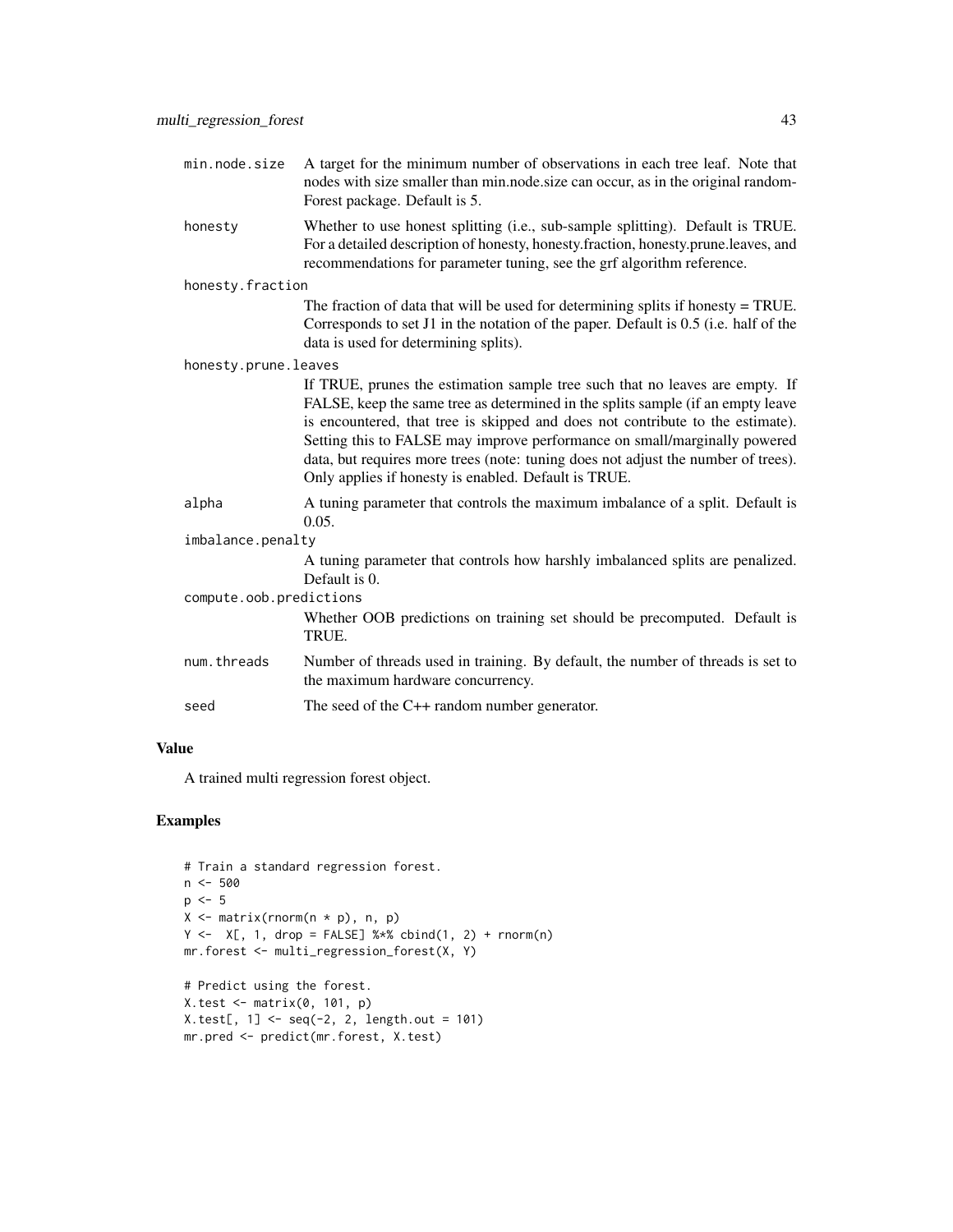```
# Predict on out-of-bag training samples.
mr.pred <- predict(mr.forest)
```
plot.grf\_tree *Plot a GRF tree object.*

### Description

The direction NAs are sent are indicated with the arrow fill. An empty arrow indicates that NAs are sent that way. If trained without missing values, both arrows are filled.

#### Usage

## S3 method for class 'grf\_tree'  $plot(x, include.na.path = NULL, ...)$ 

#### Arguments

| $\mathsf{x}$    | The tree to plot                                                                                                                    |  |
|-----------------|-------------------------------------------------------------------------------------------------------------------------------------|--|
| include.na.path |                                                                                                                                     |  |
|                 | A boolean toggling whether to include the path of missing values or not. It<br>defaults to whether the forest was trained with NAs. |  |
| $\cdot$         | Additional arguments (currently ignored).                                                                                           |  |

#### Examples

```
## Not run:
# Plot a tree in the forest (requires the `DiagrammeR` package).
n < -500p < -10X <- matrix(rnorm(n * p), n, p)
W <- rbinom(n, 1, 0.5)
Y \le - pmax(X[, 1], 0) * W + X[, 2] + pmin(X[, 3], 0) + rnorm(n)
c.forest <- causal_forest(X, Y, W)
plot(tree <- get_tree(c.forest, 1))
# Compute the leaf nodes the first five samples falls into.
leaf.nodes <- get_leaf_node(tree, X[1:5, ])
# Saving a plot in .svg can be done with the `DiagrammeRsvg` package.
install.packages("DiagrammeRsvg")
tree.plot = plot(tree)cat(DiagrammeRsvg::export_svg(tree.plot), file = 'plot.svg')
```
## End(Not run)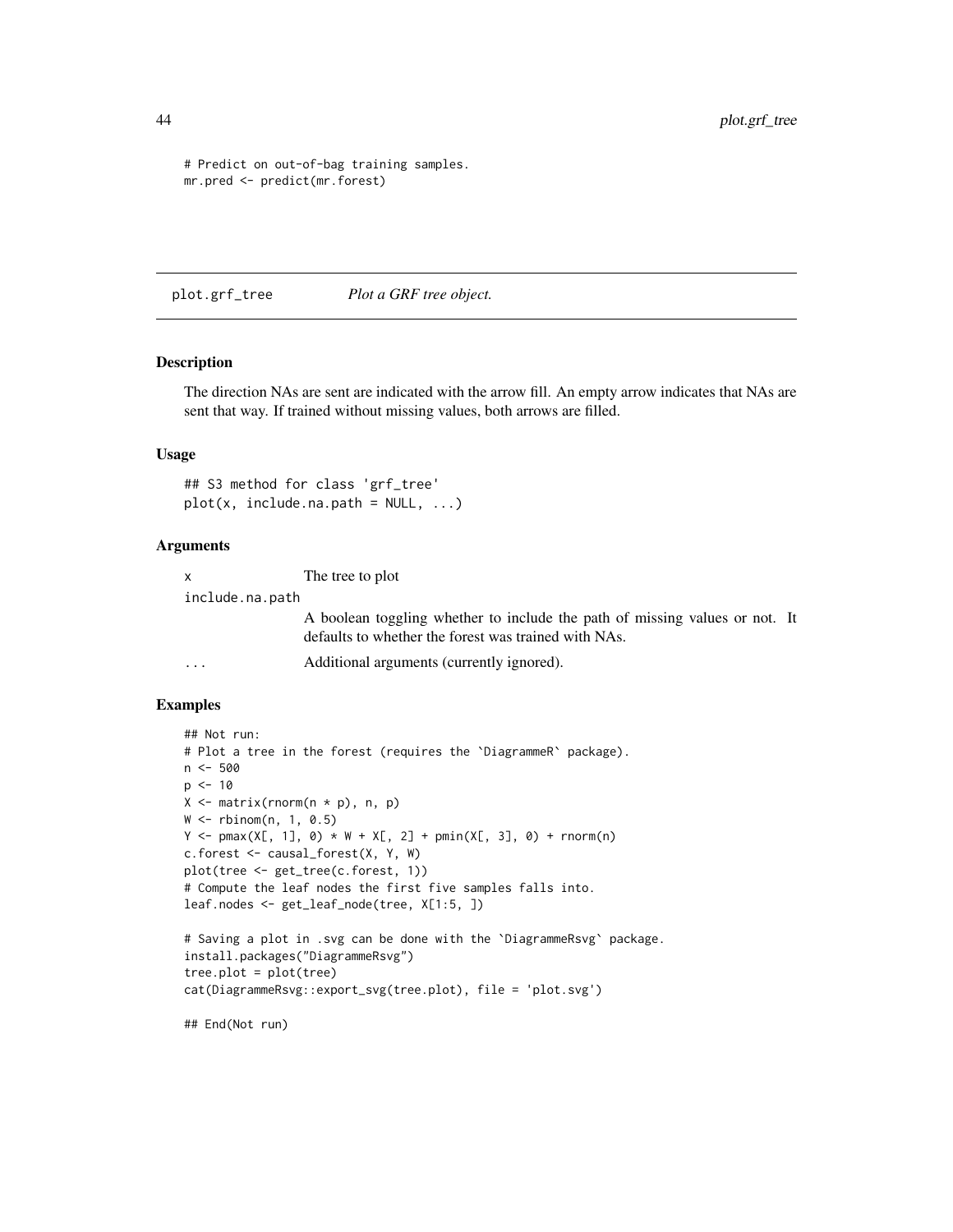plot.rank\_average\_treatment\_effect

*Plot the Targeting Operator Characteristic curve.*

#### Description

Plot the Targeting Operator Characteristic curve.

#### Usage

```
## S3 method for class 'rank_average_treatment_effect'
plot(x, ..., ci.args = list(), abline.args = list(), legend.args = list())
```
## Arguments

| X           | The output of rank_average_treatment_effect. |
|-------------|----------------------------------------------|
|             | Additional arguments passed to plot.         |
| ci.args     | Additional arguments passed to points.       |
| abline.args | Additional arguments passed to abline.       |
| legend.args | Additional arguments passed to legend.       |

predict.boosted\_regression\_forest *Predict with a boosted regression forest.*

## Description

Gets estimates of E[Y|X=x] using a trained regression forest.

#### Usage

```
## S3 method for class 'boosted_regression_forest'
predict(
  object,
 newdata = NULL,
 boost.predict.steps = NULL,
 num.threads = NULL,
  ...
\mathcal{L}
```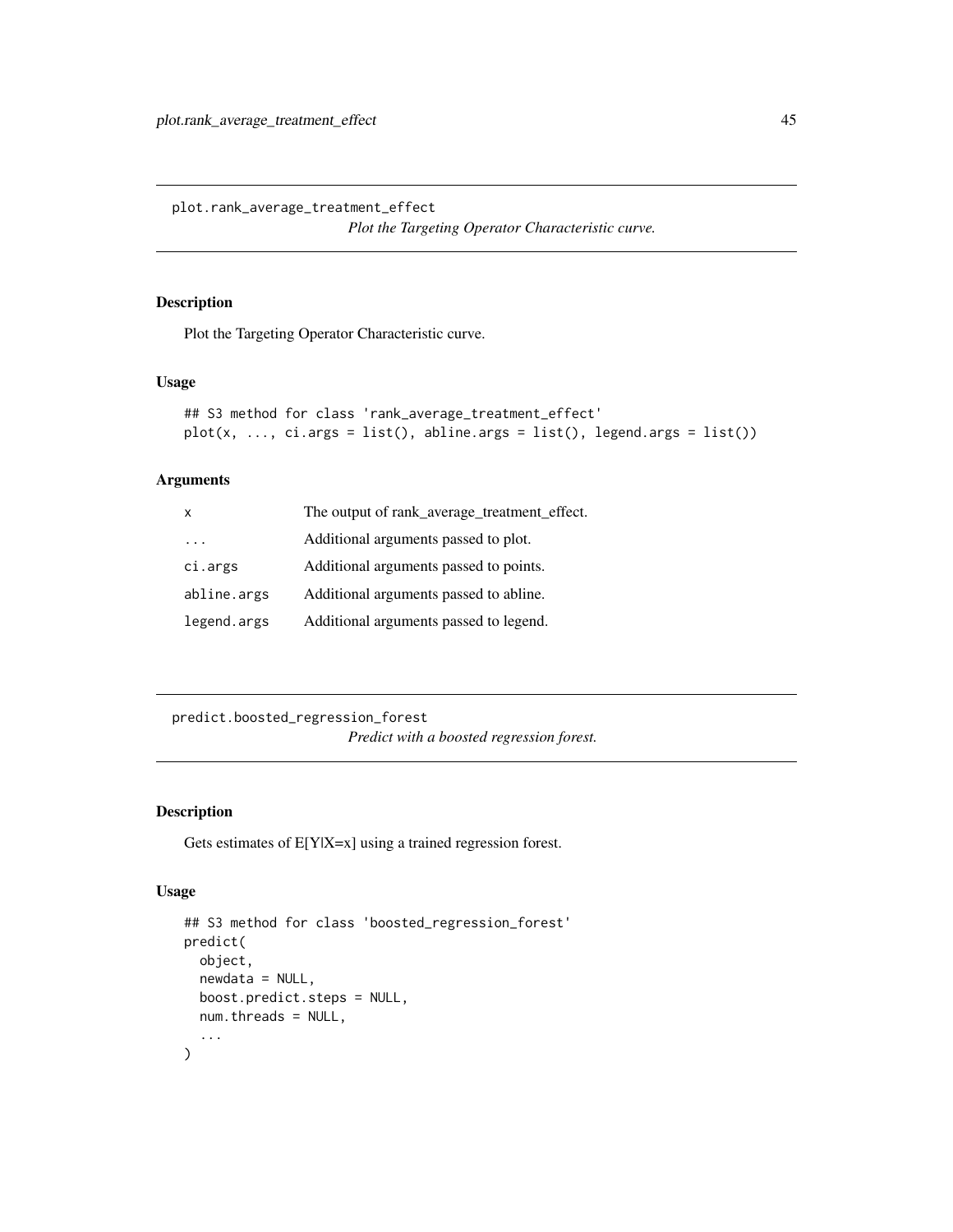## Arguments

| object              | The trained forest.                                                                                                                                                                                                                                                                                                                                            |  |
|---------------------|----------------------------------------------------------------------------------------------------------------------------------------------------------------------------------------------------------------------------------------------------------------------------------------------------------------------------------------------------------------|--|
| newdata             | Points at which predictions should be made. If NULL, makes out-of-bag predic-<br>tions on the training set instead (i.e., provides predictions at Xi using only trees<br>that did not use the i-th training example). Note that this matrix should have the<br>number of columns as the training matrix, and that the columns must appear in<br>the same order |  |
| boost.predict.steps |                                                                                                                                                                                                                                                                                                                                                                |  |
|                     | Number of boosting iterations to use for prediction. If blank, uses the full num-<br>ber of steps for the object given                                                                                                                                                                                                                                         |  |
| num.threads         | the number of threads used in prediction                                                                                                                                                                                                                                                                                                                       |  |
|                     | Additional arguments (currently ignored).                                                                                                                                                                                                                                                                                                                      |  |
|                     |                                                                                                                                                                                                                                                                                                                                                                |  |

## Value

A vector of predictions.

## Examples

```
# Train a boosted regression forest.
n <- 50
p <- 10
X \leftarrow matrix(rnorm(n * p), n, p)Y \leftarrow X[, 1] * rnorm(n)r.boosted.forest <- boosted_regression_forest(X, Y)
# Predict using the forest.
X.test <- matrix(0, 101, p)
X.test[, 1] < -seq(-2, 2, length.out = 101)r.pred <- predict(r.boosted.forest, X.test)
# Predict on out-of-bag training samples.
r.pred <- predict(r.boosted.forest)
```
predict.causal\_forest *Predict with a causal forest*

## Description

Gets estimates of  $tau(x)$  using a trained causal forest.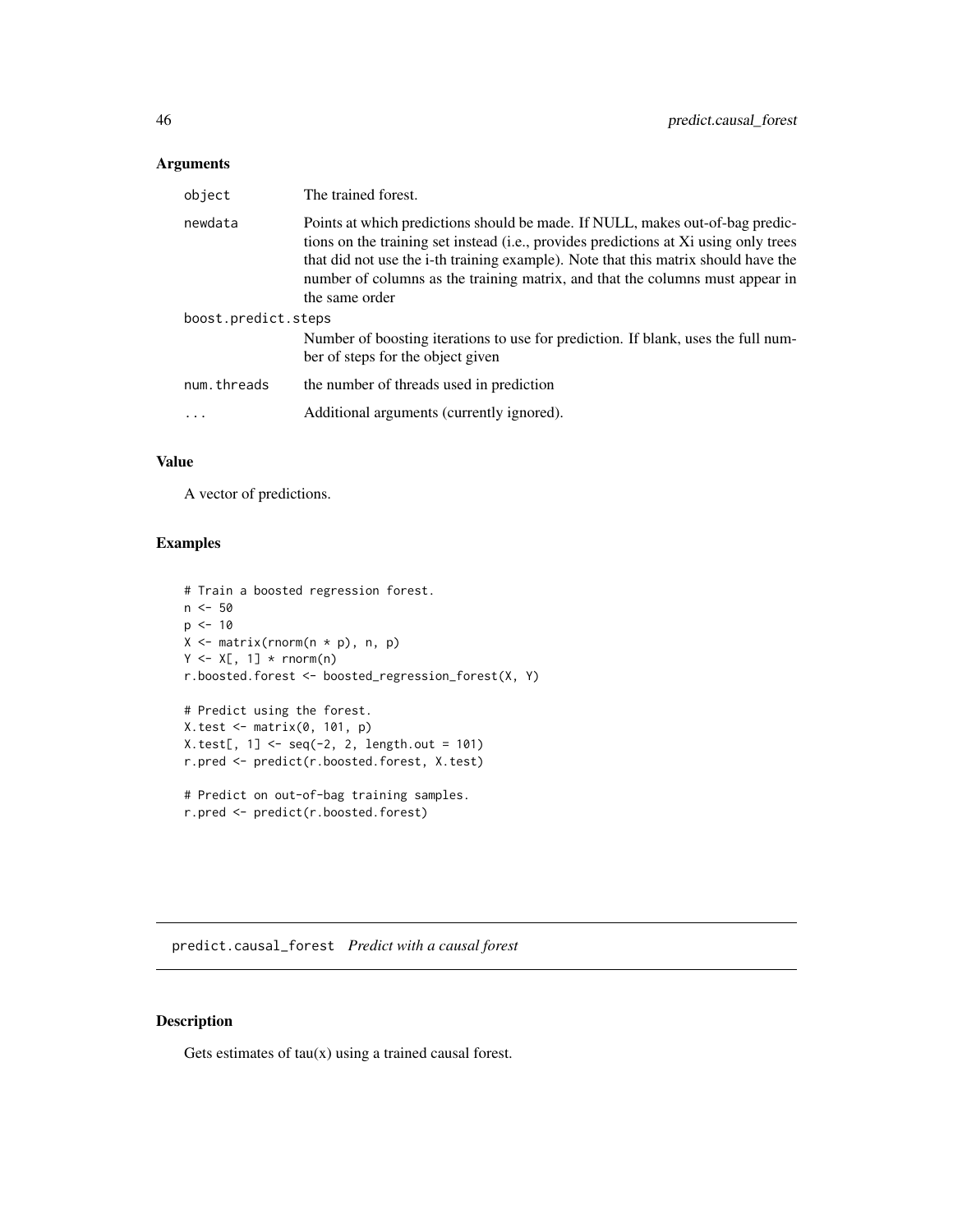## predict.causal\_forest 47

#### Usage

```
## S3 method for class 'causal_forest'
predict(
  object,
  newdata = NULL,
  linear.correction.variables = NULL,
  ll.lambda = NULL,
  ll.weight.penalty = FALSE,
  num.threads = NULL,
  estimate.variance = FALSE,
  ...
)
```
## Arguments

| object                      | The trained forest.                                                                                                                                                                                                                                                                                                                                             |
|-----------------------------|-----------------------------------------------------------------------------------------------------------------------------------------------------------------------------------------------------------------------------------------------------------------------------------------------------------------------------------------------------------------|
| newdata                     | Points at which predictions should be made. If NULL, makes out-of-bag predic-<br>tions on the training set instead (i.e., provides predictions at Xi using only trees<br>that did not use the i-th training example). Note that this matrix should have the<br>number of columns as the training matrix, and that the columns must appear in<br>the same order. |
| linear.correction.variables |                                                                                                                                                                                                                                                                                                                                                                 |
|                             | Optional subset of indexes for variables to be used in local linear prediction. If<br>NULL, standard GRF prediction is used. Otherwise, we run a locally weighted<br>linear regression on the included variables. Please note that this is a beta feature<br>still in development, and may slow down prediction considerably. Defaults to<br>NULL.              |
| ll.lambda                   | Ridge penalty for local linear predictions. Defaults to NULL and will be cross-<br>validated.                                                                                                                                                                                                                                                                   |
| 11.weight.penalty           |                                                                                                                                                                                                                                                                                                                                                                 |
|                             | Option to standardize ridge penalty by covariance (TRUE), or penalize all co-<br>variates equally (FALSE). Penalizes equally by default.                                                                                                                                                                                                                        |
| num.threads                 | Number of threads used in training. If set to NULL, the software automatically<br>selects an appropriate amount.                                                                                                                                                                                                                                                |
| estimate.variance           |                                                                                                                                                                                                                                                                                                                                                                 |
|                             | Whether variance estimates for hattau $(x)$ are desired (for confidence intervals).                                                                                                                                                                                                                                                                             |
| $\ddots$                    | Additional arguments (currently ignored).                                                                                                                                                                                                                                                                                                                       |

#### Value

Vector of predictions, along with estimates of the error and (optionally) its variance estimates. Column 'predictions' contains estimates of the conditional average treatent effect (CATE). The square-root of column 'variance.estimates' is the standard error of CATE. For out-of-bag estimates, we also output the following error measures. First, column 'debiased.error' contains estimates of the 'R-loss' criterion, (See Nie and Wager 2017 for a justification). Second, column 'excess.error' contains jackknife estimates of the Monte-carlo error (Wager, Hastie, Efron 2014), a measure of how unstable estimates are if we grow forests of the same size on the same data set. The sum of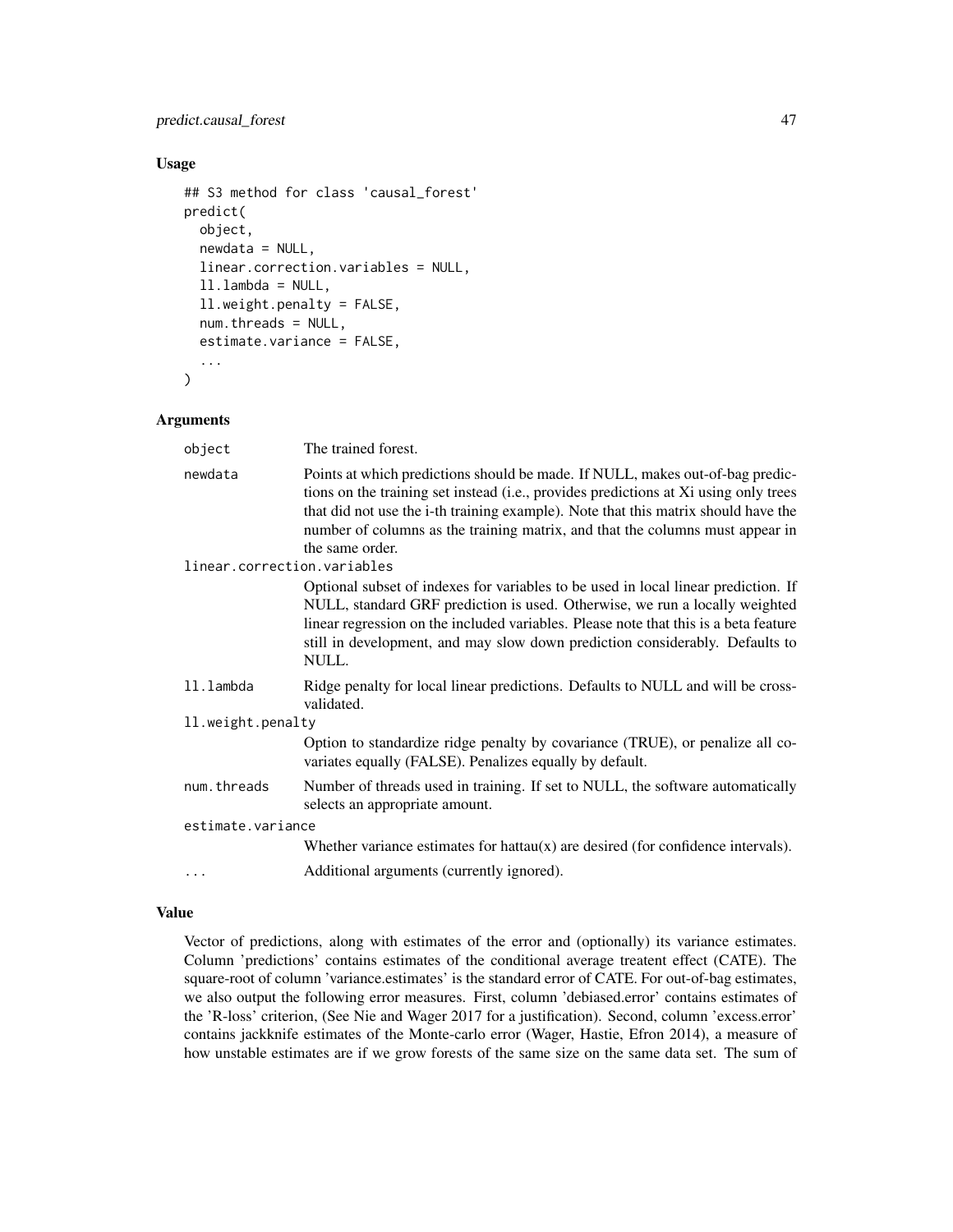'debiased.error' and 'excess.error' is the raw error attained by the current forest, and 'debiased.error' alone is an estimate of the error attained by a forest with an infinite number of trees. We recommend that users grow enough forests to make the 'excess.error' negligible.

## Examples

```
# Train a causal forest.
n < -100p \le -10X \leftarrow matrix(rnorm(n * p), n, p)W \leftarrow \text{rbinom}(n, 1, 0.5)Y \le - pmax(X[, 1], 0) * W + X[, 2] + pmin(X[, 3], 0) + rnorm(n)
c.forest <- causal_forest(X, Y, W)
# Predict using the forest.
X.test <- matrix(0, 101, p)
X.test[, 1] < -seq(-2, 2, length.out = 101)c.pred <- predict(c.forest, X.test)
# Predict on out-of-bag training samples.
c.pred <- predict(c.forest)
# Predict with confidence intervals; growing more trees is now recommended.
c.forest \le causal_forest(X, Y, W, num.trees = 500)
c.pred <- predict(c.forest, X.test, estimate.variance = TRUE)
```
predict.causal\_survival\_forest *Predict with a causal survival forest forest*

## Description

Gets estimates of  $tau(X)$  using a trained causal survival forest.

#### Usage

```
## S3 method for class 'causal_survival_forest'
predict(
  object,
  newdata = NULL,
  num.threads = NULL,
  estimate.variance = FALSE,
  ...
)
```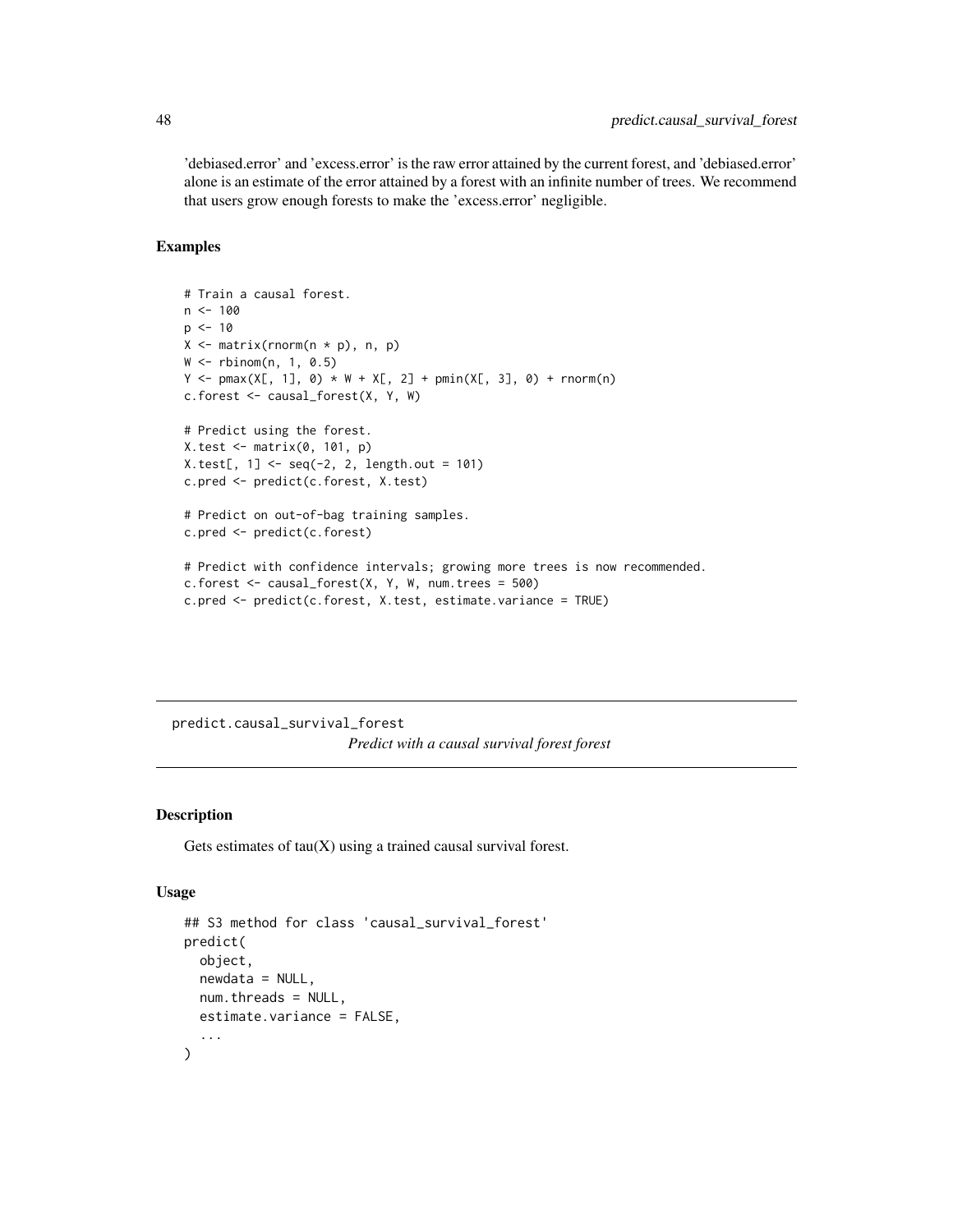#### **Arguments**

| object            | The trained forest.                                                                                                                                                                                                                                                                                                                                             |
|-------------------|-----------------------------------------------------------------------------------------------------------------------------------------------------------------------------------------------------------------------------------------------------------------------------------------------------------------------------------------------------------------|
| newdata           | Points at which predictions should be made. If NULL, makes out-of-bag predic-<br>tions on the training set instead (i.e., provides predictions at Xi using only trees<br>that did not use the i-th training example). Note that this matrix should have the<br>number of columns as the training matrix, and that the columns must appear in<br>the same order. |
| num.threads       | Number of threads used in training. If set to NULL, the software automatically<br>selects an appropriate amount.                                                                                                                                                                                                                                                |
| estimate.variance |                                                                                                                                                                                                                                                                                                                                                                 |
|                   | Whether variance estimates for hattau $(x)$ are desired (for confidence intervals).                                                                                                                                                                                                                                                                             |
|                   | Additional arguments (currently ignored).                                                                                                                                                                                                                                                                                                                       |

#### Value

Vector of predictions along with optional variance estimates.

```
# Train a causal survival forest targeting a Restricted Mean Survival Time (RMST)
# with maxium follow-up time set to `horizon`.
n <- 2000
p \le -5X \leftarrow matrix(runif(n * p), n, p)
W < - rbinom(n, 1, 0.5)
horizon <- 1
failure.time <- pmin(rexp(n) * X[, 1] + W, horizon)
censor.time <- 2 * \text{runif(n)}# Discretizing continuous events decreases runtime.
Y <- round(pmin(failure.time, censor.time), 2)
D \le - as.integer(failure.time \le censor.time)
cs.forest <- causal_survival_forest(X, Y, W, D, horizon = horizon)
# Predict using the forest.
X.test <- matrix(0.5, 10, p)
X.test[, 1] \leq seq(0, 1, length.out = 10)cs.pred <- predict(cs.forest, X.test)
# Predict on out-of-bag training samples.
cs.pred <- predict(cs.forest)
# Compute a doubly robust estimate of the average treatment effect.
average_treatment_effect(cs.forest)
# Compute the best linear projection on the first covariate.
best_linear_projection(cs.forest, X[, 1])
# Train a causal survival forest targeting an absolute risk difference
# at the median timepoint `horizon`.
```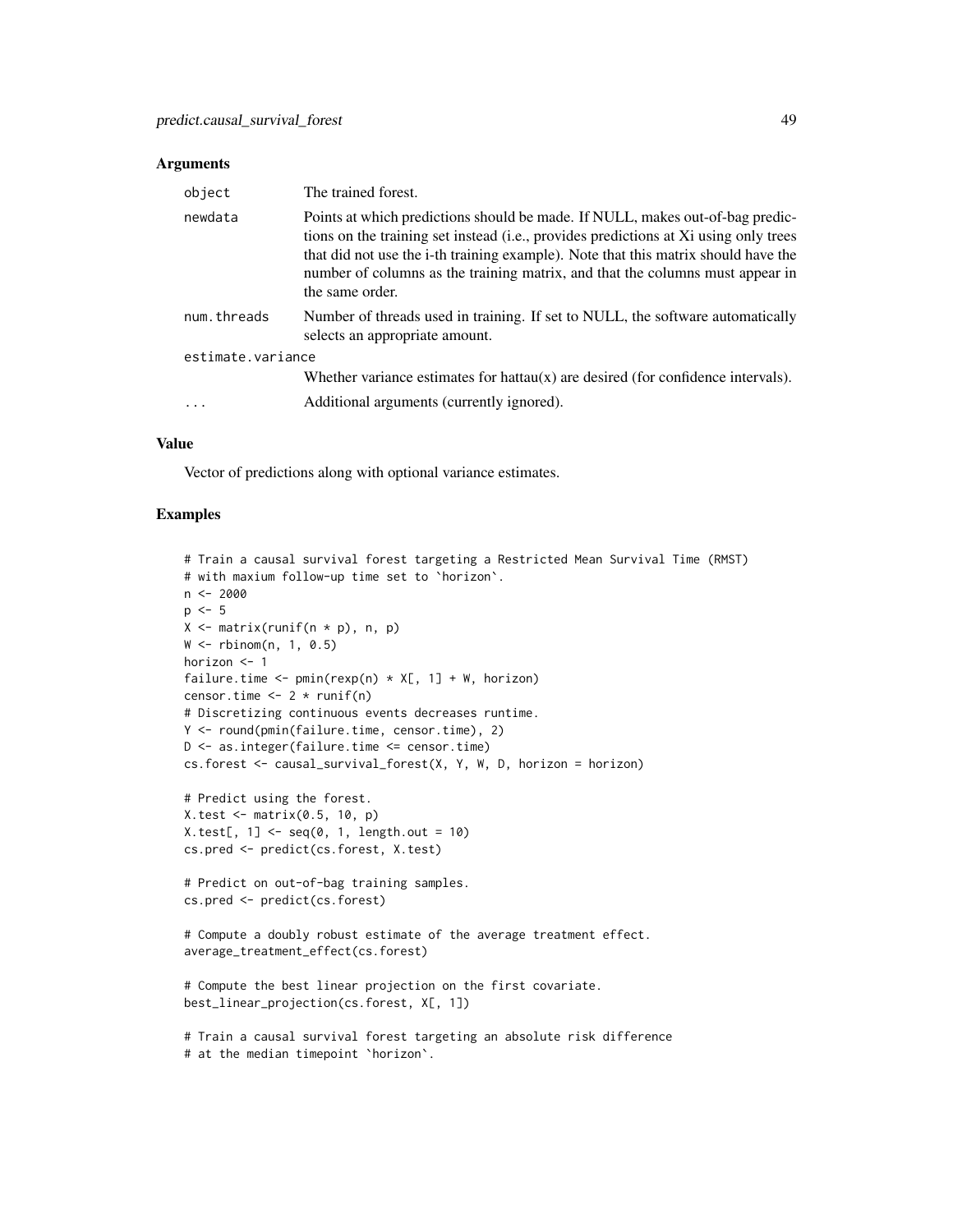cs.forest.prob <- causal\_survival\_forest(X, Y, W, D, target = "survival.probability", horizon = 0.5)

predict.instrumental\_forest *Predict with an instrumental forest*

## Description

Gets estimates of tau(x) using a trained instrumental forest.

## Usage

```
## S3 method for class 'instrumental_forest'
predict(
 object,
 newdata = NULL,
 num.threads = NULL,
 estimate.variance = FALSE,
  ...
)
```
## Arguments

| object            | The trained forest.                                                                                                                                                                                                                                                                                                                                             |  |
|-------------------|-----------------------------------------------------------------------------------------------------------------------------------------------------------------------------------------------------------------------------------------------------------------------------------------------------------------------------------------------------------------|--|
| newdata           | Points at which predictions should be made. If NULL, makes out-of-bag predic-<br>tions on the training set instead (i.e., provides predictions at Xi using only trees<br>that did not use the i-th training example). Note that this matrix should have the<br>number of columns as the training matrix, and that the columns must appear in<br>the same order. |  |
| num.threads       | Number of threads used in training. If set to NULL, the software automatically<br>selects an appropriate amount.                                                                                                                                                                                                                                                |  |
| estimate.variance |                                                                                                                                                                                                                                                                                                                                                                 |  |
|                   | Whether variance estimates for hattau $(x)$ are desired (for confidence intervals).                                                                                                                                                                                                                                                                             |  |
|                   | Additional arguments (currently ignored).                                                                                                                                                                                                                                                                                                                       |  |

## Value

Vector of predictions, along with (optional) variance estimates.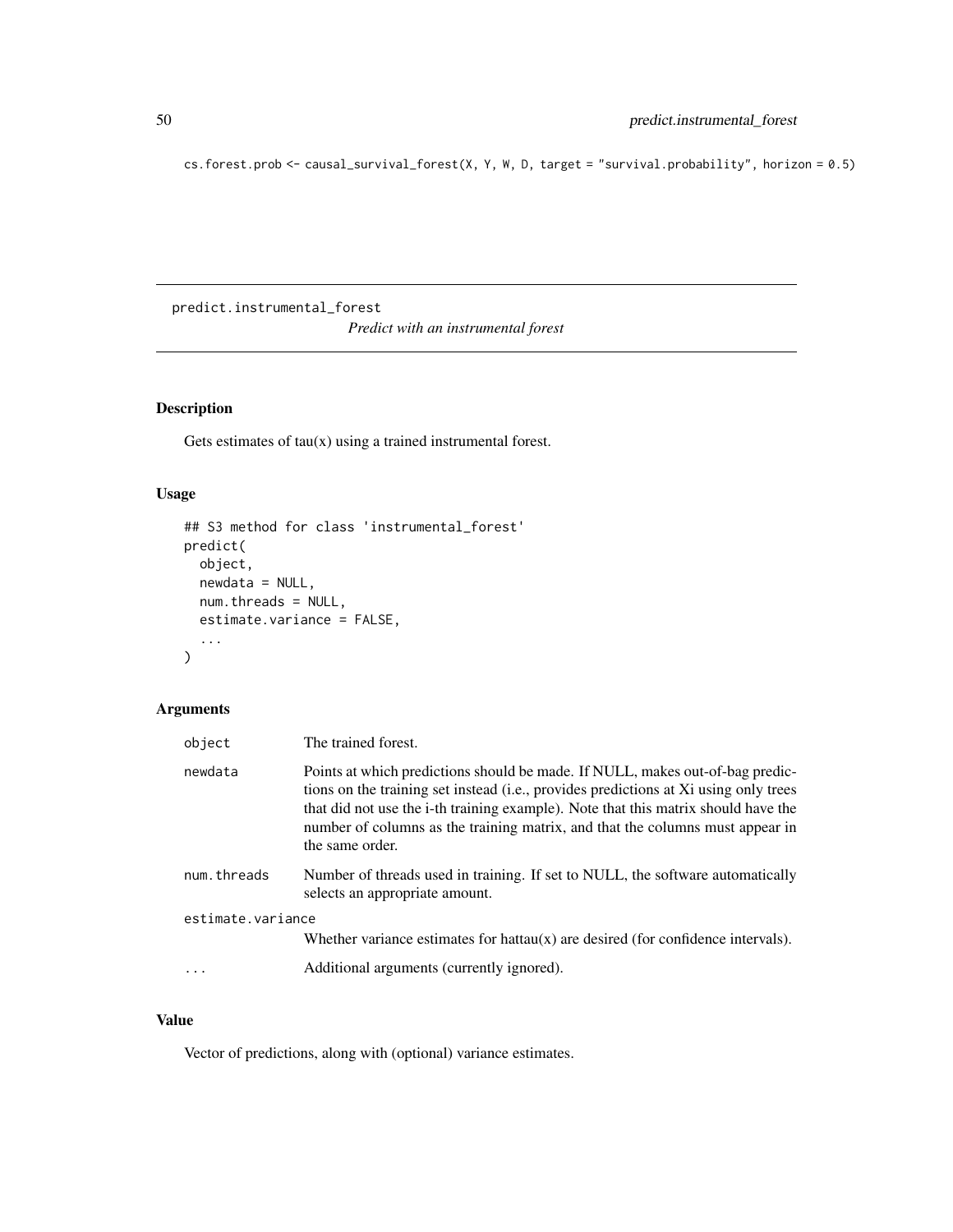#### Examples

```
# Train an instrumental forest.
n <- 2000
p \le -5X \leq - matrix(rbinom(n * p, 1, 0.5), n, p)
Z <- rbinom(n, 1, 0.5)
Q <- rbinom(n, 1, 0.5)
W \leftarrow Q * Ztau <-X[, 1] / 2
Y \le -\text{rowsums}(X[, 1:3]) + \text{tau} \times W + Q + \text{norm}(n)iv.forest <- instrumental_forest(X, Y, W, Z)
# Predict on out-of-bag training samples.
iv.pred <- predict(iv.forest)
```
predict.ll\_regression\_forest *Predict with a local linear forest*

## Description

Gets estimates of  $E[Y|X=x]$  using a trained regression forest.

#### Usage

```
## S3 method for class 'll_regression_forest'
predict(
  object,
  newdata = NULL,
  linear.correction.variables = NULL,
  ll.lambda = NULL,
  ll.weight.penalty = FALSE,
  num.threads = NULL,
  estimate.variance = FALSE,
  ...
)
```
#### Arguments

object The trained forest.

newdata Points at which predictions should be made. If NULL, makes out-of-bag predictions on the training set instead (i.e., provides predictions at Xi using only trees that did not use the i-th training example). Note that this matrix should have the number of columns as the training matrix, and that the columns must appear in the same order.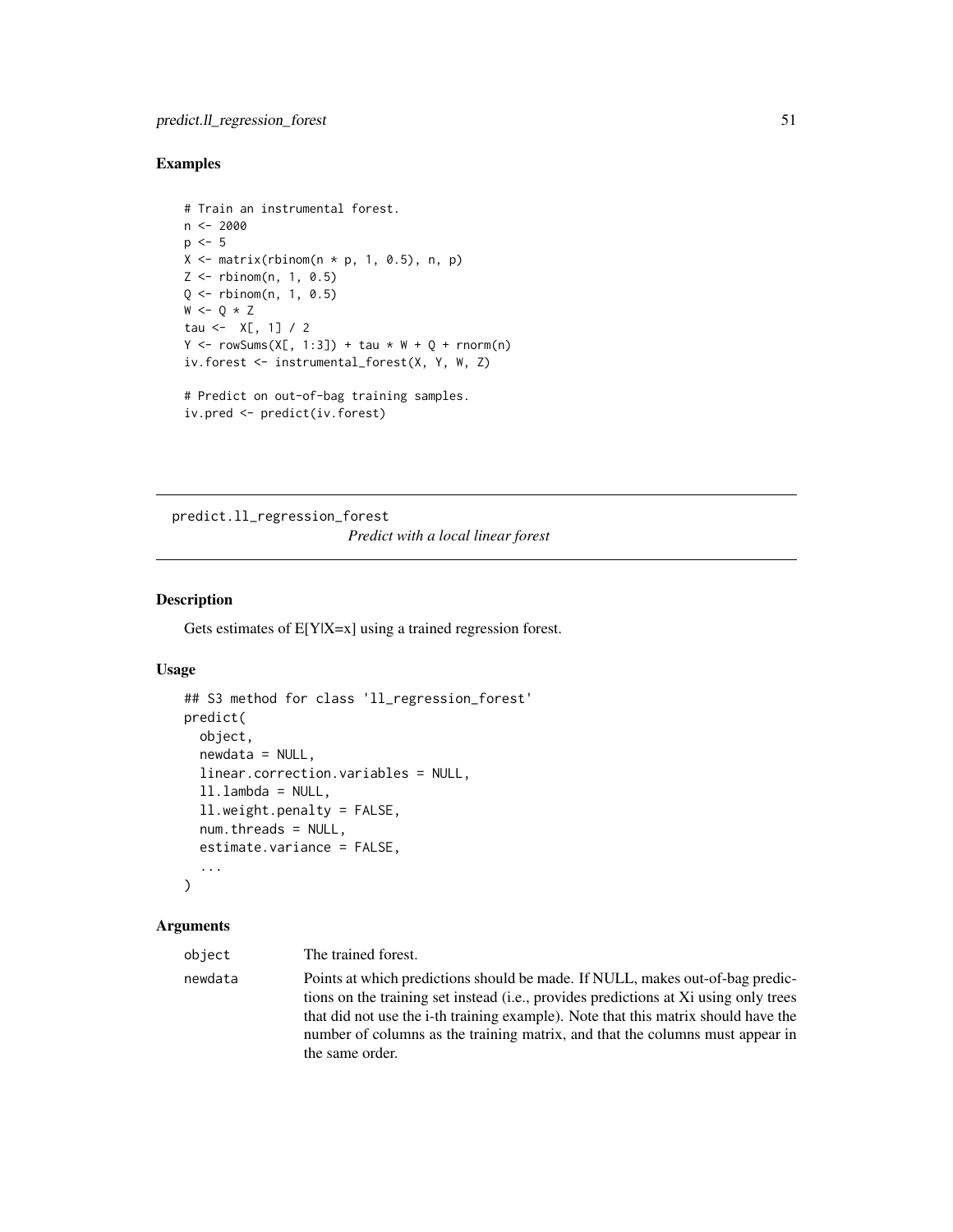| linear.correction.variables |                                                                                                                                                                                                                                                                                                                                  |  |
|-----------------------------|----------------------------------------------------------------------------------------------------------------------------------------------------------------------------------------------------------------------------------------------------------------------------------------------------------------------------------|--|
|                             | Optional subset of indexes for variables to be used in local linear prediction. If<br>left NULL, all variables are used. We run a locally weighted linear regression on<br>the included variables. Please note that this is a beta feature still in development,<br>and may slow down prediction considerably. Defaults to NULL. |  |
| 11.1ambda                   | Ridge penalty for local linear predictions. Defaults to NULL and will be cross-<br>validated.                                                                                                                                                                                                                                    |  |
| 11. weight.penalty          |                                                                                                                                                                                                                                                                                                                                  |  |
|                             | Option to standardize ridge penalty by covariance (TRUE), or penalize all co-<br>variates equally (FALSE). Defaults to FALSE.                                                                                                                                                                                                    |  |
| num.threads                 | Number of threads used in training. If set to NULL, the software automatically<br>selects an appropriate amount.                                                                                                                                                                                                                 |  |
| estimate.variance           |                                                                                                                                                                                                                                                                                                                                  |  |
|                             | Whether variance estimates for hattau $(x)$ are desired (for confidence intervals).                                                                                                                                                                                                                                              |  |
|                             | Additional arguments (currently ignored).                                                                                                                                                                                                                                                                                        |  |

## Value

A vector of predictions.

## Examples

```
# Train the forest.
n < -50p \le -5X <- matrix(rnorm(n * p), n, p)
Y \leftarrow X[, 1] * rnorm(n)forest <- ll_regression_forest(X, Y)
# Predict using the forest.
X.test <- matrix(0, 101, p)
```

```
X.test[, 1] < -seq(-2, 2, length.out = 101)predictions <- predict(forest, X.test)
# Predict on out-of-bag training samples.
```

```
predictions.oob <- predict(forest)
```
predict.multi\_arm\_causal\_forest *Predict with a multi arm causal forest*

## Description

Gets estimates of contrasts tau\_k(x) using a trained multi arm causal forest ( $k = 1,...,K-1$  where K is the number of treatments).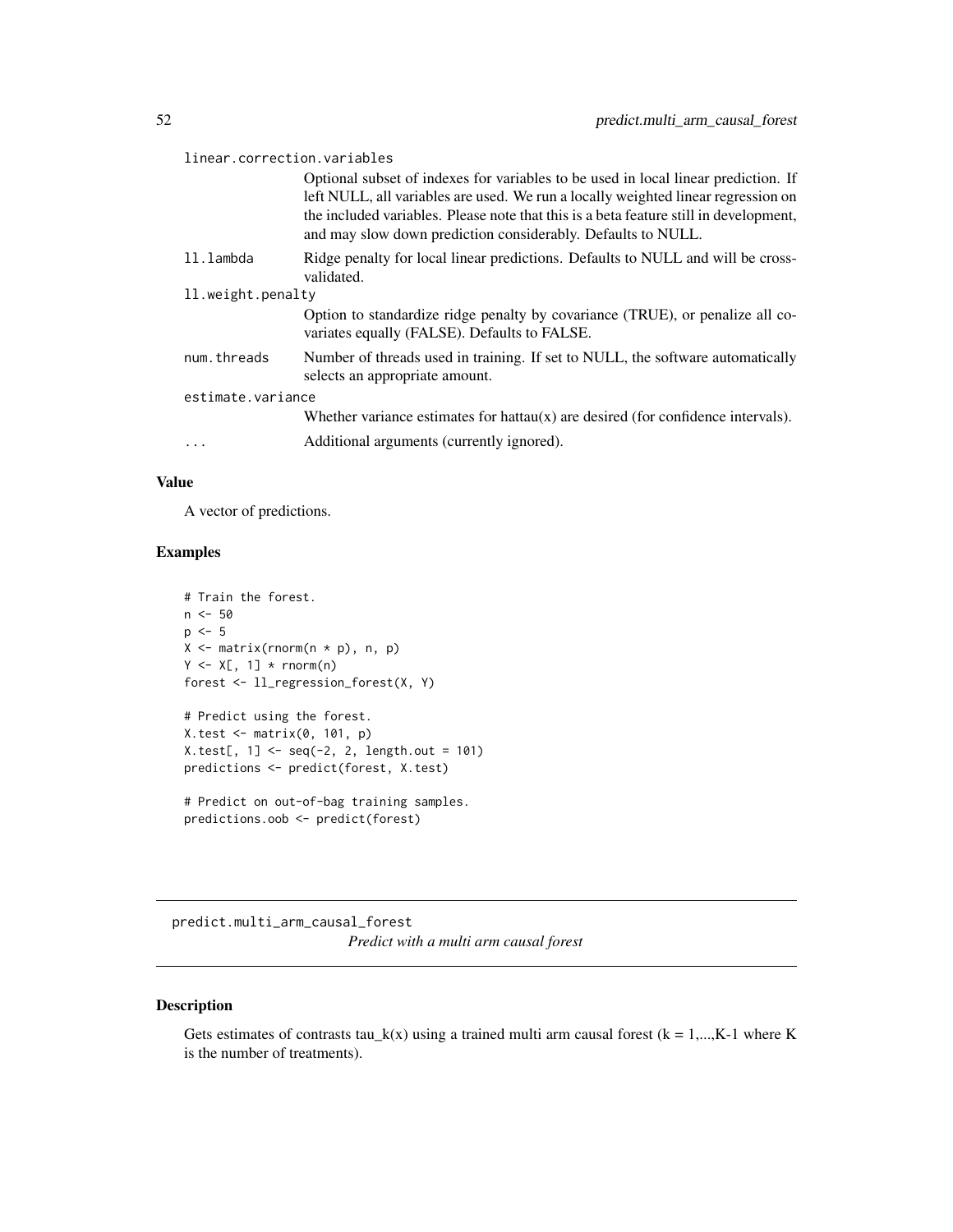#### Usage

```
## S3 method for class 'multi_arm_causal_forest'
predict(
  object,
  newdata = NULL,
  num.threads = NULL,
  estimate.variance = FALSE,
  ...
)
```
#### Arguments

| object            | The trained forest.                                                                                                                                                                                                                                                                                                                                             |
|-------------------|-----------------------------------------------------------------------------------------------------------------------------------------------------------------------------------------------------------------------------------------------------------------------------------------------------------------------------------------------------------------|
| newdata           | Points at which predictions should be made. If NULL, makes out-of-bag predic-<br>tions on the training set instead (i.e., provides predictions at Xi using only trees<br>that did not use the i-th training example). Note that this matrix should have the<br>number of columns as the training matrix, and that the columns must appear in<br>the same order. |
| num.threads       | Number of threads used in training. If set to NULL, the software automatically<br>selects an appropriate amount.                                                                                                                                                                                                                                                |
| estimate.variance |                                                                                                                                                                                                                                                                                                                                                                 |
|                   | Whether variance estimates for hattau $(x)$ are desired (for confidence intervals).<br>This option is currently only supported for univariate outcomes Y.                                                                                                                                                                                                       |
|                   | Additional arguments (currently ignored).                                                                                                                                                                                                                                                                                                                       |
|                   |                                                                                                                                                                                                                                                                                                                                                                 |

#### Value

A list with elements 'predictions': a 3d array of dimension [num.samples, K-1, M] with predictions for each contrast, for each outcome 1,..,M (singleton dimensions in this array can be dropped by passing the 'drop' argument to '[', or with the shorthand '\$predictions[ $,$ ]'), and optionally 'variance.estimates': a matrix with K-1 columns with variance estimates for each contrast.

```
# Train a multi arm causal forest.
n <- 500
p \le -10X \leftarrow matrix(rnorm(n * p), n, p)W <- as.factor(sample(c("A", "B", "C"), n, replace = TRUE))
Y <- X[, 1] + X[, 2] * (W == "B") - 1.5 * X[, 2] * (W == "C") + rnorm(n)
mc.forest <- multi_arm_causal_forest(X, Y, W)
# Predict contrasts (out-of-bag) using the forest.
# By default, the first ordinal treatment is used as baseline ("A" in this example),
# giving two contrasts tau_B = Y(B) - Y(A), tau_C = Y(C) - Y(A)mc.pred <- predict(mc.forest)
# Fitting several outcomes jointly is supported, and the returned prediction array has
```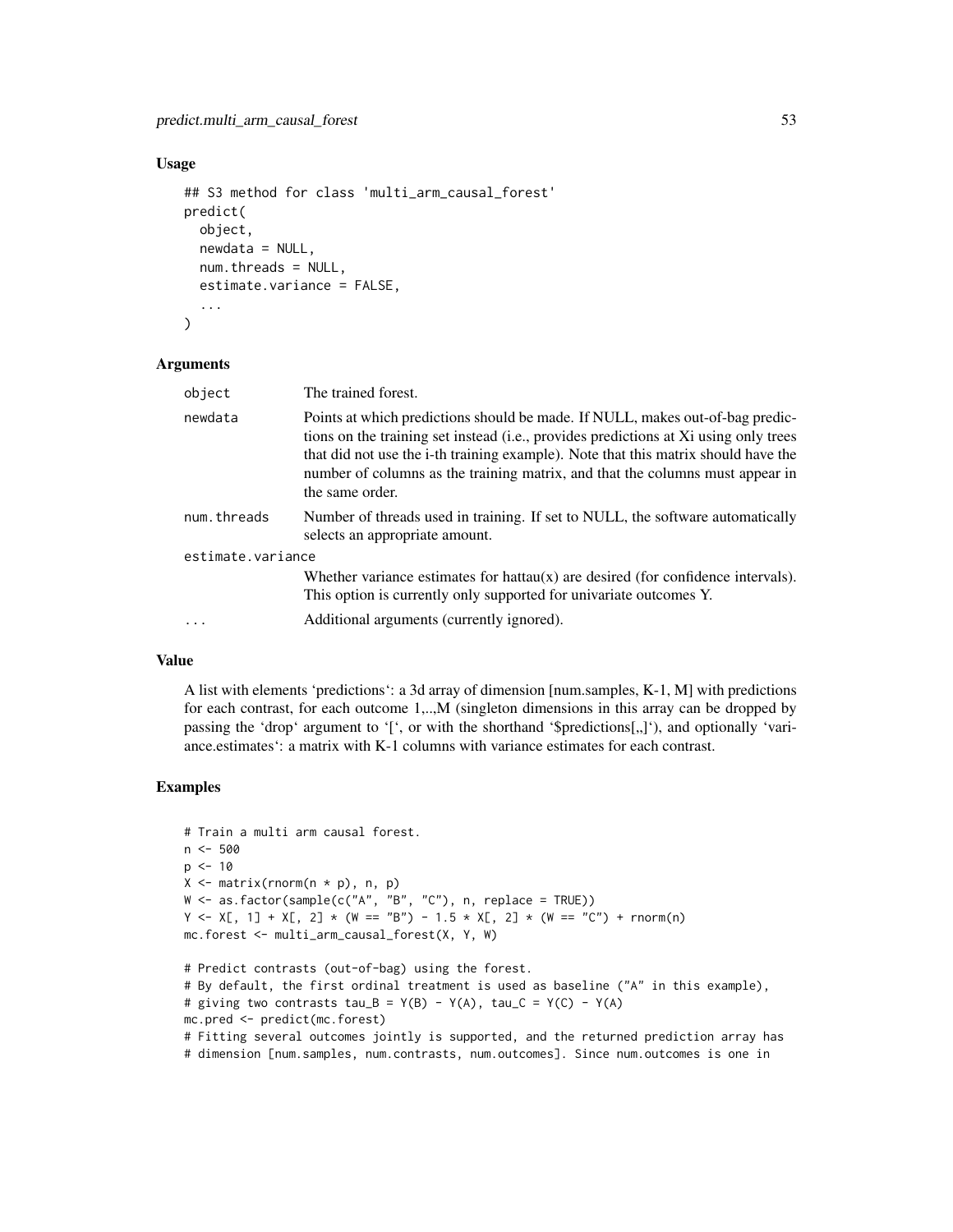```
# this example, we can `drop()` this singleton dimension using the `[,,]` shorthand.
tau.hat <- mc.pred$predictions[,,]
```

```
plot(X[, 2], tau.hat[, "B - A"], ylab = "tau.contrast")
abline(0, 1, col = "red")points(X[, 2], \text{ tau.hat[, "C - A"], col = "blue")abline(0, -1.5, col = "red")legend("topleft", c("B - A", "C - A"), col = c("black", "blue"), pch = 19)
```

```
# The average treatment effect of the arms with "A" as baseline.
average_treatment_effect(mc.forest)
```

```
# The conditional response surfaces mu_k(X) for a single outcome can be reconstructed from
# the contrasts tau_k(x), the treatment propensities e_k(x), and the conditional mean m(x).
# Given treatment "A" as baseline we have:
# m(x) := E[Y | X] = E[Y(A) | X] + E[W_B (Y(B) - Y(A))] + E[W_C (Y(C) - Y(A))]
# which given unconfoundedness is equal to:
# m(x) = mu(A, x) + e_B(x) \tau = B(X) + e_C(x) \tau = c(x) \tau = c(x)# Rearranging and plugging in the above expressions, we obtain the following estimates
# * mu(A, x) = m(x) - e_B(x) \tau + e_B(x) - e_C(x) \tau + e_C(x) \tau + e_C(x)# * mu(B, x) = m(x) + (1 - e_B(x)) tau_B(x) - e_C(x) tau_C(x)# * mu(C, x) = m(x) - e_B(x) tau_B(x) + (1 - e_C(x)) tau_C(x)
Y.hat <- mc.forest$Y.hat
W.hat <- mc.forest$W.hat
muA <- Y.hat - W.hat[, "B"] * tau.hat[, "B - A"] - W.hat[, "C"] * tau.hat[, "C - A"]
muB <- Y.hat + (1 - W.hat[, "B"]) * tau.hat[, "B - A"] - W.hat[, "C"] * tau.hat[, "C - A"]
```

```
muC <- Y.hat - W.hat[, "B"] * tau.hat[, "B - A"] + (1 - W.hat[, "C"]) * tau.hat[, "C - A"]
```

```
# These can also be obtained with some array manipulations.
# (the first column is always the baseline arm)
Y.hat.baseline <- Y.hat - rowSums(W.hat[, -1, drop = FALSE] * tau.hat)
mu.hat.matrix <- cbind(Y.hat.baseline, c(Y.hat.baseline) + tau.hat)
colnames(mu.hat.matrix) <- levels(W)
head(mu.hat.matrix)
```

```
# The reference level for contrast prediction can be changed with `relevel`.
# Fit and predict with treatment B as baseline:
W \le - relevel(W, ref = "B")
mc.forest.B <- multi_arm_causal_forest(X, Y, W)
```
predict.multi\_regression\_forest *Predict with a multi regression forest*

#### **Description**

Gets estimates of  $E[Y_i | X = x]$  using a trained multi regression forest.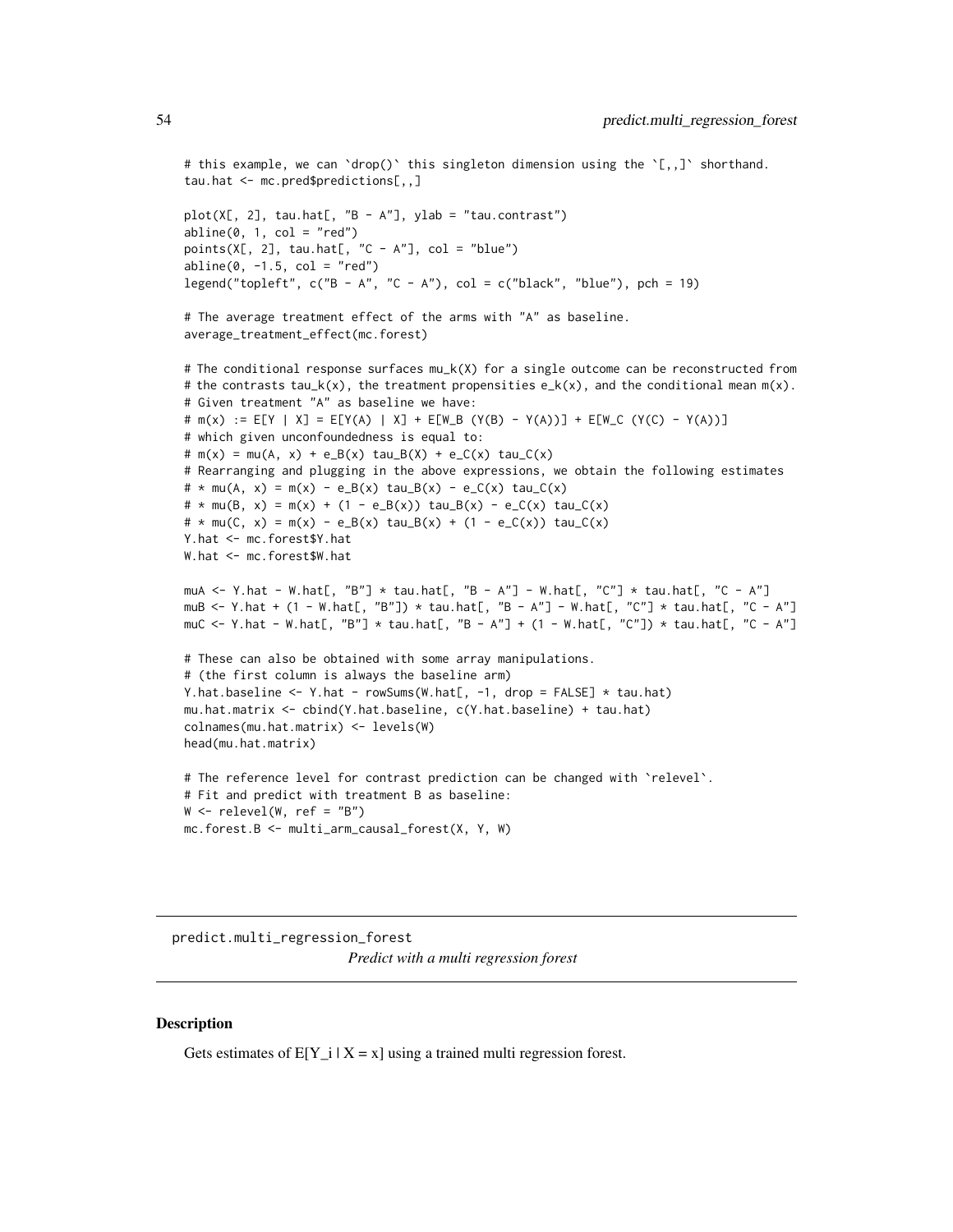#### Usage

```
## S3 method for class 'multi_regression_forest'
predict(object, newdata = NULL, num.threads = NULL, ...)
```
#### Arguments

| object      | The trained forest.                                                                                                                                                                                                                                                                                                                                             |
|-------------|-----------------------------------------------------------------------------------------------------------------------------------------------------------------------------------------------------------------------------------------------------------------------------------------------------------------------------------------------------------------|
| newdata     | Points at which predictions should be made. If NULL, makes out-of-bag predic-<br>tions on the training set instead (i.e., provides predictions at Xi using only trees<br>that did not use the i-th training example). Note that this matrix should have the<br>number of columns as the training matrix, and that the columns must appear in<br>the same order. |
| num.threads | Number of threads used in training. If set to NULL, the software automatically<br>selects an appropriate amount.                                                                                                                                                                                                                                                |
| .           | Additional arguments (currently ignored).                                                                                                                                                                                                                                                                                                                       |

#### Value

A list containing 'predictions': a matrix of predictions for each outcome.

## Examples

```
# Train a standard regression forest.
n < -500p \le -5X \leftarrow matrix(rnorm(n * p), n, p)Y \leftarrow X[, 1, drop = FALSE] %*% \text{cbind}(1, 2) + \text{norm}(n)mr.forest <- multi_regression_forest(X, Y)
# Predict using the forest.
X.test <- matrix(0, 101, p)
X.test[, 1] <- seq(-2, 2, length.out = 101)
mr.pred <- predict(mr.forest, X.test)
# Predict on out-of-bag training samples.
mr.pred <- predict(mr.forest)
```
predict.probability\_forest *Predict with a probability forest*

## Description

Gets estimates of  $P[Y = k | X = x]$  using a trained forest.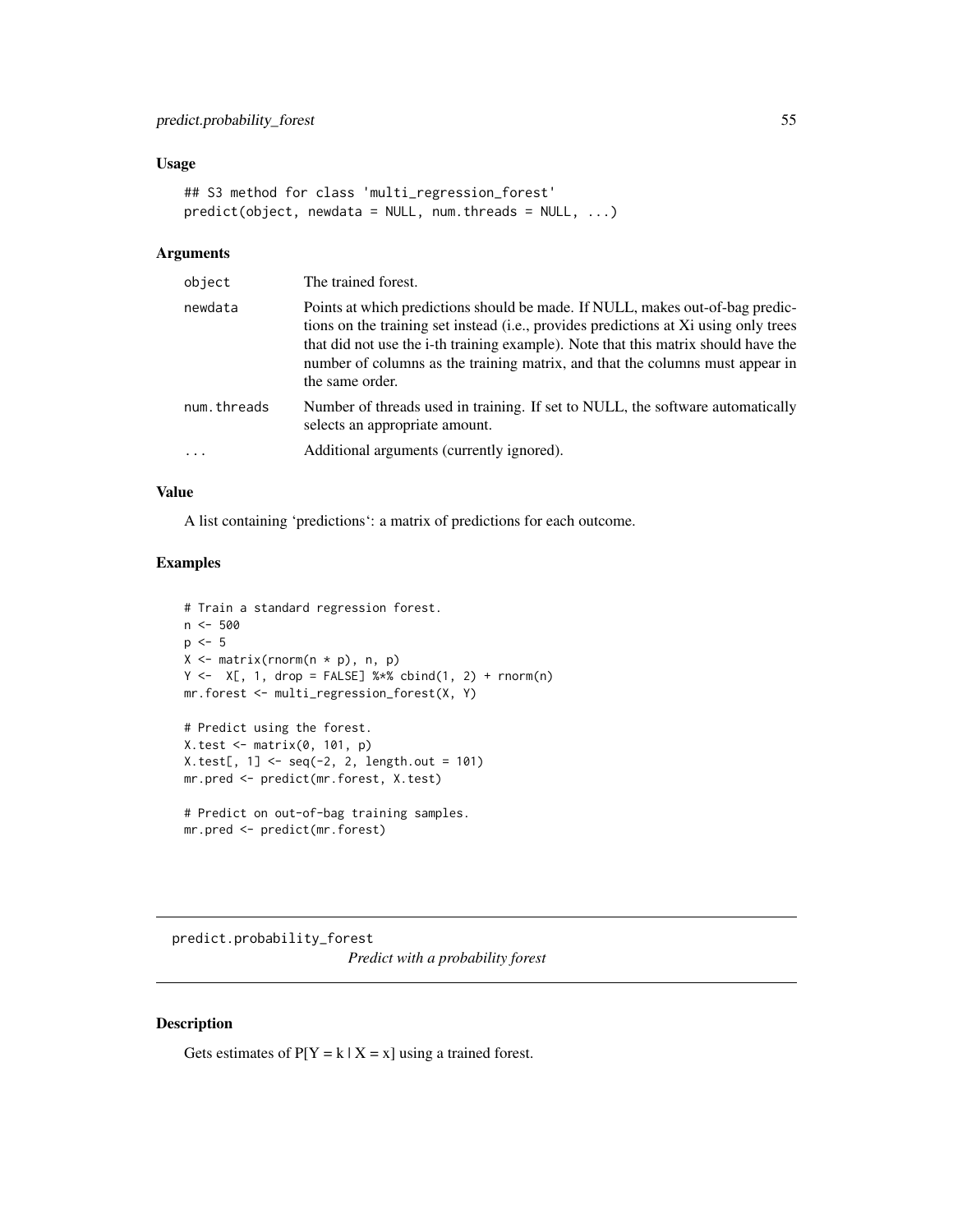## Usage

```
## S3 method for class 'probability_forest'
predict(
  object,
  newdata = NULL,
  num.threads = NULL,
  estimate.variance = FALSE,
  ...
\mathcal{L}
```
## Arguments

| object            | The trained forest.                                                                                                                                                                                                                                                                                                                                             |
|-------------------|-----------------------------------------------------------------------------------------------------------------------------------------------------------------------------------------------------------------------------------------------------------------------------------------------------------------------------------------------------------------|
| newdata           | Points at which predictions should be made. If NULL, makes out-of-bag predic-<br>tions on the training set instead (i.e., provides predictions at Xi using only trees<br>that did not use the i-th training example). Note that this matrix should have the<br>number of columns as the training matrix, and that the columns must appear in<br>the same order. |
| num.threads       | Number of threads used in training. If set to NULL, the software automatically<br>selects an appropriate amount.                                                                                                                                                                                                                                                |
| estimate.variance |                                                                                                                                                                                                                                                                                                                                                                 |
|                   | Whether variance estimates for $P[Y = k   X]$ are desired (for confidence inter-<br>vals).                                                                                                                                                                                                                                                                      |
|                   | Additional arguments (currently ignored).                                                                                                                                                                                                                                                                                                                       |

#### Value

A list with attributes 'predictions': a matrix of predictions for each class, and optionally the attribute 'variance.estimates': a matrix of variance estimates for each class.

```
# Train a probability forest.
p \le -5n <- 2000
X <- matrix(rnorm(n*p), n, p)
prob <- 1 / (1 + \exp(-X[, 1] - X[, 2]))Y <- as.factor(rbinom(n, 1, prob))
p.forest <- probability_forest(X, Y)
# Predict using the forest.
X.test < - matrix(0, 10, p)X.test[, 1] < -seq(-1.5, 1.5, length.out = 10)p.hat <- predict(p.forest, X.test, estimate.variance = TRUE)
# Plot the estimated success probabilities with 95 % confidence bands.
prob.test <- 1 / (1 + \exp(-X \cdot test[, 1] - X \cdot test[, 2]))p.true \le cbind(\degree = 1 - prob.test, \degree 1 = prob.test)
```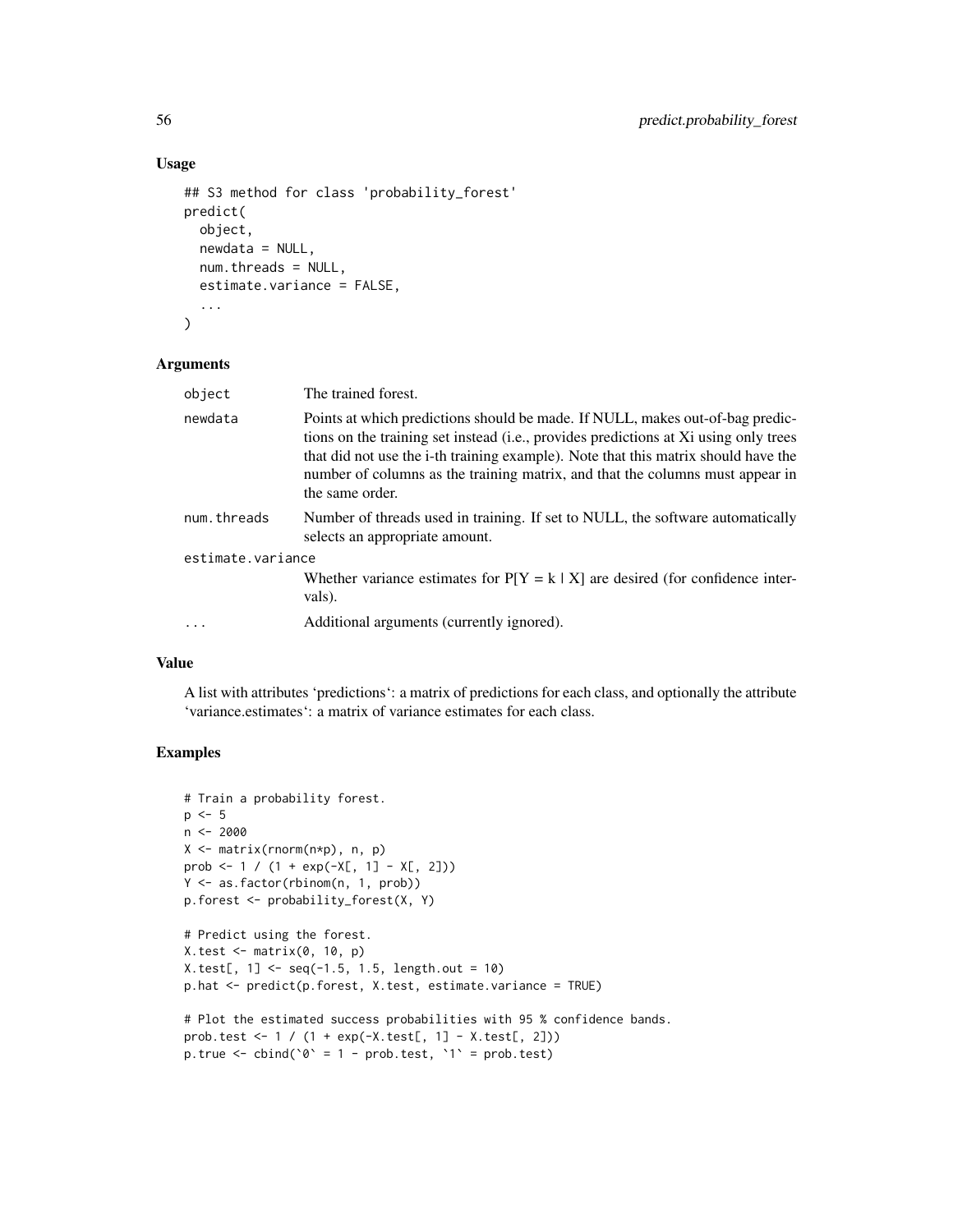## predict.quantile\_forest 57

```
plot(X.test[, 1], p,true[, "1"], col = 'red', ylim = c(0, 1))points(X.test[, 1], p.hat$predictions[, "1"], pch = 16)
lines(X.test[, 1], (p.hat$predictions + 2 * sqrt(p.hat$variance.estimates))[, "1"])
lines(X.test[, 1], (p.hat$predictions - 2 * sqrt(p.hat$variance.estimates))[, "1"])
# Predict on out-of-bag training samples.
p.hat <- predict(p.forest)
```
predict.quantile\_forest

*Predict with a quantile forest*

#### Description

Gets estimates of the conditional quantiles of Y given X using a trained forest.

#### Usage

```
## S3 method for class 'quantile_forest'
predict(object, newdata = NULL, quantiles = NULL, num.threads = NULL, ...)
```
## Arguments

| object      | The trained forest.                                                                                                                                                                                                                                                                                                                                             |
|-------------|-----------------------------------------------------------------------------------------------------------------------------------------------------------------------------------------------------------------------------------------------------------------------------------------------------------------------------------------------------------------|
| newdata     | Points at which predictions should be made. If NULL, makes out-of-bag predic-<br>tions on the training set instead (i.e., provides predictions at Xi using only trees<br>that did not use the i-th training example). Note that this matrix should have the<br>number of columns as the training matrix, and that the columns must appear in<br>the same order. |
| quantiles   | Vector of quantiles at which estimates are required. If NULL, the quantiles used<br>to train the forest is used. Default is NULL.                                                                                                                                                                                                                               |
| num.threads | Number of threads used in training. If set to NULL, the software automatically<br>selects an appropriate amount.                                                                                                                                                                                                                                                |
|             | Additional arguments (currently ignored).                                                                                                                                                                                                                                                                                                                       |

## Value

A list with elements 'predictions': a matrix with predictions at each test point for each desired quantile.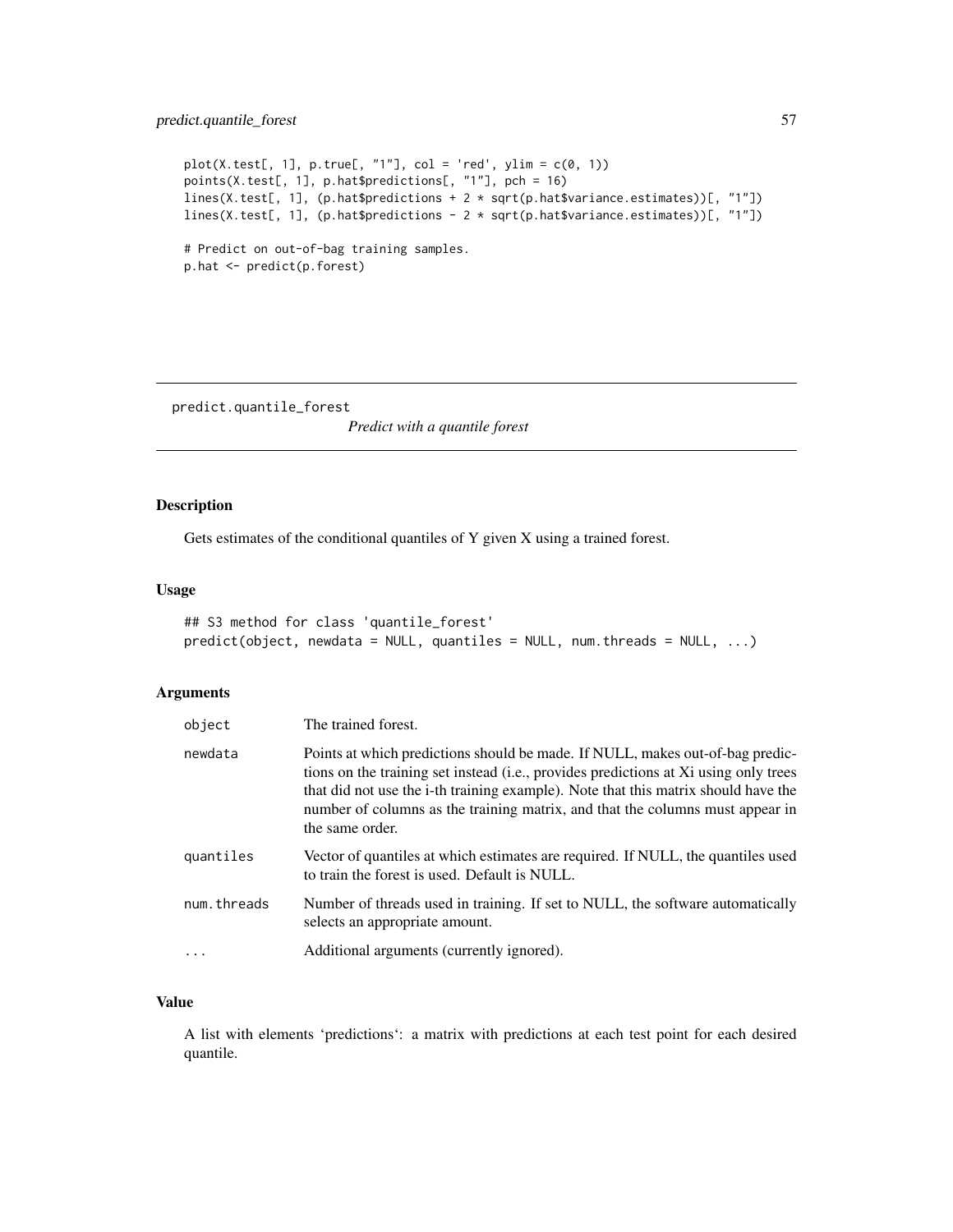#### Examples

```
# Train a quantile forest.
n < -50p \le -10X \leftarrow matrix(rnorm(n * p), n, p)Y \leftarrow X[, 1] * rnorm(n)q.forest \leq quantile_forest(X, Y, quantiles = c(0.1, 0.5, 0.9))
# Predict on out-of-bag training samples.
q.pred <- predict(q.forest)
# Predict using the forest.
X.test <- matrix(0, 101, p)
X.test[, 1] < -seq(-2, 2, length.out = 101)q.pred <- predict(q.forest, X.test)
```
predict.regression\_forest

*Predict with a regression forest*

#### Description

Gets estimates of E[Y|X=x] using a trained regression forest.

## Usage

```
## S3 method for class 'regression_forest'
predict(
  object,
  newdata = NULL,linear.correction.variables = NULL,
  ll.lambda = NULL,
  ll.weight.penalty = FALSE,
  num.threads = NULL,
  estimate.variance = FALSE,
  ...
)
```
#### Arguments

object The trained forest.

newdata Points at which predictions should be made. If NULL, makes out-of-bag predictions on the training set instead (i.e., provides predictions at Xi using only trees that did not use the i-th training example). Note that this matrix should have the number of columns as the training matrix, and that the columns must appear in the same order.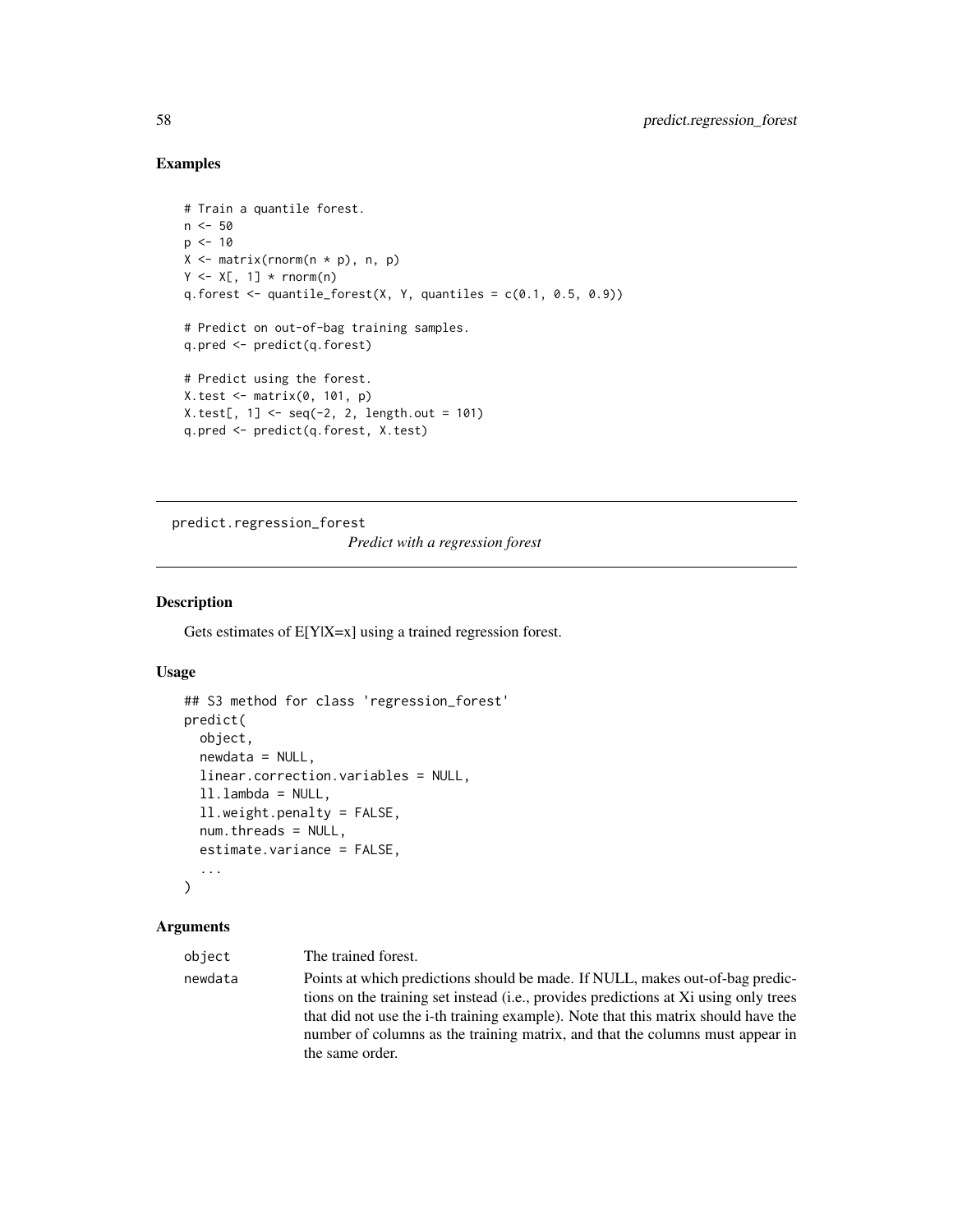linear.correction.variables

|                     | Optional subset of indexes for variables to be used in local linear prediction. If<br>NULL, standard GRF prediction is used. Otherwise, we run a locally weighted<br>linear regression on the included variables. Please note that this is a beta feature<br>still in development, and may slow down prediction considerably. Defaults to |  |
|---------------------|-------------------------------------------------------------------------------------------------------------------------------------------------------------------------------------------------------------------------------------------------------------------------------------------------------------------------------------------|--|
|                     | NULL.                                                                                                                                                                                                                                                                                                                                     |  |
| ll.lambda           | Ridge penalty for local linear predictions. Defaults to NULL and will be cross-<br>validated.                                                                                                                                                                                                                                             |  |
| 11. weight. penalty |                                                                                                                                                                                                                                                                                                                                           |  |
|                     | Option to standardize ridge penalty by covariance (TRUE), or penalize all co-<br>variates equally (FALSE). Defaults to FALSE.                                                                                                                                                                                                             |  |
| num.threads         | Number of threads used in training. If set to NULL, the software automatically<br>selects an appropriate amount.                                                                                                                                                                                                                          |  |
| estimate.variance   |                                                                                                                                                                                                                                                                                                                                           |  |
|                     | Whether variance estimates for hattau $(x)$ are desired (for confidence intervals).                                                                                                                                                                                                                                                       |  |
| $\ddotsc$           | Additional arguments (currently ignored).                                                                                                                                                                                                                                                                                                 |  |

#### Value

Vector of predictions, along with estimates of the error and (optionally) its variance estimates. Column 'predictions' contains estimates of  $E[Y|X=x]$ . The square-root of column 'variance.estimates' is the standard error the test mean-squared error. Column 'excess.error' contains jackknife estimates of the Monte-carlo error. The sum of 'debiased.error' and 'excess.error' is the raw error attained by the current forest, and 'debiased.error' alone is an estimate of the error attained by a forest with an infinite number of trees. We recommend that users grow enough forests to make the 'excess.error' negligible.

```
# Train a standard regression forest.
n < -50p \le -10X <- matrix(rnorm(n * p), n, p)
Y \leq X[, 1] * rnorm(n)r.forest <- regression_forest(X, Y)
# Predict using the forest.
X.test <- matrix(0, 101, p)
X.test[, 1] < -seq(-2, 2, length.out = 101)r.pred <- predict(r.forest, X.test)
# Predict on out-of-bag training samples.
r.pred <- predict(r.forest)
# Predict with confidence intervals; growing more trees is now recommended.
r.forest <- regression_forest(X, Y, num.trees = 100)
r.pred <- predict(r.forest, X.test, estimate.variance = TRUE)
```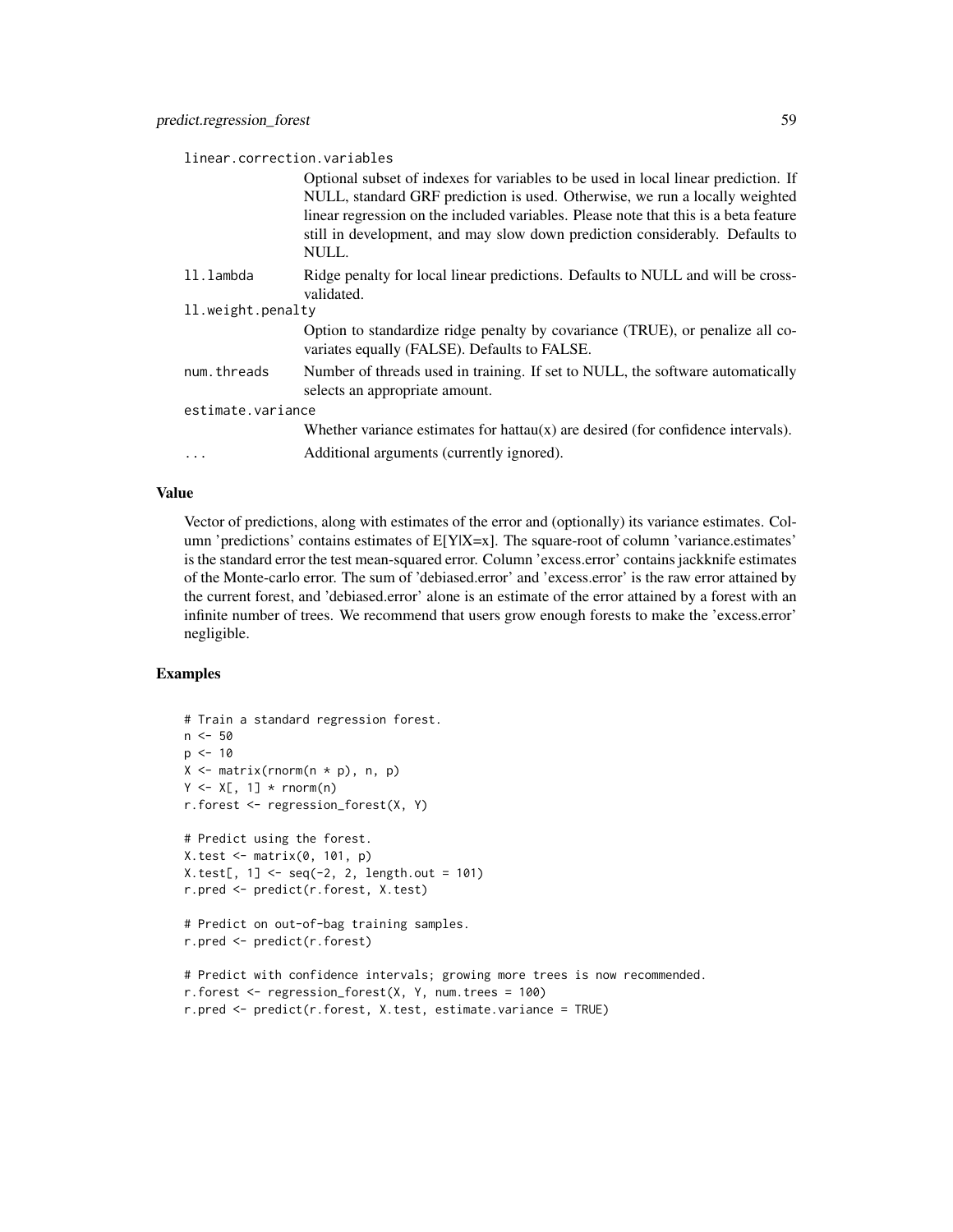```
predict.survival_forest
```
*Predict with a survival forest*

## Description

Gets estimates of the conditional survival function  $S(t, x)$  using a trained survival forest. The curve can be estimated by Kaplan-Meier, or Nelson-Aalen.

#### Usage

```
## S3 method for class 'survival_forest'
predict(
  object,
  newdata = NULL,
  failure.times = NULL,
 prediction.type = c("Kaplan-Meier", "Nelson-Aalen"),
  num.threads = NULL,
  ...
)
```
## Arguments

| object          | The trained forest.                                                                                                                                                                                                                                                                                                                                             |
|-----------------|-----------------------------------------------------------------------------------------------------------------------------------------------------------------------------------------------------------------------------------------------------------------------------------------------------------------------------------------------------------------|
| newdata         | Points at which predictions should be made. If NULL, makes out-of-bag predic-<br>tions on the training set instead (i.e., provides predictions at Xi using only trees<br>that did not use the i-th training example). Note that this matrix should have the<br>number of columns as the training matrix, and that the columns must appear in<br>the same order. |
| failure.times   | A vector of failure times to make predictions at. If NULL, then the failure times<br>used for training the forest is used. The time points should be in increasing<br>order. Default is NULL.                                                                                                                                                                   |
| prediction.type |                                                                                                                                                                                                                                                                                                                                                                 |
|                 | The type of estimate of the survival function, choices are "Kaplan-Meier" or<br>"Nelson-Aalen". The default is the prediction type used to train the forest.                                                                                                                                                                                                    |
| num.threads     | Number of threads used in training. If set to NULL, the software automatically<br>selects an appropriate amount.                                                                                                                                                                                                                                                |
|                 | Additional arguments (currently ignored).                                                                                                                                                                                                                                                                                                                       |

## Value

A list with elements 'failure.times': a vector of event times t for the survival curve, and 'predictions': a matrix of survival curves. Each row is the survival curve for sample X\_i: predictions[i, j]  $= S(failure.times[j], X_i).$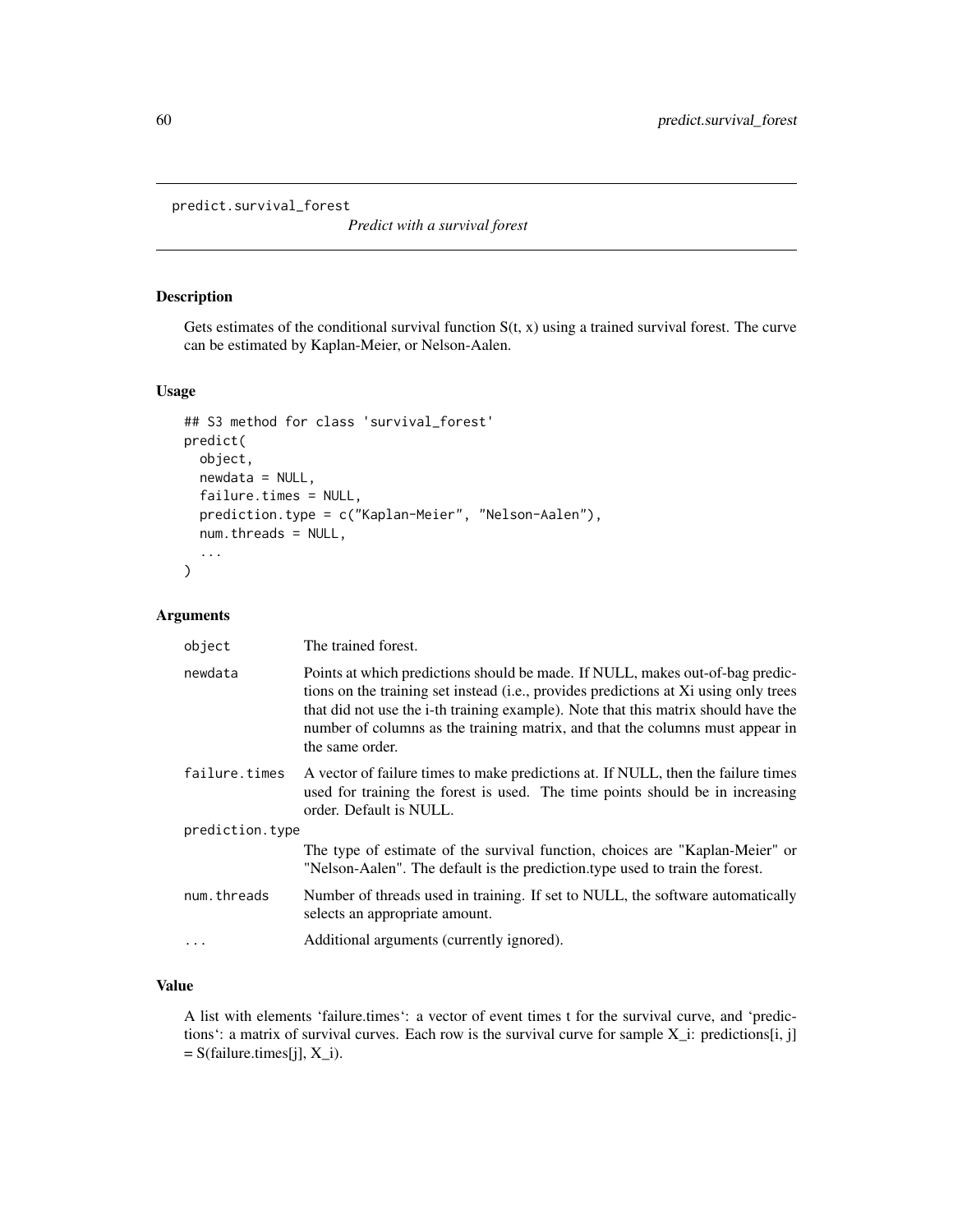## predict.survival\_forest 61

```
# Train a standard survival forest.
n < -2000p \le -5X <- matrix(rnorm(n * p), n, p)
failure.time <- exp(0.5 \times X[, 1]) \times resp(n)censor.time <- 2 * \text{rexp}(n)Y <- pmin(failure.time, censor.time)
D \le - as. integer(failure.time \le censor.time)
s.forest <- survival_forest(X, Y, D)
# Predict using the forest.
X.test \leftarrow matrix(0, 3, p)X.test[, 1] < -seq(-2, 2, length.out = 3)s.pred <- predict(s.forest, X.test)
# Plot the survival curve.
plot(NA, NA, xlab = "failure time", ylab = "survival function",
     xlim = range(s.pred$failure.times),
     ylim = c(0, 1)for(i in 1:3) {
  lines(s.pred$failure.times, s.pred$predictions[i,], col = i)
  s.true = exp(-s.predfailure.times / exp(0.5 * X.test[i, 1]))lines(s.pred$failure.times, s.true, col = i, lty = 2)
}
# Predict on out-of-bag training samples.
s.pred <- predict(s.forest)
# Plot the survival curve for the first five individuals.
matplot(s.pred$failure.times, t(s.pred$predictions[1:5, ]),
        xlab = "failure time", ylab = "survival function (OOB)",
        type = "1", lty = 1)
# Train the forest on a less granular grid.
failure.summary \leq summary(Y[D == 1])
events <- seq(failure.summary["Min."], failure.summary["Max."], by = 0.1)
s.forest.grid <- survival_forest(X, Y, D, failure.times = events)
s.pred.grid <- predict(s.forest.grid)
matpoints(s.pred.grid$failure.times, t(s.pred.grid$predictions[1:5, ]),
          type = "1", lty = 2)
# Compute OOB concordance based on the mortality score in Ishwaran et al. (2008).
s.pred.nelson.aalen <- predict(s.forest, prediction.type = "Nelson-Aalen")
chf.score <- rowSums(-log(s.pred.nelson.aalen$predictions))
if (require("survival", quietly = TRUE)) {
 concordance(Surv(Y, D) \sim chf.score, reverse = TRUE)
}
```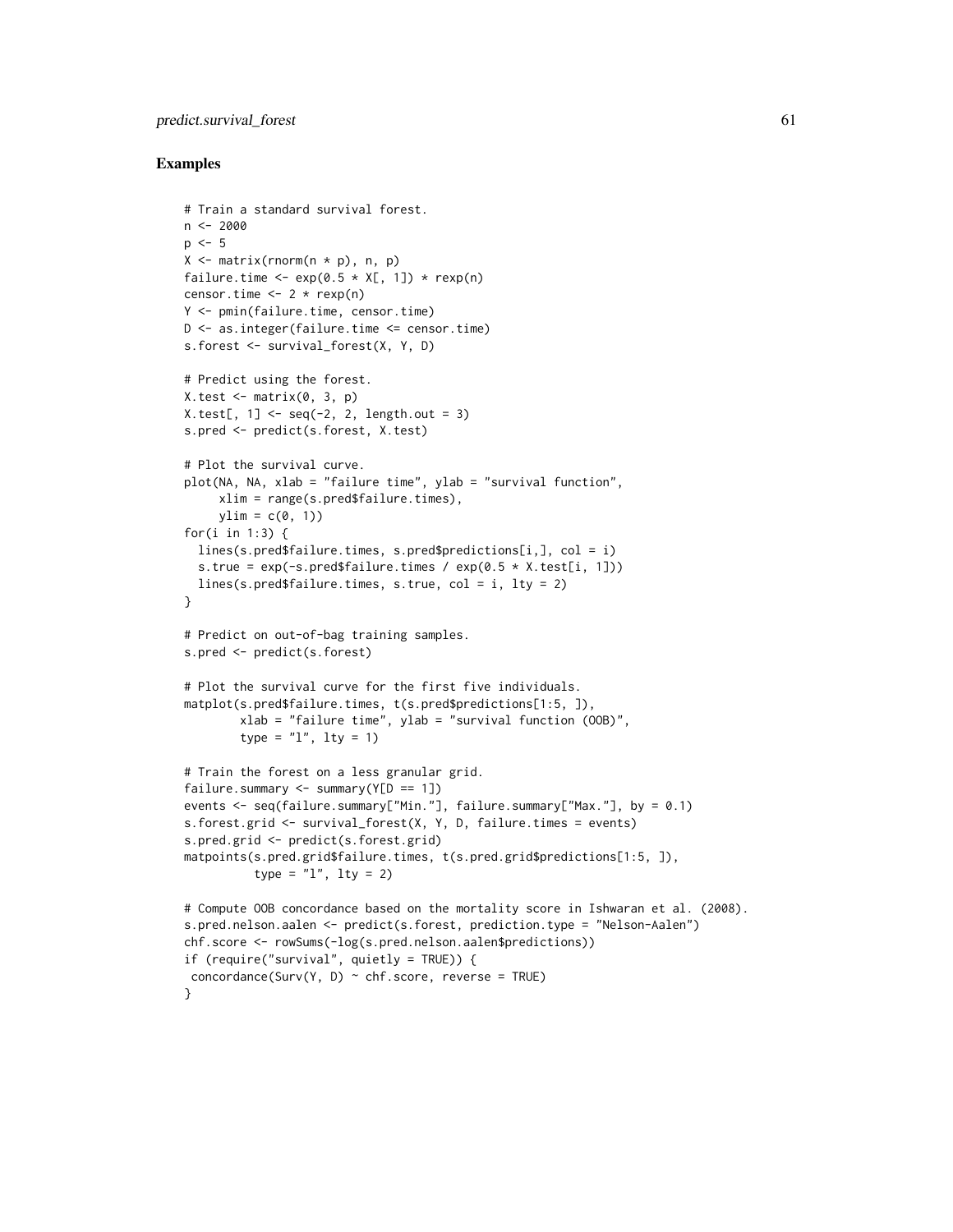print.boosted\_regression\_forest

*Print a boosted regression forest*

## Description

Print a boosted regression forest

## Usage

```
## S3 method for class 'boosted_regression_forest'
print(x, \ldots)
```
## Arguments

|         | The boosted forest to print.              |
|---------|-------------------------------------------|
| $\cdot$ | Additional arguments (currently ignored). |

print.grf *Print a GRF forest object.*

## Description

Print a GRF forest object.

## Usage

```
## S3 method for class 'grf'
print(x, decay.event = 2, max.depth = 4, ...)
```

| x         | The tree to print.                                                             |
|-----------|--------------------------------------------------------------------------------|
|           | decay exponent A tuning parameter that controls the importance of split depth. |
| max.depth | The maximum depth of splits to consider.                                       |
| $\ddotsc$ | Additional arguments (currently ignored).                                      |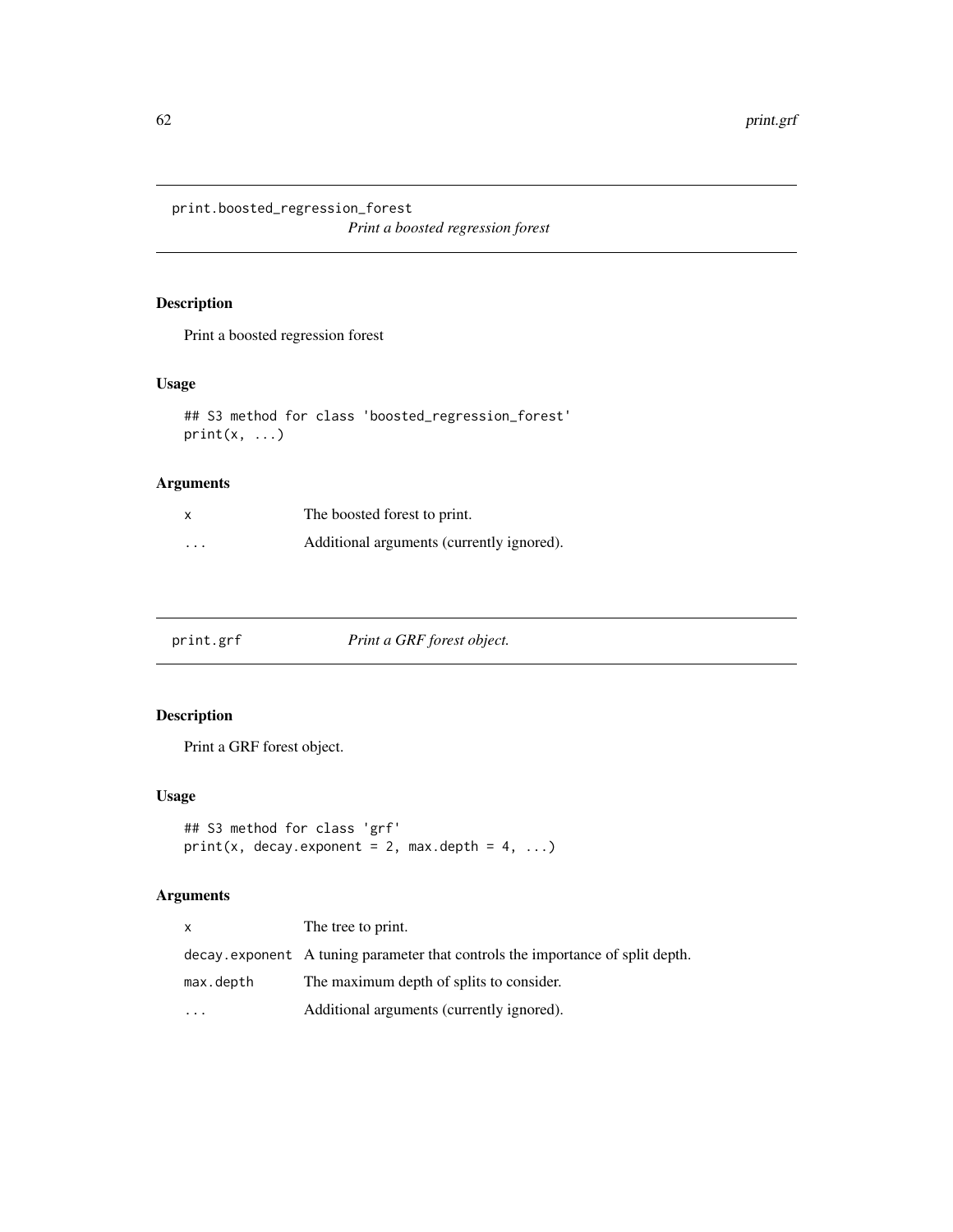print.grf\_tree *Print a GRF tree object.*

## Description

Print a GRF tree object.

## Usage

```
## S3 method for class 'grf_tree'
print(x, \ldots)
```
## Arguments

| x        | The tree to print.                        |
|----------|-------------------------------------------|
| $\cdots$ | Additional arguments (currently ignored). |

print.rank\_average\_treatment\_effect *Print the Rank-Weighted Average Treatment Effect (RATE).*

## Description

Print the Rank-Weighted Average Treatment Effect (RATE).

## Usage

```
## S3 method for class 'rank_average_treatment_effect'
print(x, \ldots)
```

|          | The output of rank_average_treatment_effect. |
|----------|----------------------------------------------|
| $\cdots$ | Additional arguments (currently ignored).    |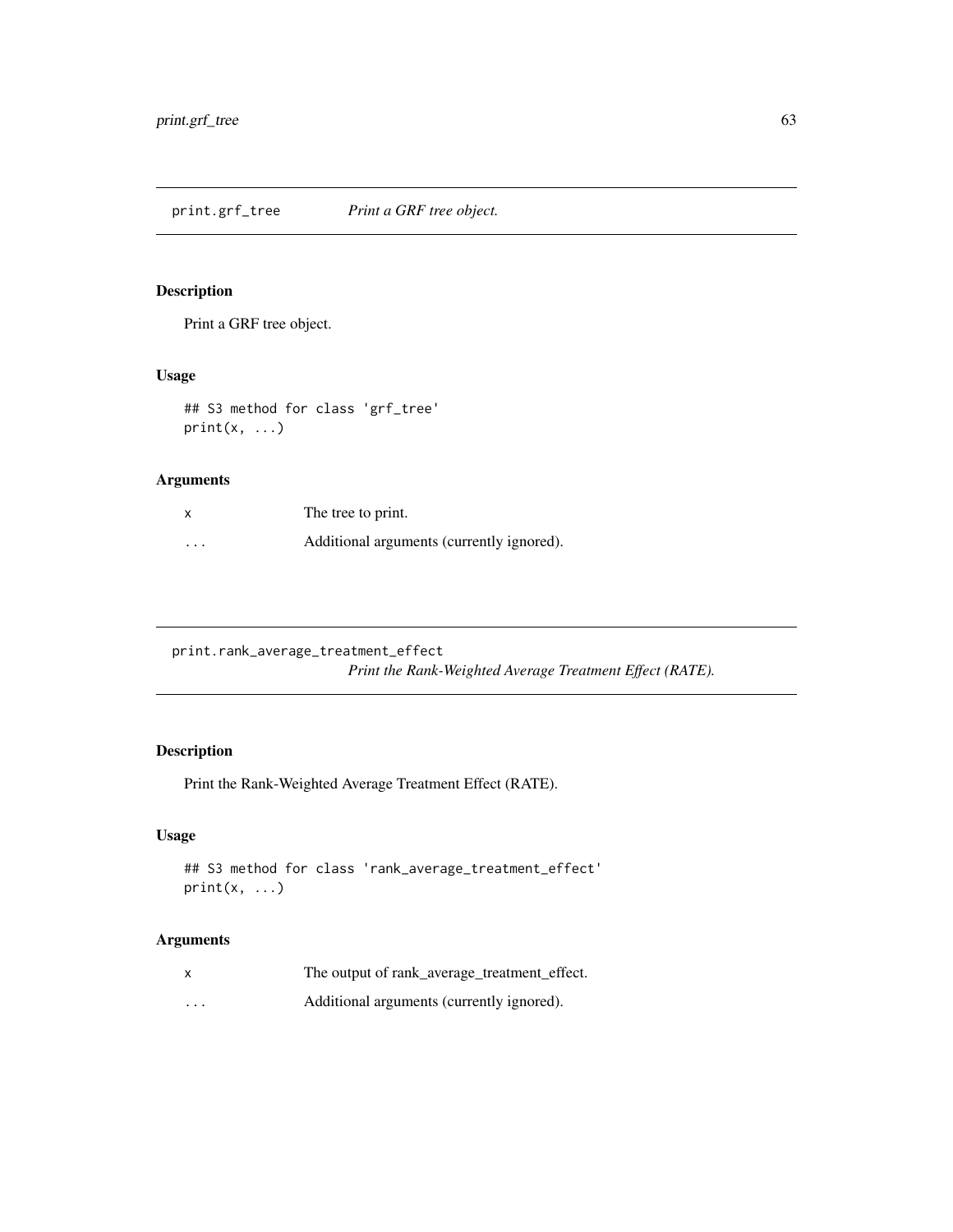print.tuning\_output *Print tuning output. Displays average error for q-quantiles of tuned parameters.*

## Description

Print tuning output. Displays average error for q-quantiles of tuned parameters.

#### Usage

```
## S3 method for class 'tuning_output'
print(x, tuning.quantiles = seq(0, 1, 0.2), ...)
```
## Arguments

| X                | The tuning output to print.                                                                   |
|------------------|-----------------------------------------------------------------------------------------------|
| tuning.quantiles |                                                                                               |
|                  | vector of quantiles to display average error over. Default: $seq(0, 1, 0.2)$ (quin-<br>tiles) |
| $\cdots$         | Additional arguments (currently ignored).                                                     |

probability\_forest *Probability forest*

## Description

Trains a probability forest that can be used to estimate the conditional class probabilities  $P[Y = k]$  $X = x$ ]

#### Usage

```
probability_forest(
 X,
 Y,
 num.trees = 2000,
  sample.weights = NULL,
  clusters = NULL,
  equalize.cluster.weights = FALSE,
  sample.fraction = 0.5,
 mtry = min(ceiling(sqrt(ncol(X)) + 20), ncol(X)),min.node.size = 5,
 honesty = TRUE,
 honesty. fraction = 0.5,
  honesty.prune.leaves = TRUE,
  alpha = 0.05,
```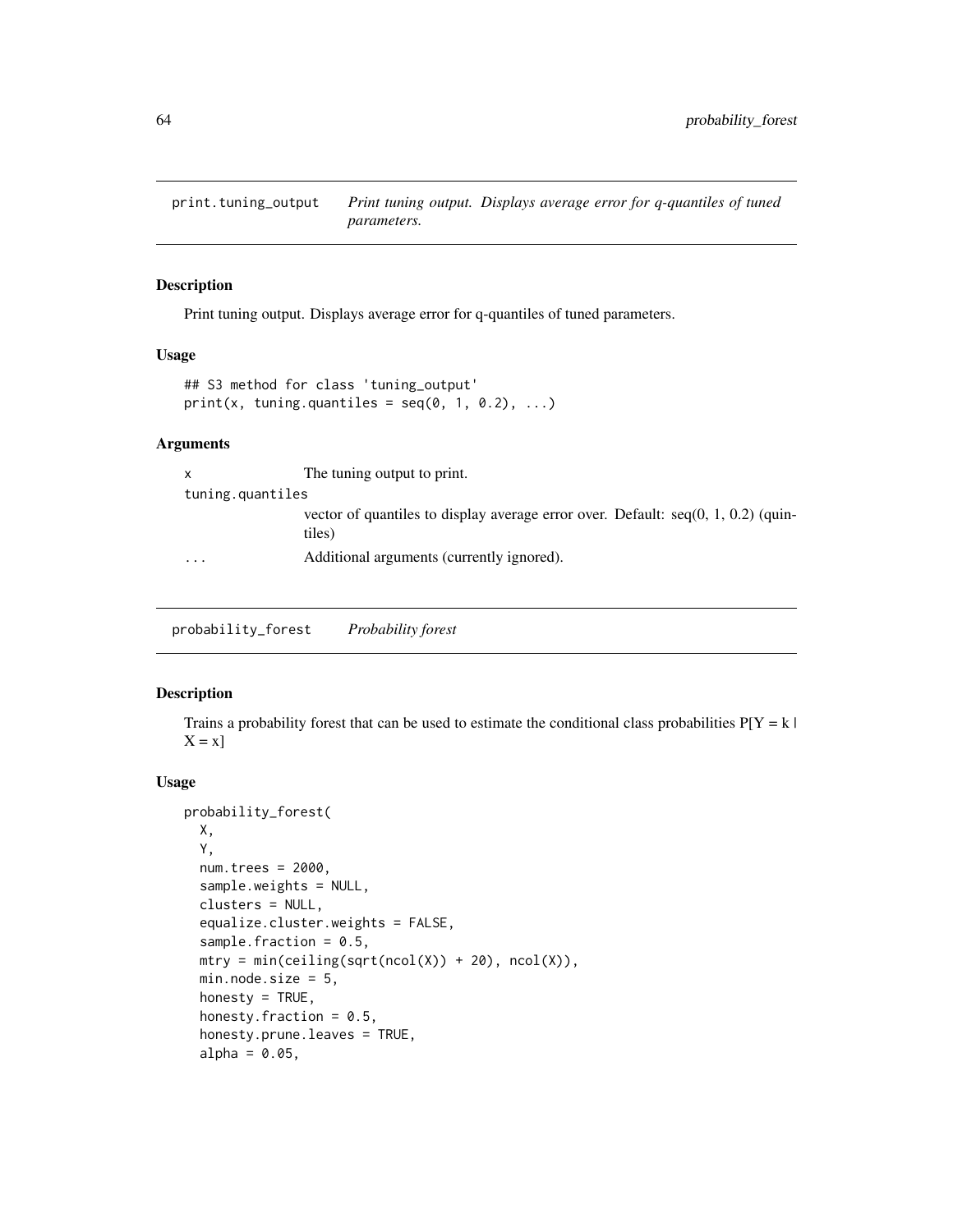## probability\_forest 65

```
imbalance.penalty = 0,
 ci.group.size = 2,
 compute.oob.predictions = TRUE,
 num.threads = NULL,
 seed = runif(1, 0, .Machine$integer.max)\mathcal{L}
```

| The covariates.                                                                                                                                                                                                                                                                                                                                                                                                                                                                                                                                                                                  |
|--------------------------------------------------------------------------------------------------------------------------------------------------------------------------------------------------------------------------------------------------------------------------------------------------------------------------------------------------------------------------------------------------------------------------------------------------------------------------------------------------------------------------------------------------------------------------------------------------|
| The class label (must be a factor vector with no NAs).                                                                                                                                                                                                                                                                                                                                                                                                                                                                                                                                           |
| Number of trees grown in the forest. Note: Getting accurate confidence intervals<br>generally requires more trees than getting accurate predictions. Default is 2000.                                                                                                                                                                                                                                                                                                                                                                                                                            |
| Weights given to an observation in estimation. If NULL, each observation is<br>given the same weight. Default is NULL.                                                                                                                                                                                                                                                                                                                                                                                                                                                                           |
| Vector of integers or factors specifying which cluster each observation corre-<br>sponds to. Default is NULL (ignored).                                                                                                                                                                                                                                                                                                                                                                                                                                                                          |
| equalize.cluster.weights                                                                                                                                                                                                                                                                                                                                                                                                                                                                                                                                                                         |
| If FALSE, each unit is given the same weight (so that bigger clusters get more<br>weight). If TRUE, each cluster is given equal weight in the forest. In this case,<br>during training, each tree uses the same number of observations from each drawn<br>cluster: If the smallest cluster has K units, then when we sample a cluster during<br>training, we only give a random K elements of the cluster to the tree-growing<br>procedure. When estimating average treatment effects, each observation is given<br>weight 1/cluster size, so that the total weight of each cluster is the same. |
| sample.fraction                                                                                                                                                                                                                                                                                                                                                                                                                                                                                                                                                                                  |
| Fraction of the data used to build each tree. Note: If honesty $=$ TRUE, these<br>subsamples will further be cut by a factor of honesty.fraction. Default is 0.5.                                                                                                                                                                                                                                                                                                                                                                                                                                |
| Number of variables tried for each split. Default is $\sqrt{p} + 20$ where p is the<br>number of variables.                                                                                                                                                                                                                                                                                                                                                                                                                                                                                      |
| A target for the minimum number of observations in each tree leaf. Note that<br>nodes with size smaller than min.node.size can occur, as in the original random-<br>Forest package. Default is 5.                                                                                                                                                                                                                                                                                                                                                                                                |
| Whether to use honest splitting (i.e., sub-sample splitting). Default is TRUE.<br>For a detailed description of honesty, honesty.fraction, honesty.prune.leaves, and<br>recommendations for parameter tuning, see the grf algorithm reference.                                                                                                                                                                                                                                                                                                                                                   |
| honesty.fraction                                                                                                                                                                                                                                                                                                                                                                                                                                                                                                                                                                                 |
| The fraction of data that will be used for determining splits if honesty $=$ TRUE.<br>Corresponds to set J1 in the notation of the paper. Default is 0.5 (i.e. half of the<br>data is used for determining splits).                                                                                                                                                                                                                                                                                                                                                                              |
| honesty.prune.leaves                                                                                                                                                                                                                                                                                                                                                                                                                                                                                                                                                                             |
| If TRUE, prunes the estimation sample tree such that no leaves are empty. If<br>FALSE, keep the same tree as determined in the splits sample (if an empty leave<br>is encountered, that tree is skipped and does not contribute to the estimate).<br>Setting this to FALSE may improve performance on small/marginally powered<br>data, but requires more trees (note: tuning does not adjust the number of trees).<br>Only applies if honesty is enabled. Default is TRUE.                                                                                                                      |
|                                                                                                                                                                                                                                                                                                                                                                                                                                                                                                                                                                                                  |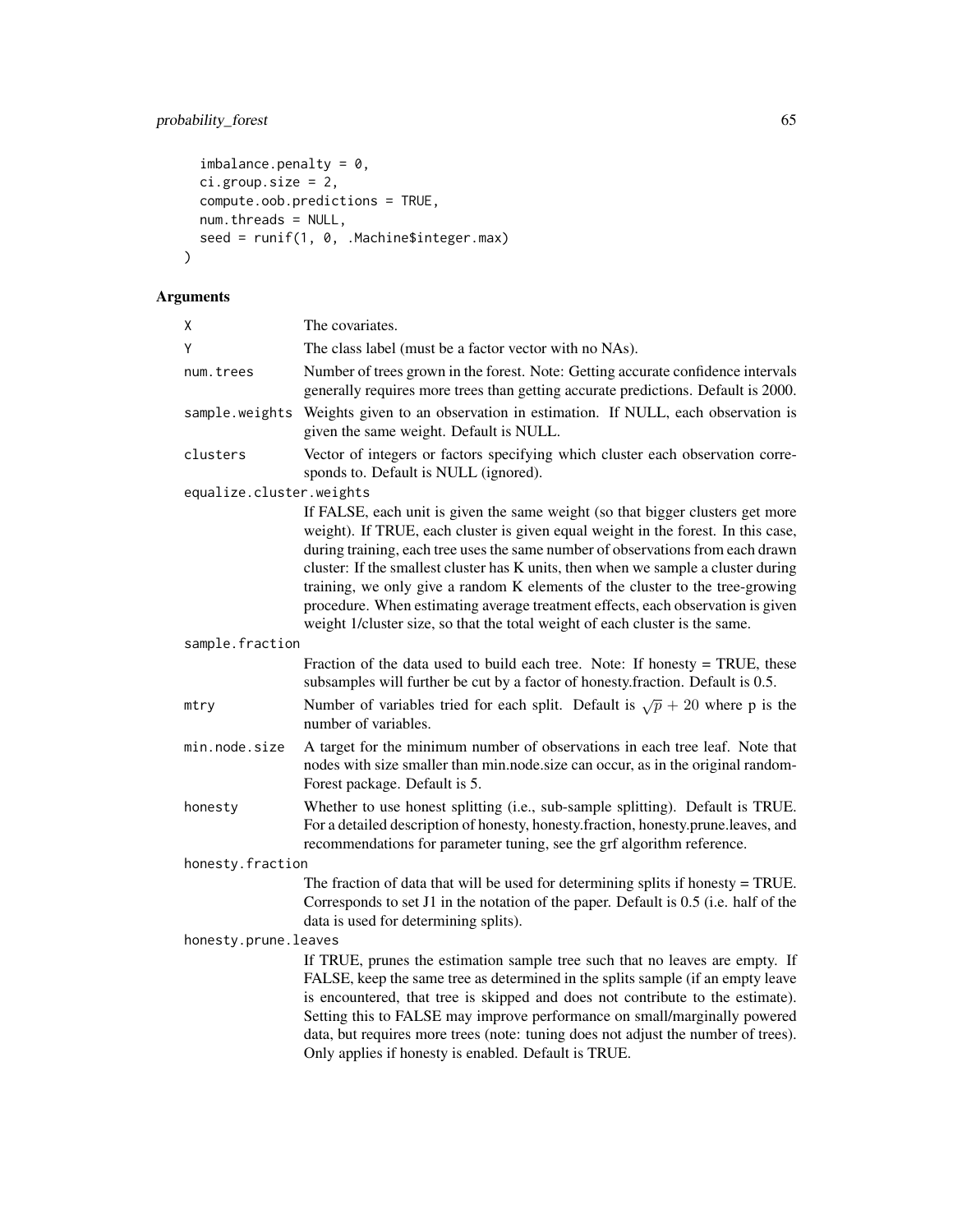| alpha                   | A tuning parameter that controls the maximum imbalance of a split. Default is<br>0.05.                                                                   |  |
|-------------------------|----------------------------------------------------------------------------------------------------------------------------------------------------------|--|
| imbalance.penalty       |                                                                                                                                                          |  |
|                         | A tuning parameter that controls how harshly imbalanced splits are penalized.<br>Default is 0.                                                           |  |
| ci.group.size           | The forest will grow ci.group.size trees on each subsample. In order to provide<br>confidence intervals, ci.group.size must be at least 2. Default is 2. |  |
| compute.oob.predictions |                                                                                                                                                          |  |
|                         | Whether OOB predictions on training set should be precomputed. Default is<br>TRUE.                                                                       |  |
| num.threads             | Number of threads used in training. By default, the number of threads is set to<br>the maximum hardware concurrency.                                     |  |
| seed                    | The seed of the $C++$ random number generator.                                                                                                           |  |

## Value

A trained probability forest object.

```
# Train a probability forest.
p \le -5n < -2000X <- matrix(rnorm(n*p), n, p)
prob <- 1 / (1 + \exp(-X[, 1] - X[, 2]))Y <- as.factor(rbinom(n, 1, prob))
p.forest <- probability_forest(X, Y)
# Predict using the forest.
X.test <- matrix(0, 10, p)
X.test[, 1] < -seq(-1.5, 1.5, length.out = 10)p.hat <- predict(p.forest, X.test, estimate.variance = TRUE)
# Plot the estimated success probabilities with 95 % confidence bands.
prob.test <- 1 / (1 + exp(-X.test[, 1] - X.test[, 2]))
p.true \le cbind(\degree = 1 - prob.test, \degree 1 = prob.test)
plot(X.test[, 1], p,true[, "1"], col = 'red', ylim = c(0, 1))points(X.test[, 1], p.hat$predictions[, "1"], pch = 16)
lines(X.test[, 1], (p.hat$predictions + 2 * sqrt(p.hat$variance.estimates))[, "1"])
lines(X.test[, 1], (p.hat$predictions - 2 * sqrt(p.hat$variance.estimates))[, "1"])
# Predict on out-of-bag training samples.
p.hat <- predict(p.forest)
```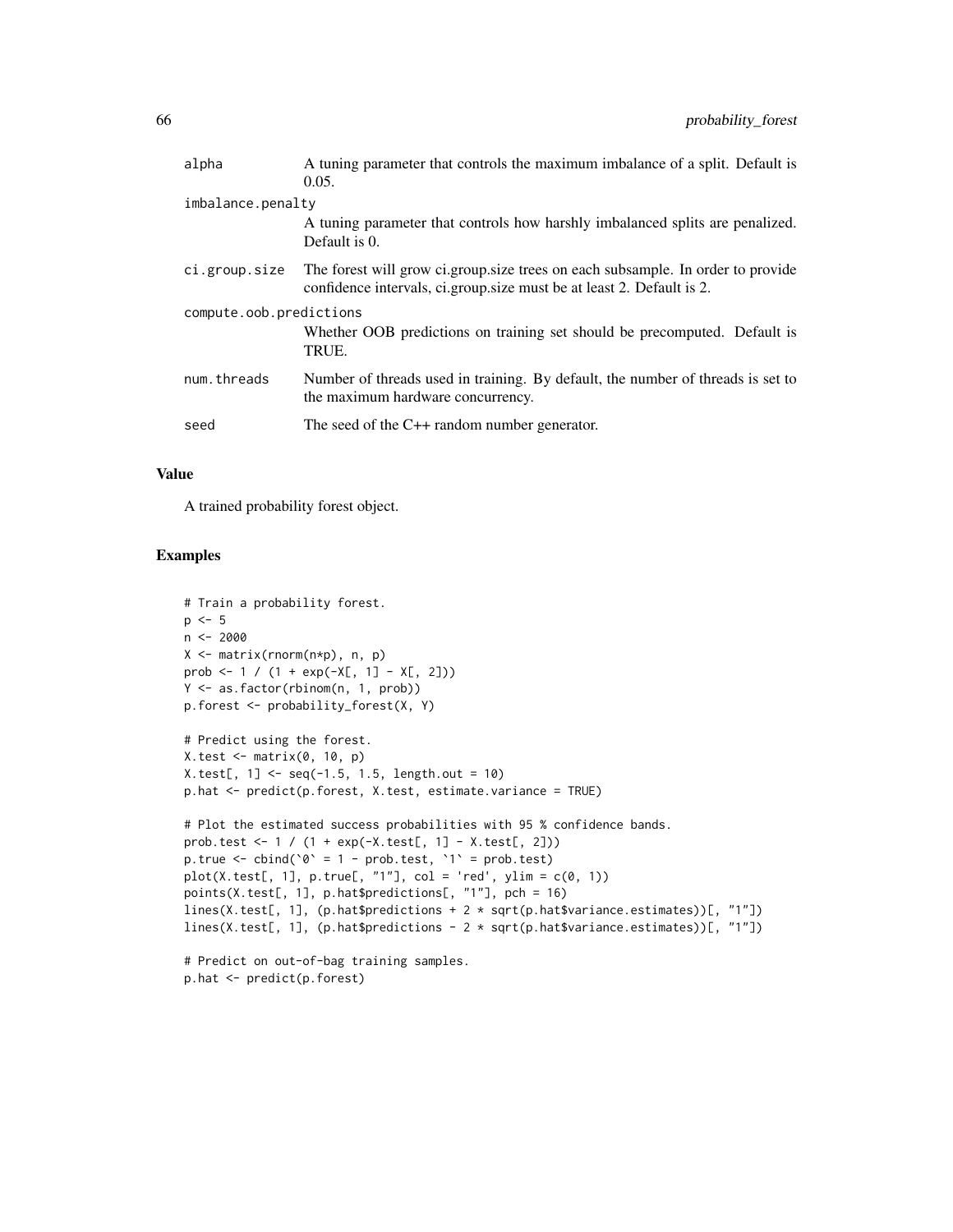## Description

Trains a regression forest that can be used to estimate quantiles of the conditional distribution of Y given  $X = x$ .

#### Usage

```
quantile_forest(
 X,
 Y,
 num.trees = 2000,
  quantiles = c(0.1, 0.5, 0.9),
  regression.splitting = FALSE,
 clusters = NULL,
  equalize.cluster.weights = FALSE,
  sample.fraction = 0.5,
 mtry = min(ceiling(sqrt(ncol(X)) + 20), ncol(X)),min.node.size = 5,
 honesty = TRUE,
  honesty.fraction = 0.5,
 honesty.prune.leaves = TRUE,
  alpha = 0.05,
  imbalance.penalty = 0,compute.oob.predictions = FALSE,
 num.threads = NULL,
 seed = runif(1, 0, .Machine$integer.max)
\mathcal{L}
```

| X                    | The covariates used in the quantile regression.                                                                                                                                                                                                    |  |
|----------------------|----------------------------------------------------------------------------------------------------------------------------------------------------------------------------------------------------------------------------------------------------|--|
| Y                    | The outcome.                                                                                                                                                                                                                                       |  |
| num.trees            | Number of trees grown in the forest. Note: Getting accurate confidence intervals<br>generally requires more trees than getting accurate predictions. Default is 2000.                                                                              |  |
| quantiles            | Vector of quantiles used to calibrate the forest. Default is $(0.1, 0.5, 0.9)$ .                                                                                                                                                                   |  |
| regression.splitting |                                                                                                                                                                                                                                                    |  |
|                      | Whether to use regression splits when growing trees instead of specialized splits<br>based on the quantiles (the default). Setting this flag to true corresponds to the<br>approach to quantile forests from Meinshausen (2006). Default is FALSE. |  |
| clusters             | Vector of integers or factors specifying which cluster each observation corre-<br>sponds to. Default is NULL (ignored).                                                                                                                            |  |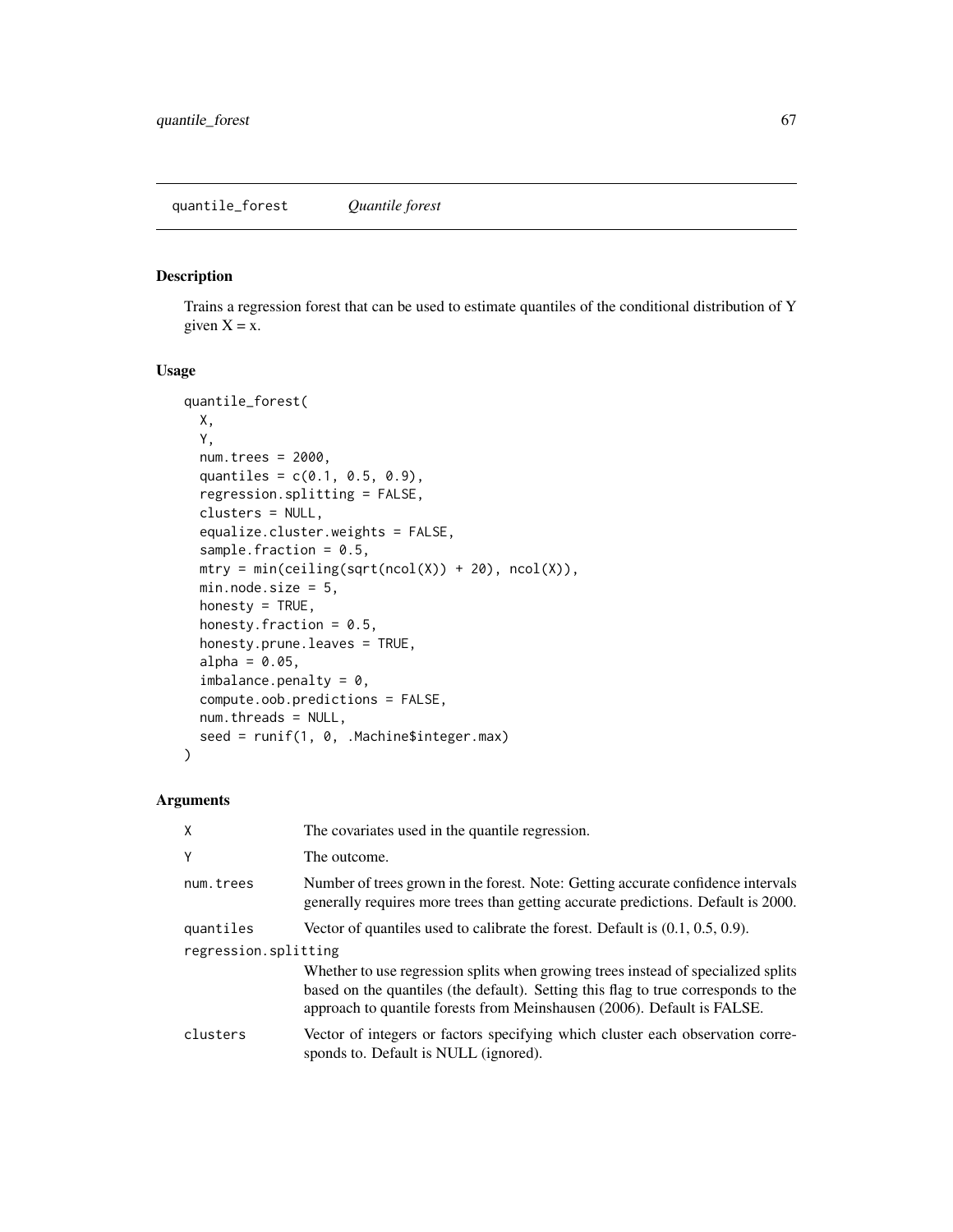#### equalize.cluster.weights

If FALSE, each unit is given the same weight (so that bigger clusters get more weight). If TRUE, each cluster is given equal weight in the forest. In this case, during training, each tree uses the same number of observations from each drawn cluster: If the smallest cluster has K units, then when we sample a cluster during training, we only give a random K elements of the cluster to the tree-growing procedure. When estimating average treatment effects, each observation is given weight 1/cluster size, so that the total weight of each cluster is the same.

#### sample.fraction

|  |  |  |  | Fraction of the data used to build each tree. Note: If honesty = TRUE, these    |  |
|--|--|--|--|---------------------------------------------------------------------------------|--|
|  |  |  |  | subsamples will further be cut by a factor of honesty.fraction. Default is 0.5. |  |

- mtry Number of variables tried for each split. Default is  $\sqrt{p} + 20$  where p is the number of variables.
- min.node.size A target for the minimum number of observations in each tree leaf. Note that nodes with size smaller than min.node.size can occur, as in the original random-Forest package. Default is 5.
- honesty Whether to use honest splitting (i.e., sub-sample splitting). Default is TRUE. For a detailed description of honesty, honesty.fraction, honesty.prune.leaves, and recommendations for parameter tuning, see the grf algorithm reference.

#### honesty.fraction

The fraction of data that will be used for determining splits if honesty = TRUE. Corresponds to set J1 in the notation of the paper. Default is 0.5 (i.e. half of the data is used for determining splits).

#### honesty.prune.leaves

If TRUE, prunes the estimation sample tree such that no leaves are empty. If FALSE, keep the same tree as determined in the splits sample (if an empty leave is encountered, that tree is skipped and does not contribute to the estimate). Setting this to FALSE may improve performance on small/marginally powered data, but requires more trees (note: tuning does not adjust the number of trees). Only applies if honesty is enabled. Default is TRUE.

alpha A tuning parameter that controls the maximum imbalance of a split. Default is 0.05.

#### imbalance.penalty

A tuning parameter that controls how harshly imbalanced splits are penalized. Default is 0.

# compute.oob.predictions

Whether OOB predictions on training set should be precomputed. Default is FALSE.

- num. threads Number of threads used in training. By default, the number of threads is set to the maximum hardware concurrency.
- seed The seed of the C++ random number generator.

#### Value

A trained quantile forest object.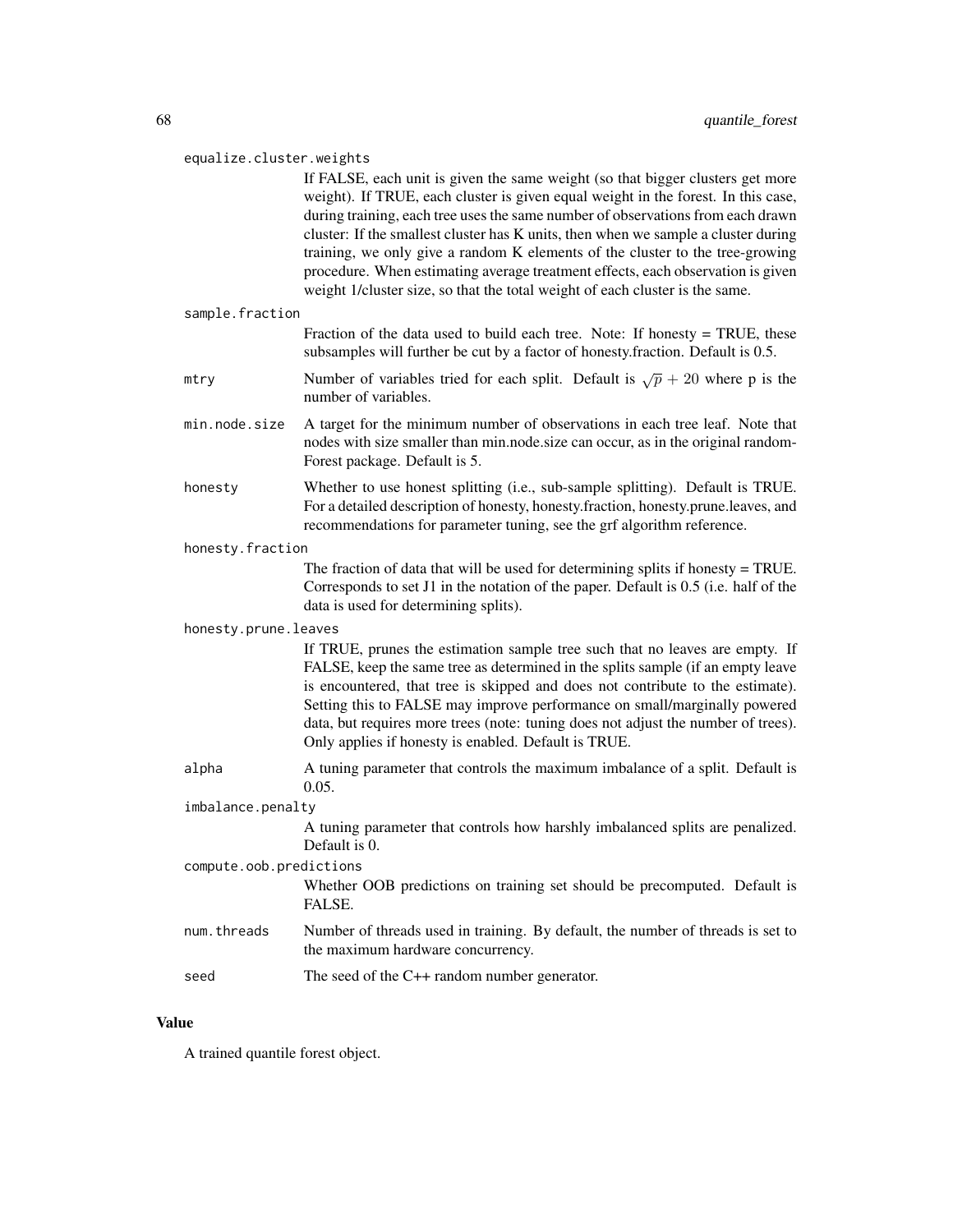#### Examples

```
# Generate data.
n < -50p \le -10X \leftarrow matrix(rnorm(n * p), n, p)X.test <- matrix(0, 101, p)
X.test[, 1] < -seq(-2, 2, length.out = 101)Y \leq X[, 1] * rnorm(n)# Train a quantile forest.
q.forest \leq quantile_forest(X, Y, quantiles = c(0.1, 0.5, 0.9))
# Make predictions.
q.hat <- predict(q.forest, X.test)
# Make predictions for different quantiles than those used in training.
q.hat \leq predict(q.forest, X.test, quantiles = c(0.1, 0.9))
# Train a quantile forest using regression splitting instead of quantile-based
# splits, emulating the approach in Meinshausen (2006).
meins.forest <- quantile_forest(X, Y, regression.splitting = TRUE)
# Make predictions for the desired quantiles.
q.hat \leq predict(meins.forest, X.test, quantiles = c(0.1, 0.5, 0.9))
```
rank\_average\_treatment\_effect

*Estimate a Rank-Weighted Average Treatment Effect (RATE).*

#### Description

Consider a rule S(Xi) assigning scores to units in decreasing order of treatment prioritization. In the case of a forest with binary treatment, we provide estimates of the following, where  $1/n \leq q$ <= 1 represents the fraction of treated units:

- The Rank-Weighted Average Treatment Effect (RATE):  $\int_0^1 alpha(q)TOC(q; S)dq$ , where alpha is a weighting method corresponding to either 'AUTOC' or 'QINI'.
- The Targeting Operating Characteristic (TOC):  $E[Y(1) Y(0)|F(S(Xi)) >= 1 q]$  $E[Y(1) - Y(0)]$ , where F(.) is the distribution function of S(Xi).

The Targeting Operating Characteristic (TOC) is a curve comparing the benefit of treating only a certain fraction q of units (as prioritized by  $S(Xi)$ ), to the overall average treatment effect. The Rank-Weighted Average Treatment Effect (RATE) is a weighted sum of this curve, and is a measure designed to identify prioritization rules that effectively targets treatment (and can thus be used to test for the presence of heterogeneous treatment effects).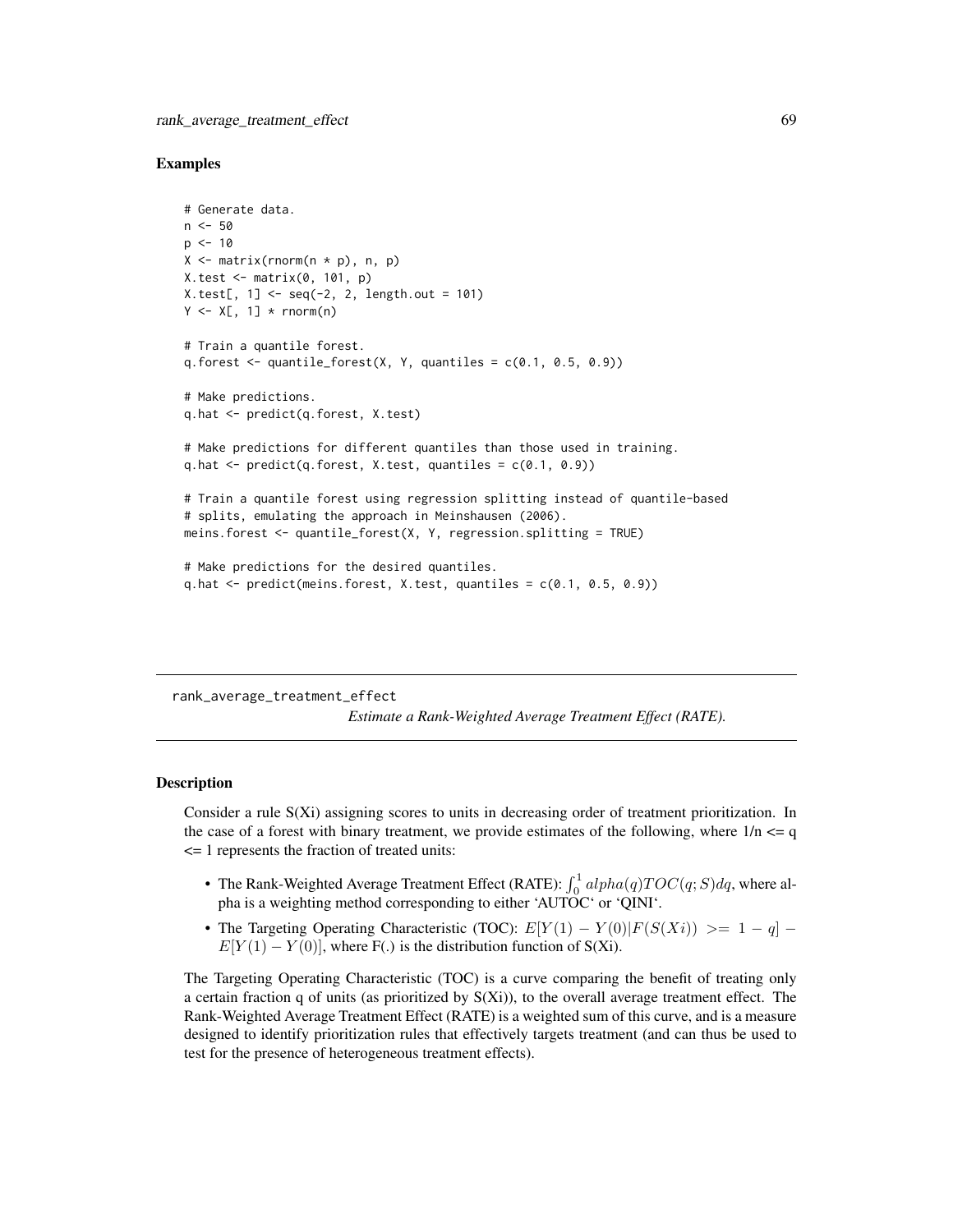## Usage

```
rank_average_treatment_effect(
 forest,
 priorities,
 target = c("AUTOC", "QINI"),q = seq(0.1, 1, by = 0.1),R = 200,subset = NULL,
 debiasing.weights = NULL,
 compliance.score = NULL,
 num.trees.for.weights = 500
\mathcal{L}
```

| forest                | The evaluation set forest.                                                                                                                                                                                                                                                                                                                             |  |  |  |  |
|-----------------------|--------------------------------------------------------------------------------------------------------------------------------------------------------------------------------------------------------------------------------------------------------------------------------------------------------------------------------------------------------|--|--|--|--|
| priorities            | Treatment prioritization scores $S(X_i)$ for the units used to train the evaluation<br>forest. Two prioritization rules can be compared by supplying a two-column ar-<br>ray or named list of priorities. WARNING: for valid statistical performance,<br>these scores should be constructed independently from the evaluation forest<br>training data. |  |  |  |  |
| target                | The type of RATE estimate, options are "AUTOC" (exhibits greater power when<br>only a small subset of the population experience nontrivial heterogeneous treat-<br>ment effects) or "QINI" (exhibits greater power when the entire population ex-<br>perience diffuse or substantial heterogeneous treatment effects). Default is "AU-<br>TOC".        |  |  |  |  |
| q                     | The grid q to compute the TOC curve on. Default is $(10\%, 20\%, , 100\%).$                                                                                                                                                                                                                                                                            |  |  |  |  |
| R                     | Number of bootstrap replicates for SEs. Default is 200.                                                                                                                                                                                                                                                                                                |  |  |  |  |
| subset                | Specifies subset of the training examples over which we estimate the RATE.<br>WARNING: For valid statistical performance, the subset should be defined only<br>using features Xi, not using the treatment Wi or the outcome Yi.                                                                                                                        |  |  |  |  |
| debiasing.weights     |                                                                                                                                                                                                                                                                                                                                                        |  |  |  |  |
|                       | A vector of length n (or the subset length) of debiasing weights. If NULL (de-<br>fault) these are obtained via the appropriate doubly robust score construction,<br>e.g., in the case of causal_forests with a binary treatment, they are obtained via<br>inverse-propensity weighting.                                                               |  |  |  |  |
| compliance.score      |                                                                                                                                                                                                                                                                                                                                                        |  |  |  |  |
|                       | Only used with instrumental forests. An estimate of the causal effect of Z on<br>W, i.e., Delta(X) = $E[W \mid X, Z = 1] - E[W \mid X, Z = 0]$ , which can then be used<br>to produce debiasing weights. If not provided, this is estimated via an auxiliary<br>causal forest.                                                                         |  |  |  |  |
| num.trees.for.weights |                                                                                                                                                                                                                                                                                                                                                        |  |  |  |  |
|                       | In some cases (e.g., with causal forests with a continuous treatment), we need<br>to train auxiliary forests to learn debiasing weights. This is the number of trees<br>used for this task. Note: this argument is only used when debiasing weights =<br>NULL.                                                                                         |  |  |  |  |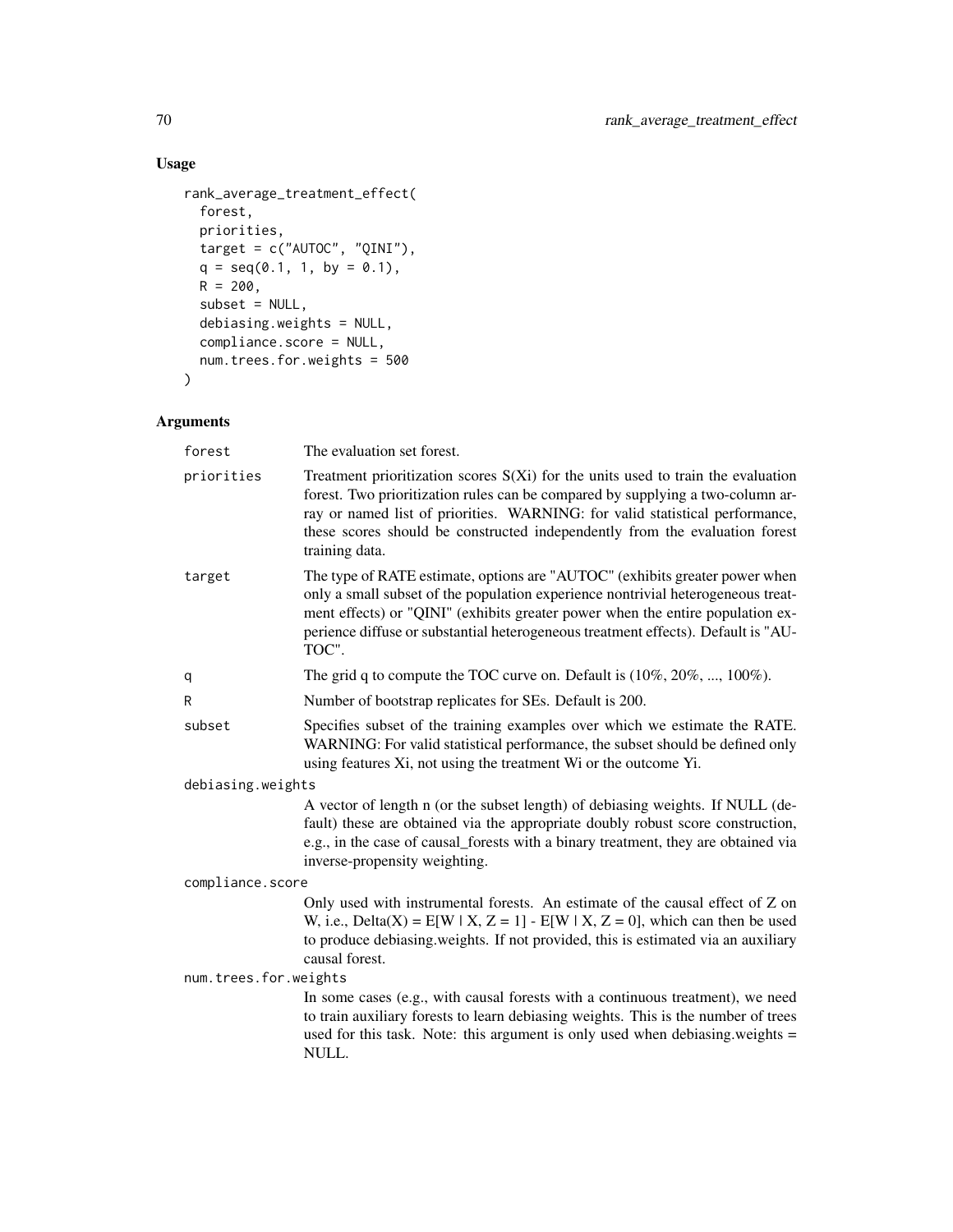## Value

A list of class 'rank average treatment effect' with elements

- estimate: the RATE estimate.
- std.err: bootstrapped standard error of RATE.
- target: the type of estimate.
- TOC: a data.frame with the Targeting Operator Characteristic curve estimated on grid q, along with bootstrapped SEs.

#### References

Yadlowsky, Steve, Scott Fleming, Nigam Shah, Emma Brunskill, and Stefan Wager. "Evaluating Treatment Prioritization Rules via Rank-Weighted Average Treatment Effects." arXiv preprint arXiv:2111.07966, 2021.

```
# Train a causal forest to estimate a CATE based priority ranking
n < -1500p \le -5X \leq - matrix(rnorm(n \times p), n, p)
W <- rbinom(n, 1, 0.5)
event.prob <- 1 / (1 + \exp(2*(p\max(2*X[, 1], 0) * W - X[, 2]))Y <- rbinom(n, 1, event.prob)
train \leq sample(1:n, n / 2)
cf.priority <- causal_forest(X[train, ], Y[train], W[train])
# Compute a prioritization based on estimated treatment effects.
# -1: in this example the treatment should reduce the risk of an event occuring.
priority.cate <- -1 * predict(cf.priority, X[-train, ])$predictions
# Estimate AUTOC on held out data.
cf.eval <- causal_forest(X[-train, ], Y[-train], W[-train])
rate <- rank_average_treatment_effect(cf.eval, priority.cate)
rate
# Plot the Targeting Operator Characteristic curve.
plot(rate)
# Compute a prioritization based on baseline risk.
rf. risk \leq regression_fonest(X[W[train] == 0, ], Y[W[train] == 0])priority.risk <- predict(rf.risk, X[-train, ])$predictions
# Test if two RATEs are equal.
rate.diff <- rank_average_treatment_effect(cf.eval, cbind(priority.cate, priority.risk))
rate.diff
# Construct a 95 % confidence interval.
# (a significant result suggests that there are HTEs and that the prioritization rule is effective
# at stratifying the sample based on them. Conversely, a non-significant result suggests that either
```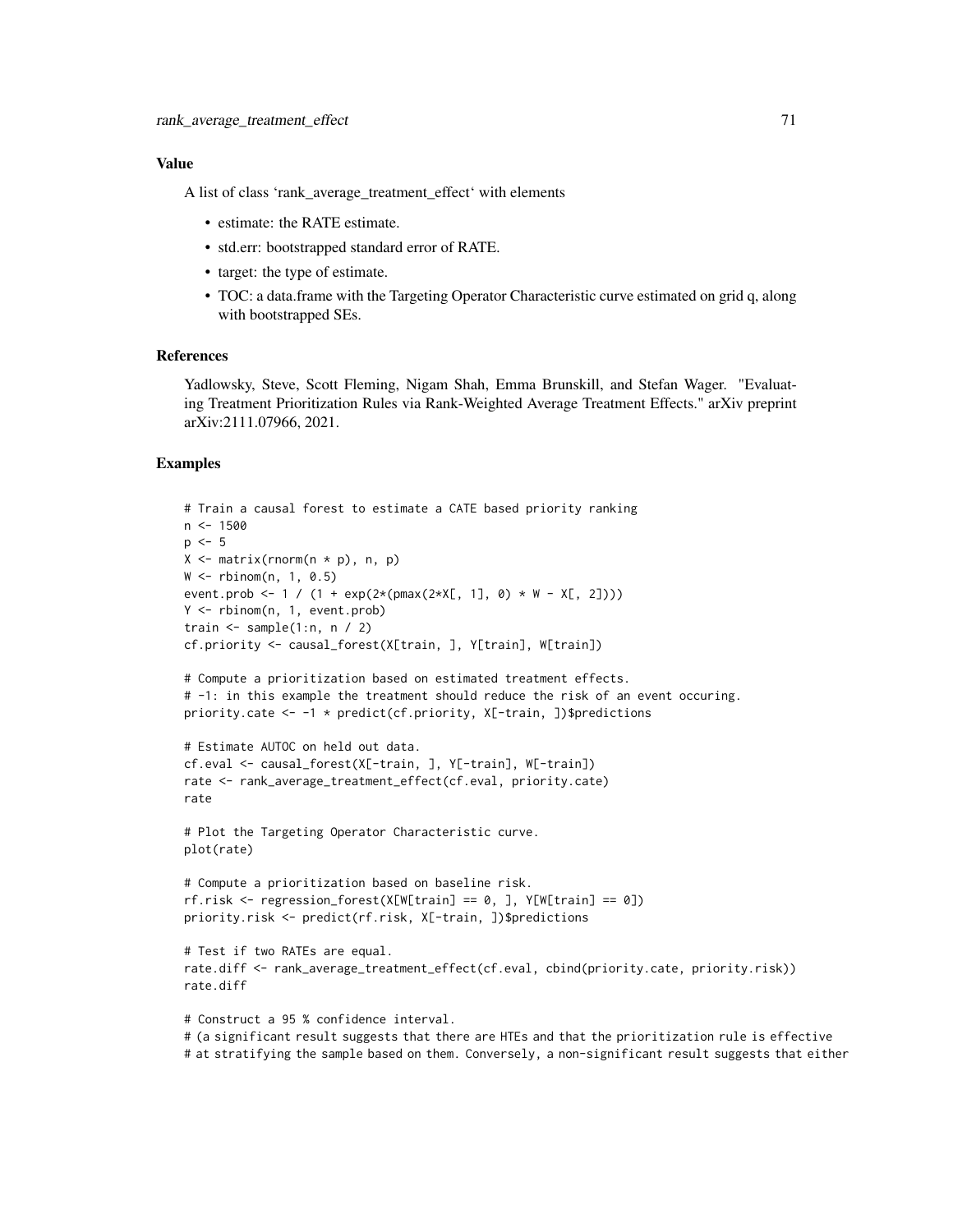```
# there are no HTEs or the treatment prioritization rule does not predict them effectively.)
rate.diff$estimate + data.frame(lower = -1.96 * rate.diff$std.err,
                                upper = 1.96 * rate.diff$std.err,row.names = rate.diff$target)
```
regression\_forest *Regression forest*

### Description

Trains a regression forest that can be used to estimate the conditional mean function  $mu(x) = E[Y|$  $X = x$ ]

#### Usage

```
regression_forest(
 X,
 Y,
  num.trees = 2000,
  sample.weights = NULL,
  clusters = NULL,
  equalize.cluster.weights = FALSE,
  sample.fraction = 0.5,
 mtry = min(ceiling(sqrt(ncol(X)) + 20), ncol(X)),min.node.size = 5,
  honesty = TRUE,
  honesty. fraction = 0.5,
  honesty.prune.leaves = TRUE,
  alpha = 0.05,
  imbalance.penalty = 0,ci.group.size = 2,
  tune.parameters = "none",
  tune.num.trees = 50,
  tune.num.reps = 100,
  tune.num.draws = 1000,
  compute.oob.predictions = TRUE,
 num.threads = NULL,
  seed = runif(1, 0, .Machine$integer.max)
\lambda
```

|   | The covariates used in the regression. |
|---|----------------------------------------|
| v | The outcome.                           |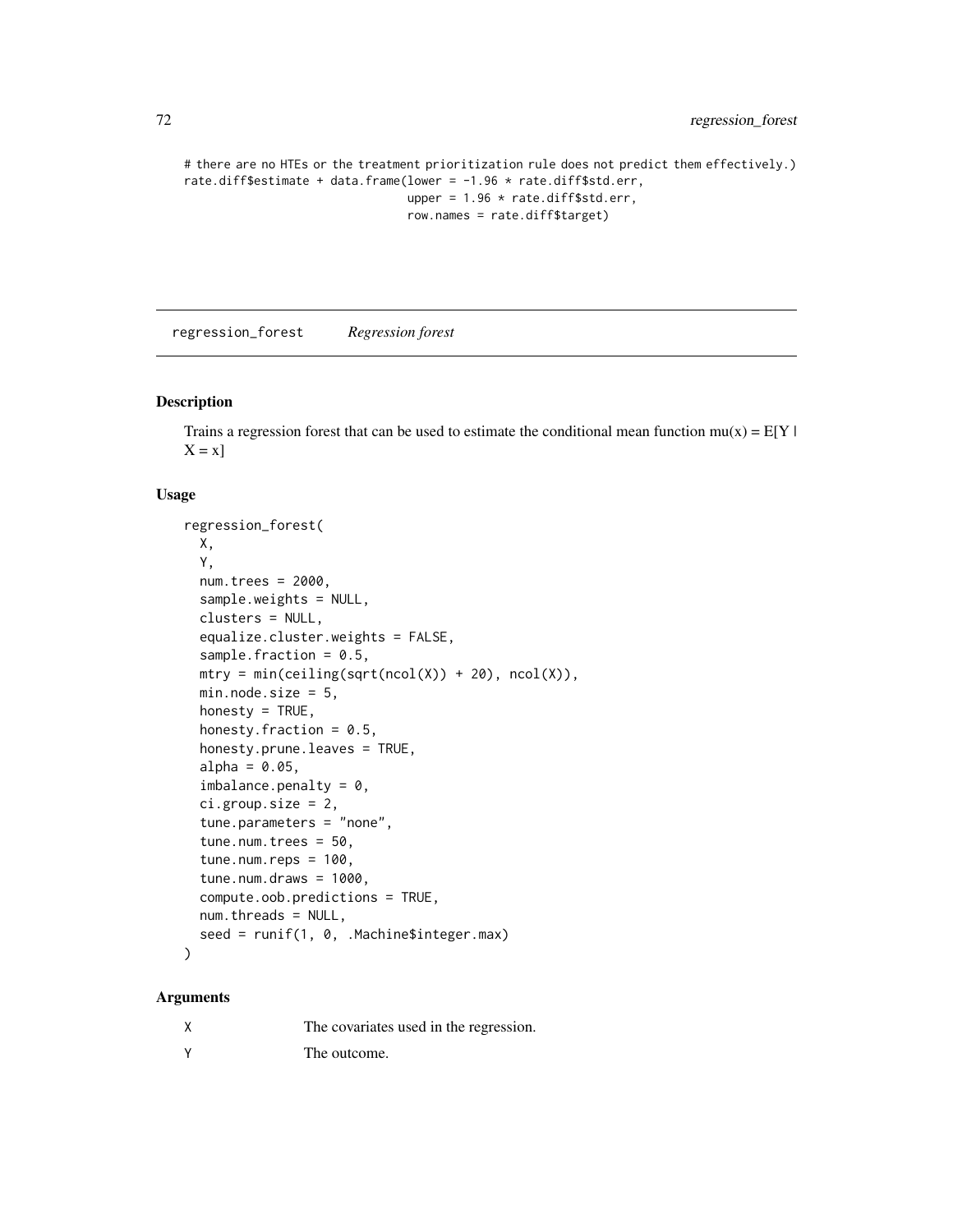| num.trees                | Number of trees grown in the forest. Note: Getting accurate confidence intervals<br>generally requires more trees than getting accurate predictions. Default is 2000.                                                                                                                                                                                                                                                                                                                                                                                                                                                                                                                                                                                                                                         |
|--------------------------|---------------------------------------------------------------------------------------------------------------------------------------------------------------------------------------------------------------------------------------------------------------------------------------------------------------------------------------------------------------------------------------------------------------------------------------------------------------------------------------------------------------------------------------------------------------------------------------------------------------------------------------------------------------------------------------------------------------------------------------------------------------------------------------------------------------|
| sample.weights           | Weights given to an observation in estimation. If NULL, each observation is<br>given the same weight. Default is NULL.                                                                                                                                                                                                                                                                                                                                                                                                                                                                                                                                                                                                                                                                                        |
| clusters                 | Vector of integers or factors specifying which cluster each observation corre-<br>sponds to. Default is NULL (ignored).                                                                                                                                                                                                                                                                                                                                                                                                                                                                                                                                                                                                                                                                                       |
| equalize.cluster.weights |                                                                                                                                                                                                                                                                                                                                                                                                                                                                                                                                                                                                                                                                                                                                                                                                               |
|                          | If FALSE, each unit is given the same weight (so that bigger clusters get more<br>weight). If TRUE, each cluster is given equal weight in the forest. In this case,<br>during training, each tree uses the same number of observations from each drawn<br>cluster: If the smallest cluster has K units, then when we sample a cluster during<br>training, we only give a random K elements of the cluster to the tree-growing<br>procedure. When estimating average treatment effects, each observation is given<br>weight 1/cluster size, so that the total weight of each cluster is the same. Note<br>that, if this argument is FALSE, sample weights may also be directly adjusted<br>via the sample.weights argument. If this argument is TRUE, sample.weights<br>must be set to NULL. Default is FALSE. |
| sample.fraction          |                                                                                                                                                                                                                                                                                                                                                                                                                                                                                                                                                                                                                                                                                                                                                                                                               |
|                          | Fraction of the data used to build each tree. Note: If honesty $=$ TRUE, these<br>subsamples will further be cut by a factor of honesty. fraction. Default is 0.5.                                                                                                                                                                                                                                                                                                                                                                                                                                                                                                                                                                                                                                            |
| mtry                     | Number of variables tried for each split. Default is $\sqrt{p} + 20$ where p is the<br>number of variables.                                                                                                                                                                                                                                                                                                                                                                                                                                                                                                                                                                                                                                                                                                   |
| min.node.size            | A target for the minimum number of observations in each tree leaf. Note that<br>nodes with size smaller than min.node.size can occur, as in the original random-<br>Forest package. Default is 5.                                                                                                                                                                                                                                                                                                                                                                                                                                                                                                                                                                                                             |
| honesty                  | Whether to use honest splitting (i.e., sub-sample splitting). Default is TRUE.<br>For a detailed description of honesty, honesty.fraction, honesty.prune.leaves, and<br>recommendations for parameter tuning, see the grf algorithm reference.                                                                                                                                                                                                                                                                                                                                                                                                                                                                                                                                                                |
| honesty.fraction         |                                                                                                                                                                                                                                                                                                                                                                                                                                                                                                                                                                                                                                                                                                                                                                                                               |
|                          | The fraction of data that will be used for determining splits if honesty $=$ TRUE.<br>Corresponds to set J1 in the notation of the paper. Default is 0.5 (i.e. half of the<br>data is used for determining splits).                                                                                                                                                                                                                                                                                                                                                                                                                                                                                                                                                                                           |
| honesty.prune.leaves     |                                                                                                                                                                                                                                                                                                                                                                                                                                                                                                                                                                                                                                                                                                                                                                                                               |
|                          | If TRUE, prunes the estimation sample tree such that no leaves are empty. If<br>FALSE, keep the same tree as determined in the splits sample (if an empty leave<br>is encountered, that tree is skipped and does not contribute to the estimate).<br>Setting this to FALSE may improve performance on small/marginally powered<br>data, but requires more trees (note: tuning does not adjust the number of trees).<br>Only applies if honesty is enabled. Default is TRUE.                                                                                                                                                                                                                                                                                                                                   |
| alpha                    | A tuning parameter that controls the maximum imbalance of a split. Default is<br>0.05.                                                                                                                                                                                                                                                                                                                                                                                                                                                                                                                                                                                                                                                                                                                        |
| imbalance.penalty        |                                                                                                                                                                                                                                                                                                                                                                                                                                                                                                                                                                                                                                                                                                                                                                                                               |
|                          | A tuning parameter that controls how harshly imbalanced splits are penalized.<br>Default is 0.                                                                                                                                                                                                                                                                                                                                                                                                                                                                                                                                                                                                                                                                                                                |
| ci.group.size            | The forest will grow ci.group.size trees on each subsample. In order to provide<br>confidence intervals, ci.group.size must be at least 2. Default is 2.                                                                                                                                                                                                                                                                                                                                                                                                                                                                                                                                                                                                                                                      |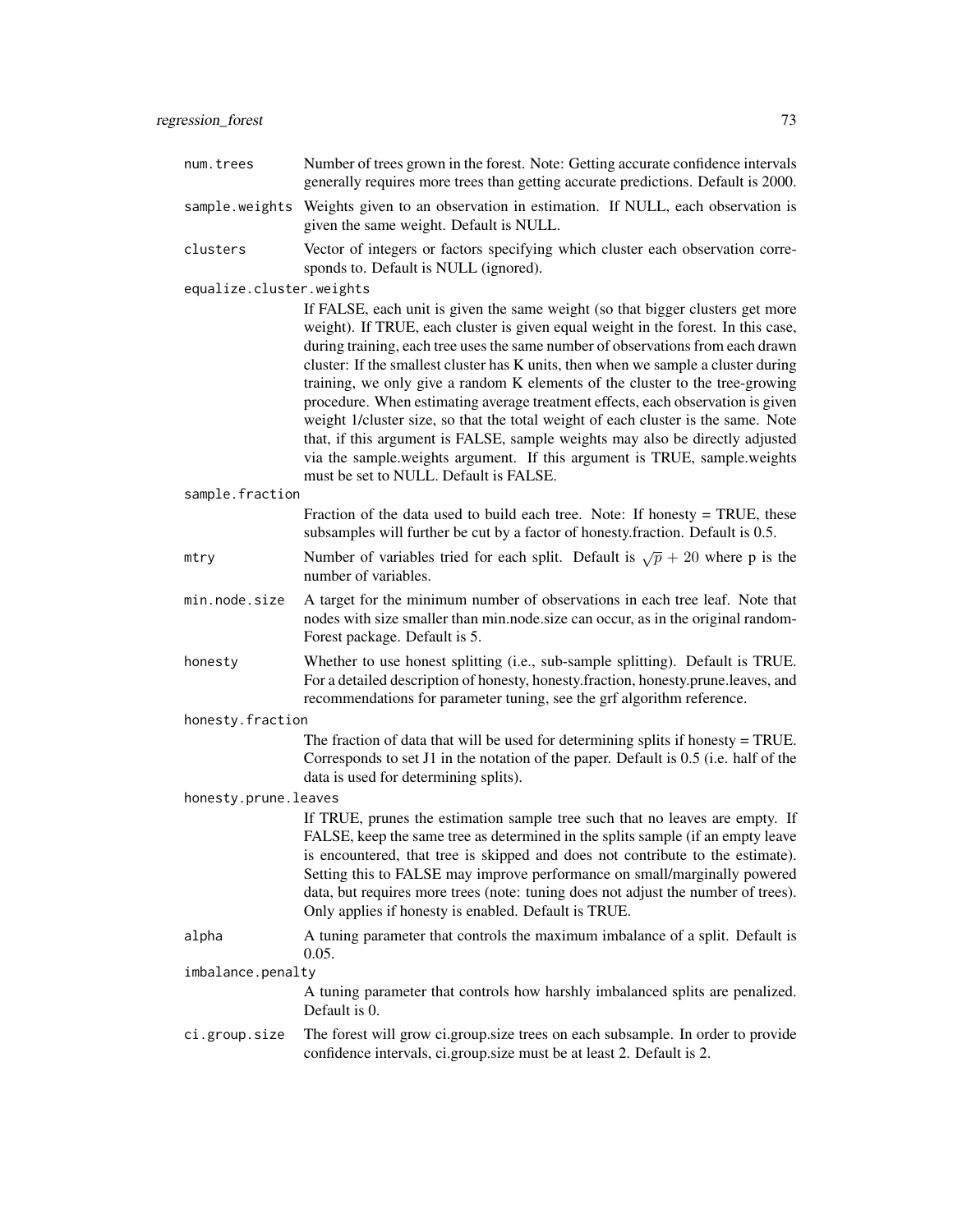#### tune.parameters

A vector of parameter names to tune. If "all": all tunable parameters are tuned by cross-validation. The following parameters are tunable: ("sample.fraction", "mtry", "min.node.size", "honesty.fraction", "honesty.prune.leaves", "alpha", "imbalance.penalty"). If honesty is FALSE the honesty.\* parameters are not tuned. Default is "none" (no parameters are tuned).

- tune.num.trees The number of trees in each 'mini forest' used to fit the tuning model. Default is 50.
- tune.num.reps The number of forests used to fit the tuning model. Default is 100.
- tune.num.draws The number of random parameter values considered when using the model to select the optimal parameters. Default is 1000.

compute.oob.predictions

|             | Whether OOB predictions on training set should be precomputed. Default is<br>TRUE.                                   |
|-------------|----------------------------------------------------------------------------------------------------------------------|
| num.threads | Number of threads used in training. By default, the number of threads is set to<br>the maximum hardware concurrency. |

```
seed The seed of the C++ random number generator.
```
#### Value

A trained regression forest object. If tune.parameters is enabled, then tuning information will be included through the 'tuning.output' attribute.

#### Examples

```
# Train a standard regression forest.
n < -500p \le -10X \leftarrow matrix(rnorm(n * p), n, p)Y \leftarrow X[, 1] * rnorm(n)r.forest <- regression_forest(X, Y)
# Predict using the forest.
X.test <- matrix(0, 101, p)
X.test[, 1] < -seq(-2, 2, length.out = 101)r.pred <- predict(r.forest, X.test)
# Predict on out-of-bag training samples.
r.pred <- predict(r.forest)
# Predict with confidence intervals; growing more trees is now recommended.
r.forest <- regression_forest(X, Y, num.trees = 100)
r.pred <- predict(r.forest, X.test, estimate.variance = TRUE)
```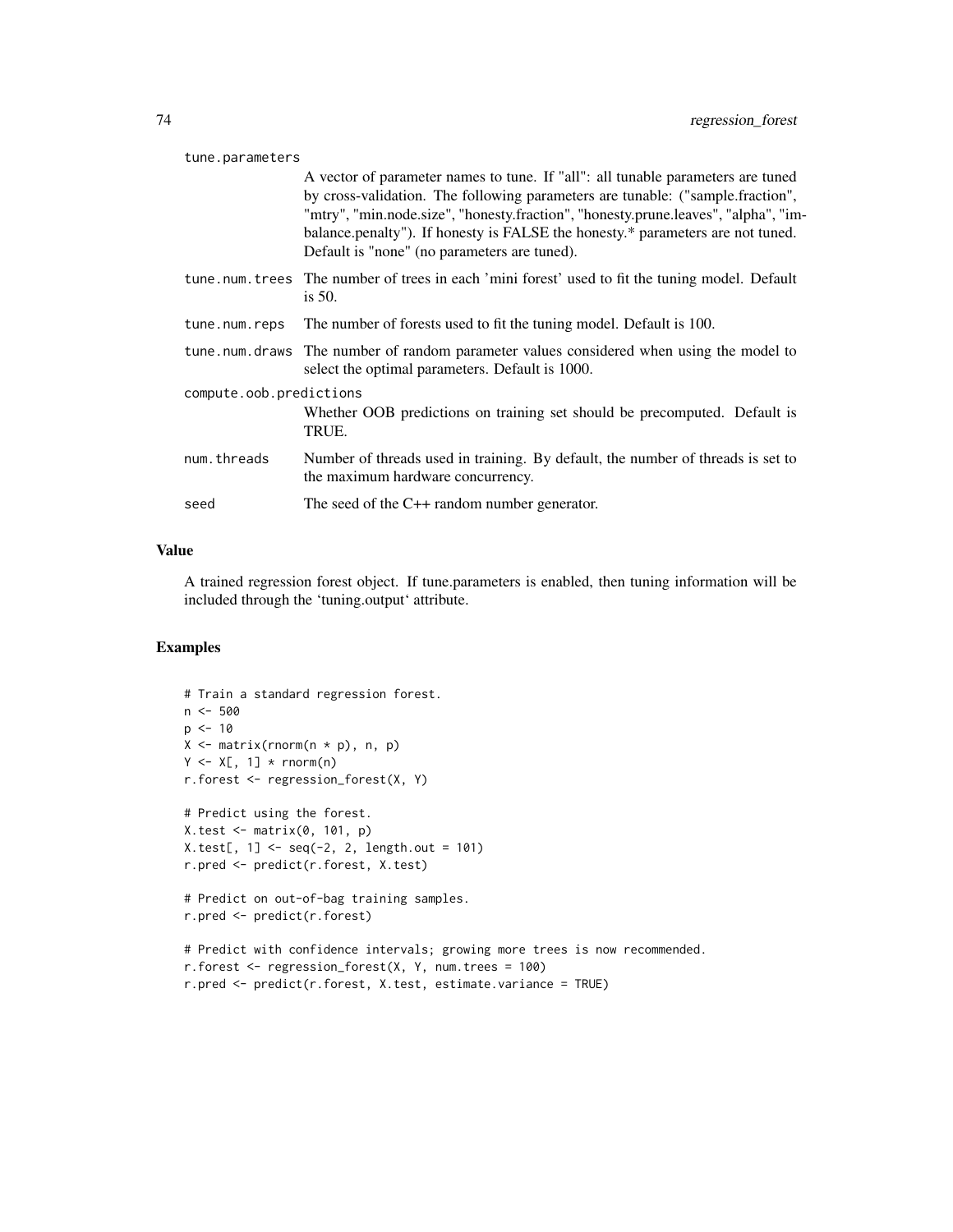<span id="page-74-0"></span>split\_frequencies *Calculate which features the forest split on at each depth.*

#### Description

Calculate which features the forest split on at each depth.

#### Usage

```
split_frequencies(forest, max.depth = 4)
```
#### Arguments

| forest    | The trained forest.                  |
|-----------|--------------------------------------|
| max.depth | Maximum depth of splits to consider. |

#### Value

A matrix of split depth by feature index, where each value is the number of times the feature was split on at that depth.

#### Examples

```
# Train a quantile forest.
n < -250p \le -10X \leftarrow matrix(rnorm(n * p), n, p)Y \leftarrow X[, 1] * rnorm(n)q.forest \leq quantile_forest(X, Y, quantiles = c(0.1, 0.5, 0.9))
# Calculate the split frequencies for this forest.
split_frequencies(q.forest)
```
survival\_forest *Survival forest*

### Description

Trains a forest for right-censored surival data that can be used to estimate the conditional survival function  $S(t, x) = P[T > t | X = x]$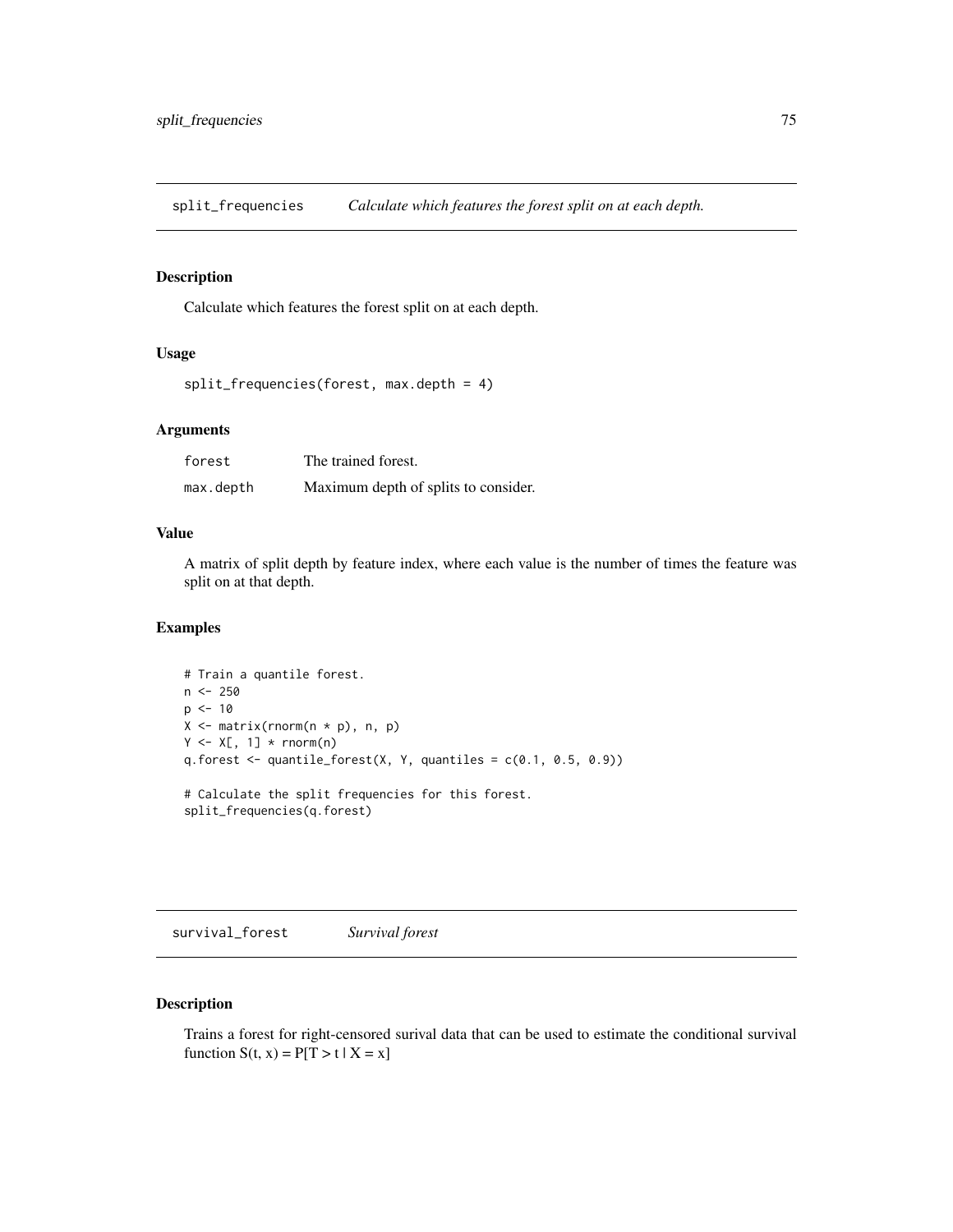# Usage

```
survival_forest(
 X,
 Y,
 D,
 failure.times = NULL,
 num.trees = 1000,
  sample.weights = NULL,
 clusters = NULL,
 equalize.cluster.weights = FALSE,
  sample.fraction = 0.5,
 mtry = min(ceiling(sqrt(ncol(X)) + 20), ncol(X)),min.node.size = 15,
 honesty = TRUE,
 honesty.fraction = 0.5,
 honesty.prune.leaves = TRUE,
  alpha = 0.05,
 prediction.type = c("Kaplan-Meier", "Nelson-Aalen"),
  compute.oob.predictions = TRUE,
 num.threads = NULL,
 seed = runif(1, 0, .Machine$integer.max)
\mathcal{L}
```
# Arguments

| χ                        | The covariates.                                                                                                                                                                                                                                                                                                                                                                                                                                                                                                                                                                                       |
|--------------------------|-------------------------------------------------------------------------------------------------------------------------------------------------------------------------------------------------------------------------------------------------------------------------------------------------------------------------------------------------------------------------------------------------------------------------------------------------------------------------------------------------------------------------------------------------------------------------------------------------------|
| Ý                        | The event time (must be non-negative).                                                                                                                                                                                                                                                                                                                                                                                                                                                                                                                                                                |
| D                        | The event type (0: censored, 1: failure).                                                                                                                                                                                                                                                                                                                                                                                                                                                                                                                                                             |
| failure.times            | A vector of event times to fit the survival curve at. If NULL, then all the observed<br>failure times are used. This speeds up forest estimation by constraining the<br>event grid. Observed event times are rounded down to the last sorted occurance<br>less than or equal to the specified failure time. The time points should be in<br>increasing order. Default is NULL.                                                                                                                                                                                                                        |
| num.trees                | Number of trees grown in the forest. Default is 1000.                                                                                                                                                                                                                                                                                                                                                                                                                                                                                                                                                 |
|                          | sample weights Weights given to an observation in prediction. If NULL, each observation is<br>given the same weight. Default is NULL.                                                                                                                                                                                                                                                                                                                                                                                                                                                                 |
| clusters                 | Vector of integers or factors specifying which cluster each observation corre-<br>sponds to. Default is NULL (ignored).                                                                                                                                                                                                                                                                                                                                                                                                                                                                               |
| equalize.cluster.weights |                                                                                                                                                                                                                                                                                                                                                                                                                                                                                                                                                                                                       |
|                          | If FALSE, each unit is given the same weight (so that bigger clusters get more<br>weight). If TRUE, each cluster is given equal weight in the forest. In this case,<br>during training, each tree uses the same number of observations from each drawn<br>cluster: If the smallest cluster has K units, then when we sample a cluster during<br>training, we only give a random K elements of the cluster to the tree-growing<br>procedure. When estimating average treatment effects, each observation is given<br>weight 1/cluster size, so that the total weight of each cluster is the same. Note |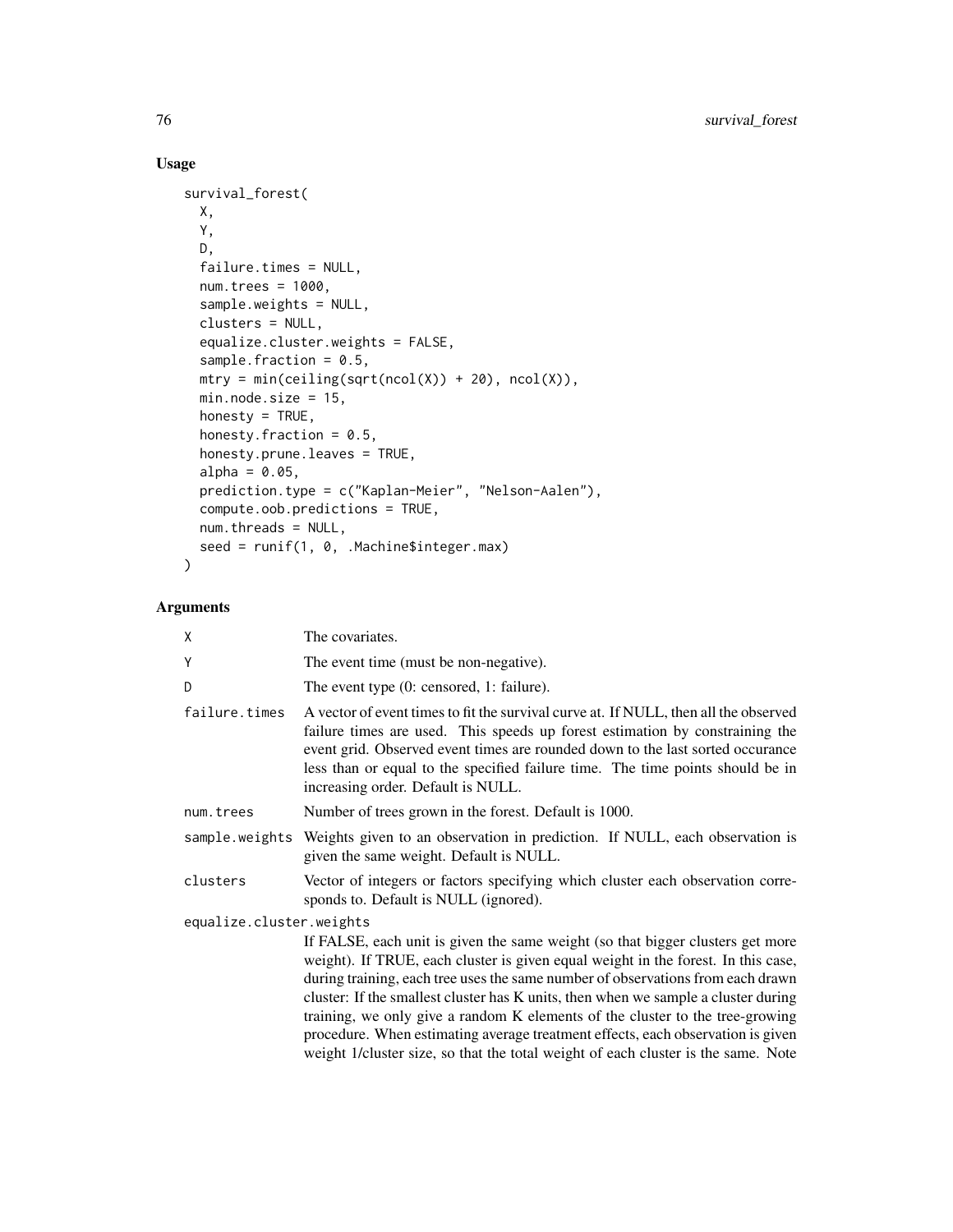|                         | that, if this argument is FALSE, sample weights may also be directly adjusted<br>via the sample.weights argument. If this argument is TRUE, sample.weights<br>must be set to NULL. Default is FALSE.                                                                                                                                                                                                                                                                        |
|-------------------------|-----------------------------------------------------------------------------------------------------------------------------------------------------------------------------------------------------------------------------------------------------------------------------------------------------------------------------------------------------------------------------------------------------------------------------------------------------------------------------|
| sample.fraction         |                                                                                                                                                                                                                                                                                                                                                                                                                                                                             |
|                         | Fraction of the data used to build each tree. Note: If honesty $=$ TRUE, these<br>subsamples will further be cut by a factor of honesty. fraction. Default is 0.5.                                                                                                                                                                                                                                                                                                          |
| mtry                    | Number of variables tried for each split. Default is $\sqrt{p} + 20$ where p is the<br>number of variables.                                                                                                                                                                                                                                                                                                                                                                 |
| min.node.size           | A target for the minimum number of observations in each tree leaf. Note that<br>nodes with size smaller than min.node.size can occur, as in the original random-<br>Forest package. Default is 15.                                                                                                                                                                                                                                                                          |
| honesty                 | Whether to use honest splitting (i.e., sub-sample splitting). Default is TRUE.<br>For a detailed description of honesty, honesty.fraction, honesty.prune.leaves, and<br>recommendations for parameter tuning, see the grf algorithm reference.                                                                                                                                                                                                                              |
| honesty.fraction        |                                                                                                                                                                                                                                                                                                                                                                                                                                                                             |
|                         | The fraction of data that will be used for determining splits if honesty = TRUE.<br>Corresponds to set J1 in the notation of the paper. Default is 0.5 (i.e. half of the<br>data is used for determining splits).                                                                                                                                                                                                                                                           |
| honesty.prune.leaves    |                                                                                                                                                                                                                                                                                                                                                                                                                                                                             |
|                         | If TRUE, prunes the estimation sample tree such that no leaves are empty. If<br>FALSE, keep the same tree as determined in the splits sample (if an empty leave<br>is encountered, that tree is skipped and does not contribute to the estimate).<br>Setting this to FALSE may improve performance on small/marginally powered<br>data, but requires more trees (note: tuning does not adjust the number of trees).<br>Only applies if honesty is enabled. Default is TRUE. |
| alpha                   | A tuning parameter that controls the maximum imbalance of a split. The number<br>of failures in each child has to be at least one or 'alpha' times the number of<br>samples in the parent node. Default is 0.05. (On data with very low event rate<br>the default value may be too high for the forest to split and lowering it may be<br>beneficial).                                                                                                                      |
| prediction.type         |                                                                                                                                                                                                                                                                                                                                                                                                                                                                             |
|                         | The type of estimate of the survival function, choices are "Kaplan-Meier" or<br>"Nelson-Aalen". Only relevant if 'compute.oob.predictions' is TRUE. Default<br>is "Kaplan-Meier".                                                                                                                                                                                                                                                                                           |
| compute.oob.predictions |                                                                                                                                                                                                                                                                                                                                                                                                                                                                             |
|                         | Whether OOB predictions on training set should be precomputed. Default is<br>TRUE.                                                                                                                                                                                                                                                                                                                                                                                          |
| num.threads             | Number of threads used in training. By default, the number of threads is set to<br>the maximum hardware concurrency.                                                                                                                                                                                                                                                                                                                                                        |
| seed                    | The seed of the $C++$ random number generator.                                                                                                                                                                                                                                                                                                                                                                                                                              |
|                         |                                                                                                                                                                                                                                                                                                                                                                                                                                                                             |

# Value

A trained survival\_forest forest object.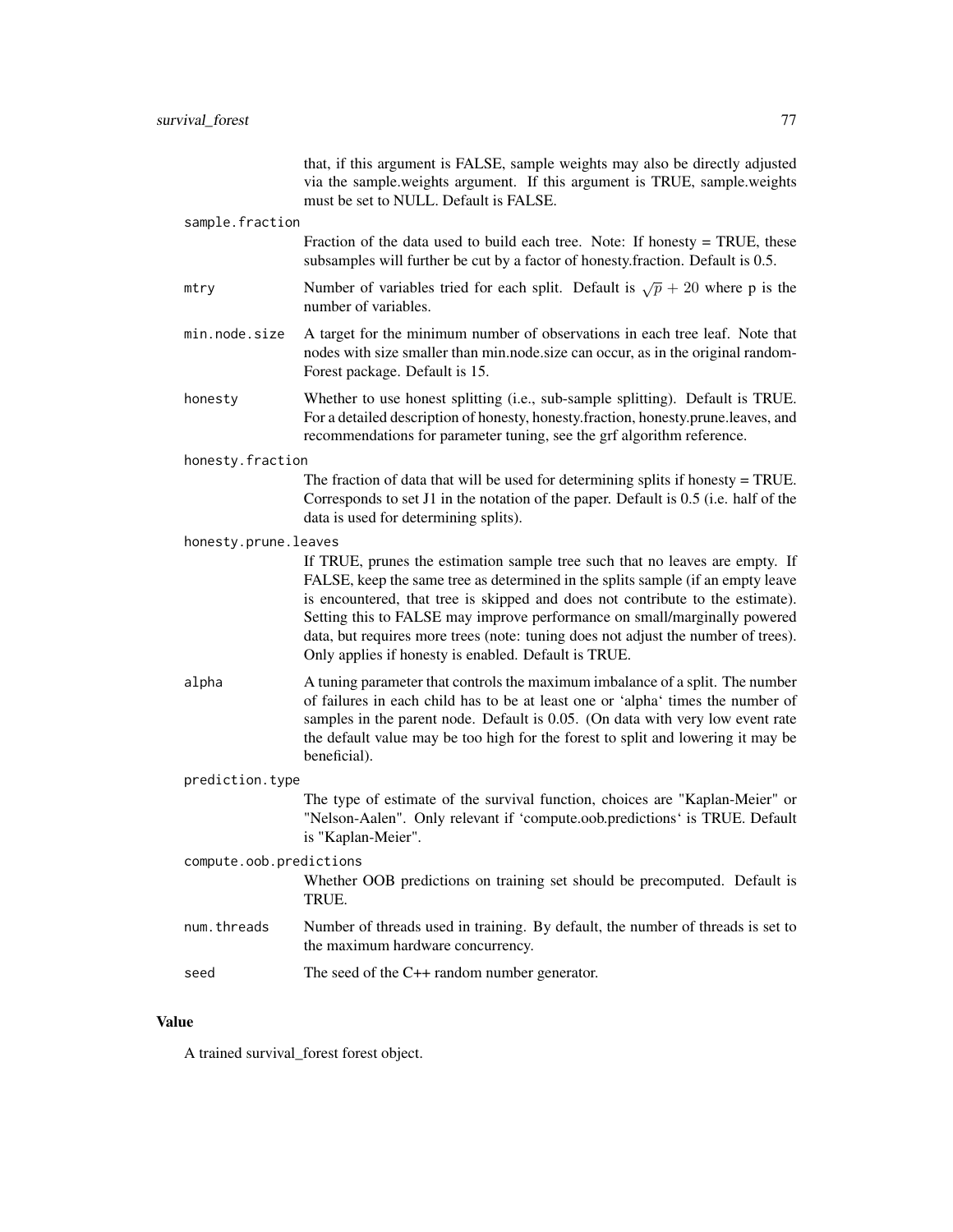#### References

Cui, Yifan, Michael R. Kosorok, Erik Sverdrup, Stefan Wager, and Ruoqing Zhu. "Estimating Heterogeneous Treatment Effects with Right-Censored Data via Causal Survival Forests." arXiv preprint arXiv:2001.09887, 2020.

Ishwaran, Hemant, Udaya B. Kogalur, Eugene H. Blackstone, and Michael S. Lauer. "Random survival forests." The Annals of Applied Statistics 2.3 (2008): 841-860.

#### Examples

```
# Train a standard survival forest.
n < -2000p \le -5X \leq - matrix(rnorm(n \times p), n, p)
failure.time \leq -\exp(0.5 \times X[, 1]) \times \exp(n)censor.time <- 2 * \text{rexp}(n)Y <- pmin(failure.time, censor.time)
D <- as.integer(failure.time <= censor.time)
s.forest <- survival_forest(X, Y, D)
# Predict using the forest.
X.test \leftarrow matrix(0, 3, p)X.test[, 1] \leq seq(-2, 2, length.out = 3)s.pred <- predict(s.forest, X.test)
# Plot the survival curve.
plot(NA, NA, xlab = "failure time", ylab = "survival function",
     xlim = range(s.pred$failure.times),
     ylim = c(0, 1)for(i in 1:3) {
  lines(s.pred$failure.times, s.pred$predictions[i,], col = i)
  s.true = exp(-s.pred$failure.times / exp(0.5 * X.test[i, 1]))lines(s.pred$failure.times, s.true, col = i, lty = 2)
}
# Predict on out-of-bag training samples.
s.pred <- predict(s.forest)
# Plot the survival curve for the first five individuals.
matplot(s.pred$failure.times, t(s.pred$predictions[1:5, ]),
        xlab = "failure time", ylab = "survival function (OOB)",
        type = "1", lty = 1)
# Train the forest on a less granular grid.
failure.summary \leq summary(Y[D == 1])
events <- seq(failure.summary["Min."], failure.summary["Max."], by = 0.1)
s.forest.grid <- survival_forest(X, Y, D, failure.times = events)
s.pred.grid <- predict(s.forest.grid)
matpoints(s.pred.grid$failure.times, t(s.pred.grid$predictions[1:5, ]),
          type = "1", 1ty = 2)
```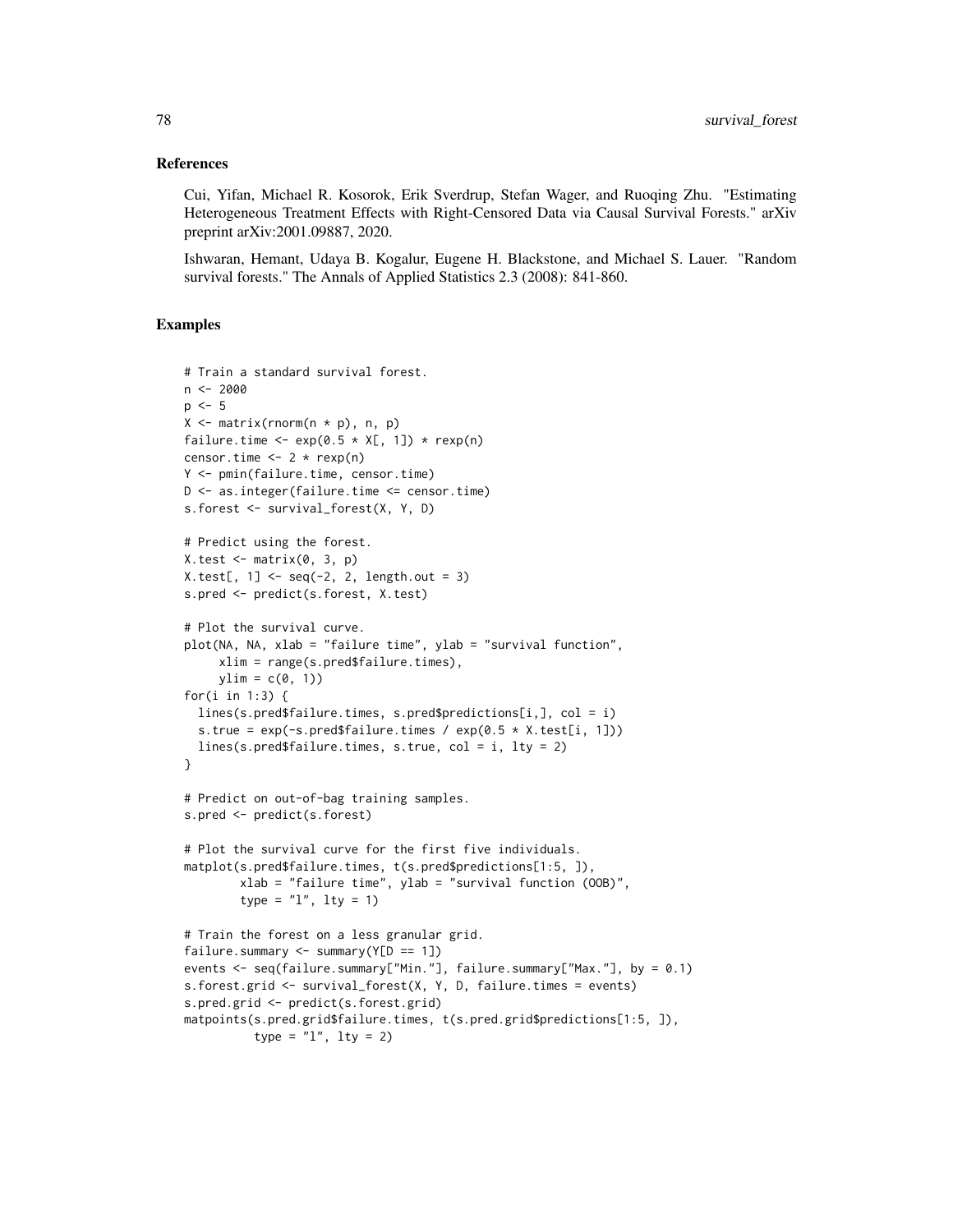### <span id="page-78-0"></span>test\_calibration 79

```
# Compute OOB concordance based on the mortality score in Ishwaran et al. (2008).
s.pred.nelson.aalen <- predict(s.forest, prediction.type = "Nelson-Aalen")
chf.score <- rowSums(-log(s.pred.nelson.aalen$predictions))
if (require("survival", quietly = TRUE)) {
concordance(Surv(Y, D) \sim chf.score, reverse = TRUE)
}
```
test\_calibration *Omnibus evaluation of the quality of the random forest estimates via calibration.*

#### Description

Test calibration of the forest. Computes the best linear fit of the target estimand using the forest prediction (on held-out data) as well as the mean forest prediction as the sole two regressors. A coefficient of 1 for 'mean.forest.prediction' suggests that the mean forest prediction is correct, whereas a coefficient of 1 for 'differential.forest.prediction' additionally suggests that the heterogeneity estimates from the forest are well calibrated. The p-value of the 'differential.forest.prediction' coefficient also acts as an omnibus test for the presence of heterogeneity: If the coefficient is significantly greater than 0, then we can reject the null of no heterogeneity. For another class of omnnibus tests see [rank\\_average\\_treatment\\_effect](#page-68-0).

#### Usage

```
test_calibration(forest, vcov.type = "HC3")
```
#### Arguments

| forest    | The trained forest.                                                                                                                                                                                                                                                                                                                                                                             |
|-----------|-------------------------------------------------------------------------------------------------------------------------------------------------------------------------------------------------------------------------------------------------------------------------------------------------------------------------------------------------------------------------------------------------|
| vcov.tvpe | Optional covariance type for standard errors. The possible options are HC0, ,<br>HC3. The default is "HC3", which is recommended in small samples and corre-<br>sponds to the "shortcut formula" for the jackknife (see MacKinnon & White for<br>more discussion, and Cameron & Miller for a review). For large data sets with<br>clusters, "HC0" or "HC1" are significantly faster to compute. |

#### Value

A heteroskedasticity-consistent test of calibration.

#### References

Cameron, A. Colin, and Douglas L. Miller. "A practitioner's guide to cluster-robust inference." Journal of Human Resources 50, no. 2 (2015): 317-372.

Chernozhukov, Victor, Mert Demirer, Esther Duflo, and Ivan Fernandez-Val. "Generic Machine Learning Inference on Heterogenous Treatment Effects in Randomized Experiments." arXiv preprint arXiv:1712.04802 (2017).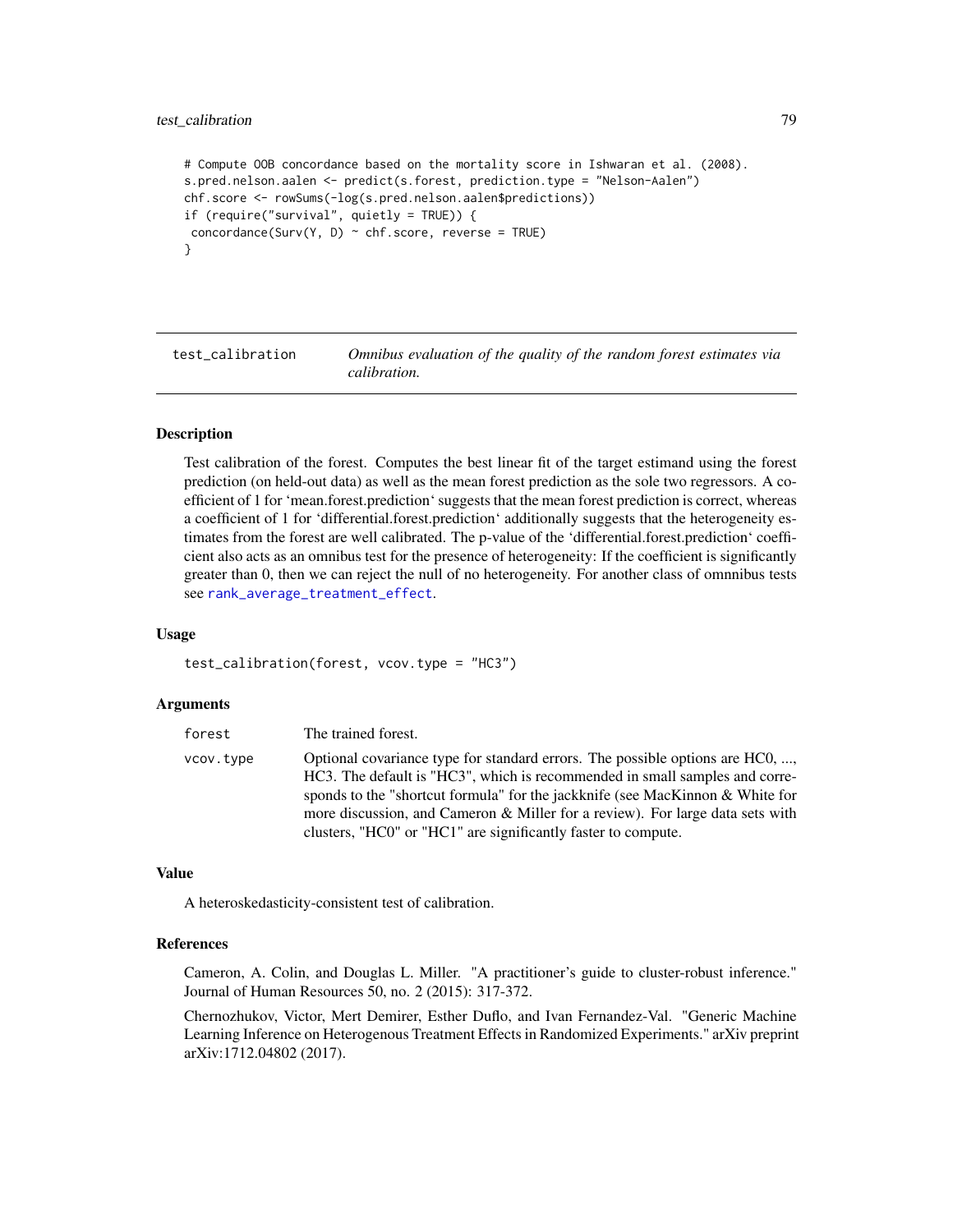<span id="page-79-0"></span>MacKinnon, James G., and Halbert White. "Some heteroskedasticity-consistent covariance matrix estimators with improved finite sample properties." Journal of Econometrics 29.3 (1985): 305-325.

#### Examples

```
n <- 800
p \le -5X \leftarrow matrix(rnorm(n * p), n, p)W \leftarrow \text{rbinom}(n, 1, 0.25 + 0.5 \times (X[, 1] > 0))Y \le - pmax(X[, 1], 0) * W + X[, 2] + pmin(X[, 3], 0) + rnorm(n)
forest <- causal_forest(X, Y, W)
test_calibration(forest)
```
tune\_causal\_forest *Causal forest tuning (removed)*

#### Description

To tune a causal forest, see the function 'causal\_forest'

#### Usage

```
tune_causal_forest(X, Y, W, Y.hat, W.hat, ...)
```
#### Arguments

| X     | X                                         |
|-------|-------------------------------------------|
| Υ     | Y                                         |
| W     | W                                         |
| Y.hat | Y.hat                                     |
| W.hat | W.hat                                     |
|       | Additional arguments (currently ignored). |

#### Value

output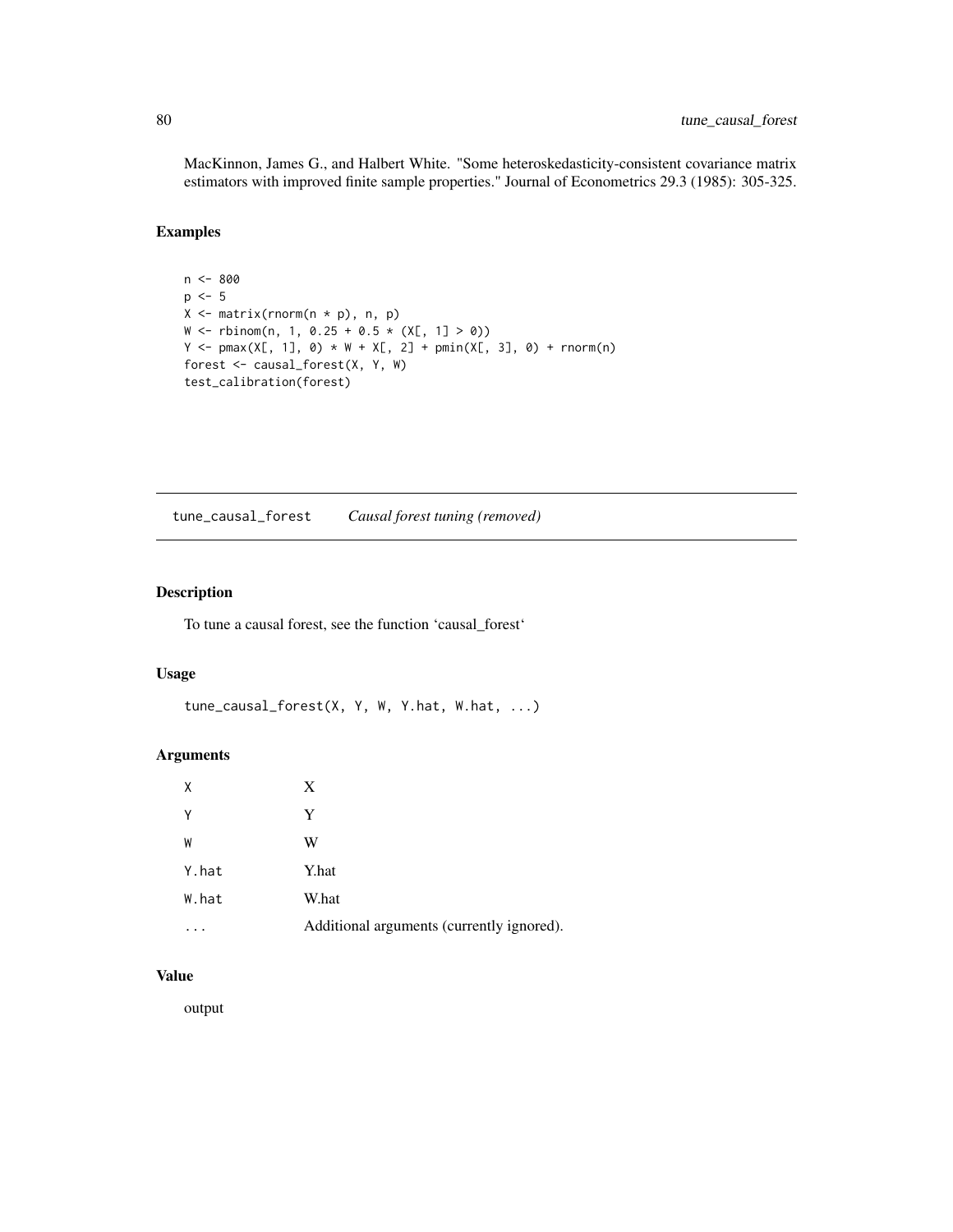<span id="page-80-0"></span>tune\_instrumental\_forest

*Instrumental forest tuning (removed)*

# Description

To tune a instrumental forest, see the function 'instrumental\_forest'

## Usage

```
tune_instrumental_forest(X, Y, W, Z, Y.hat, W.hat, Z.hat, ...)
```
## Arguments

| χ     | X                                         |
|-------|-------------------------------------------|
| Υ     | Y                                         |
| W     | W                                         |
| 7     | Z                                         |
| Y.hat | Y.hat                                     |
| W.hat | W.hat                                     |
| Z.hat | Z.hat                                     |
|       | Additional arguments (currently ignored). |

# Value

output

```
tune_regression_forest
```
*Regression forest tuning (removed)*

## Description

To tune a regression forest, see the function 'regression\_forest'

### Usage

```
tune_regression_forest(X, Y, ...)
```
# Arguments

| $\cdot$ $\cdot$ $\cdot$ | Additional arguments (currently ignored). |
|-------------------------|-------------------------------------------|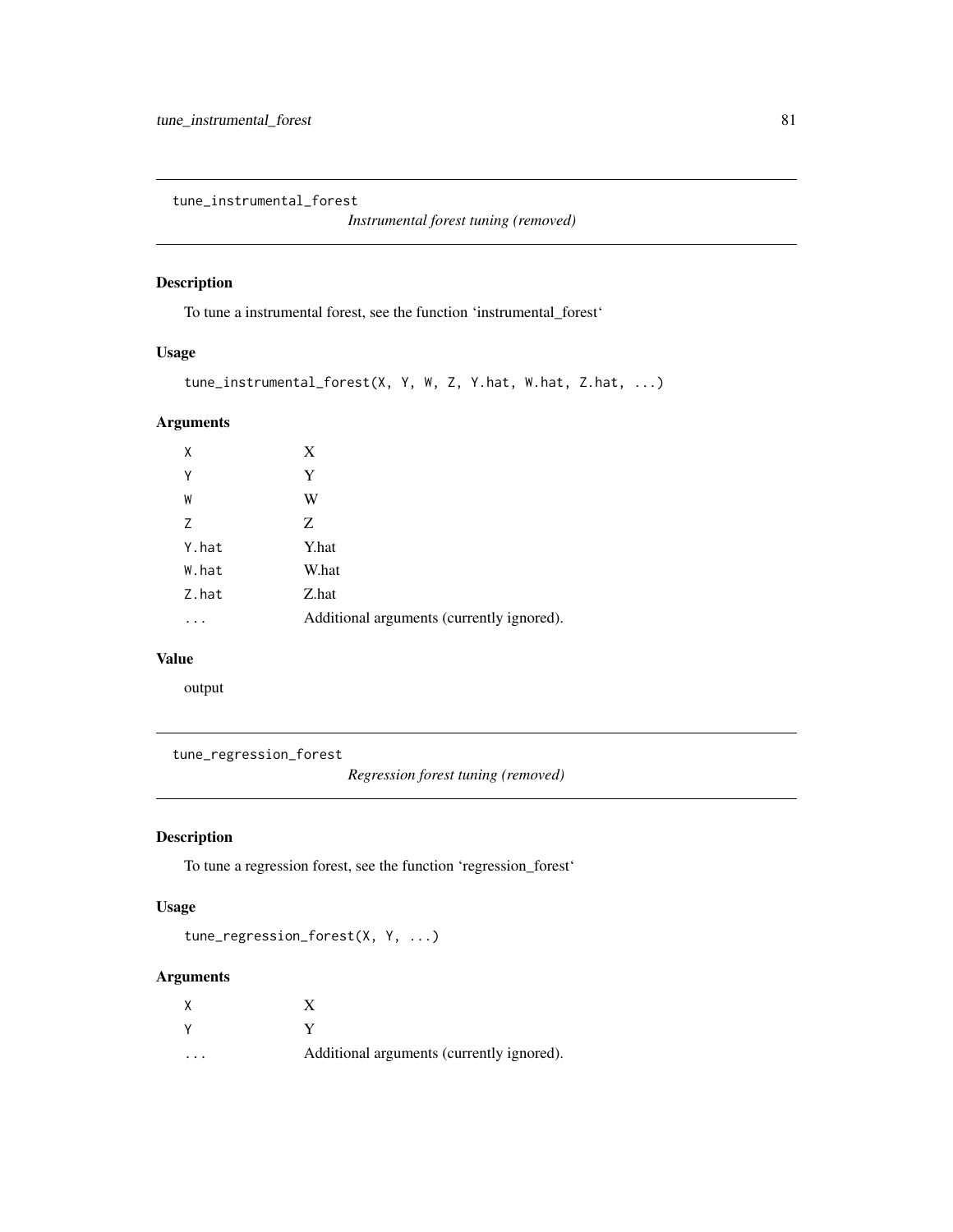## <span id="page-81-0"></span>Value

output

variable\_importance *Calculate a simple measure of 'importance' for each feature.*

## Description

A simple weighted sum of how many times feature i was split on at each depth in the forest.

#### Usage

```
variable_importance(forest, decay.exponent = 2, max.depth = 4)
```
# Arguments

| forest    | The trained forest.                                                            |
|-----------|--------------------------------------------------------------------------------|
|           | decay exponent A tuning parameter that controls the importance of split depth. |
| max.depth | Maximum depth of splits to consider.                                           |

### Value

A list specifying an 'importance value' for each feature.

## Examples

```
# Train a quantile forest.
n <- 250
p \le -10X \leftarrow matrix(rnorm(n * p), n, p)Y \leq X[, 1] * rnorm(n)q.forest \leq quantile_forest(X, Y, quantiles = c(0.1, 0.5, 0.9))
# Calculate the 'importance' of each feature.
variable_importance(q.forest)
```